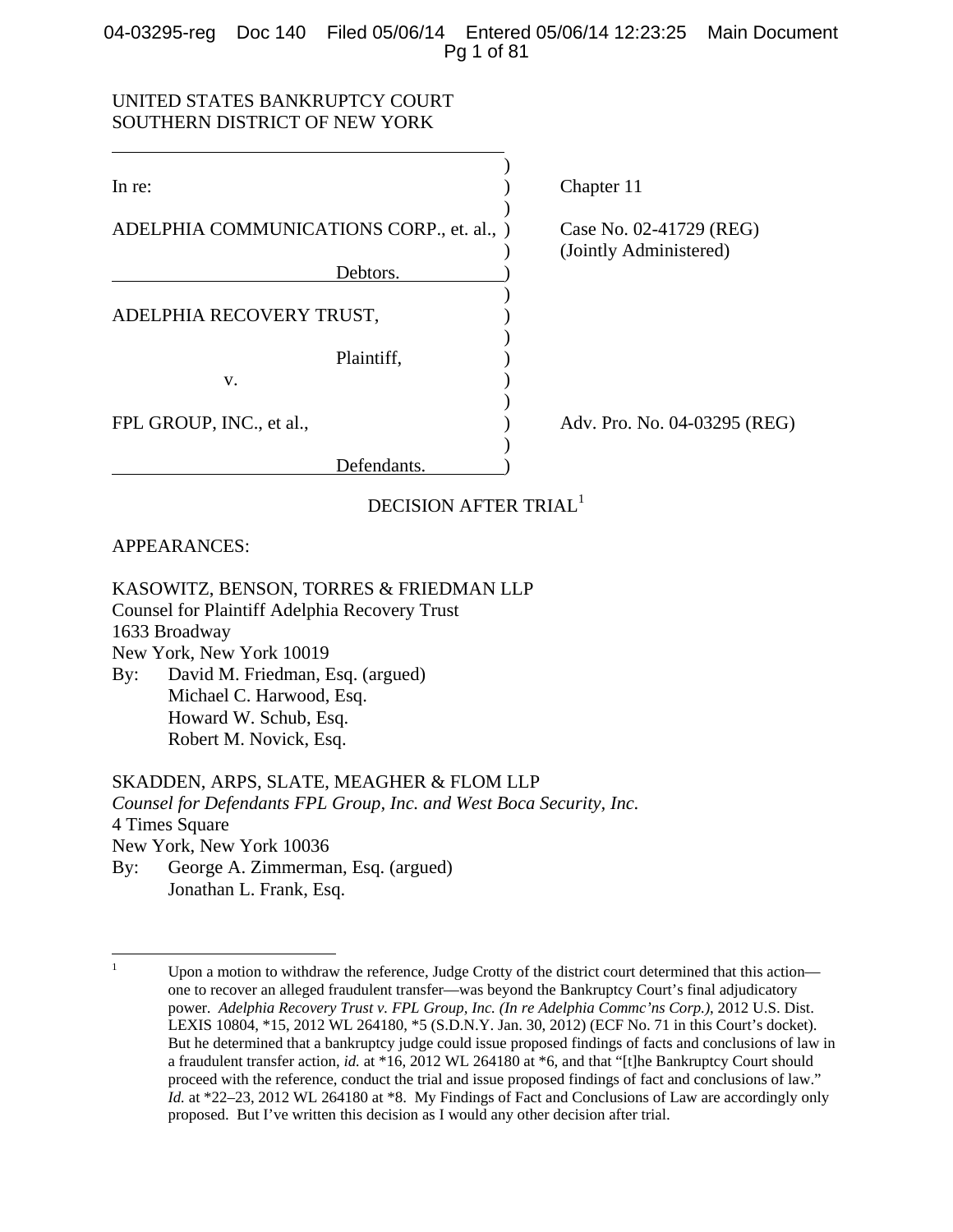# **TABLE OF CONTENTS**

| (i) Verto Communications<br>39 |  |
|--------------------------------|--|
|                                |  |
|                                |  |
|                                |  |
|                                |  |
|                                |  |
|                                |  |
|                                |  |
|                                |  |
|                                |  |
|                                |  |
|                                |  |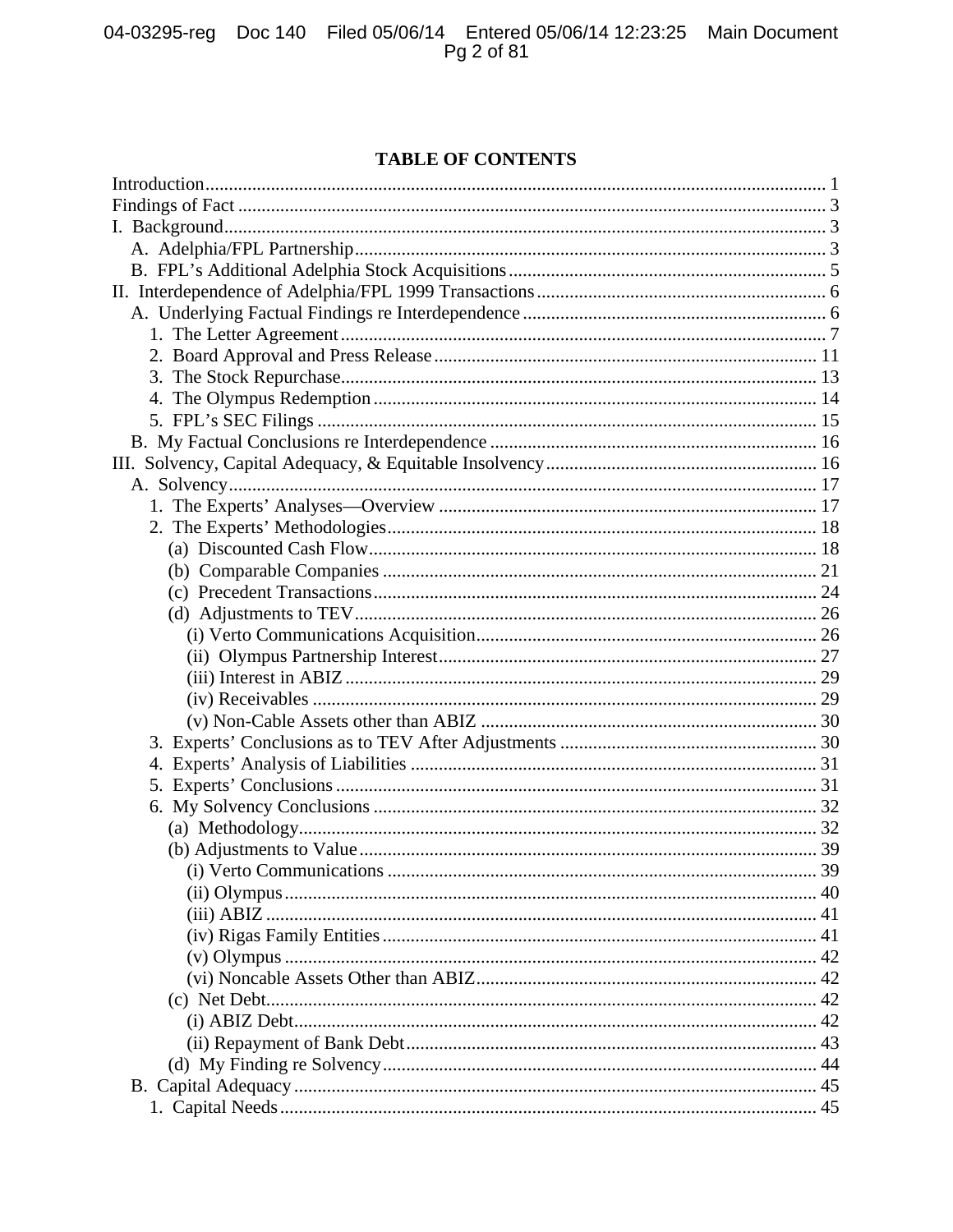# 04-03295-reg Doc 140 Filed 05/06/14 Entered 05/06/14 12:23:25 Main Document<br>Pg 3 of 81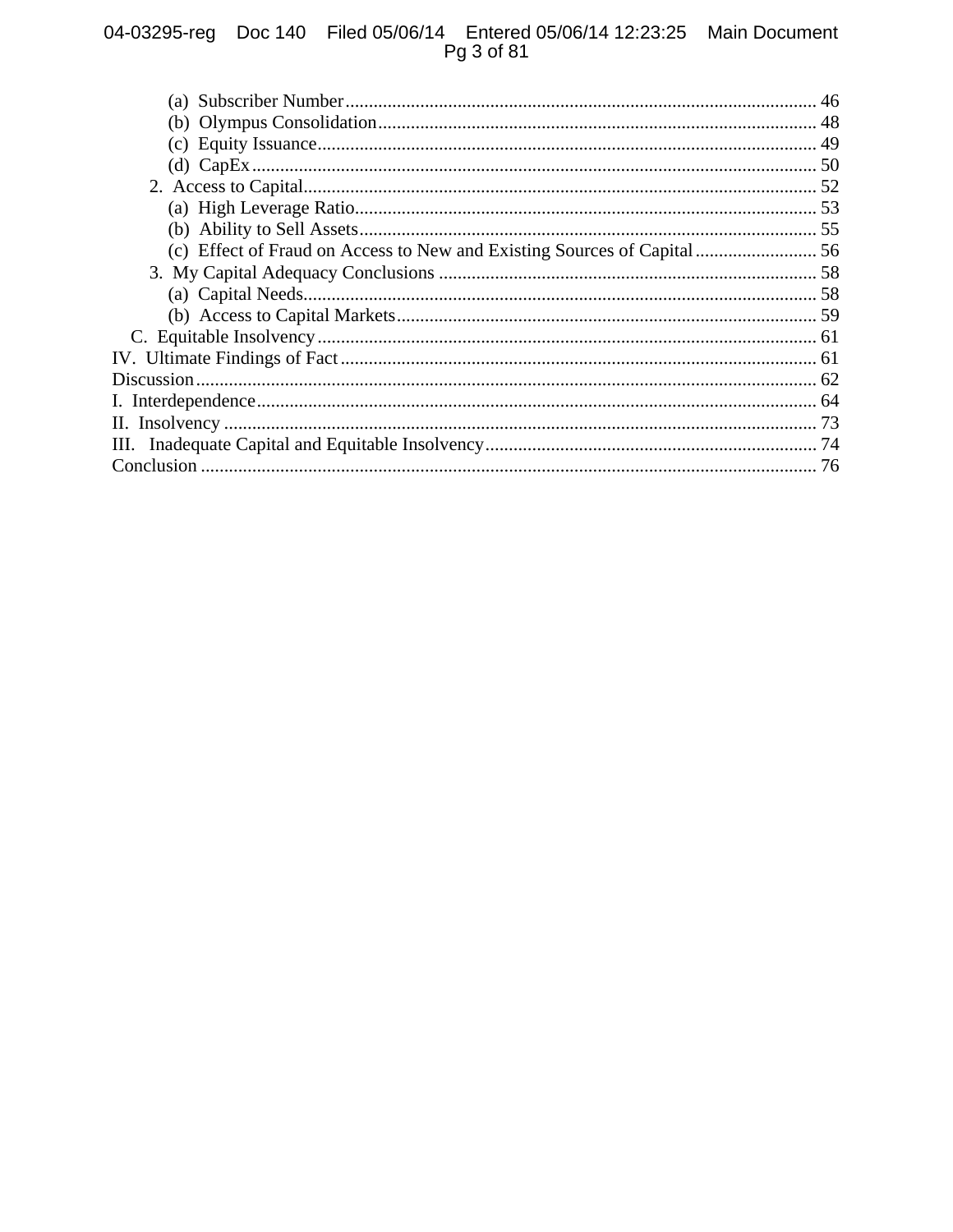# 04-03295-reg Doc 140 Filed 05/06/14 Entered 05/06/14 12:23:25 Main Document Pg 4 of 81

# ROBERT E. GERBER UNITED STATES BANKRUPTCY JUDGE:

# Introduction

In this adversary proceeding under the umbrella of the chapter 11 cases of reorganized

debtor Adelphia Communications Corporation ("**Adelphia**") and about 232 affiliates

(together, the "**Debtors**"), the Adelphia Recovery Trust (the "**Recovery Trust"**)—which was

established under the Debtors' now-confirmed chapter 11 plan as a successor to Adelphia's

rights—seeks to recover, as a fraudulent transfer, approximately \$150 million<sup>2</sup> from

defendants FPL Group, Inc. ("**FPL**") and FPL's affiliate Mayberry Investments Inc.

("**Mayberry**," and together with FPL, the "**FPL Defendants**").

The Recovery Trust seeks to recover the \$150 million Adelphia paid in January 1999<sup>3</sup>

for the repurchase of Adelphia's own stock.4

3

4

 $\frac{1}{2}$  The exact amount of the alleged fraudulent transfer for which recovery is sought was \$149,213,130. But the difference in amount isn't material. For simplicity, I refer to the amount in issue as "**the \$150 million**."

 Few would dispute that the co-borrowing facilities had a crushing effect on Adelphia's solvency. This adversary proceeding requires determination of the extent to which Adelphia became insolvent or was left with inadequate capital before any of the co-borrowing facilities were put in place.

 The stock in question was of two types. One was Class A Common Stock (whose acquisition by FPL in 1995 is discussed at page 4 below), one of the two classes of common stock Adelphia had at the time. There was no evidence in the trial record of this adversary proceeding as to this—and thus this isn't a factual finding—but I note that the Second Circuit stated, in an opinion with respect to the Rigas criminal trial, discussed below, *see* n.27, that Adelphia had issued two classes of common stock: Class A, with one vote per share, and Class B, with 10 votes per share. The Class B common stock was almost entirely owned by members of the Rigas family, which enabled them to maintain control of Adelphia and its board of directors. *See United States v. Rigas*, 490 F.3d 208, 212 (2d Cir. 2007) ("*Rigas Criminal Trial I*").

The other was Class C preferred stock (whose acquisition by FPL is discussed starting at page 6 below).

The \$150 million payment was made about three months before Adelphia entered into the first of three "co-borrowing" facilities under which Adelphia became liable to repay secured lending syndicates for over \$3 billion that went to or for the benefit of Adelphia's former management, John, Timothy, Michael and James Rigas (the "**Rigases**"): the UCA/Hilton Head facility, put in place in May 1999; the Century Cable Holdings facility, put in place in April 2000; and the Olympus facility, put in place in September 2001. *See Adelphia Commc'ns Corp. v. Bank of America (In re Adelphia Commc'ns Corp.),* 365 B.R. 24, 32 n.2, 61 (Bankr. S.D.N.Y. 2007) ("*Adelphia-Bank of America*"), *aff'd as to all but an unrelated issue*, 390 B.R. 80 (S.D.N.Y. 2008) (McKenna, J.).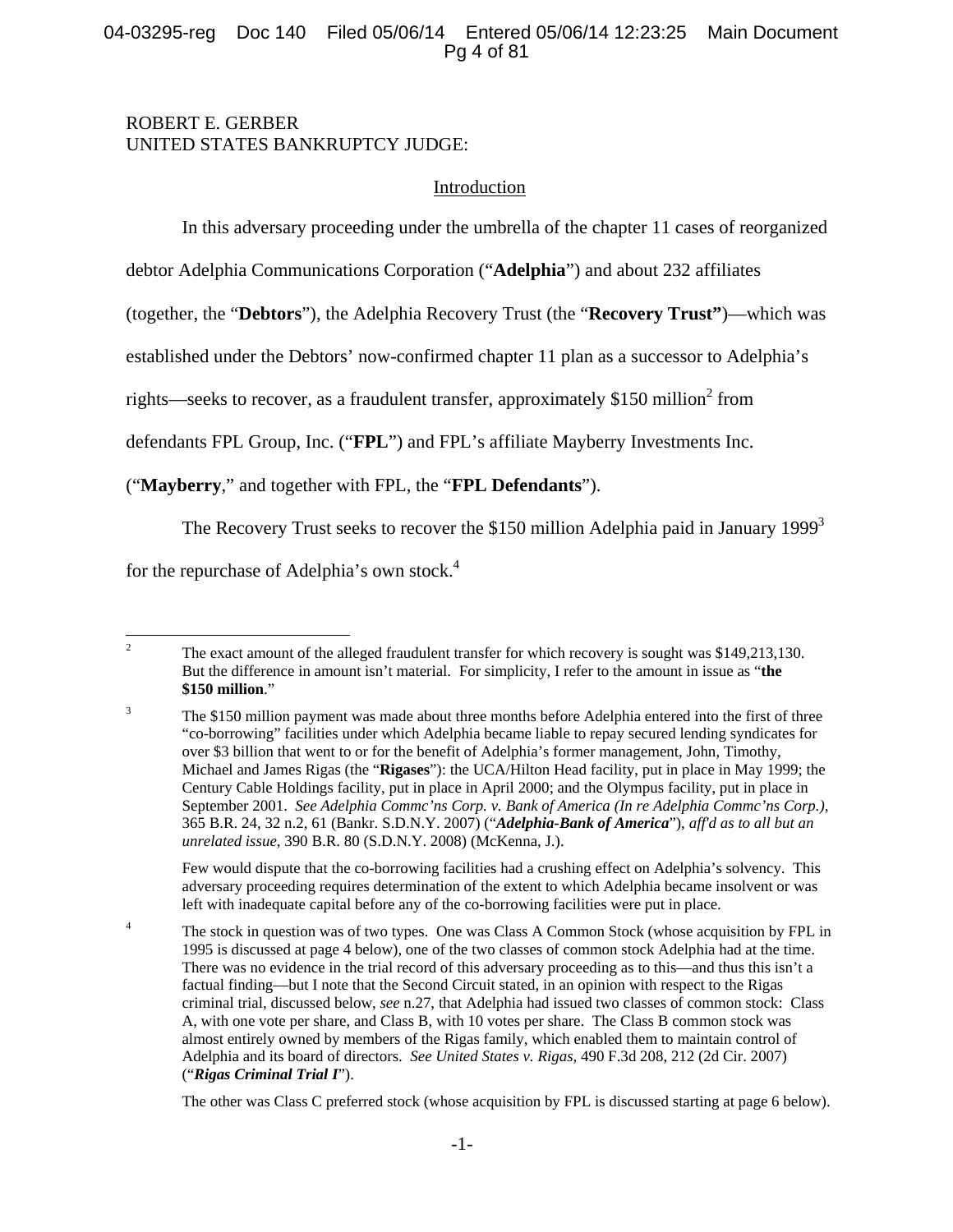# 04-03295-reg Doc 140 Filed 05/06/14 Entered 05/06/14 12:23:25 Main Document Pg 5 of 81

In another transaction that closed in October 1999, about eight months later, Adelphia affiliate Olympus made a second purchase from FPL, redeeming FPL's interest (the "Olympus Partnership Interest") in a joint venture partnership<sup>5</sup> between Olympus and FPL. Whether the first and second purchases were interdependent, on the one hand, or separate transactions, on the other, is disputed by the two sides. $<sup>6</sup>$ </sup>

For the reasons that follow, I conclude that:

(1) the two transactions—Adelphia's January 1999 repurchase of its stock, and its October 1999 purchase of the Olympus Partnership Interest were not interdependent, and Adelphia's purchase of its stock was indeed without consideration; but that

(2) at the time of the transaction, Adelphia was not yet insolvent, left

with inadequate capital, or unable to pay its debts as they matured.

Accordingly, judgment should be entered in favor of the FPL Defendants.

 But the type of stock that was repurchased doesn't matter for the purposes of this adversary proceeding, and for the most part I won't speak of the kind of stock with that level of detail.

5 When two companies join together to conduct business, I typically refer to the entity by which they do so as a "joint venture," and save the word "partnership" for when individuals do so. But here, while various parties referred to their relationship in both ways, they more commonly spoke of it as a partnership, or simply "Olympus," and to avoid the confusion that would result from using both expressions, I'll use "partnership" throughout, except when quotations require the exact language then used.

6 That might matter because if the two purchases were interdependent, any excess value received by Adelphia on its second purchase could be regarded as consideration to offset any value deficiency with respect to the first.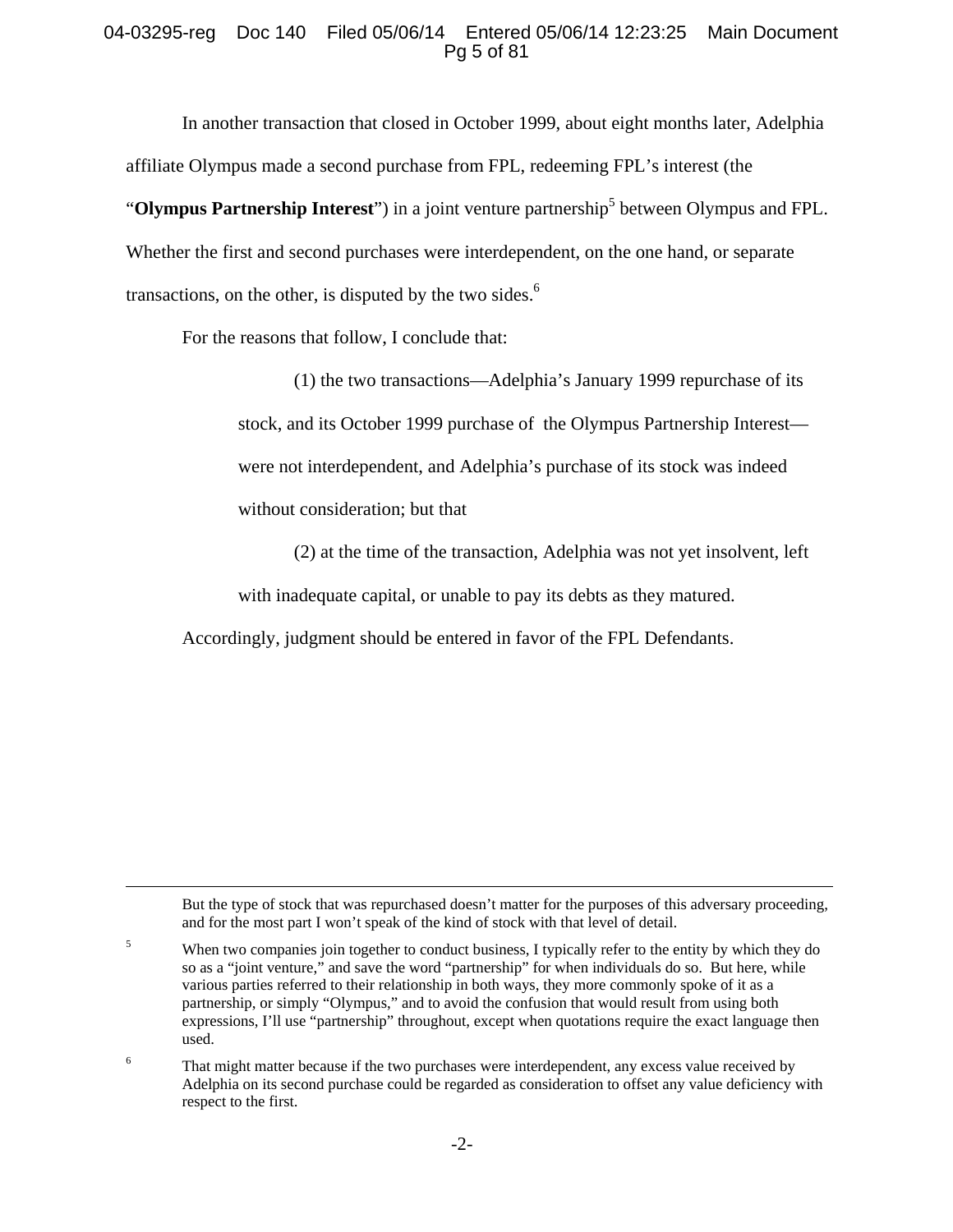# Findings of Fact<sup>7</sup>

# I.

### Background

The Adelphia-FPL relationship had its origin, and end, as a result of FPL's desires, over a period of time, to enter, and then exit, businesses other than FPL's traditional business of delivery of electrical power, historically provided under the name "Florida Power & Light." Beginning in 1984, FPL sought to diversify its business lines to provide non-electric utilities, such as cable television. FPL began acquiring cable television assets primarily through a newly-formed, indirect, wholly-owned subsidiary, Telesat Cablevision, Inc. ("**Telesat**"). The strategy wasn't very successful, and by 1993, about nine years later, FPL sought to dispose of its cable television assets.

To that end, in 1994, FPL agreed to sell its Telesat subsidiary to Time Warner Communications. As is standard for transactions of this character, the sale was subject to Hart-Scott-Rodino antitrust review. But after months of failing to receive the necessary regulatory approval, the transaction languished. FPL then considered other alternatives.

#### *A. Adelphia/FPL Partnership*

In 1995, FPL again sought to divest itself of its cable television assets—this time by forming a partnership with Adelphia. By 1995, Adelphia was one of the largest operators of cable systems in the U.S., and was already involved in the cable television industry in Florida. Through a wholly-owned subsidiary, ACP Holdings, Inc. ("**ACP**"), Adelphia held a limited

<sup>-&</sup>lt;br>7 To minimize the length of this decision, citations are limited to the most significant matters. From time to time in this decision, I've made reference to my earlier decisions in the Adelphia chapter 11 cases to provide context and useful background. *See, e.g.*, *Adelphia-Bank of America*, n.3 above; *In re Adelphia Communications Corp.*, 368 B.R. 140, 148–153 (Bankr. S.D.N.Y. 2007) ("*Adelphia Confirmation*"). But I haven't made any findings here based on anything other than in the trial of this particular adversary proceeding.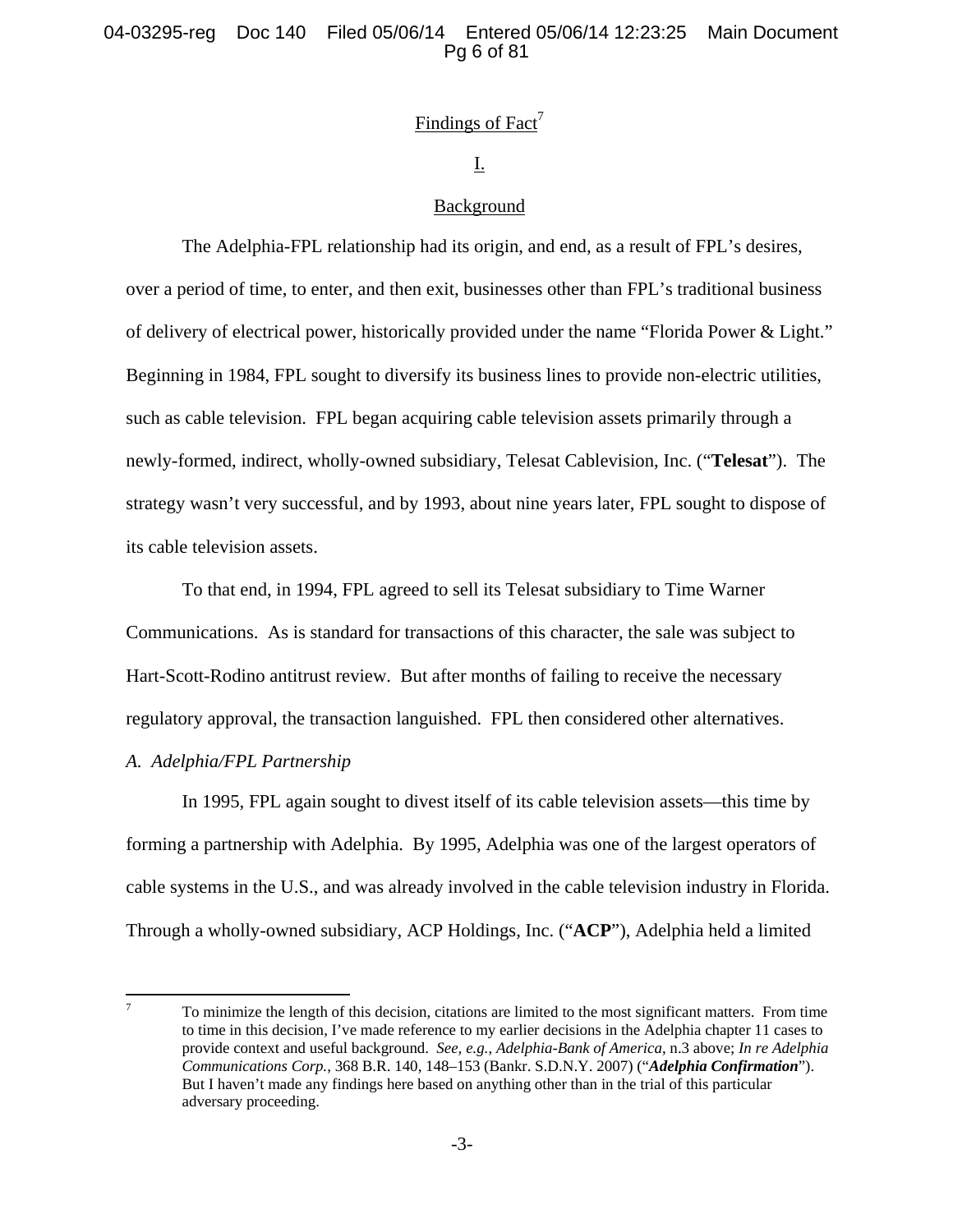## 04-03295-reg Doc 140 Filed 05/06/14 Entered 05/06/14 12:23:25 Main Document Pg 7 of 81

partnership interest in Olympus Communications, L.P. ("**Olympus**"), which owned various cable properties in Florida. Structuring the transaction as a partnership would relieve FPL of management of the FPL Florida cable properties but wouldn't involve the antitrust review that a sale would invoke.

Thus, in February 1995 (about four years before the \$150 million stock buyback), Adelphia, FPL, Adelphia subsidiary ACP, and FPL subsidiary Telesat entered into two agreements to create what we now call the Olympus Partnership: an Investment Agreement ("**Investment Agreement**") and a Second Amended and Restated Limited Partnership Agreement (the "**Partnership Agreement**").

Under the Investment Agreement, among other things,<sup>8</sup> FPL subsidiary Telesat agreed to:

(1) contribute substantially all of its Florida cable television assets to

Olympus;

(2) purchase, for \$15 million, a million shares of Adelphia common

stock; and

(3) provide a total of \$20 million in loans to Olympus (the "**Telesat** 

# **Olympus Loans**").

In exchange, FPL's Telesat would receive a one-third economic interest and 50% voting interest in the Olympus Partnership.<sup>9</sup>

 8 Here and elsewhere, I've left out detail that's unnecessary to this decision.

<sup>9</sup> As a technical matter, Telesat would hold those interests through two of its wholly-owned subsidiaries, Cable LP III, Inc. ("**Cable LP III**") and Cable GP Inc. ("**Cable GP**"). After its stock purchase, Telesat would hold approximately 7% of Adelphia's common stock. Thus the Investment Agreement further provided that a Telesat nominee would be granted a seat on Adelphia's Board of Directors (the "**Board**"). Dennis Coyle ("**Coyle**"), a former FPL General Counsel and Corporate Secretary (and FPL's key fact witness at the trial), was nominated by Telesat, and Coyle served as an Adelphia director beginning in September 1995.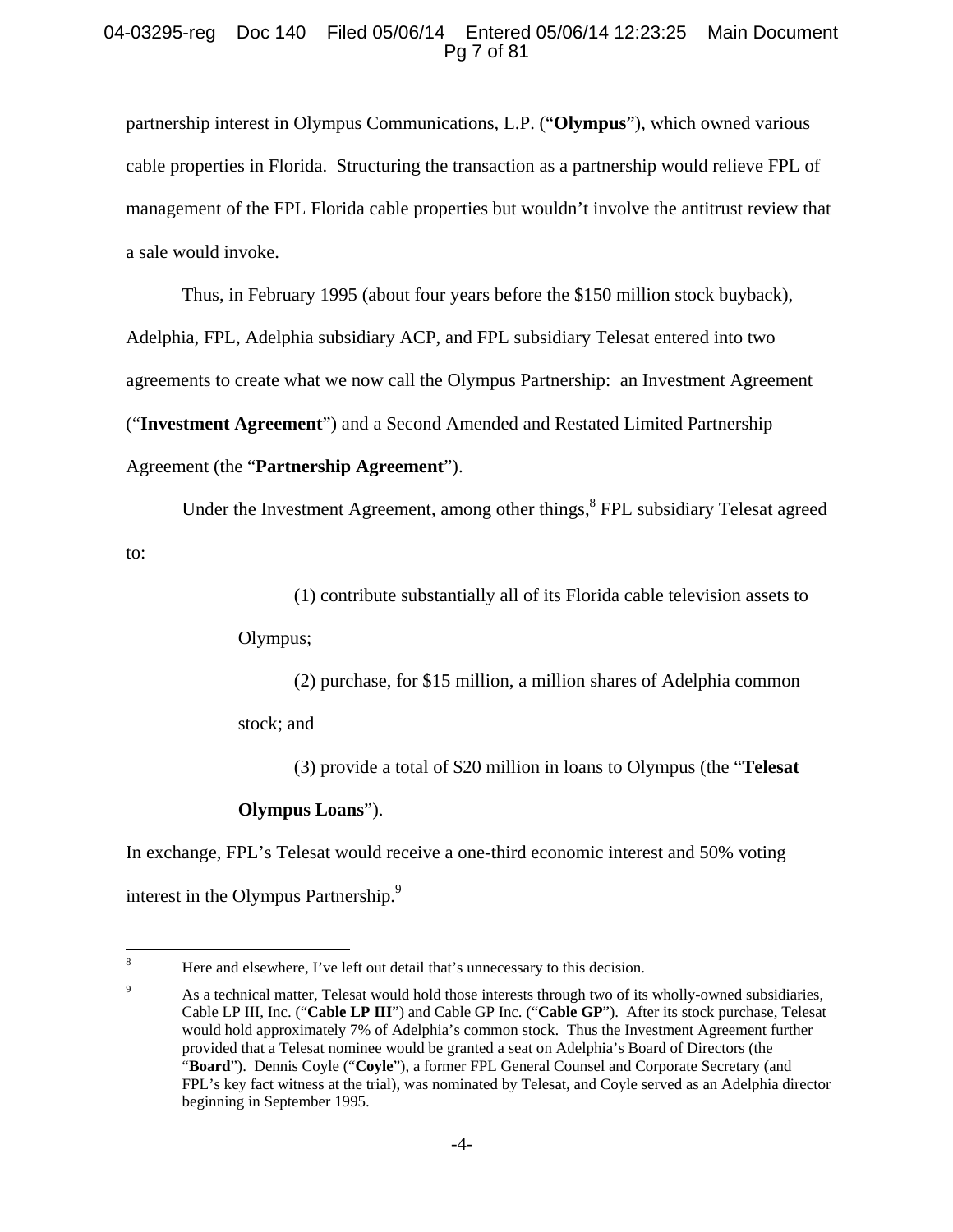#### 04-03295-reg Doc 140 Filed 05/06/14 Entered 05/06/14 12:23:25 Main Document Pg 8 of 81

Also under the Investment Agreement, Adelphia agreed to contribute to the Olympus Partnership, among other things, Adelphia's rights to purchase cable systems located in Palm Beach County Florida. Adelphia held those rights under an October 1994 Asset Purchase Agreement (the "**West Boca Agreement**") that Adelphia had previously entered into with WB Cable Associates, Ltd. ("**WB Cable**").

Under the West Boca Agreement, Adelphia had the option to pay the seller up to \$10 million of the purchase price using Adelphia common stock. To allow Olympus to utilize this option after the assignment, Adelphia gave Olympus a non-interest bearing loan of \$15 million due upon completion or termination of the West Boca Agreement. Olympus could then use the proceeds of that loan to pay up to \$10 million to Adelphia, in exchange for which Adelphia would issue an equivalent amount of shares of Adelphia's common stock to WB Cable.

#### *B. FPL's Additional Adelphia Stock Acquisitions*

In October 1995 (about 10 months after Adelphia and FPL had joined in the Olympus Partnership), Olympus exercised the option under the West Boca Agreement to pay WB Cable using Adelphia common Stock. As contemplated under the Investment Agreement, Olympus paid Adelphia for that stock, and Adelphia issued an equivalent amount of shares of Adelphia common stock to WB Cable.

WB Cable subsequently dissolved, leaving to its shareholders the Adelphia common Stock it had received. But one of FPL's subsidiaries, Cable LP, held a 20% interest in WB Cable when WB Cable dissolved. Thus FPL subsidiary Cable LP received 91,524 shares of Adelphia common stock.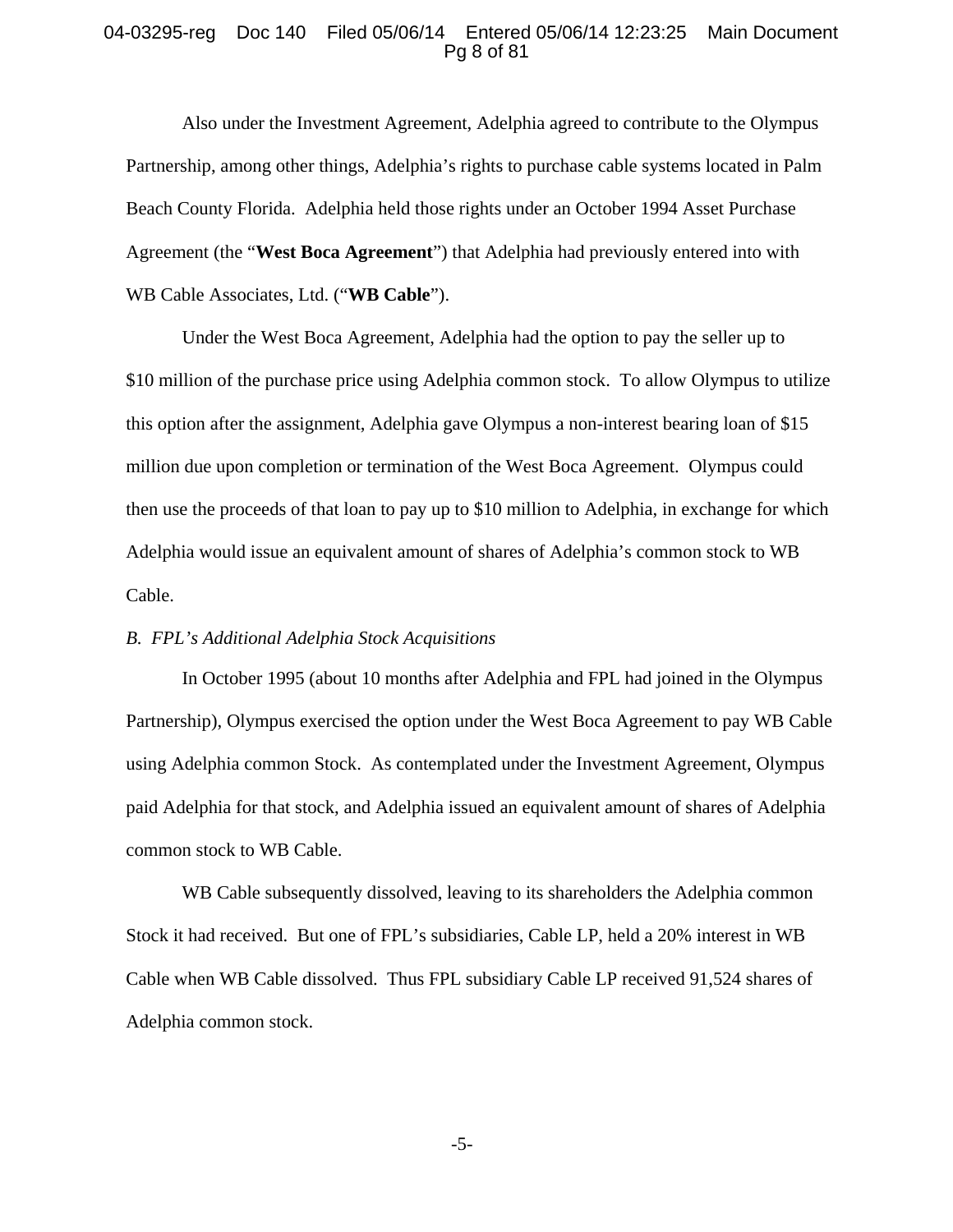#### 04-03295-reg Doc 140 Filed 05/06/14 Entered 05/06/14 12:23:25 Main Document Pg 9 of 81

In December, 1996, Telesat assigned the one million shares of Adelphia's common stock that it had purchased pursuant to the Investment Agreement to its wholly-owned subsidiary, Mayberry Investments Inc. ("**Mayberry**").

Then, in July 1997, Olympus repaid the \$20 million in Telesat Olympus Loans that Telesat had made to Olympus under the Investment Agreement. Through a series of complex transactions designed to minimize tax consequences, Olympus repaid the loans by issuing 20,000 shares of Adelphia's Series C Preferred Stock (valued at \$19.4 million) to Telesat, and paying the remaining \$600,000 in cash. The Series C Preferred Stock was priced at \$970 a share and was convertible into 2,356,490 shares of ACC common stock.

Thus, at the conclusion of these transactions, FPL's subsidiary Telesat held 1 million shares of Adelphia's common stock in its wholly-owned subsidiary, Mayberry; 91,524 shares of Adelphia's common stock in its wholly-owned subsidiary, Cable LP I; and 20,000 shares of Adelphia's Series C Preferred Stock directly.

## II.

#### Interdependence of Adelphia/FPL 1999 Transactions

#### *A. Underlying Factual Findings re Interdependence*

After a little less than four years as joint venture partners together as members of the Olympus Partnership, FPL and Adelphia sought to end their relationship. Beginning in 1998, Adelphia and FPL underwent several months of negotiation, primarily between FPL CEO James Broadhead; FPL's Coyle; former Chairman of Telesat Leslie Gelber ("**Gelber**"); and members of the Rigas family—Timothy Rigas ("**Tim Rigas**") in particular.

At a lunch meeting in about October 1998 (the "**October Meeting**"), Coyle, Tim Rigas and Gelber discussed "a transaction in which FPL Group would fully exit the cable television business" involving liquidation of FPL's Adelphia stock and liquidation of FPL's

-6-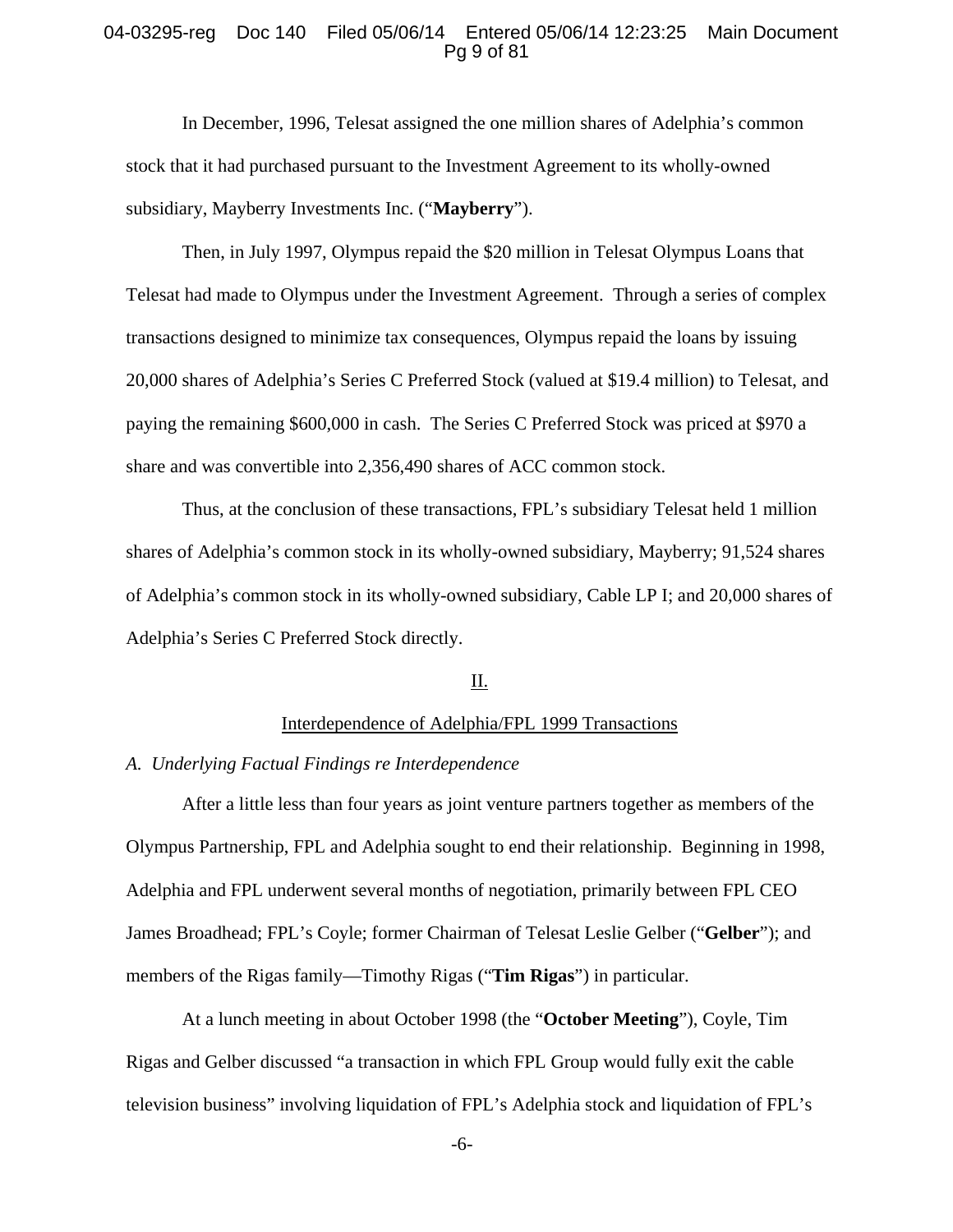# 04-03295-reg Doc 140 Filed 05/06/14 Entered 05/06/14 12:23:25 Main Document Pg 10 of 81

partnership interest in Olympus.<sup>10</sup> According to Coyle, at the October Meeting, he "made it very clear to both Mr. [Tim] Rigas and Mr. Gelber that FPL Group viewed this as one transaction with two steps." $11$ 

After the October Meeting, the negotiations continued for several months, with Coyle primarily handling them insofar as they involved the repurchase of the Adelphia stock, and "people on the financial and tax side of FPL Group" handling the partnership interest redemption.<sup>12</sup> On January 21, 1999, Adelphia and Telesat entered into a one-page letter agreement (the "**Letter Agreement**") summarizing their agreement, signed by Tim Rigas, on behalf of Adelphia, and Coyle, on behalf of Telesat.<sup>13</sup>

# *1. The Letter Agreement*

The Letter Agreement had two separate sections. The first section was entitled "Sale

of Stock." It began by summarizing Telesat's current holdings of Adelphia's stock—common

and preferred. The Letter Agreement stated, by way of background:

Telesat indirectly owns 1,091,524 shares of Adelphia common stock and Adelphia preferred stock convertible into 2,358,490.57 shares of Adelphia common stock, which equates to a total of 3,450,014 shares of Adelphia common stock.

It then described an agreement under which Adelphia would repurchase all of Telesat's

holdings of Adelphia stock (the "**Stock Repurchase**"):

Subject to the approval of the Board of Directors of Adelphia, Adelphia will purchase all of these shares at price of \$43.25 per share of Adelphia common stock, which equates to a total of \$149,213,130. (The fractional share issuable upon conversion of the

 $10\,$ 10 Declaration of Dennis P. Coyle ¶ 21, Apr. 18, 2012, ECF No. 109 ("**Coyle Decl.**").

 $11$  *Id.* 

 $12$  *Id.*  $\P\P$  23–24.

<sup>13</sup> Letter Agreement (Jan. 21, 1999) (Joint Exh. 4).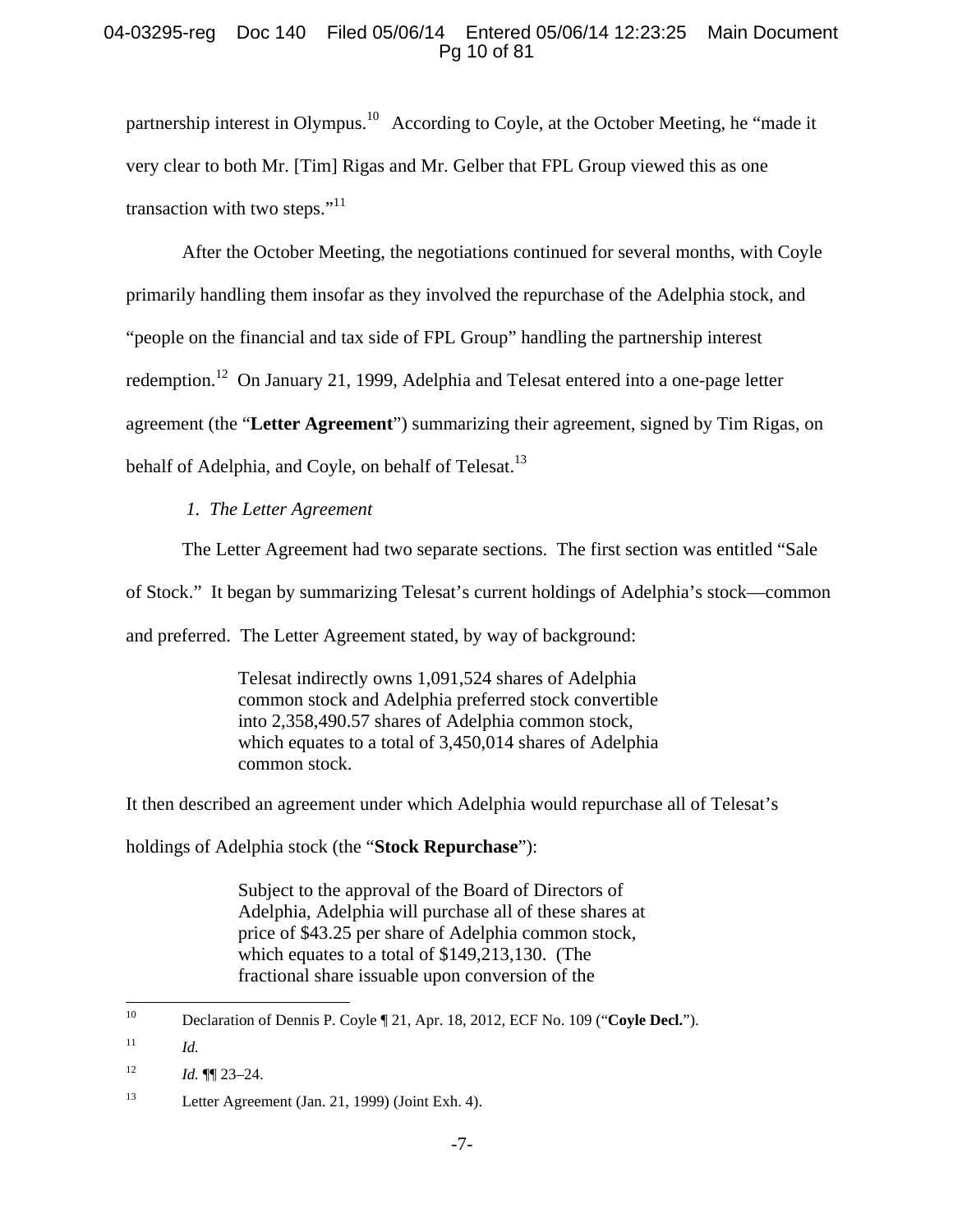# 04-03295-reg Doc 140 Filed 05/06/14 Entered 05/06/14 12:23:25 Main Document Pg 11 of 81

preferred stock will be paid in cash). This transaction will occur upon execution of normal and customary documentation for a transaction of this type, which the parties expect will occur on or about January 27, 1999.

The price for the Stock Repurchase was based on the price at which shares were to be offered to the public with an underwriting discount.<sup>14</sup> The Stock Repurchase was "subject to" Adelphia's Board's approval, and stated that it "will occur" upon the execution of formal documents to consummate the transaction. But the Letter Agreement had no provisions expressly stating whether or not the parties were contractually binding themselves before those conditions were satisfied.

The Letter Agreement then continued with a second, separate, section entitled

"Redemption of Olympus Partnership Interest." The second section addressed Telesat's partial or total exit from the Olympus Partnership (the "**Redemption**"), and specified the value that would underlie the price of the Redemption. After stating that "Telesat indirectly owns partnership interests in Olympus Communications, L.P.," it continued:

> Olympus will partially or totally redeem Telesat's interest at a price based on a value of \$108,000,000 for Telesat's interest.

But unlike the Stock Repurchase, the Redemption was not scheduled to occur immediately. And the terms of the Redemption were not then finalized.<sup>15</sup> The Letter Agreement allowed for the possibility that a partial—rather than total—redemption might occur if the parties could agree upon mutually satisfactory terms. In that connection, the Letter Agreement stated:

 $14<sup>14</sup>$ Coyle Decl. ¶ 23.

<sup>15</sup> *See* FPL Group Annual Report (Form 10-K) (Mar. 2, 1999) at PX 033-054 (Plaintiff's Exh. 33) ("**FPL 1998 Form 10-K**") ("While the terms have not been finalized, the sale of the limited partnership interest is expected to have a positive effect on FPL Group's results of operations").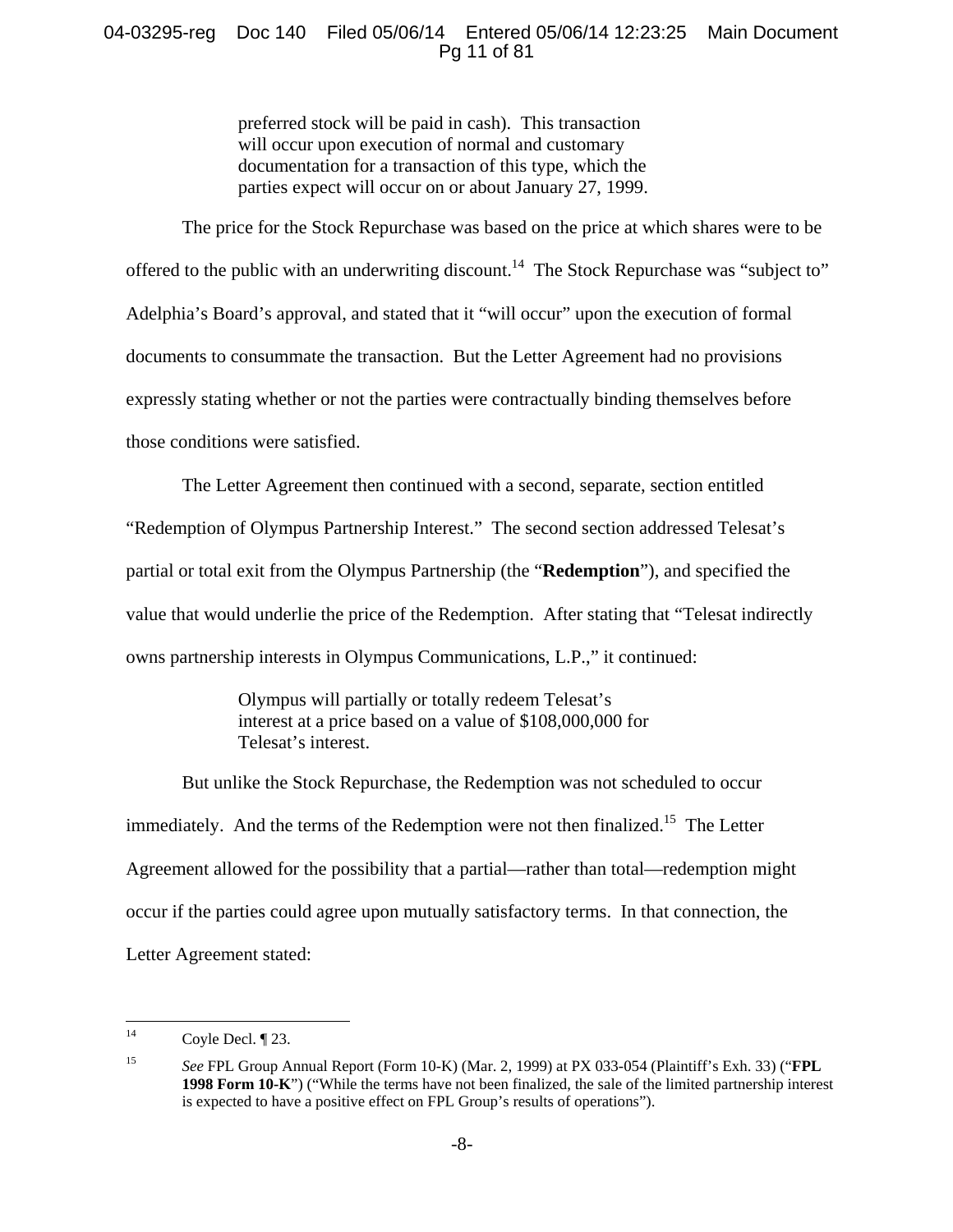# 04-03295-reg Doc 140 Filed 05/06/14 Entered 05/06/14 12:23:25 Main Document Pg 12 of 81

Telesat shall have until July 11, 1999, to present a plan of partial redemption to Adelphia for Adelphia's approval. Adelphia will use its reasonable business judgment in evaluating any plan submitted by Telesat.

But if the parties could not agree on the terms of a partial redemption, a full Redemption

would occur as a backstop:

If Adelphia and Telesat cannot agree on a plan of partial redemption on or before July 11, 1999, then Olympus shall totally redeem Telesat's interest at the price agreed to above. This transaction shall occur as soon as practicable after there is a failure to reach agreement on a plan of partial redemption within the time period specified.

According to Coyle, the partial Redemption option was proposed by FPL because of "several concerns relating to tax considerations surrounding the transaction" and the desire to "build into its agreement the flexibility to structure the redemption in accordance with such tax considerations."16 But (once more according to Coyle) "[t]his flexibility did not change the intent of FPL Group to fully exit the cable television business and by extension, Olympus."<sup>17</sup> Like the Stock Repurchase, the Redemption section of the Letter Agreement contained no express provisions addressing whether or not the parties then were contractually bound.

The Letter Agreement further provided for FPL's execution of a power of attorney in favor of Olympus; if Telesat and Adelphia were unable to agree upon the terms of a partial redemption, the full Redemption could occur with no further action. In that connection, the Letter Agreement stated:

> Simultaneously with the execution of the documentation for the purchase of the Adelphia shares or thereafter from time to time, the parties will execute a power of attorney in favor of, or other documentation reasonably

 $16$ Coyle Decl. ¶ 29.

<sup>17</sup> *Id.*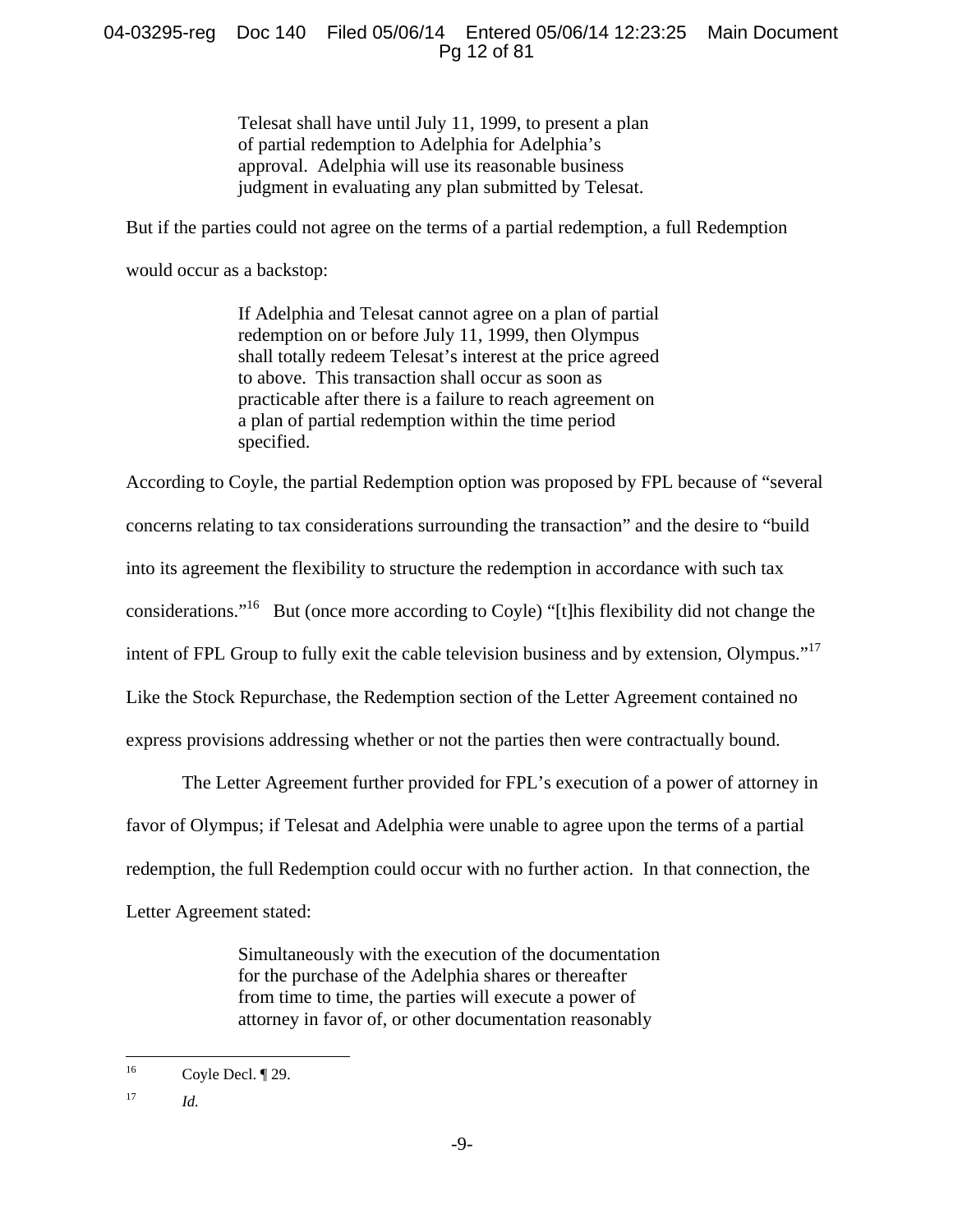# 04-03295-reg Doc 140 Filed 05/06/14 Entered 05/06/14 12:23:25 Main Document Pg 13 of 81

requested by, Olympus so that Olympus may consummate the redemption without any further action on the part of Telesat.

Finally, the Letter Agreement stated:

The Telesat transaction is subject to any applicable approvals of third parties, including governmental authorities and including Hart-Scott-Rodino approval.<sup>18</sup>

Coyle testified that at the time he understood this provision to be "simply a boilerplate provision" as he believed that "there was no chance that this transaction would not be consummated because of any [Hart-Scott-Rodino] Act issues."19

Importantly, the Letter Agreement contained no language suggesting that the Stock Repurchase and the Redemption were conditioned upon one another. In self-serving testimony during the trial that I found unpersuasive and am unwilling to credit, Coyle claimed that he "would not have agreed to do one step [of the transaction] without the other."<sup>20</sup> But that is inconsistent with the documentary record and his testimony elsewhere, discussed below. Nothing in the Letter Agreement made the transactions contingent upon one another. The Letter Agreement did not provide that if the Redemption failed to occur (e.g., for failure to obtain regulatory approval) or was only partial, the Stock Repurchase (which would have taken place substantially earlier) would be unwound. And neither transaction was reliant upon the other for its terms. The purchase price for the Redemption in no way related to the price for the Stock Repurchase, or vice versa. Each transaction could have occurred on its own, and indeed, each was set to occur on its own, independently, and at different times.

<sup>18</sup> The "Telesat transaction" as used in this paragraph was not a defined term and the Letter Agreement nowhere made clear what the term "Telesat transaction" meant.

 $^{19}$  Coyle Decl.  $\P$  30.

<sup>20</sup> Coyle Decl. ¶ 26; Trial Tr. vol. 6, 685:5–13, May 2, 2012, ECF No. 117 ("**Trial Tr. Vol. 6**").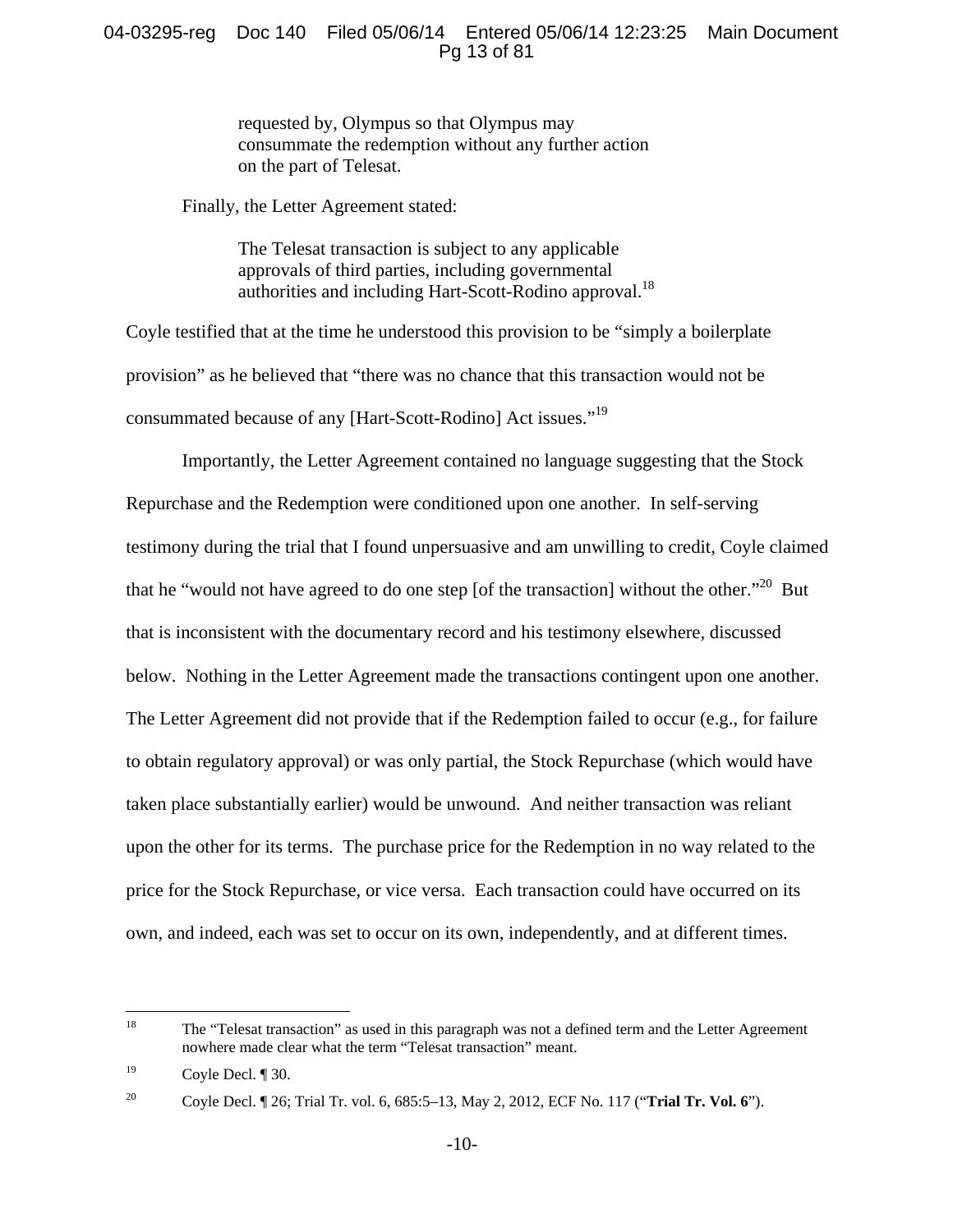# 04-03295-reg Doc 140 Filed 05/06/14 Entered 05/06/14 12:23:25 Main Document Pg 14 of 81

# *2. Board Approval and Press Release*

On January 27, 1999, Tim Rigas presented the Letter Agreement to the Board.<sup>21</sup> According to minutes of that meeting,  $^{22}$  Tim Rigas first "explained that the Company had reached a letter agreement with Telesat Cablevision, Inc. regarding the repurchase of the Company's stock held by Telesat and its subsidiaries, and regarding the eventual redemption of the interests held by Telesat in Olympus Communications, L.P., the joint venture partnership in Florida."23 He then described the provisions of the Letter Agreement in detail.<sup>24</sup> Tim Rigas specified that the Redemption "part of the transaction will be subject to any necessary third party approvals and governmental approvals."<sup>25</sup>

The Board Minutes are ambiguous as to whether the Board voted on each of the Stock Repurchase and the Redemption separately.<sup>26</sup> At the Rigas criminal trial,<sup>27</sup> Coyle, who

 The resolutions identified in the preceding paragraph included both the Stock Repurchase and the Redemption.

<sup>27</sup> John, Timothy and Michael Rigas (along with two lower-level Adelphia employees) were indicted on multiple counts of securities fraud, wire fraud, bank fraud and criminal conspiracy in connection with their management of Adelphia. After a trial (at which Coyle testified), a jury convicted John and Tim Rigas of conspiracy, bank fraud and securities fraud, though it acquitted them of wire fraud. Michael Rigas was acquitted of conspiracy and wire fraud, but the jury deadlocked on the other counts. He later

 $21$ 21 Adelphia Board Minutes (Jan. 27, 1999) (Def. Exh. 2) ("**Board Minutes**").

<sup>&</sup>lt;sup>22</sup> In other proceedings in the *Adelphia* chapter 11 case, I doubted the veracity of the Rigases' corporate resolutions and minutes, particularly those prepared by former Adelphia employee Colin Higgin (an aide to Tim Rigas, who signed these minutes as Assistant Secretary), whose accounts I previously found to be "generally unworthy of belief." *Adelphia Commc'ns Corp. v. Rigas (In re Adelphia Commc'ns Corp.)*, 323 B.R. 345, 363 (Bankr. S.D.N.Y. 2005). But for lack of evidence to the contrary in this adversary proceeding, and because independent Adelphia directors are reported to have been present at the meeting, I accept the corporate minutes as true.

<sup>23</sup> Board Minutes at DX 002-002.

<sup>24</sup> *Id.*

<sup>25</sup> *Id.*

<sup>&</sup>lt;sup>26</sup> *Id.* at DX 002-003. Specifically, with regard to the voting procedures, the Board Minutes state:

After full discussion and the answering of all questions, upon motion duly made by Pete Metros and seconded by Perry Patterson, the following resolutions were unanimously adopted by the full board and separately by all the independent directors present, in each case with Dennis Coyle expressly abstaining on the vote.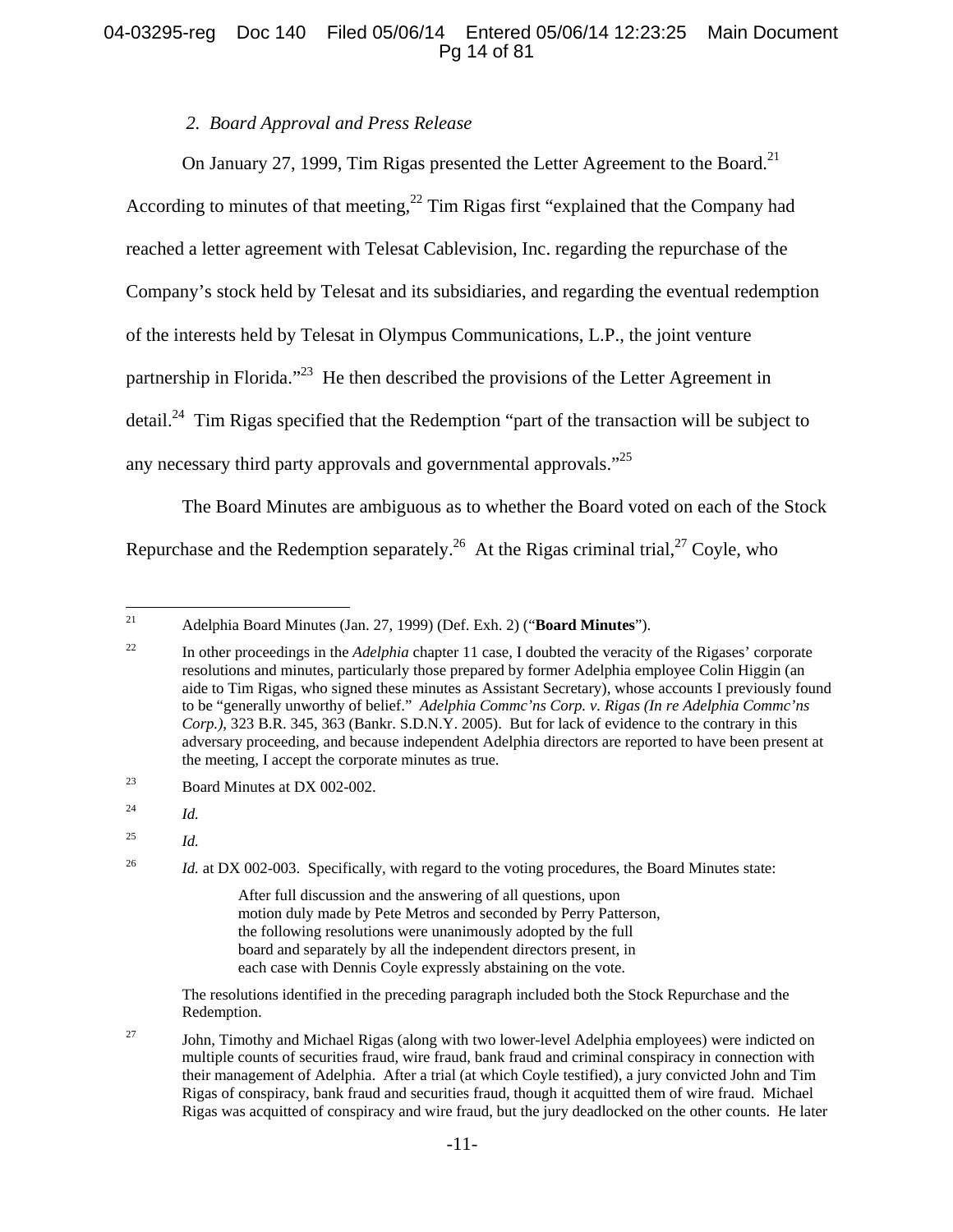## 04-03295-reg Doc 140 Filed 05/06/14 Entered 05/06/14 12:23:25 Main Document Pg 15 of 81

participated in the Board Meeting telephonically but recused himself from voting due to his conflict of interest, described the two transactions as "separate," and that he "needed to abstain from voting on both transactions."<sup>28</sup> But during the course of the trial of this adversary proceeding, Coyle testified that there had only been one vote.<sup>29</sup> In either case, at

 pleaded guilty to a lesser charge of making a false entry in Adelphia's books and records. *See United States v. Rigas*, 583 F.3d 108, 112 (2d Cir. 2009) ("*Rigas Criminal Trial II*"). For more detailed background with respect to the Adelphia criminal case, *see Rigas Criminal Trial I*, 490 F.3d at 212–19.

28 Rigas Criminal Trial Transcript at 1618, 1620, *United States v. Rigas, et al*, No. 02-CR-1236 (S.D.N.Y. Mar. 10, 2004) (Sand, J.). The testimony in relevant part was as follows:

> Q: Now, I think you testified the reason you abstained was there was a vote on the unwinding of the Olympus joint venture, correct?

A: I think at this meeting, the specific transaction was the sale of the common stock that we had and the series C convertible preferred stock. That was the transaction.

Q: In connection with the unwinding of the joint venture, correct?

A: That's a separate transaction. There were two pieces to this. One is – that's a separate transaction.

. . .

Q: And they stood to benefit because Adelphia would have to buy them out to unwind the joint venture, correct?

A: They didn't have to do anything.

Q: That's what they were proposing, correct?

A: That was the transaction that was being proposed.

Q: Now, you talked about this somewhat, but I'd like to delve into it just a little bit. What were your positions –

A: Well, let me go back. That was one of the transactions that was being proposed.

Q: Fine.

A: And it wasn't final yet. The other transaction that was final was the sale of the stock. So I needed to abstain from voting on both transactions.

<sup>29</sup> Coyle Decl. ¶ 34. With respect to this discrepancy, FPL explains, "[Coyle] had not reviewed the Board minutes in connection with the criminal trial (this was not an anticipated topic of his testimony) and had mistakenly thought that there was a separate vote taken on the Stock Repurchase and Olympus Redemption. Based on that incorrect recollection, Mr. Coyle testified that, in the context of a conflict of interest inquiry, he recused himself from what he thought had been two separate votes. However, as reflected in the Board Minutes, in fact, the ACC Board only took one vote at the one meeting approving both steps of 'the Telesat transaction.'" Def.'s Post-Trial Br. 55 n.32, June 22, 2012, ECF No. 133 ("**FPL Post-Trial Br.**"). I think that the Board minutes are likely more accurate than Coyle's recollection of the resolutions that were before the Board, and accept the Board Minutes as indicative of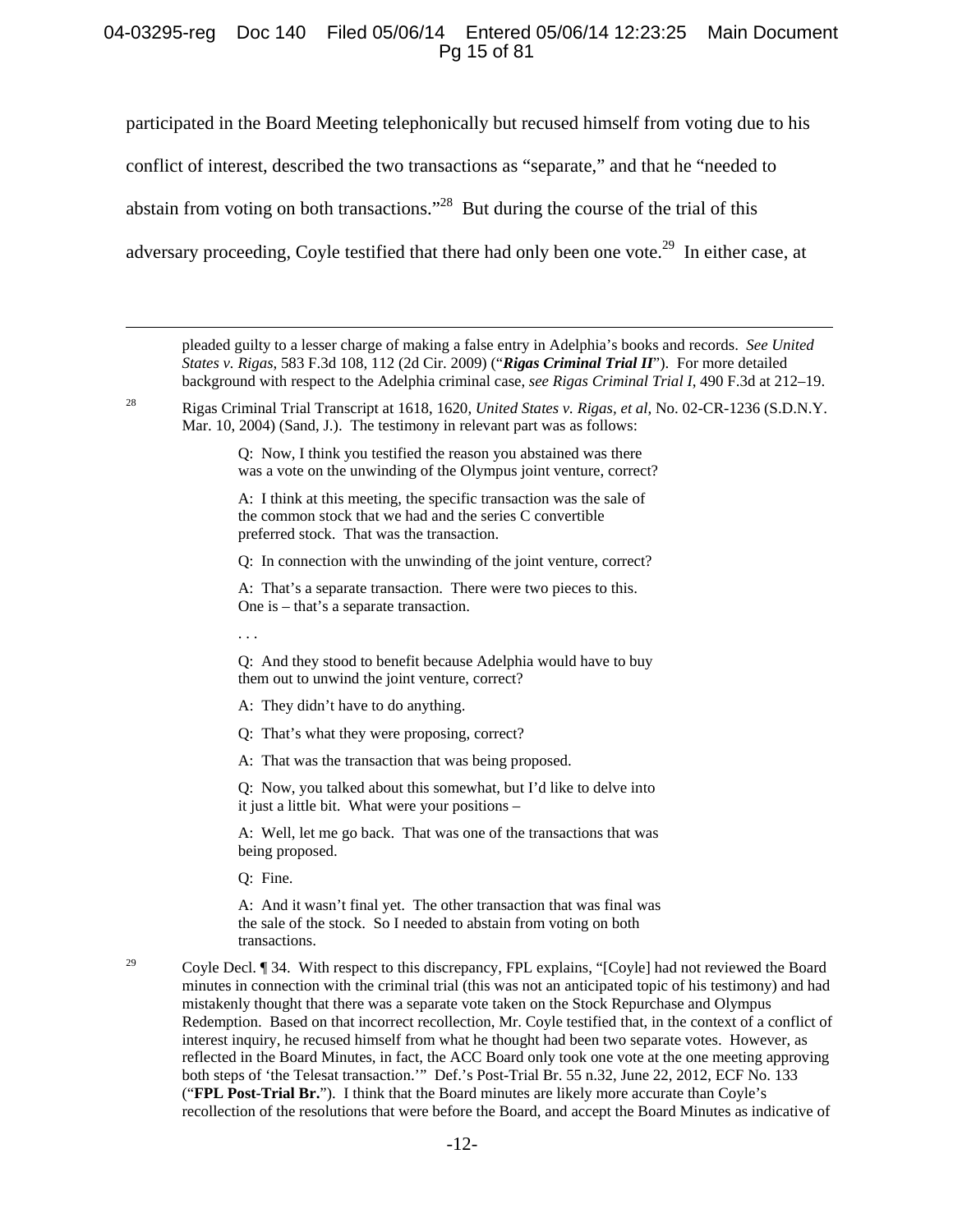# 04-03295-reg Doc 140 Filed 05/06/14 Entered 05/06/14 12:23:25 Main Document Pg 16 of 81

the conclusion of the meeting, the Board adopted resolutions (the "**Board Resolutions**")

authorizing, ratifying and approving the Letter Agreement and the steps necessary for the

execution of the Letter Agreement.<sup>30</sup>

On the day following the Board's approval, January 28, 1999, Adelphia issued a press

release disclosing the substance of the Letter Agreement. The press release stated:

Adelphia has reached an agreement to repurchase the Adelphia stock owned by Telesat Cablevision, Inc., a subsidiary of FPL, Inc. (NYSE [unreadable text, but probably a ticker symbol]) and to acquire the interests held by Telesat in Adelphia's joint venture partnership, Olympus Communications, L.P.<sup>31</sup>

It then stated "[t]he aggregate purchase price for these transactions will be

approximately  $$257,213,000.^{32}$ 

*3. The Stock Repurchase* 

On January 28, 1999, the same day that the Board issued the press release, Mayberry

and Adelphia entered into a Stock Purchase Agreement (the "**Stock Purchase Agreement**")

under which Mayberry agreed to sell to Adelphia all of Telesat's shares of Adelphia common

stock and Class C Convertible Preferred Stock for a purchase price of \$149,213,130.<sup>33</sup> The

Stock Purchase Agreement, which ran six pages before its signature page, was the epitome of

a definitive agreement, as contrasted to the Letter Agreement and other "preliminary

agreement[s]" as that expression is used in New York<sup>34</sup> and federal<sup>35</sup> caselaw dealing with

what technically happened. But if Coyle regarded the two transactions as separate, I think that's probative of *his* understanding, which cannot be disregarded.

<sup>&</sup>lt;sup>30</sup> Board Minutes at DX 002-003-DX 002-004.

<sup>31</sup> Adelphia Press Release (Jan. 28, 1999) (Def.'s Exh. 3).

<sup>32</sup> *Id.*

<sup>33</sup> Mayberry Stock Purchase Agreement (Jan. 28, 1999) (Joint Exh. 5).

<sup>34</sup> *See, e.g.*, *IDT Corp. v. Tyco Grp., S.A.R.L.*, 918 N.E.2d 913, 915 n.2, 13 N.Y.3d 209, 213 n.2, 890 N.Y.S.2d 401, 403 n.2 (2009) (in determining whether the document in a given case is an enforceable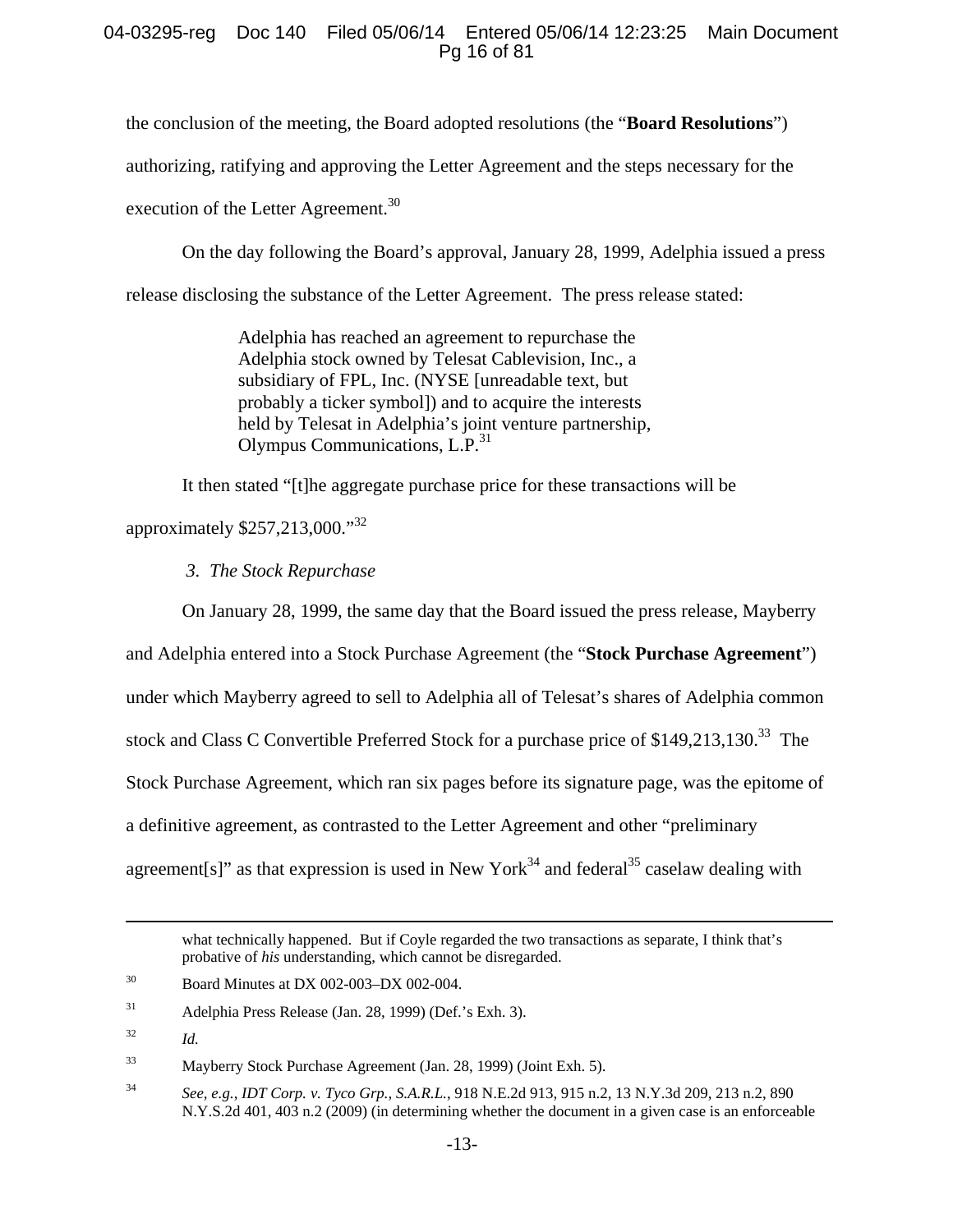# 04-03295-reg Doc 140 Filed 05/06/14 Entered 05/06/14 12:23:25 Main Document Pg 17 of 81

whether parties are contractually bound before definitive agreements are executed. Importantly, the Stock Purchase Agreement made no reference to the Redemption of Telesat's interest in Olympus and was in no way contingent upon the Redemption. It did not, however, contain a "merger clause" indicating that it represented a complete agreement, superseding all previous agreements.

On the same day—January 28, 1999, *i.e.*, the date of the alleged fraudulent transfer— Adelphia wire transferred the stock purchase price from its bank account into Mayberry's bank account. On the following day, January 29, 1999, Adelphia received the stock certificates representing the repurchased shares from Mayberry.

#### *4. The Olympus Redemption*

In late May 1999, approximately four months after the Letter Agreement was signed, each of Telesat and several of Telesat's affiliates executed a power of attorney (the "**Powers of Attorney**") authorizing Adelphia and Olympus to redeem and retire Telesat's indirectlyowned partnership interests in Olympus, which would become effective on July 11, 1999 unless the parties earlier agreed to a partial redemption.<sup>36</sup> But by that date, Telesat hadn't presented a plan of partial redemption to Adelphia. The Letter Agreement had specified that if Adelphia and Telesat didn't agree upon a plan of partial Redemption by July 11, 1999, the full Redemption "transaction shall occur as soon as practicable." Nevertheless, Olympus

36 Powers of Attorney (May 28, 1999) (Joint Exh. 6 at 13–24).

contract or not, the question should be asked in terms of "whether the agreement contemplated the negotiation of later agreements and if the consummation of those agreements was a precondition to a party's performance.").

<sup>35</sup> *See, e.g.*, *Reprosystem, B.V. v. SCM Corp.*, 727 F.2d 257, 262 (2d Cir. 1984), *cert. denied*, 469 U.S. 828 (1984) ("agreement in principle" was not a binding agreement; documents and testimony showed intent of both parties not to be bound prior to execution of formal, written contract); *Teachers Ins. & Annuity Ass'n of America v. Tribune Co.*, 670 F.Supp. 491, 499–500 (S.D.N.Y. 1987) (Leval, J., then a district judge) (finding triable issue as to whether parties intended to be bound, when commitment letter was subject to various contingencies, including board approval, but stated that upon execution, it would be a "binding agreement").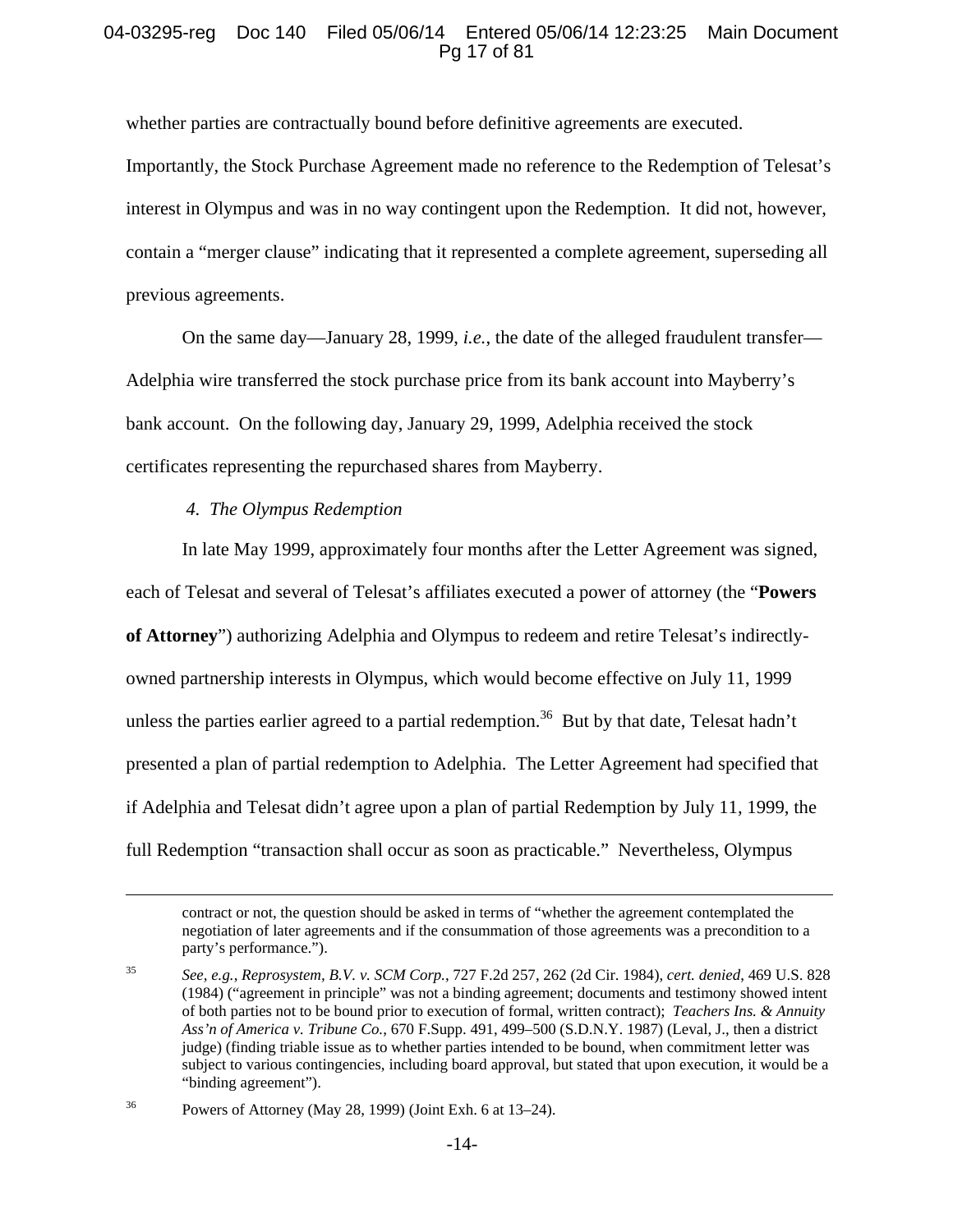# 04-03295-reg Doc 140 Filed 05/06/14 Entered 05/06/14 12:23:25 Main Document Pg 18 of 81

didn't immediately redeem Telesat's partnership interests. Instead, the parties engaged in lengthy negotiations regarding the terms and structure of the Redemption.<sup>37</sup>

Finally, on October 1, 1999, *over eight months after* the Stock Repurchase had been

consummated, Olympus and FPL's Cable GP entered into a redemption agreement (the

"**Redemption Agreement**") by which Olympus agreed to redeem Telesat's entire partnership

interest, for \$108 million, through a complex series of transactions, the details of which, for

the most part, $38$  are immaterial to the underlying issues here.

*5. FPL's SEC Filings* 

In early March 1999—about a month after the Stock Repurchase and about seven

months before the Olympus Redemption—FPL filed its 10-K for the 1998 fiscal year with the

SEC.39 The 10-K described the Stock Repurchase and the Olympus Redemption as *separate* 

*transactions*, and noted that the terms of the Redemption had not yet been finalized:

In January 1999, an FPL Group Capital subsidiary sold 3.5 million common shares of Adelphia Communications Corporation (Adelphia) stock, which had been accounted for on the equity method, resulting in an after-tax gain of approximately \$96 million. *In addition,* an agreement was reached with Adelphia to sell FPL Group Capital's one-third interest in a limited partnership. *While the terms have not been finalized,* the sale of the limited partnership interest is expected to have a positive effect on FPL Group's results of operations.40

 $37$ Coyle Decl. ¶ 39.

<sup>38</sup> The one exception is that as part of that transaction, a new corporation, West Boca Security Inc. ("**West Boca**") was formed, initially as a subsidiary of Olympus. As part of the series of transactions relating to the Redemption (but, I find, without any connection to the Stock Repurchase), West Boca became a wholly-owned subsidiary of FPL's subsidiary Cable GP. In September 2000, Cable GP, Telesat and Mayberry were merged into West Boca. West Boca is named as a defendant in this litigation along with its indirect parent FPL.

<sup>39</sup> FPL 1998 Form 10-K.

<sup>&</sup>lt;sup>40</sup> *Id.* at PX 033-054 (emphasis added).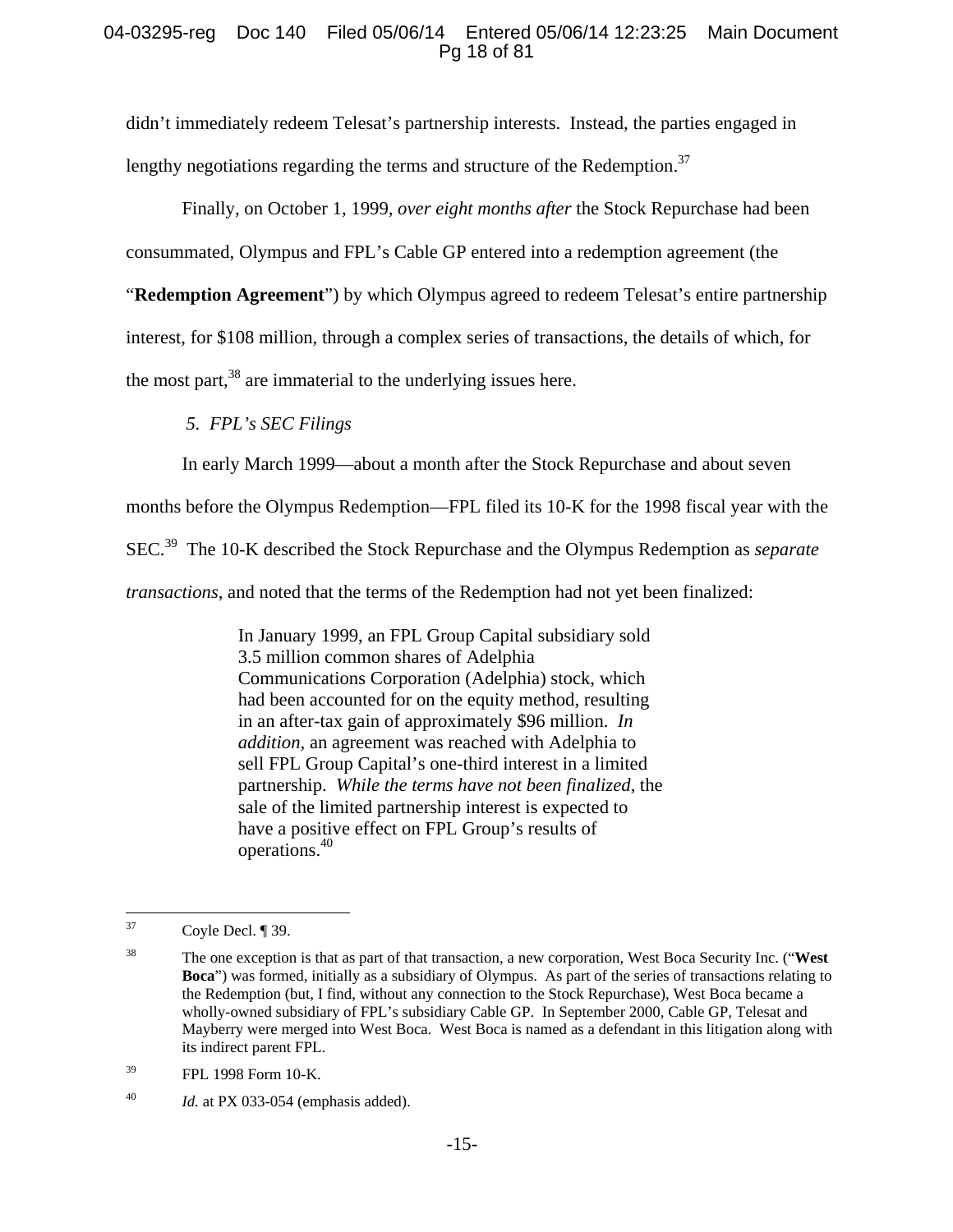# 04-03295-reg Doc 140 Filed 05/06/14 Entered 05/06/14 12:23:25 Main Document Pg 19 of 81

Then, about a year later, in March 2000, FPL filed its 10-K for the 1999 fiscal year.<sup>41</sup> The 10-K noted FPL's after-tax gains from the Stock Repurchase and the Redemption separately:

> In January 1999, an FPL Group Capital subsidiary sold 3.5 million common shares of Adelphia Communications Corporation (Adelphia) stock and in October 1999 had its one-third ownership interest in a cable limited partnership redeemed, resulting in after-tax gains of approximately \$96 million and \$66 million, respectively. Both investments had been accounted for on the equity method. $42$

Neither disclosure, to state the obvious, described the transactions as unified or

interdependent.

## *B. My Factual Conclusions re Interdependence*

The interdependence of the Stock Repurchase, on the one hand, and the subsequent Redemption, on the other, is in my view a mixed question of fact and law. For reasons set forth above and in the Discussion below (applying the law to the underlying facts discussed above), I conclude that the Stock Repurchase and the Redemption, while having a common origin and similar motivation, were not interdependent or components of a single transaction.

III.

#### Solvency, Capital Adequacy, & Equitable Insolvency

While the interdependence issue addressed in Section II affects the extent to which Adelphia received *any* value in the totality of its 1999 dealings with FPL—remembering, of course, that, as the Recovery Trust notes and FPL understandably does not dispute, Adelphia's buyback of its own stock, by itself, provided it with *no* value—I still need to

 $41$ 41 FPL Group Annual Report (Form 10-K) (Mar. 2, 2000) (Plaintiff's Exh. 34) ("**FPL 1999 Form 10-K")**.

<sup>42</sup> FPL 1999 Form 10-K at PX 034-032.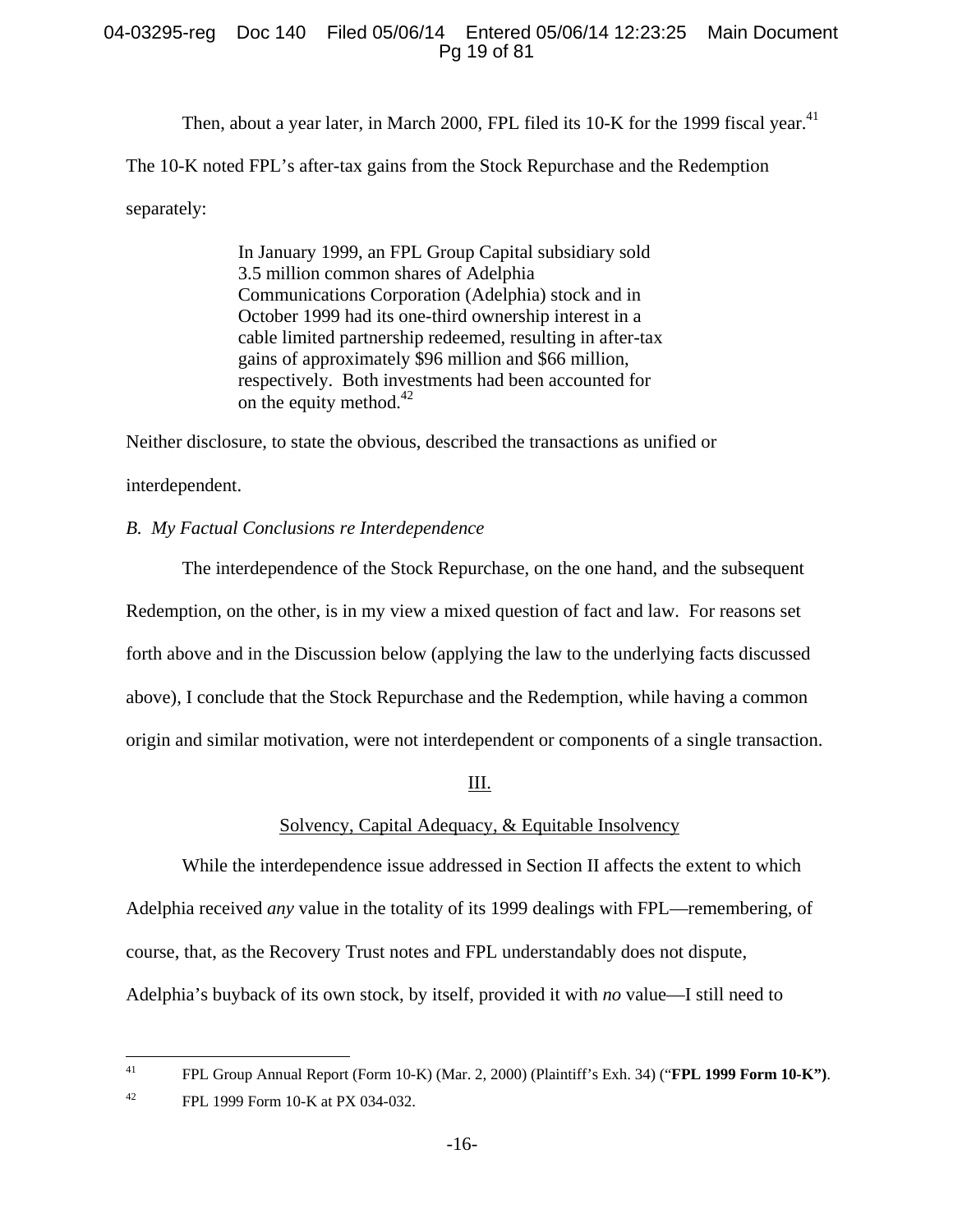## 04-03295-reg Doc 140 Filed 05/06/14 Entered 05/06/14 12:23:25 Main Document Pg 20 of 81

engage in the traditional fraudulent transfer analysis to determine the extent to which Adelphia was insolvent (or rendered insolvent), left with inadequate capital, or rendered equitably insolvent at the time it paid out the \$150 million the Recovery Trust now seeks to recover. My Findings of Fact in connection with these latter issues follow.

# A.

#### **Solvency**

#### *1. The Experts' Analyses—Overview*

The Recovery Trust and FPL each offered expert opinions as to Adelphia's solvency at the time of the Stock Repurchase, reflected first in expert reports each prepared, and then in testimony before me.<sup>43</sup> The Recovery Trust's primary solvency expert, Israel Shaked (**"Shaked**"), of the Michel-Shaked Group, opined that at the time of the Stock Repurchase, Adelphia was insolvent by approximately \$1 billion.<sup>44</sup> By contrast, FPL's primary solvency expert, Ralph Tuliano ("**Tuliano**"), of Mesirow Financial Consulting, opined that Adelphia was solvent, having a positive equity cushion of roughly \$3.7 billion.<sup>45</sup>

<sup>43</sup> 43 I took the testimony as I did in earlier valuation trials before me—in *Global Crossing*, the *Adelphia* confirmation hearing, *DBSD* and *Chemtura*. The testimony, consistent with my Case Management Order # 3 (Umbrella Case ECF # 5622) and my historic practice in cases where the evidence is heavily historic, numeric, and/or technical, was heard by declaration on direct, and live on cross, redirect, and anything thereafter. Each expert witness made reference to his firm's expert report (or reports) in his testimony, with the Recovery Trust incorporating its reports by reference in direct testimony and FPL referring to its report in and appending it to its expert's direct testimony declaration. *See* Direct Trial Test. Decl. of Professor Israel Shaked ¶ 3, Apr. 17, 2012, ECF No. 102 ("**Shaked Decl**."); Decl. of Ralph S. Tuliano ¶¶ 3–4 & App. A, Apr. 17, 2012, ECF No. 108 ("**Tuliano Decl.**"), and in many other places.The direct testimony came in without objection, and the expert reports were also offered into evidence, without objection.Though the expert reports themselves may technically have been hearsay, I wasn't asked to rule on whether they were, or otherwise to rule that the expert reports were inappropriate for consideration after the various parties' opportunities to cross-examine the witnesses. And as both sides relied on testimony and the expert reports essentially interchangeably, I'll do likewise.

<sup>&</sup>lt;sup>44</sup> Shaked Decl. ¶ 111.

<sup>45</sup> Tuliano Decl. 26 tbl.2.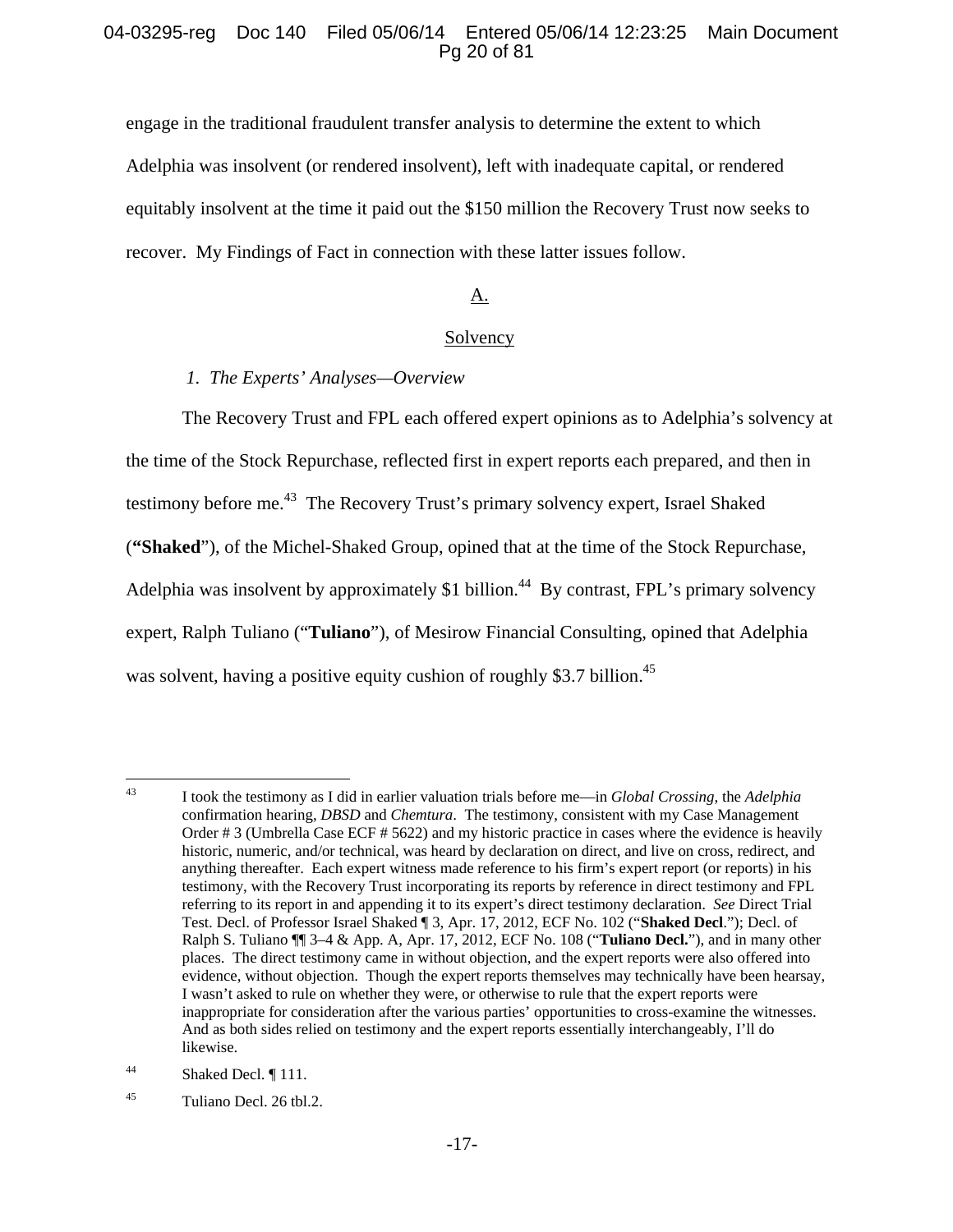# 04-03295-reg Doc 140 Filed 05/06/14 Entered 05/06/14 12:23:25 Main Document Pg 21 of 81

As is customary in valuation disputes, each expert opined as to the total enterprise value ("**TEV**") of Adelphia at the time of the transfer in question. The analysis by each of TEV led to a conclusion as to the value of the Debtors' assets from which their liabilities (which, as a general matter, are more easily ascertainable) could be subtracted.

But while Shaked and Tuliano each employed at least one of the standard valuation methodologies, neither used all of them. Shaked used only Discounted Cash Flow ("**DCF**") methodology, and Tuliano used only Comparable Companies and Precedent Transactions methodology, in each case as discussed below.

For reasons discussed below, I find that reliance—and especially sole reliance—on DCF was inappropriate under the facts of this case, and that for that reason, among others, Tuliano's analysis was generally more persuasive.

- *2. The Experts' Methodologies* 
	- *(a) Discounted Cash Flow*

DCF methodology estimates the net present value of a company by adding together the present value of two assumed future cash flow streams:

> (1) projected unlevered cash flows for a number of upcoming years, discounted to present value using an estimated discount rate based upon the company's weighted average cost of capital ("**WACC**"); and

(2) projected cash flow for the period thereafter in perpetuity—often called the "terminal" or "exit" value.<sup>46</sup>

Shaked, but not Tuliano, employed DCF analysis, which is a very common element of any determination of TEV.

 $46$ 

<sup>46</sup> *See In re Chemtura Corp*., 439 B.R. 561, 574 (Bankr. S.D.N.Y. 2010) (Gerber, J.) ("*Chemtura*").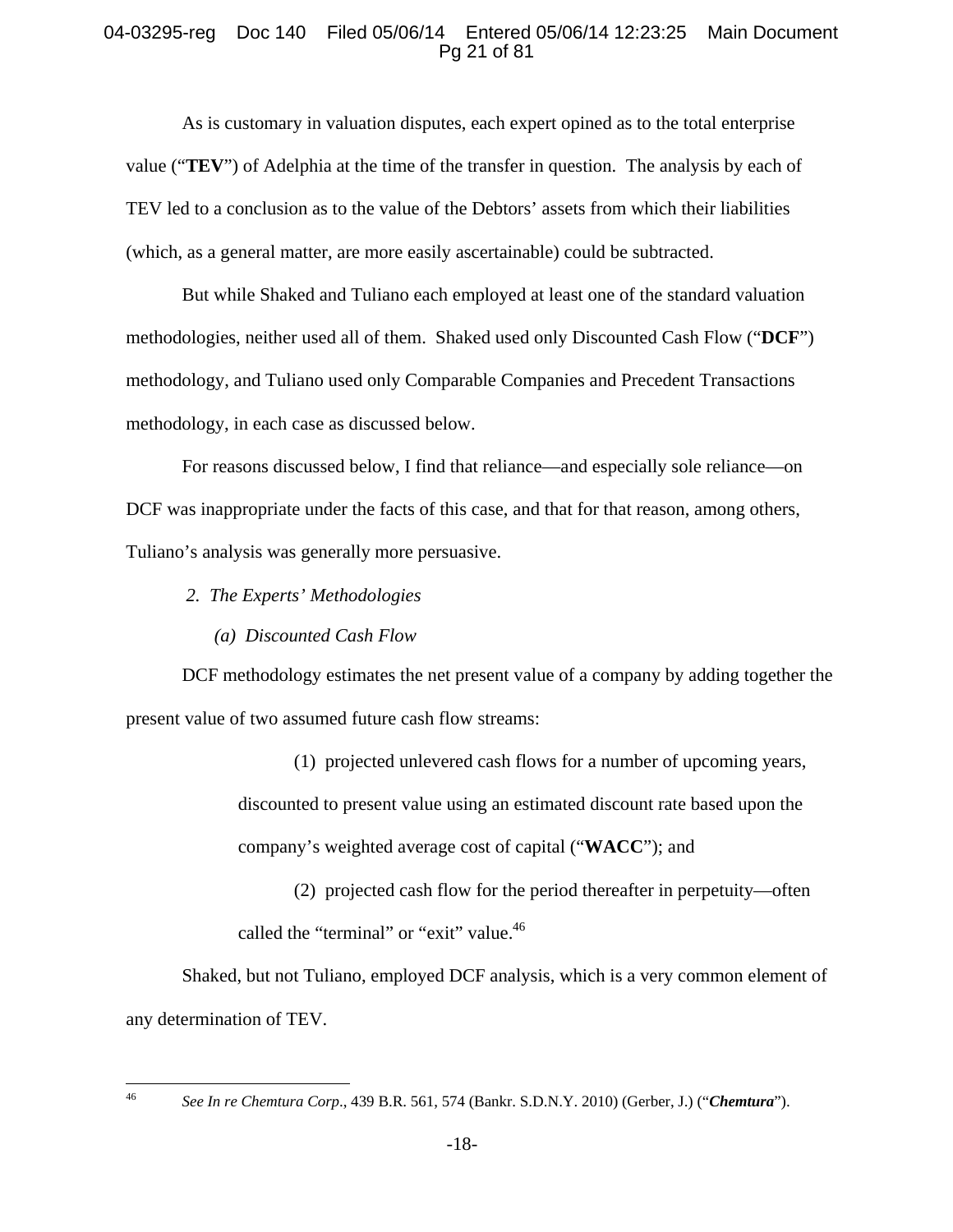# 04-03295-reg Doc 140 Filed 05/06/14 Entered 05/06/14 12:23:25 Main Document Pg 22 of 81

But here both experts encountered difficulty using DCF analysis due to the lack of accurate and reliable management projections. For this reason, Tuliano declined to perform a DCF analysis.<sup>47</sup> And though Shaked utilized the methodology, he declined to use management projections—both because of their unavailability and because "any management projections that would have existed would have been based on fraudulent information, and would therefore be unreliable."<sup>48</sup> Likewise, Shaked declined to use any third-party industry analyst projections because they would have been based on Adelphia's inaccurately reported information.49 Instead, to provide the basis for his valuation, Shaked developed his own projections of Adelphia's cash flow for the following ten years.

To create his own cash flow projections, Shaked first developed assumptions as to factors that would drive Adelphia's cash flow for the upcoming years, such as penetration rates, growth rates, revenue per subscriber, EBIDTA margins, and capital expenditures (" $\text{CapEx"}$ ).<sup>50</sup> In doing so, Shaked consulted contemporaneous reports by third-party analysts Paul Kagan Associates ("**Kagan**") and Donaldson Lufkin Jenrette ("**DLJ**").<sup>51</sup> Shaked then applied his assumptions to make his own cash flow projections for ten years, before discounting them to their present value.

51 *Id.*

<sup>47</sup> 47 Tuliano Decl. ¶ 43 ("I considered preparing financial projections for Adelphia but did not have the necessary reliable data and deemed this process to be speculative."). Tuliano critiqued and made numerous "corrections" to Shaked's DCF analysis, Tuliano Decl. ¶¶ 72, 75–95, exh. 1 at 15, but did not pursue a wholly independent analysis, which would have required relying on data other than Shaked's troublesome projections. *Id.* For this reason, it is fair to say that Tuliano did not use DCF methodology as part of his valuation.

<sup>48</sup> Shaked Decl. ¶ 40.

<sup>49</sup> *Id.* 

 $Id. \P\P\P 41-42.$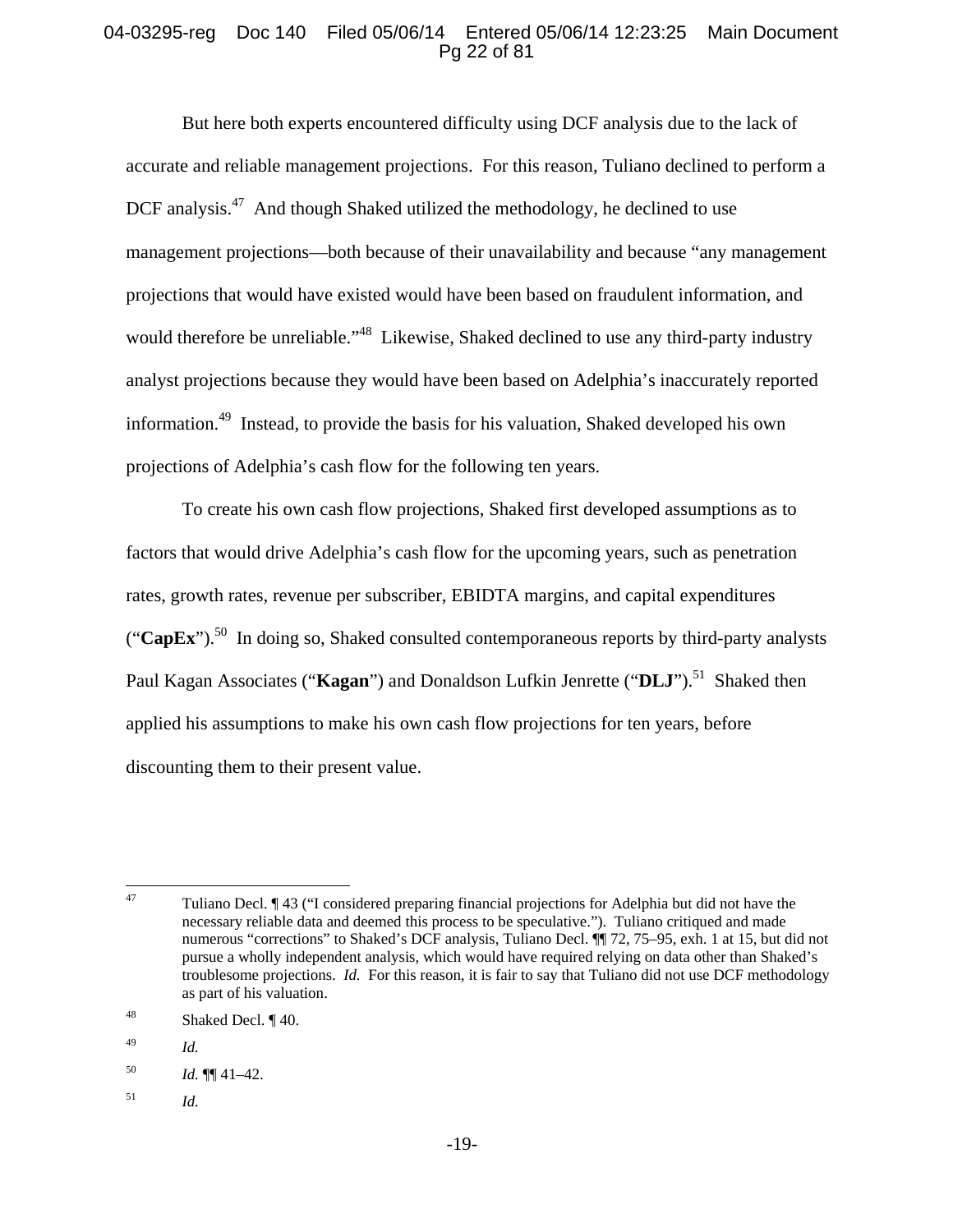### 04-03295-reg Doc 140 Filed 05/06/14 Entered 05/06/14 12:23:25 Main Document Pg 23 of 81

Shaked applied a discount rate of 15.08%, which he estimated to be Adelphia's WACC.<sup>52</sup> To arrive at that WACC, Shaked assumed that "both lenders and shareholders" require a higher rate of return on their investment in a fraud-plagued company than in a company that is law abiding."<sup>53</sup> Shaked quantified the risk premium he thought investors would apply by consulting industry reports and academic research regarding the increased cost of capital for firms that had lower credit ratings or that had experienced fraud.<sup>54</sup> Shaked assumed a debt risk premium of 6.79% and an equity risk premium of 3.95%, which together led to his WACC.<sup>55</sup>

Finally, Shaked calculated the terminal value using the perpetuity method. Shaked declined to calculate terminal value based on a multiple of final year EBITDA, which is commonly done as part of DCF methodology, because he believed that doing so would introduce market-based analyses into his non-market based methodology.<sup>56</sup> Instead, Shaked assumed that after the ten years of his projections, Adelphia would continue to grow in perpetuity at a rate of approximately 4%, taking into account inflation of approximately 3% and projected subscriber growth of less than  $1\%$ .<sup>57</sup>

After adding together the present value of projected cash flows for ten years and the terminal value he calculated, Shaked concluded that Adelphia had a TEV of \$2.538 billion before any adjustments.<sup>58</sup>

<sup>52</sup> 52 Expert Report of Professor Israel Shaked ¶ 183, exh. 9, June 23, 2011 (Joint Exh. 60) ("**Shaked Rept.**").

<sup>53</sup> Shaked Rept. ¶ 260.

<sup>54</sup> *Id.* ¶¶ 184–87, 200.

<sup>55</sup> *Id.* ¶¶ 188, 200.

<sup>56</sup> *Id.* ¶ 203.

<sup>57</sup> *Id.* ¶¶ 206–10.

<sup>58</sup> Shaked Decl. ¶ 99.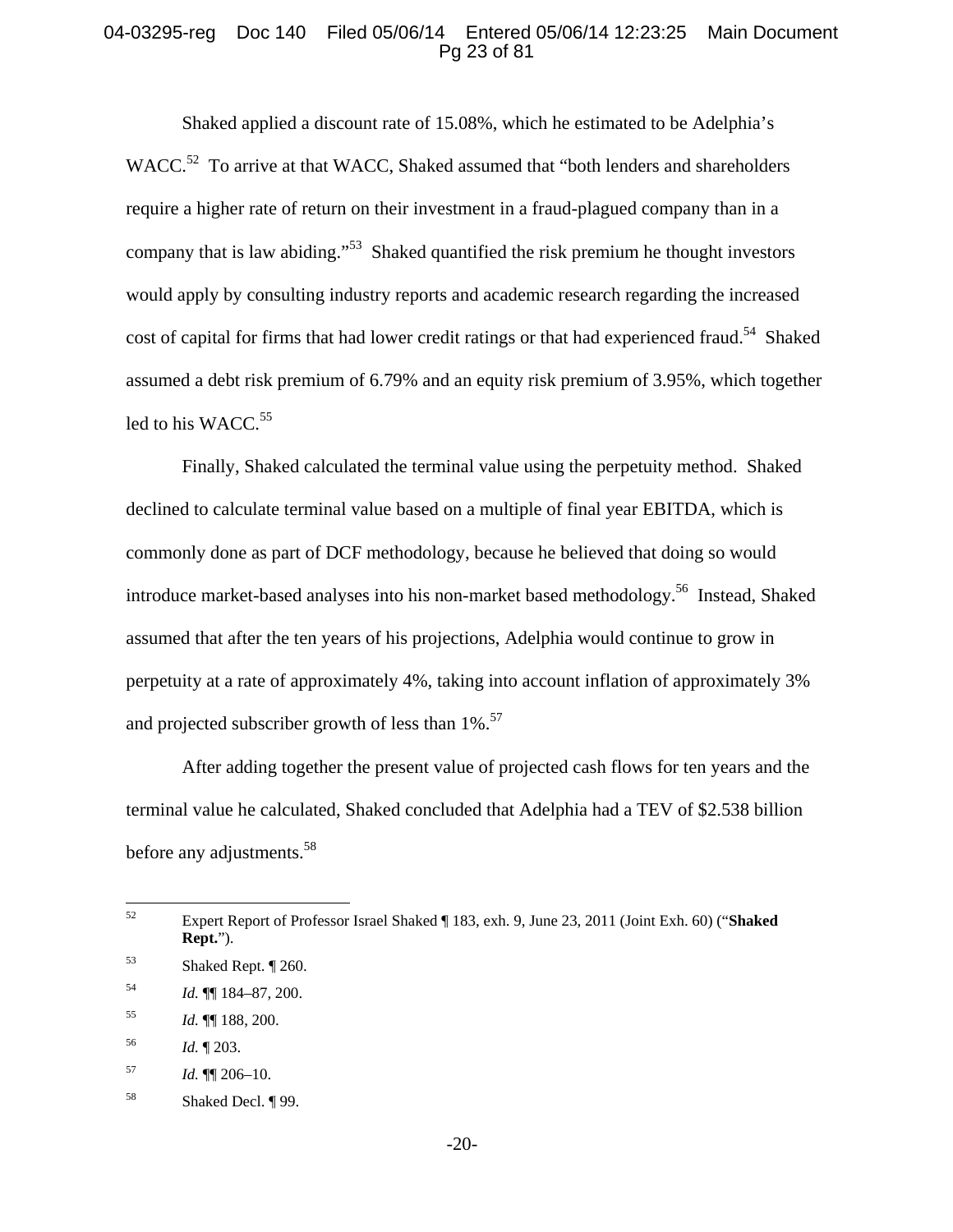## 04-03295-reg Doc 140 Filed 05/06/14 Entered 05/06/14 12:23:25 Main Document Pg 24 of 81

#### *(b) Comparable Companies*

"**Comparable Companies**" analysis is another standard valuation methodology. As a general matter, it estimates the value of a firm by first examining the value of comparable peer firms, and then using their metrics to project the value of the subject company.<sup>59</sup> Values may be ascertained using one or more common metrics (such as revenue, earnings, or any other common metric that drives cash flow), with the expert then applying a multiple of the financial metric or metrics that yields the market's valuation of these comparable companies.60 A valuation metric in the cable industry, "**Value per Subscriber**"(which as its name implies, divides the comparable company's value by the reported number of subscribers, and which can then be used to value the subject company once the number of the subject company's subscribers is known) is commonly used in cable industry Comparable Companies valuations.

But only Tuliano performed a Comparable Companies analysis. Shaked declined to use this methodology because, in his view, it required "a measure of historical or forward earnings for the subject company and the comparable companies" but data of this character was unavailable due to "misstatements of Adelphia's financial performance and the unavailability of reliable data for Adelphia and comparable companies for the time period at  $i$ ssue."<sup>61</sup>

Tuliano (the expert who did perform a Comparable Companies analysis) selected six guideline comparable companies: Comcast Corporation; Cox Communications, Inc.; Cablevision Systems Corporation; Century Communications Corporation; Jones Intercable,

<sup>59</sup> Tuliano Decl. ¶ 47.

<sup>60</sup> *See* Tuliano Decl. ¶ 47; *Chemtura*, 561 B.R. at 575.

<sup>61</sup> Shaked Decl. ¶ 89.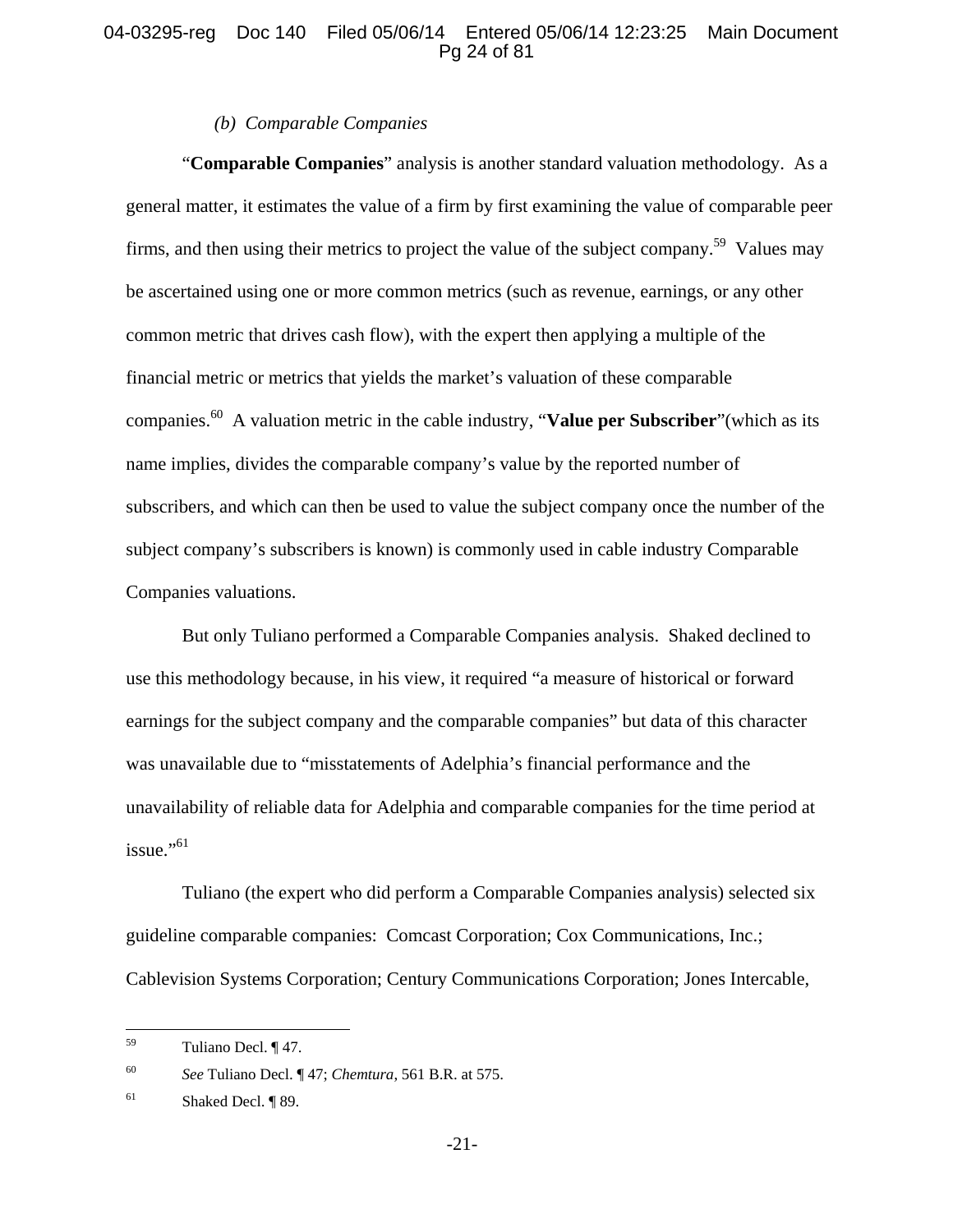## 04-03295-reg Doc 140 Filed 05/06/14 Entered 05/06/14 12:23:25 Main Document Pg 25 of 81

Inc. and TCA Cable TV, Inc. $62$  Tuliano used only the Cable components of the comparable companies to derive multiples, since several derived a portion of their value from assets other than Cable. $63$ 

Tuliano then calculated the TEV of each of the guideline companies. He calculated TEV by combining the market value of equity and debt interests in the company, excluding cash and equity investments.<sup>64</sup> Tuliano then employed a Value per Subscriber analysis; he divided each company's TEV by its reported number of subscribers to yield each company's "multiple"—*i.e.*, value per subscriber.<sup>65</sup> His Value per Subscriber multiples ranged between \$2,462 and \$3,835.<sup>66</sup>

Tuliano used only the Value per Subscriber multiple, because it "is commonly used in the cable industry and provides a highly reliable indication of the value of Adelphia's cable business."<sup>67</sup> Shaked criticized the use of a subscriber multiple because it "[did] not account for the differences between companies relating to upgrade status and profitability" and because Adelphia appeared to generate less revenue per subscriber than its competitors. <sup>68</sup> Accordingly, Shaked did not use Value per Subscriber analysis at all. But Shaked agreed that value per subscriber is widely and appropriately used in valuing cable systems.<sup>69</sup>

66 *Id.* 19 fig.2, exh. 1 at 2.

68 Shaked Decl. ¶¶ 116–118.

<sup>62</sup> Tuliano Decl. ¶ 48.

<sup>63</sup> *Id.* ¶ 49.

 $1d. \P 49 \& n.51.$ 

<sup>65</sup> *Id.* ¶ 49, exh. 1 at 2.

<sup>67</sup> *Id.* ¶ 49.

<sup>69</sup> Trial Tr. vol. 3, 236:4–238:23, May 1, 2012, ECF No. 114 ("**Trial Tr. Vol. 3**"). In the trial before me, Shaked agreed that a report he prepared for litigation by the Recovery Trust against Bank of America and other co-borrowing facility lenders, *see Adelphia-Bank of America*, n.3 above, was accurate when he stated: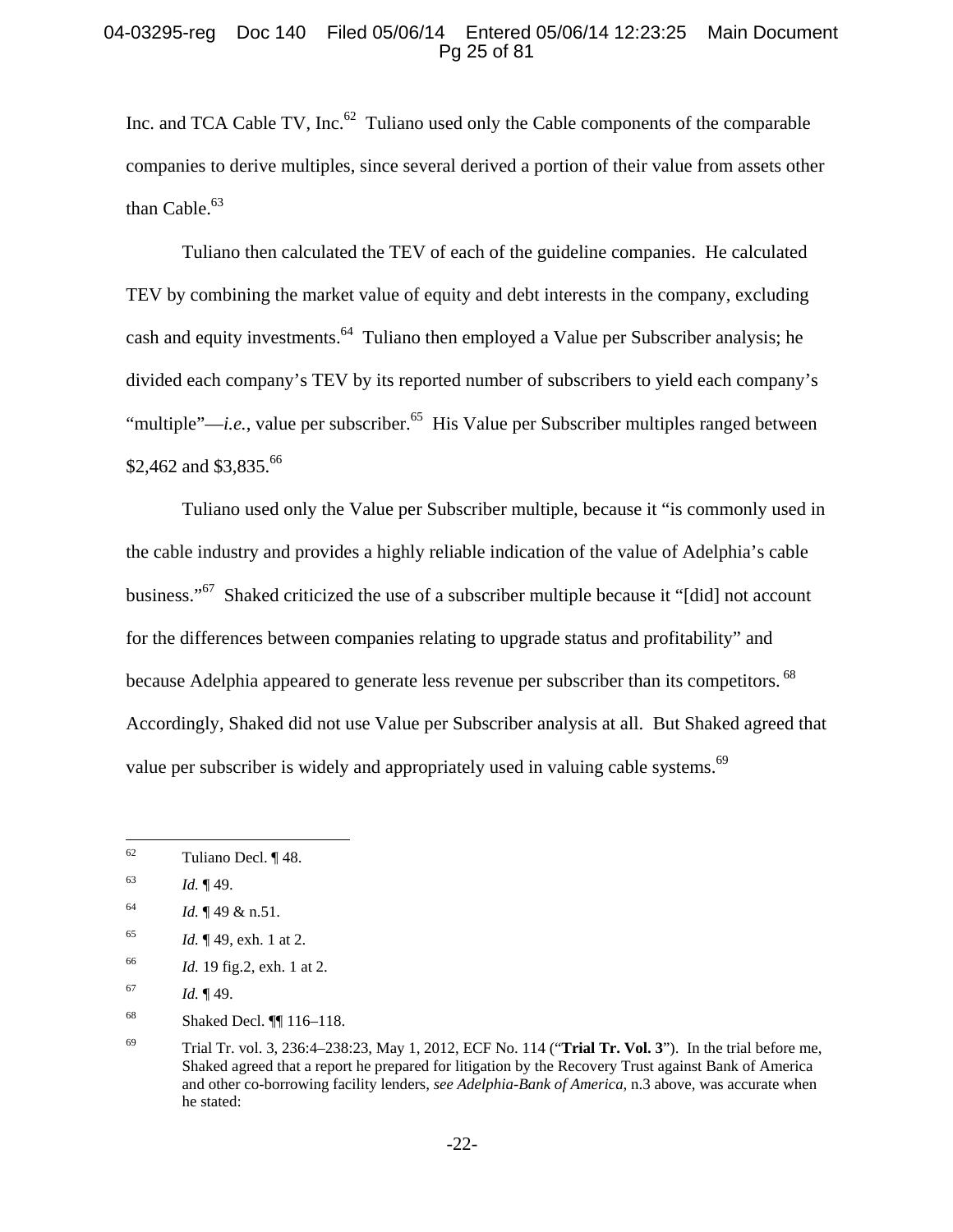## 04-03295-reg Doc 140 Filed 05/06/14 Entered 05/06/14 12:23:25 Main Document Pg 26 of 81

Tuliano then qualitatively compared Adelphia with the guideline companies to

determine what multiple to select within the range of Comparable Company Value per

Subscriber multiples.<sup>70</sup> Based, in part, on Adelphia's relative upgrade status compared to the

guideline companies, Tuliano selected \$3,024 as the multiple that he would apply to

Adelphia.<sup>71</sup> The multiple reflected the lowest quartile multiple.<sup>72</sup>

Next, Tuliano applied the selected multiple of \$3,024 to the corrected number of

subscribers based on audit summaries created during Adelphia's restatement<sup>73</sup> of its financial

 The use of subscriber multiples was especially helpful in the cable industry because of the number of deals involving private cable systems or portions of larger cable systems. In both instances, detailed financial information about the systems was not available; however, the number of subscribers being acquired was always known, making it a simple metric that could be used universally to value cable acquisitions.

Trial Tr. Vol. 3 238:13–21 (quoting from Shaked's *Adelphia-Bank of America* report).

 $70$  Tuliano Decl.  $\sqrt{ }$  53.

 $71$  Tuliano Decl.  $\sqrt{ }$  53, 19 fig.3, exh. 1 at 2.

 $72$  Tuliano Decl. 19 fig.3, exh. 1 at 2.

73 In March 2002, Adelphia disclosed that it had over \$2 billion in additional debt, not reported on its consolidated financial statements, as a consequence of the co-borrowing facilities. Thereafter, independent members of Adelphia's Board created a special committee to investigate related party transactions between Adelphia entities and the Rigases. *See* Press Release (Joint Exh. 74 at 12).

 After Adelphia filed for chapter 11 protection, Adelphia initiated a forensic accounting investigation using the accounting firm of Tatum CFO Partners, LLP ("**Tatum**"). In a massive undertaking, Tatum re-audited and restated Adelphia's financial statements for 1999 and 2000 and prepared financial statements for 2001, 2002 and 2003 after reviewing the many intercompany transactions that had not been properly recorded. PricewaterhouseCoopers LLP ("**PwC**") then audited the Debtor's consolidated financial statements, and after PwC found the restated consolidated financials to be highly reliable, I (at the time of Adelphia's confirmation hearing) did too. *See Adelphia-Confirmation*, 368 B.R. at 151. I did not receive independent evidence in this adversary proceeding of the accuracy of Adelphia's restated financial information, but both sides here agreed, on the record, that the restatement process was well done, and that Adelphia's restated financial information was reliable. *See* Joint Pre-Trial Order ¶ 51, Apr. 6, 2012, ECF No. 94 ("**Joint Pre-Trial Order**"); *see also* Trial Tr. vol. 1, 6:25–7:25, April 30, 2012, ECF No. 112 ("**Trial Tr. Vol. 1**") (Friedman: "In other words, I think the parties all agree that the restatement is reliable and . . . if I'm not mistaken, one of the stipulated facts is that the restatement was reliable."; Zimmerman: "We basically agree. The findings you made previously about the thoroughness and excellence of the restatement process, I think both parties agree with that.").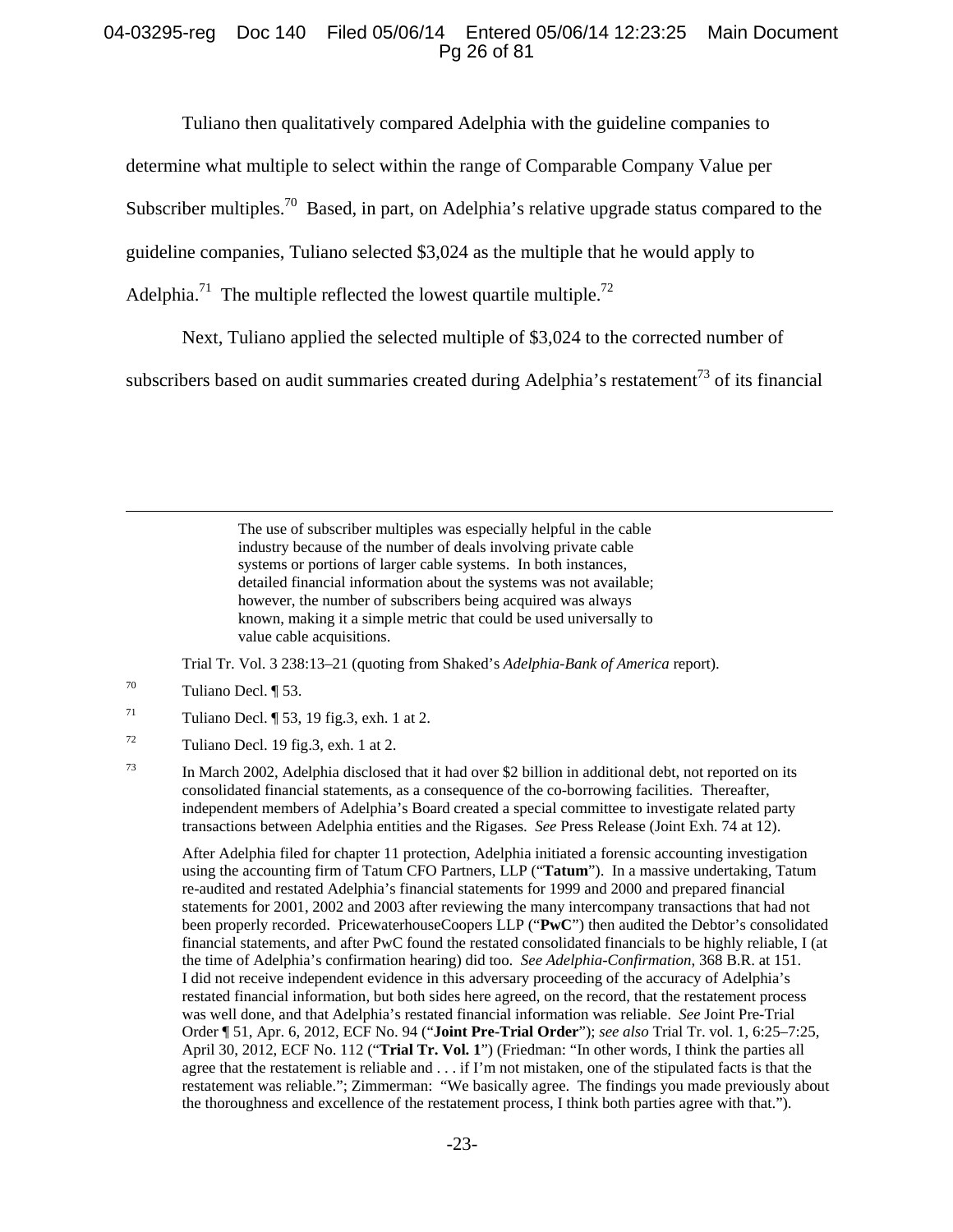# 04-03295-reg Doc 140 Filed 05/06/14 Entered 05/06/14 12:23:25 Main Document Pg 27 of 81

statements.74 Tuliano calculated the value of Adelphia's cable assets on a marketable, minority, basis to be  $$4.472$  billion.<sup>75</sup>

Tuliano then added a control premium of  $25\%$ ,  $^{76}$  distinguishing between a controlling and minority interest in Adelphia.<sup>77</sup> Since Tuliano's valuation depended in part on the comparable companies' stock prices (which were used to determine TEV for the comparable companies), Tuliano determined that it was appropriate to add a control premium, because the stock prices of publicly traded securities reflect minority interests, and here there was a controlling interest.<sup>78</sup> After adding the control premium (of \$376.4 million), Tuliano concluded, based on his Comparable Companies analysis, that Adelphia's assets were worth \$4.848 billion on the date of the Stock Repurchase before any adjustments.<sup>79</sup> To that, he added Adelphia's cash of \$156.1 million, to yield a TEV of \$5.004 billion before adjustments.<sup>80</sup>

# *(c) Precedent Transactions*

Like Comparable Companies methodology, "**Precedent Transactions"** methodology applies multiples derived from comparable companies—except that Precedent Transaction methodology derives the value of comparable companies from their purchase prices in past

 $74$ Tuliano Decl.  $\P$  53–54, exh. 1 at 2 & n.5.

 $^{75}$  Tuliano Decl.  $\P$  54, exh. 1 at 2.

<sup>76</sup> Tuliano Decl. ¶ 54.

<sup>77</sup> Tuliano Decl. ¶ 55; Trial Tr. vol. 8, 919:24–920:3, May 3, 2012, ECF No. 110 ("**Trial Tr. Vol. 8**") ("The stock price is going to . . . reflect a minority value indication; whereas, the valuation that needs to be done of Adelphia for solvency purposes is a hypothetical exchange of the entire company on a controlling basis. So a control premium would be . . . appropriate.").

<sup>78</sup> *Id.*; Trial Tr. 164:10–165:3, July 25, 2012, ECF No. 139 ("**7/25/2012 Trial Tr.**"). Tuliano quantified the value of the control premium based on control premiums paid in 1998 in the Leisure & Entertainment and Broadcasting industries as reported in the Mergerstat Review. Tuliano Decl. ¶ 55 & n.59.

<sup>79</sup> *See* Tuliano Decl. exh. 1 at 2.

<sup>80</sup> *Id.*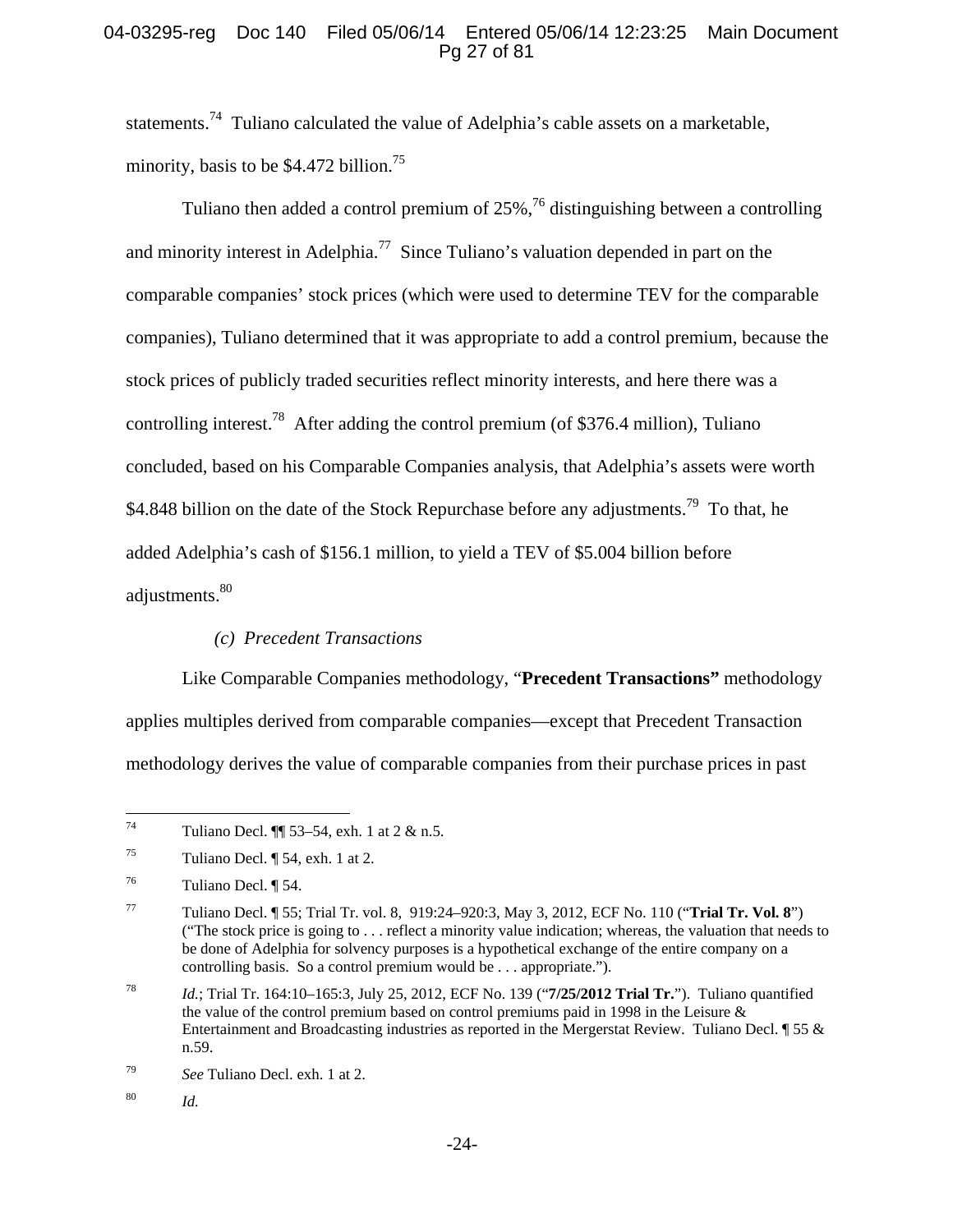## 04-03295-reg Doc 140 Filed 05/06/14 Entered 05/06/14 12:23:25 Main Document Pg 28 of 81

mergers and acquisitions.<sup>81</sup> Shaked declined to use the Precedent Transactions methodology for the same reasons he declined to use Comparable Companies methodology.<sup>82</sup>

Tuliano had three parameters for selecting appropriate transactions to use in this analysis.<sup>83</sup> First, Tuliano selected only transactions that involved target cable systems with more than 300,000 subscribers.<sup>84</sup> Second, he limited the analysis to transactions that occurred within the six months before the January 28, 1999 stock buyback. <sup>85</sup> And third, Tuliano did not include transactions that were pure "system swaps"—transactions in which one Cable company *trades* a set of systems with another (rather than selling the systems), because Tuliano believed that would provide a less reliable indicator of value.<sup>86</sup>

Tuliano found four transactions that fell within his parameters:

(1) Vulcan Venture's acquisition of Charter in July 1998;

(2) Comcast's acquisition of Bell Canada in August 1998;

(3) Charter's acquisition of certain cable systems from Intermedia in January 1999; and

(4) TCI's acquisition of different cable systems from Intermedia in January of 1999.87

Though Tuliano initially set out to eliminate any transactions that involved system swaps, he ultimately included Charter's acquisition of Intermedia, though the transaction was comprised

 $81$ *Chemtura*, 439 B.R. at 577; Tuliano Decl. ¶ 65.

<sup>82</sup> Shaked Decl. ¶ 89.

<sup>83</sup> Tuliano Decl. ¶ 66.

<sup>84</sup> *Id.*

<sup>85</sup> *Id.*

<sup>86</sup> *Id.*

<sup>87</sup> Tuliano Decl. 25 fig.4.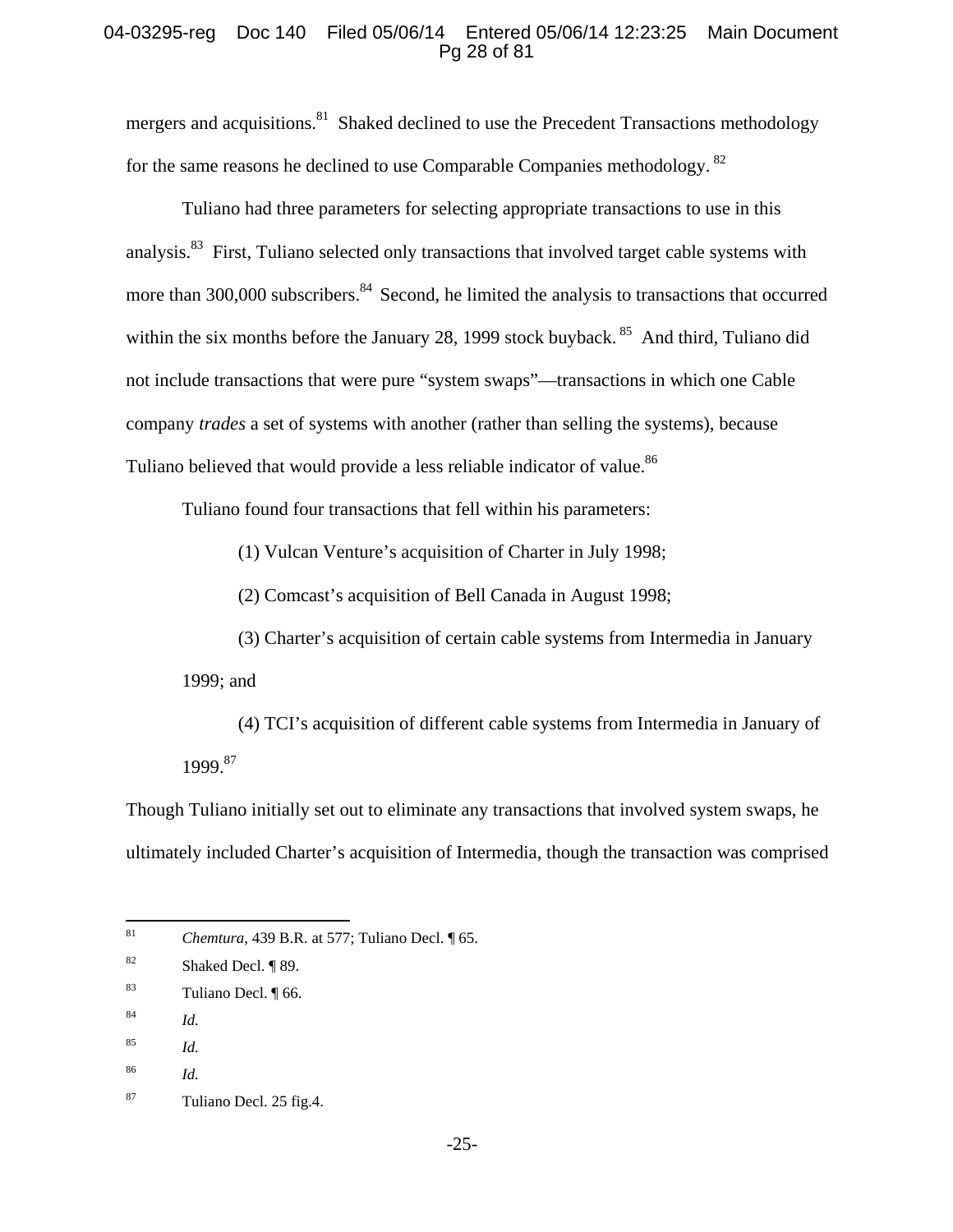# 04-03295-reg Doc 140 Filed 05/06/14 Entered 05/06/14 12:23:25 Main Document Pg 29 of 81

in part of a system swap and in part of a sale for cash because he reasoned that the cash portion of the transaction would yield a "highly reliable indicator of value."<sup>88</sup>

For the same reasons that he did so in his Comparable Companies analysis, Tuliano relied on the value per subscriber metric as his sole multiple. The range of multiples for the selected companies was between \$3,234 and \$3,667, very similar to the range yielded by the Comparable Companies analysis.<sup>89</sup> Tuliano selected a multiple of \$3,277, again qualitatively taking into account the relative upgrade status of Adelphia as compared with the selected companies.<sup>90</sup>

The TEV resulting from Tuliano's Precedent Transactions analysis was \$4.845 billion.<sup>91</sup> To that, he once again added Adelphia's \$156.1 million in cash, to yield a TEV of \$5.001 billion before adjustments.<sup>92</sup>

## *(d) Adjustments to TEV*

Shaked and Tuliano each made adjustments to their TEV computations—five, in total—to account for Adelphia's interests in related entities, two of which were acquired at just about the time of the transfer.

#### *(i) Verto Communications Acquisition*

First, each of Shaked and Tuliano considered Adelphia's January 1999 acquisition of Verto Communications, Inc. ("**Verto**"), a cable television company in Pennsylvania. Adelphia acquired Verto for \$135 million in Adelphia stock.

92 *Id.* 

 $88\,$ Tuliano Decl. ¶ 67.

<sup>89</sup> *Compare* Tuliano Decl. 25 fig.4 (Precedent Transactions), *with* Tuliano Decl. 19 fig.3 (Comparable Companies).

<sup>90</sup> Tuliano Decl. ¶¶ 68–69, exh. 1 at 11.

 $91$  Tuliano Decl. exh. 1 at 11.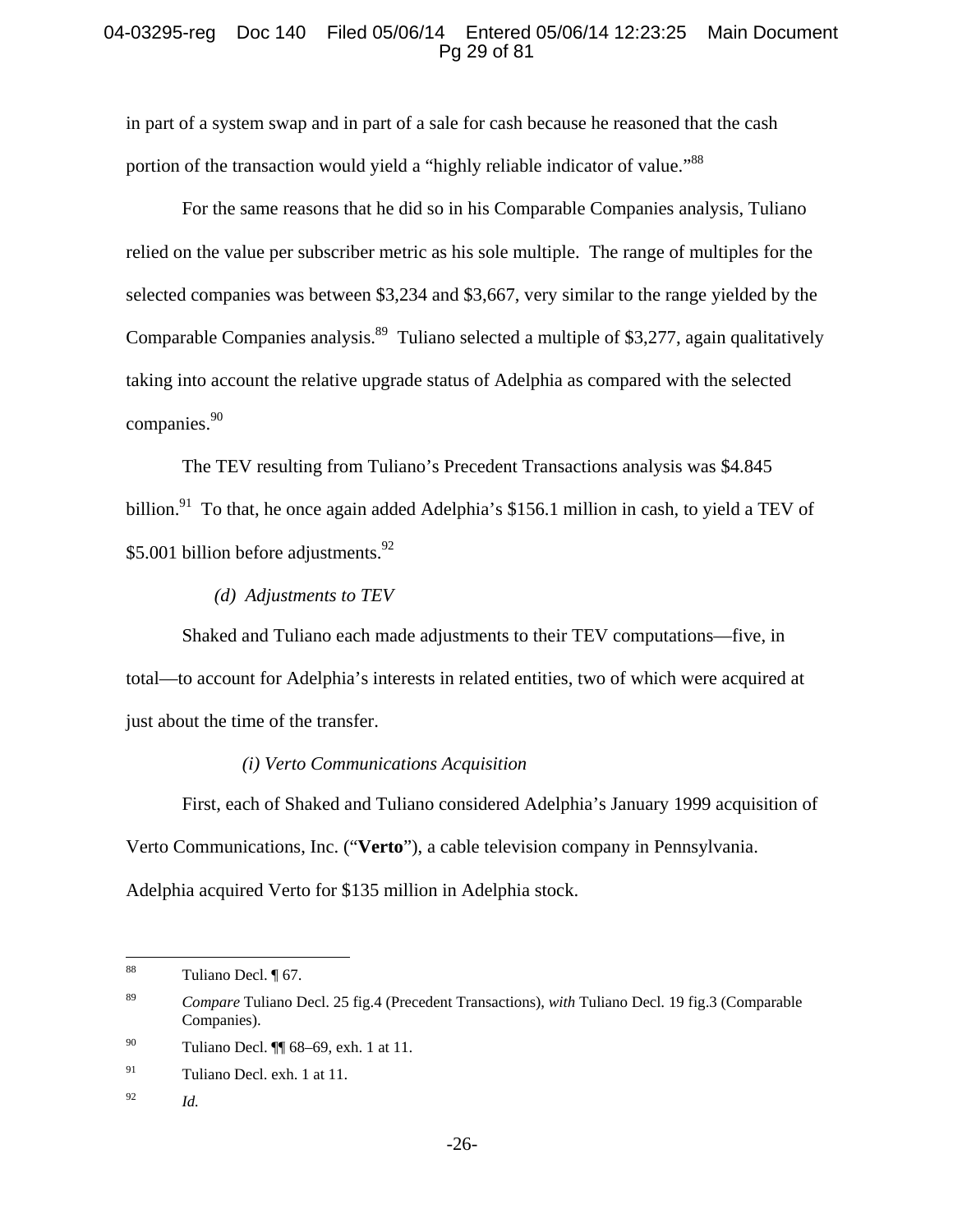# 04-03295-reg Doc 140 Filed 05/06/14 Entered 05/06/14 12:23:25 Main Document Pg 30 of 81

Shaked assigned *no* value to the Verto acquisition because of the added liability Adelphia undertook by issuing stock in its own fraudulent company.<sup>93</sup>

By contrast, Tuliano added the *entire* \$135 million purchase price of Verto (which he assumed was Verto's NAV) to Adelphia's value.<sup>94</sup> Though Tuliano considered the potential liability Adelphia could incur for issuing fraudulent stock, he determined that any such liability should be excluded because it was "highly uncertain and inherently speculative as of January 28, 1999."<sup>95</sup>

Further, Tuliano noted that Adelphia had "speculative assets" as well, such as certain of Adelphia's tax assets. Tuliano believed that Adelphia's speculative assets and speculative liabilities (including potential liability for issuing fraudulent stock) should "serve to offset one another in this matter, and so long as they are treated consistently (included or excluded) would have no material effect on the net solvency surplus."<sup>96</sup>

For reasons discussed at greater length below, I find that the full value of Verto would be properly included in Adelphia's valuation.

# *(ii) Olympus Partnership Interest*

Second, Shaked and Tuliano each considered Adelphia's interest in the Olympus Partnership—which as of January 1999 was only a 2/3 interest, since as of that time, Adelphia had not yet acquired FPL's interest. Shaked assumed the value of Adelphia's 2/3 interest to

96 *Id.*

<sup>93</sup> Shaked Decl.  $\P$  104. I understood this to mean that because Adelphia issued its own stock in exchange for the Verto assets, Adelphia could be subject to liability to the stock purchaser (here, Verto) under the '33 and '34 Acts if the stock turned out to be worth less than its assumed value at the time of the sale. As we now know with the benefit of hindsight, less than all of Adelphia's creditors were paid in full (and Adelphia preferred stockholders received no meaningful distribution on their claims), and Adelphia common stock now is effectively worthless.

<sup>94</sup> Tuliano Decl. ¶ 57, exh. 1 at 2, 11.

<sup>95</sup> Tuliano Decl. ¶ 57.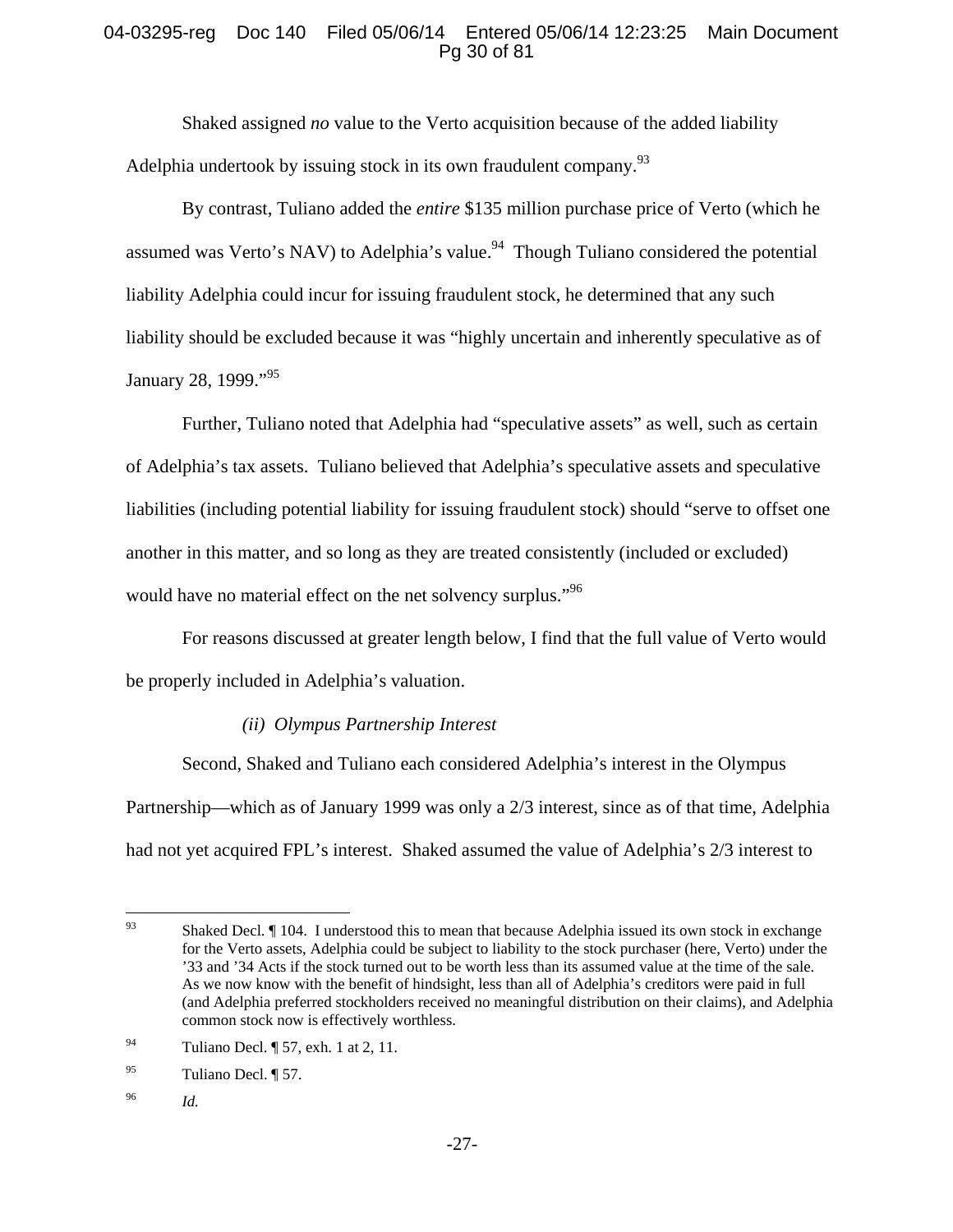## 04-03295-reg Doc 140 Filed 05/06/14 Entered 05/06/14 12:23:25 Main Document Pg 31 of 81

be, at most, twice the value at which Adelphia later acquired Telesat's 1/3 interest in Olympus through the Redemption.<sup>97</sup> Consequently, Shaked added \$216 million to his valuation of Adelphia to account for Adelphia's interest in the Olympus Partnership.  $98$ 

Tuliano, on the other hand, relied on the valuation of FPL's interest in Olympus put forth by another of FPL's experts, Professor Jack Williams ("**Williams**"),<sup>99</sup> of Georgia State University College of Law and, also, Mesirow Financial Consulting. Like Shaked, Tuliano doubled the value of Telesat's 1/3 interest in Olympus, to reflect the fact that Adelphia had the 2/3 interest in Olympus.100 But unlike Shaked, Tuliano used *Williams'* valuation for the FPL Olympus interest, rather than the price Adelphia paid for that interest roughly eight months later. Tuliano did not apply a control premium (since Adelphia had only a 50% voting interest, an amount insufficient to exercise control), and he discounted the value by an additional 5% "marketability discount."<sup>101</sup> Accordingly, Tuliano added \$318 million to Adelphia's valuation to account for Adelphia's interest in Olympus<sup>102</sup>—roughly \$100 million more than Shaked had.

For reasons discussed below, I find that, as urged by Shaked and the Recovery Trust, only \$216 million for the Olympus partnership interest would properly be included in Adelphia's valuation.

<sup>97</sup> Shaked Decl. ¶ 107.

<sup>98</sup> *Id.*

<sup>99</sup> Tuliano Decl. ¶ 59.

<sup>100</sup> *Id.*

<sup>101</sup> *Id.*

<sup>&</sup>lt;sup>102</sup> *Id.* Tuliano assumed Adelphia's interest in Olympus to be \$418 million in his original report, but he corrected that number in his declaration. *Id.*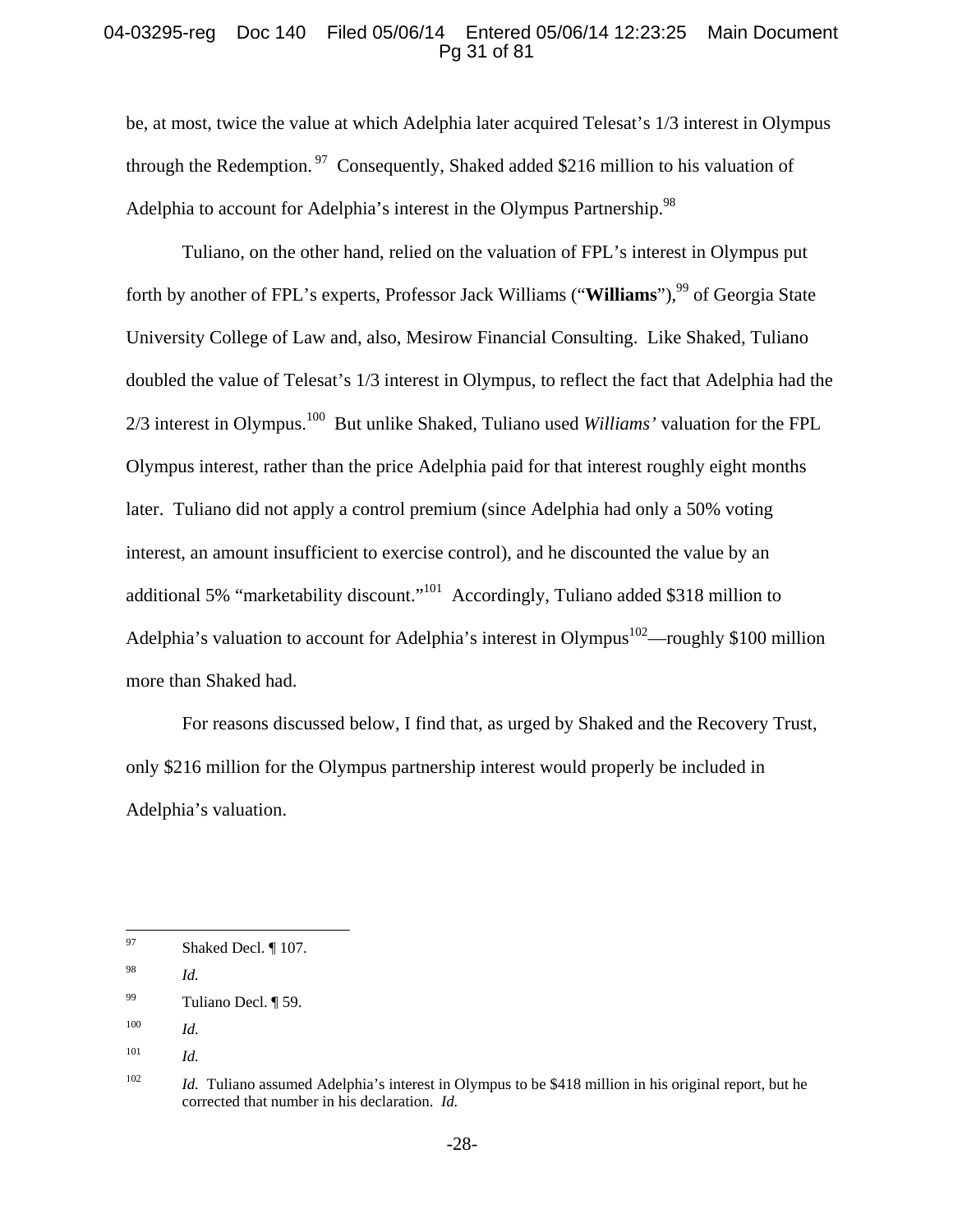# 04-03295-reg Doc 140 Filed 05/06/14 Entered 05/06/14 12:23:25 Main Document Pg 32 of 81

#### *(iii) Interest in ABIZ*

Third, Shaked and Tuliano each considered Adelphia's interest in Adelphia Business Solutions, Inc. ("**ABIZ**").<sup>103</sup> Adelphia held majority economic and voting (and hence controlling) interests in ABIZ of approximately 66% and 86%, respectively. Shaked assumed that if Adelphia's fraud had been revealed as of the date of the Stock Repurchase, ABIZ would have been insolvent because of its critical dependence on Adelphia to raise capital and fund the ABIZ business.<sup>104</sup> Thus, Shaked added nothing to his valuation on account of ABIZ.<sup>105</sup> Tuliano, on the other hand, added the entire market value of the ABIZ stock at the time, and, in addition, a 25% control premium, which collectively amounted to approximately \$642 million.<sup>106</sup>

For reasons discussed below, I find that no value for ABIZ should have been added.

*(iv) Receivables* 

Fourth, Shaked and Tuliano considered the treatment of receivables owing to Adelphia from related entities. Shaked did not include a \$279 million receivable owing from Olympus

<sup>103</sup> 103 ABIZ was Adelphia Business Solution's stock ticker at the time, and commonly used as a nickname for the company. In March 2002, about three months before the June 2002 filing of the *Adelphia* chapter 11 cases, ABIZ filed for chapter 11 relief in this district (Bankr. S.D.N.Y. No. 02-11389), and the *ABIZ* chapter 11 case was assigned to me.

Thereafter, in September 2002, still another Adelphia affiliate (Century/ML Cable Venture, a joint venture between Adelphia and Merrill Lynch affiliates which operated two cable systems in Puerto Rico) filed a chapter 11 case in New York. (Bankr. S.D.N.Y. No. 02-14838). That case too was assigned to me; the *Adelphia* and *Century/ML Cable Venture* cases were assigned to me as cases related to the earlier *ABIZ* filing.

<sup>104</sup> Shaked Decl. ¶¶ 112–14.

 $^{105}$  Shaked Decl. [114.]

<sup>&</sup>lt;sup>106</sup> Tuliano Decl.  $\sqrt{58}$ , exh. 1 at 2, 11.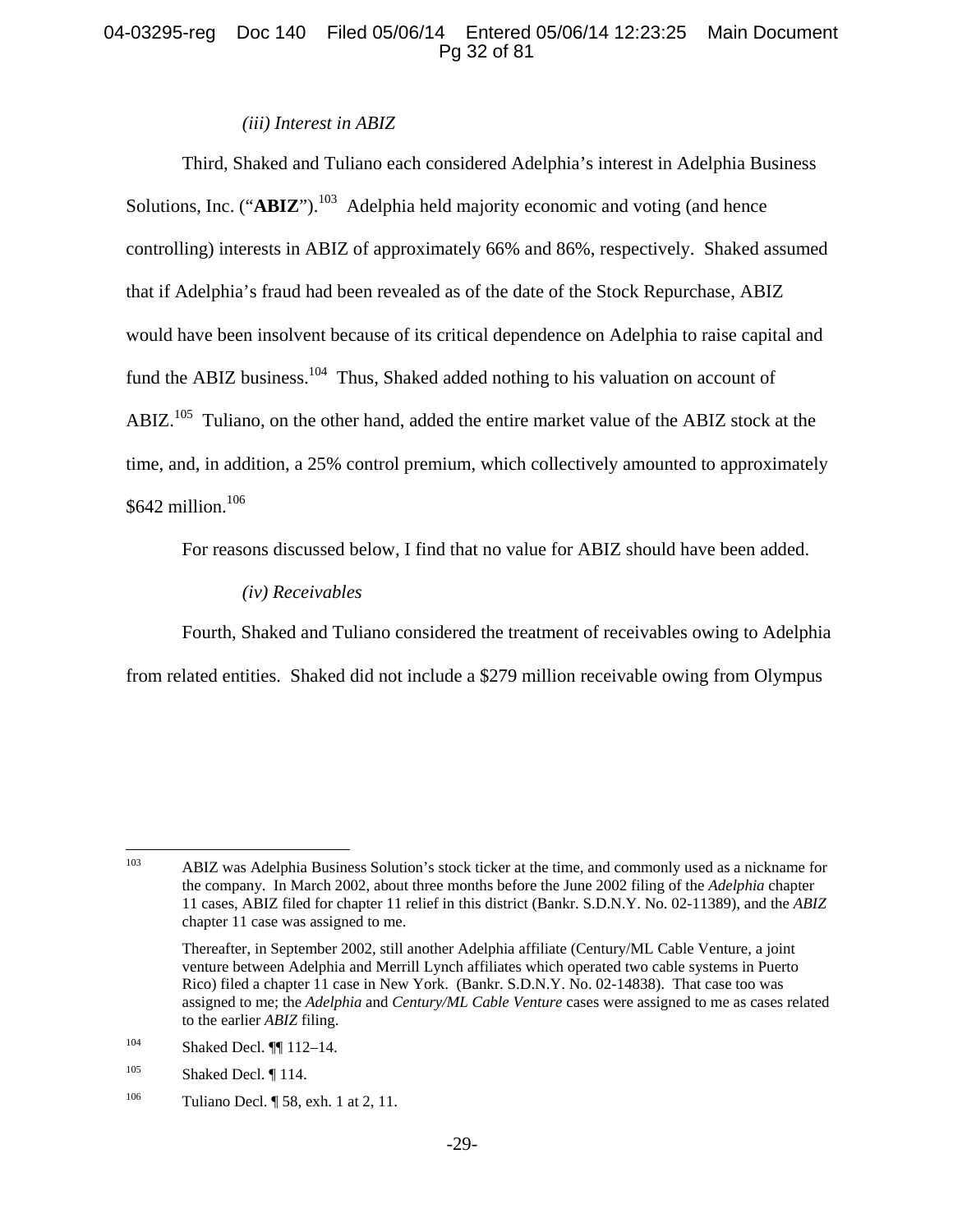## 04-03295-reg Doc 140 Filed 05/06/14 Entered 05/06/14 12:23:25 Main Document Pg 33 of 81

to Adelphia because he believed Olympus would not have been able to repay it.<sup>107</sup> By contrast, Tuliano, added the full value of this receivable to his valuation.<sup>108</sup>

Shaked also declined to add the value of receivables from Rigas Family Entities, worth

approximately \$279 million;<sup>109</sup> Shaked believed they were uncollectable.<sup>110</sup> By contrast,

Tuliano added the full value of these receivables.<sup>111</sup>

For reasons discussed below, I find that the \$279 million Olympus receivable should

have been added, but that the \$279 million Rigas receivable should not have been.

*(v) Non-Cable Assets other than ABIZ* 

Fifth, each of Shaked and Tuliano added \$91 million for Adelphia's non-cable assets

other than ABIZ, based on the reported value for these assets in Adelphia's 1998 financial

statements.<sup>112</sup> Here, obviously, there was no difference between them.

*3. Experts' Conclusions as to TEV After Adjustments* 

After making the adjustments described in Section  $III(A)(2)(d)$  above, each expert

then reached a conclusion as to Adelphia's TEV. Shaked concluded (based on his

methodology, which used DCF methodology alone) that Adelphia's TEV was

\$2.845 billion.<sup>113</sup> Tuliano concluded (based on his methodology, which included Comparable

<sup>107</sup> Shaked Decl. ¶ 108.

<sup>&</sup>lt;sup>108</sup> Tuliano Decl. ¶ 60, exh. 1 at 2, 11.

<sup>&</sup>lt;sup>109</sup> The fact that the Rigas Family Entities receivable, after rounding, was \$279 million, and that the receivable owing from Olympus to Adelphia, after rounding, was also \$279 million, appears to me to be a coincidence. The numbers were slightly different before rounding, and the former is the sum of \$195 million related to a March 1996 co-borrowing agreement and \$84 million in intercompany receivables.

 $110$  Shaked Decl. [110.]

 $111$  Tuliano Decl.  $\sqrt[6]{61}$ .

<sup>112</sup> Shaked Decl. ¶ 106 & ¶ 106 n.48; Tuliano Decl. ¶ 60, exh. 1 at 2, 11.

<sup>113</sup> Shaked Decl. 34 "Summary of Adelphia Equity Valuation." I reach \$2.845 billion by adding the value of Adelphia's non-cable assets (valued at \$91 million) and Adelphia's interest in the Olympus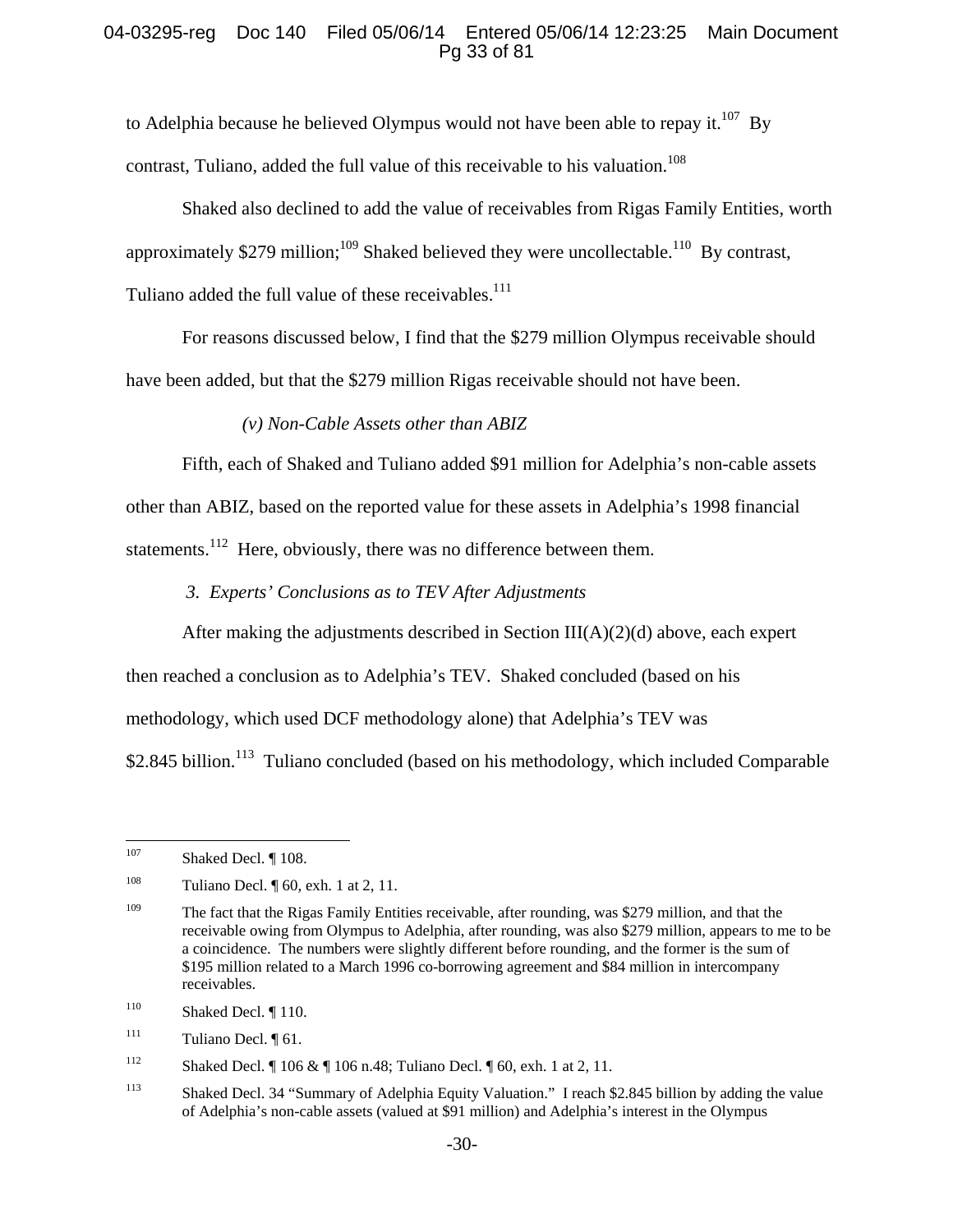## 04-03295-reg Doc 140 Filed 05/06/14 Entered 05/06/14 12:23:25 Main Document Pg 34 of 81

Companies and Precedent Transactions methodology, but not DCF) that Adelphia's TEV was \$6.747 billion, after averaging the values he calculated using each of his methodologies and after adjustments.<sup>114</sup>

# *4. Experts' Analysis of Liabilities*

Now turning to the other side of the analytical balance sheet, each expert also made assumptions with respect to Adelphia's net debt. Shaked assumed that Adelphia's net debt as of the date of the Stock Repurchase was \$3.722 billion—a figure slightly greater than the amount reported in Adelphia's 1998 Form  $10\text{-K}$ .<sup>115</sup> Tuliano relied on each of the assumptions that Shaked had relied on to find an increase in the net debt over its reported value.<sup>116</sup> But Tuliano reduced the net debt by (1) the amount of debt associated with ABIZ, and (2) proceeds from an equity offering in January 1999 which were used to repay bank debt after Adelphia's 1998 financial statements were concluded.<sup>117</sup> Tuliano accordingly assumed that Adelphia's net debt was approximately \$3 billion.<sup>118</sup>

## *5. Experts' Conclusions*

Finally, each expert subtracted Adelphia's net debt from its TEV to determine whether Adelphia was solvent.

Thus Shaked concluded that Adelphia was insolvent, by approximately \$1 billion.<sup>119</sup>

 Partnership (valued by Shaked at \$216 million) to Adelphia's starting TEV (determined by Shaked to be \$2.538 billion).

<sup>114</sup> Tuliano Decl. ¶¶ 71–72, exh. 1 at 11.

<sup>115</sup> Shaked Decl. ¶¶ 100–101 (Shaked revises his original net debt calculation. *See* Shaked Rept. ¶ 212).

<sup>116</sup> *See* Shaked Rept. ¶ 212; Tuliano Decl. exh. 1 at 1, 11.

<sup>&</sup>lt;sup>117</sup> Tuliano Rept. exh. 1 at  $14 \& \text{nn.3}, 4$ .

<sup>118</sup> Tuliano Decl. 26 tbl.2, exh. 1 at 1. This includes Adelphia's own debt liabilities and co-borrowing agreement liabilities as reflected in the table and exhibit.

<sup>&</sup>lt;sup>119</sup> Shaked Decl.  $\P$  111.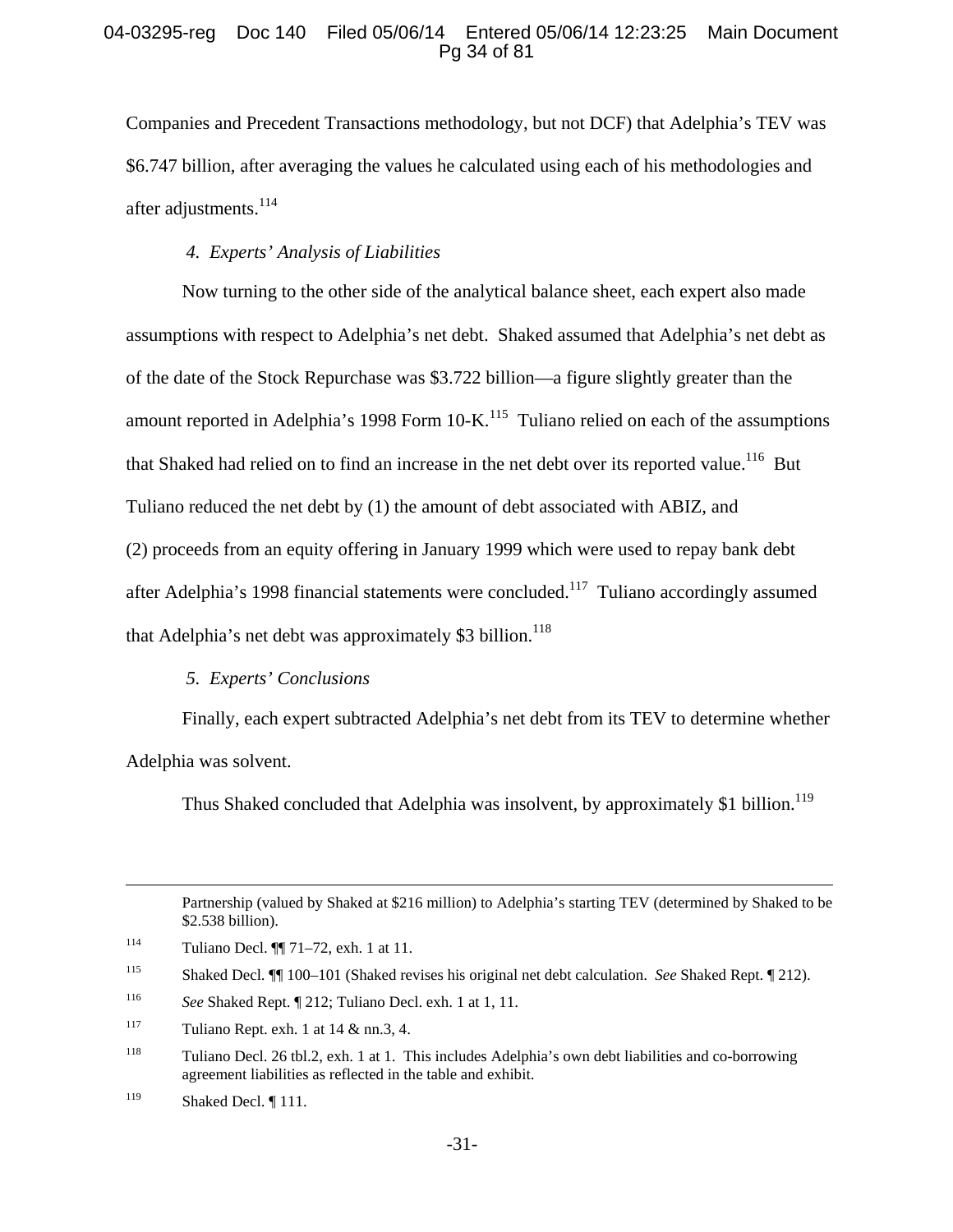# 04-03295-reg Doc 140 Filed 05/06/14 Entered 05/06/14 12:23:25 Main Document Pg 35 of 81

By contrast, Tuliano concluded that Adelphia was still solvent at the time of the transfer, with an equity cushion of approximately \$3.7 billion.

# *6. My Solvency Conclusions*

For ease of reference, a table showing the experts' figures, and my own, follows this Decision as Appendix A. I find, as facts, that while each expert's analysis had shortcomings—and in several respects, material ones—Tuliano's assumptions and methodology in drawing conclusions as to TEV, on balance, were more appropriate. Thus my own starting and adjusted TEVs—which I find to be in the range of **\$**4.472 to \$4.845 billion, and \$5.722 to \$5.725 billion, respectively<sup>120</sup>—come closer to his. My findings as to Adelphia's liabilities (\$3.228 billion) while greater than Tuliano's, also come closer to his.<sup>121</sup> And I find, as a result, that Adelphia still had a net worth at the time of the Stock Repurchase in the range of \$2.494 to \$2.497 billion.<sup>122</sup> For these reasons (and in the context of the law discussed beginning at page 73 below), I find that on January 28, 1999, the date of the Stock Repurchase, Adelphia was solvent.<sup>123</sup>

The factual predicates for those conclusions follow.

#### *(a) Methodology*

As previously indicated, Shaked's valuation presented a TEV of \$2.5 billion (before adjustments to TEV), largely accounting for his ultimate conclusion (after adjustments to TEV

<sup>120</sup> App. A at ll. 1 & 9.

<sup>121</sup> *Id.* at l. 10.

<sup>122</sup> *Id.* at l. 11.

<sup>&</sup>lt;sup>123</sup> For reasons discussed below, Adelphia would have made a constructive fraudulent transfer if it were either insolvent before the transfer in question, or rendered insolvent as a result of it. Here, by reason of my conclusions as to Adelphia's TEV and liabilities (*i.e.*, that Adelphia's TEV exceeded its liabilities by much more than \$150 million), the distinction doesn't matter. Thus I simply refer to Adelphia's solvency just before the Stock Repurchase, and without regard to the \$150 million decrease in assets resulting from it.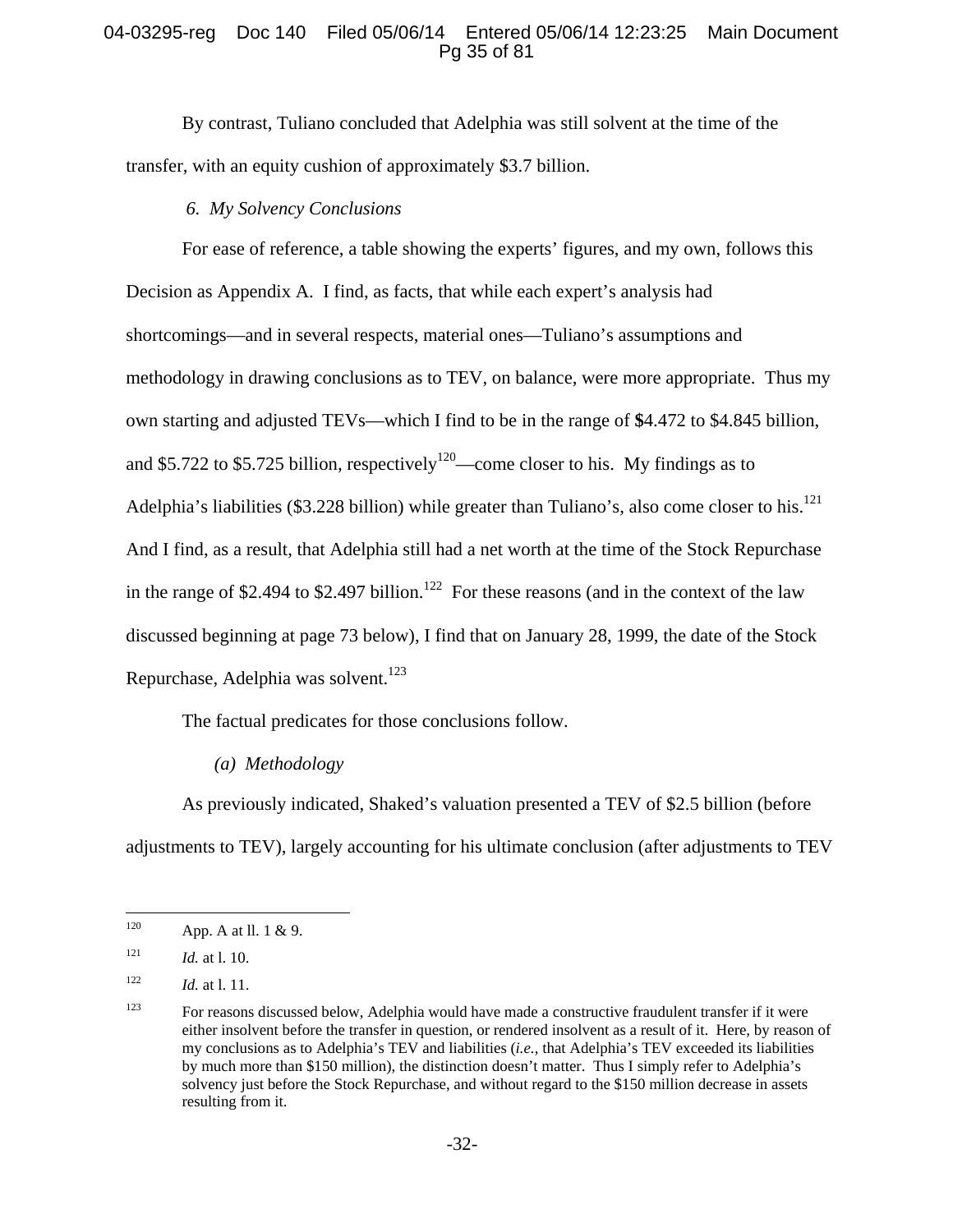# 04-03295-reg Doc 140 Filed 05/06/14 Entered 05/06/14 12:23:25 Main Document Pg 36 of 81

and consideration of liabilities) that Adelphia was insolvent. Shaked's valuation conclusion was reached after consideration of only discounted cash flow methodology, based on his own projections for Adelphia's cash flow over ten years.

Tuliano's valuation, by contrast, presented a TEV of \$6.747 billion after adjustments (more than twice Shaked's valuation), largely accounting for Tuliano's conclusion that Adelphia was solvent. Tuliano's valuation was reached after a decision on his part not to rely on DCF analysis at all, $^{124}$  and to employ instead two market-based methodologies, Comparable Companies and Precedent Transactions.

Upon considering the alternative approaches, I find Shaked's reliance on DCF alone to be inappropriate, and find his assumptions underlying his DCF analysis to have been too arbitrary and speculative. While Tuliano's analysis was less than perfect in several respects (as demonstrated most dramatically by a TEV in excess of Adelphia's market capitalization ("**Market Cap**") at a time when Adelphia's fraud was in existence but unknown to its investors),  $^{125}$  I find that Tuliano's methodology was superior, though as discussed below, I question several of his assumptions, and find that his use of those assumptions led to a valuation on his part that I regard as too high.

<sup>124</sup> See n.47 above.

<sup>125</sup> As Shaked noted, *see* Shaked Decl. ¶ 120, as of January 28, 1999, Adelphia had 53.2 million shares outstanding. The market price of these shares on that date (prior to disclosure of fraud) was \$59.06. By the methodology Shaked then used to compute an Equity Value per Share, those figures would suggest a Market Cap of approximately \$3.14 billion. Shaked pointed out that Tuliano's approach would result in a 23% premium over the market price, at a time when the market was unaware of Adelphia's fraud up to that point. Shaked's point was persuasive, but he did not explain, to my satisfaction, how the entirety of the value reflected in the \$3.14 Market Cap would go away, and in fact, leave the company with \$1 billion negative equity as well. *See id.* ¶ 121.

Shaked calculated this 23% premium over market price using exhibits that Tuliano later updated to reflect a revision in his valuation of the Olympus Partnership. *See* Tuliano Decl. ¶ 59. I replicated Shaked's analysis using Tuliano's *revised* valuation, and found a 19% premium over market price. I have some difficulty seeing how Adelphia's valuation could ever exceed its Market Cap, especially when there had been fraud not yet disclosed. My valuation (using traditional methodologies) comes in at a level below Adelphia's Market Cap, but to an extent much less than Shaked's. *See* App. A at ll. 11, 12, 13 & 14.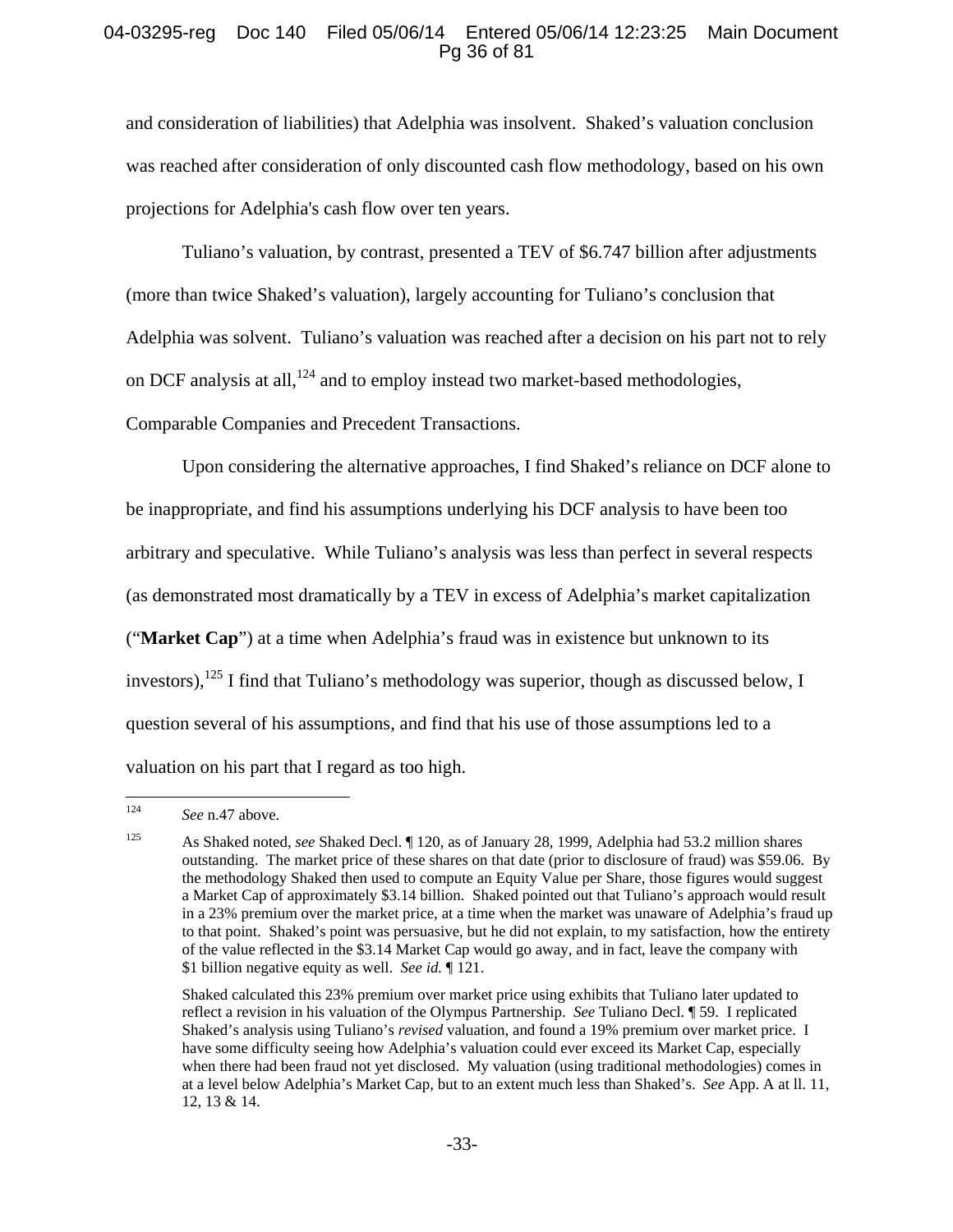# 04-03295-reg Doc 140 Filed 05/06/14 Entered 05/06/14 12:23:25 Main Document Pg 37 of 81

As a matter of common sense, DCF works best (and, arguably, only) when a company has accurate projections of future cash flows; when projections are not tainted by fraud; and when at least some of the cash flows are positive.<sup>126</sup> If either of the first two of those can't be found to be true, the factual underpinnings of the DCF computation become unreliable; if the third of them can't be found to be true, it's difficult, if not impossible, to find that the cash flows, by themselves, justify the valuation.<sup>127</sup> In instances where any of those premises is invalid, the propriety of any use of DCF (and the weight DCF conclusions should be given) becomes debatable at best. This case is a poster child for the deficiencies in that regard.

In past valuation hearings before me when the company in question had material positive cash flow, I've had the luxury of considering (either by a weighted average or reference to a "football field"128) DCF analysis—along with the other two commonly used

127 As I wrote in *DBSD*:

While I can see how one might examine a stream of cash flows with some yearly cash flows that were negative, I have difficulty seeing how a stream of *totally negative* cash flows could provide a basis for valuation. It seems extraordinarily unlikely to me, if not remote, that anyone would pay to secure a stream of uniformly negative cash flows, and thus that a valuation could appropriately be based on such a stream. Anyone buying an enterprise with such negative cash flows would have to be doing it for some reason *other than* the projected loss stream coming in—asset value, perhaps—but would not be buying it for the privilege of taking an unrelenting stream of losses.

419 B.R. at 197 (emphasis in original).

<sup>126</sup> 126 This last factor was a major concern in my earlier decision in *DBSD*, determining TEV for a startup company with very valuable assets but with consistently negative projected cash flow. *See* In re *DBSD North Am., Inc.*, 419 B.R. 179, 197 (Bankr. S.D.N.Y. 2009) (Gerber, J.) ("*DBSD*"), *aff'd*, 2010 U.S. Dist. LEXIS 33253, 2010 WL 1223109 (S.D.N.Y. Mar. 24, 2010) (Kaplan, J.), *aff'd in part and rev'd in part*, 634 F.3d 79 (2d Cir. 2011), *in each case with respect to other issues*. In that case, while each of the experts tried to employ a DCF analysis under those circumstances, I told the experts to give me supplemental affidavits describing what their valuation conclusions would be with DCF analysis omitted. *See id.* at 199.

<sup>128</sup> For an explanation, and illustration, of a "football field," see *Chemtura*, 439 B.R. at 573 ("Lazard prepared a chart, colloquially referred to as the "football field," upon which the valuation ranges that resulted from each methodology appeared, and which showed a range near the middle where the individual methodology results, for the most part, overlapped); *id.* at 580 (showing a picture of the "football field" in that case).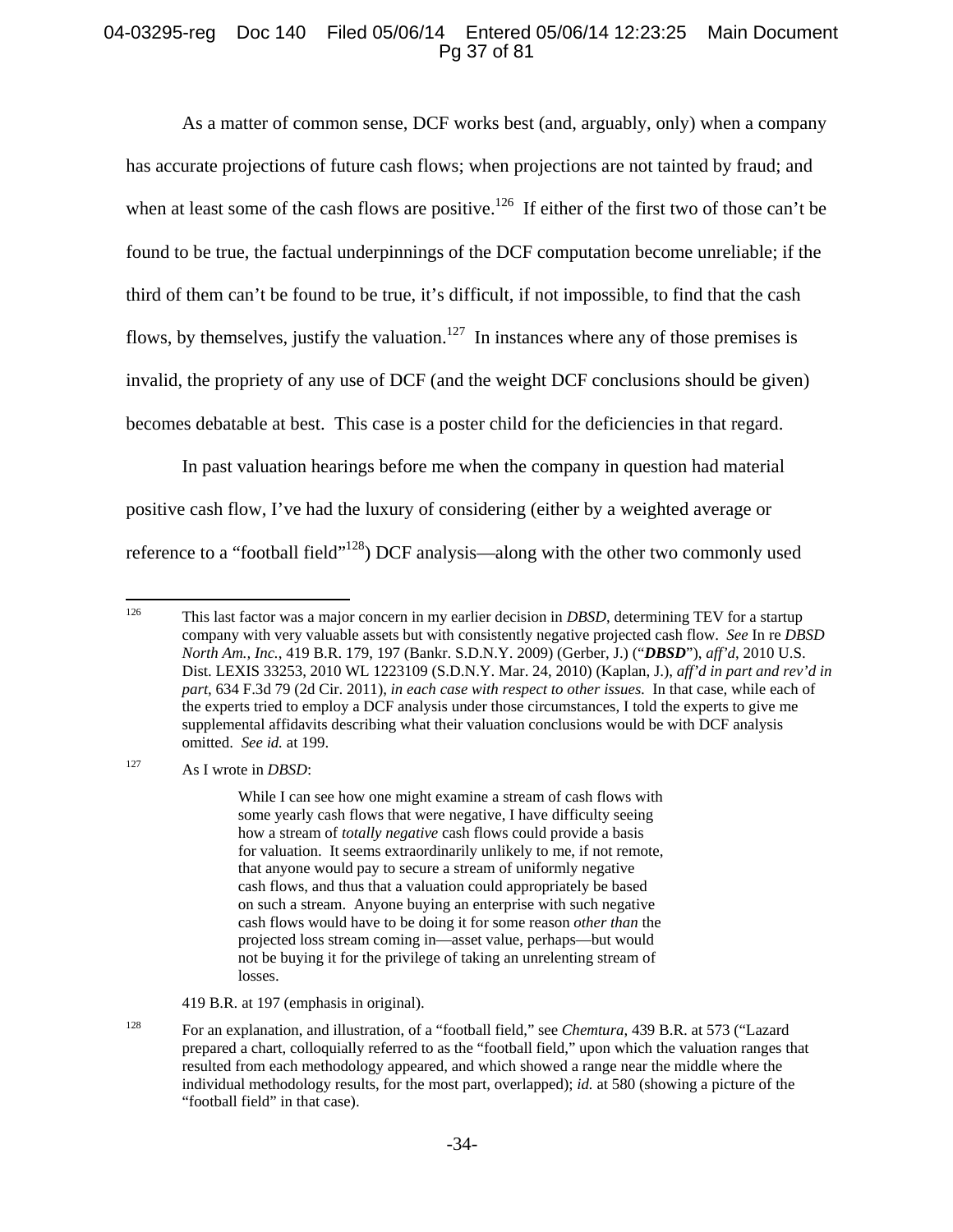## 04-03295-reg Doc 140 Filed 05/06/14 Entered 05/06/14 12:23:25 Main Document Pg 38 of 81

methodologies, Comparable Companies and Precedent Transactions. But here, of course, the ability to use DCF analysis—even with material positive cash flow—was impaired. The fraud at Adelphia, as both experts recognized, made historical financials and Rigas-era forward projections unreliable.

But the experts responded to these limitations in drastically different ways. Tuliano simply declined to employ DCF analysis by reason of the faulty data. Shaked understandably rejected reliance on the Rigas-era data, but then created his own projections, by what was in essence creating his own data. I cannot comfortably rely on Shaked's approach.

I was surprised by Shaked's use of DCF methodology alone, in light of the lack of reliable management projections or company-specific contemporaneous analyst projections. Shaked formulated assumptions underlying his cash flow projections based only roughly on projections for the cable industry or the "typical cable company," exposing his analysis to particularly close scrutiny. And Shaked's decisions to selectively use certain assumptions from third-party analyst Kagan and others from DLJ led me to question whether his analysis unduly deflated Adelphia's value.

By way of example, Shaked adopted capital expenditure assumptions from DLJ's model, which projected extensive upgrades.<sup>129</sup> In turn, DLJ's model projected that the typical cable company would experience concomitant increases in revenue. But while Shaked employed DLJ's capital expenditure assumptions (which drove down cash flow),  $^{130}$  he did not

<sup>129</sup> 129 Shaked Rept. ¶ 105 (citing Dennis Leibowitz, Karim Zia & Jeff Shelton, *Cable Industry Outlook 1998: Holding the Keys to the Kingdom?*, DLJ Analyst Report, Sept. 23, 1998 , at 41 (Joint Exh. 89) ("**DLJ Rept.**")).

<sup>130</sup> Shaked Rept. ¶ 105, exh. 9d, 9e. In DCF analyses I've seen in the past, cash flow was not materially affected by capital expenditures, if indeed cash flow was affected at all. But here, both sides repeatedly discussed the effect of capital expenditures on operating cash flow. For that reason (as I'd assumed that CapEx would affect cash flow, but not *operating* cash flow) at closing arguments I requested that the parties clarify their use of the term "cash flow" as they had used it. The Recovery Trust did not address the issue directly, but Shaked's analysis reflects that capital expenditures were deducted from projected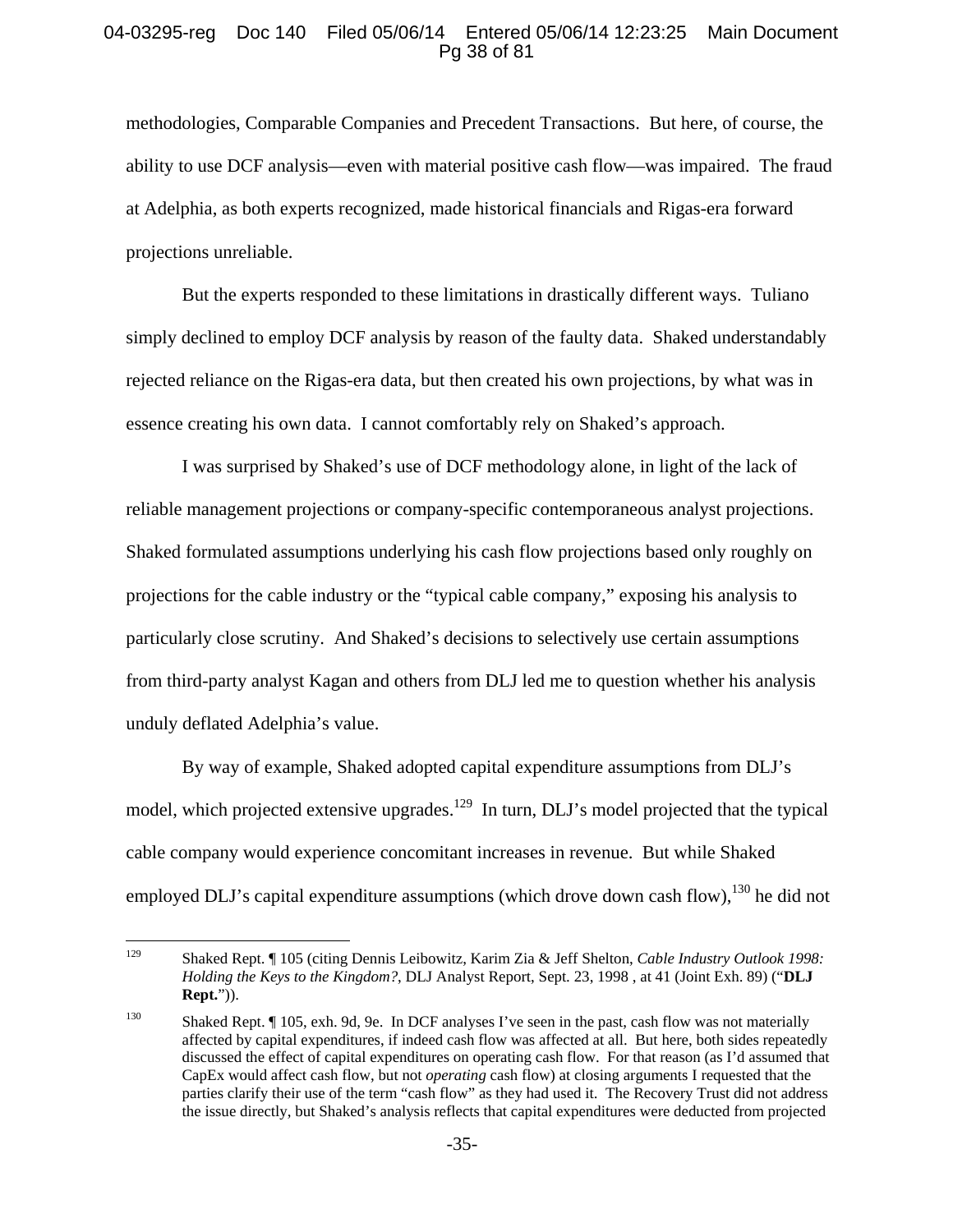# 04-03295-reg Doc 140 Filed 05/06/14 Entered 05/06/14 12:23:25 Main Document Pg 39 of 81

utilize DLJ's revenue assumptions (which would tend to drive cash flow up).<sup>131</sup> Instead, Shaked utilized Kagan's lower growth rate.<sup>132</sup> While I believe that Shaked made this choice as a result of the unavailability of analyst reports, and not data manipulation, that decision underscores the excessively arbitrary, and ultimately speculative, nature of Shaked's analysis and its susceptibility to inaccuracy.

I think all would agree, and in any event I find, that that the fraud at Adelphia made use of DCF methodology difficult. But in my view (and here too I find), use of alternative established metrics would be superior to reliance on DCF—and especially to *sole* reliance on DCF. The uncertainties in the data that Shaked developed and then used to craft a DCF analysis—which he then used as his only valuation methodology—make his methodology choice unpersuasive.

As discussed below, I differ with some of the adjustments Tuliano made after he first computed a starting TEV, but I find that his decision to rely on Comparable Companies and Precedent Transactions analysis here, where DCF methodology would be unwise, was sound.

 I now understand the parties to be using the term "cash flow" to represent operating cash flows less CapEx, along with other, smaller, adjustments. I consider the inclusion of CapEx to be appropriate in this context because of the significance of upgrade expenditures in the growing cable industry at the time.

132 Shaked Rept. ¶¶ 80–82, exh. 9b, 9c (citing Kagan Rept. 4–5).

cash flows. *See* Shaked Rept. exh. 7c (deducting CapEx before determining debt free cash flow). And though FPL Group stated that operating cash flow did not include capital expenditures, its counsel George Zimmerman continued to discuss the effect of capital expenditures on operating cash flow. *See* 7/25/2012 Trial Tr. at 10:14–11:1 (The Court: "Mr. Zimmerman, you in particular, at Page 36 of your brief, talked about operating cash flows. I have normally thought of operating cash flows as being a different way of saying EBITDA. But there was . . . an implication . . . that operating cash flows might also include cash flows as they would be needed to be used for CapEx, capital expenditures. I would like you folks to clarify when you think operating cash flows should or should not include checks that you'd have to write out for capital expenditures, because I saw a double entendre or potential failure on my part to understand which of the two alternatives you were talking about."); 7/25/2012 Trial Tr. at 131:19–21 (Zimmerman: "You asked a question. We use 'operating cash flow' the way you use EBITDA, they're synonymous. . . .").

<sup>131</sup> *Compare* DLJ Rept., *with Cable TV Investor*, PAUL KAGAN ASSOCIATES, INC., Aug. 10, 1998, at 4–5 (Joint Exh. 100) ("**Kagan Rept.**"). *See also* n.132 below; Tr. 937:10–938:7.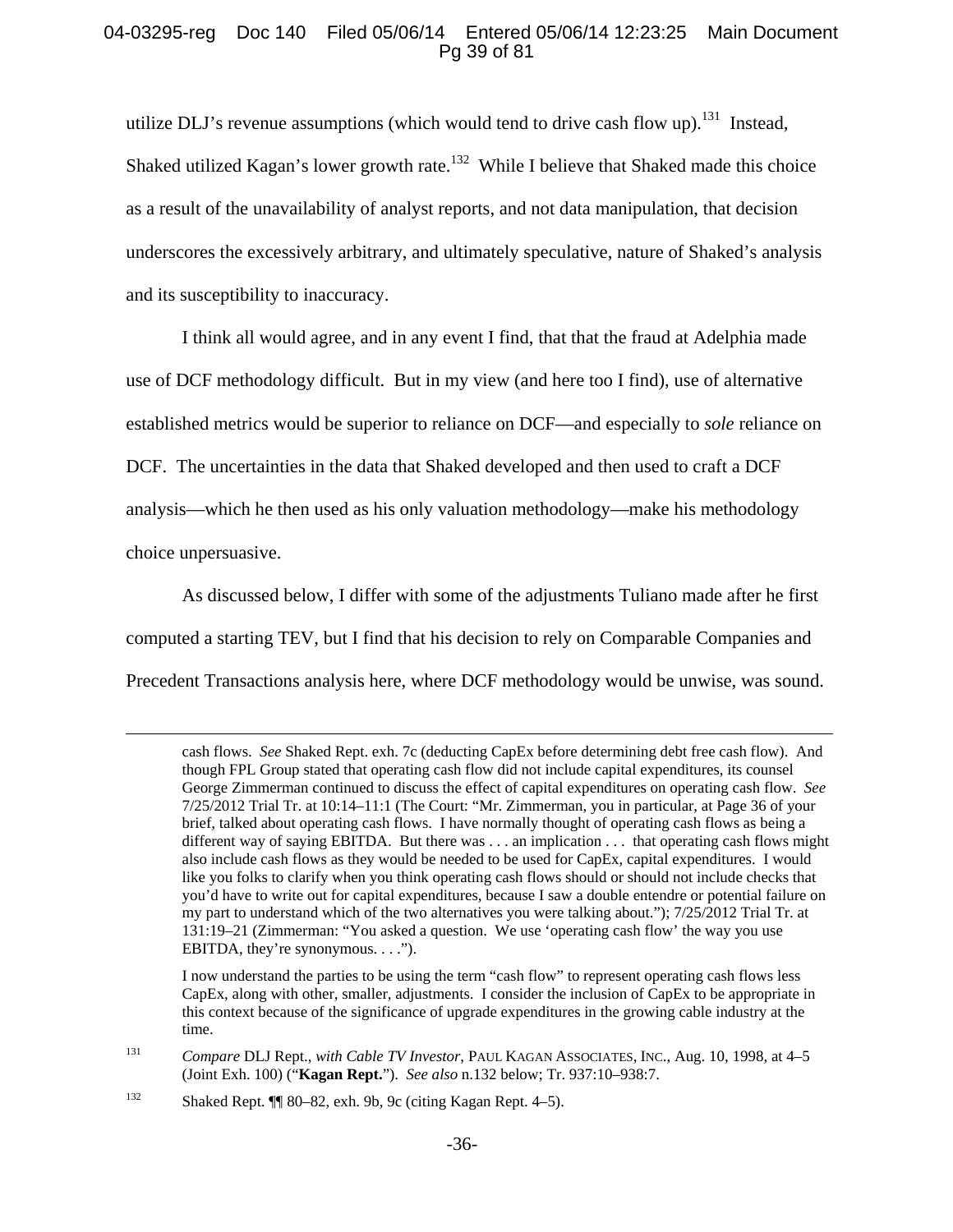# 04-03295-reg Doc 140 Filed 05/06/14 Entered 05/06/14 12:23:25 Main Document Pg 40 of 81

After Adelphia completed its restatement effort with respect to its financials, after the Rigases were ousted, Adelphia's count of the number of its subscribers was one of the most accurate of its financial data. Tuliano's value per subscriber metric utilized one of Adelphia's most reliable historical metrics. For cable companies, cash flow, which drives valuation, is directly correlated with subscriber number—and in any event, subscriber number is widely used for valuation in mergers and acquisitions in the cable industry and was used for the eventual sale of Adelphia's assets to Time Warner.<sup>133</sup> And the narrow range within which the Comparable Companies multiples lay makes me comfortable that Adelphia would have been able to sell its assets roughly within that range.

Shaked and the Recovery Trust were correct, in my view, in assertions they made to me that relative upgrade status and lower profitability per subscriber are factors that would cause a Comparable Companies analysis to be less reliable. But no valuation methodology is certain; each allows the introduction of the expert's judgment. Here, Shaked's analysis allowed too much room for judgment and speculation. Tuliano's analysis was more closely tied to the market and the price Adelphia could actually receive for its assets in a sale.<sup>134</sup>

<sup>133</sup> 133 I find Shaked's criticism of Value per Subscriber analysis in the trial before me—what was effectively a retreat from his earlier view in the *Bank of America* litigation—unpersuasive. In the years in question, every or nearly every major cable operator was making upgrades in its system to effect the changeover from analog to digital, and to provide additional services like video on demand, broadband internet, and telephony. These changes would require material CapEx—some of which would already have been completed and some of which would have to be undertaken in the future. The seemingly comparable companies would inevitably be in different stages of the upgrade process, and would have different levels of profitability. But to the extent that such was material, one could take material differences into account. I therefore conclude that while Shaked was undoubtedly right when he believed that other, seemingly comparable, companies would have differences in their upgrade status and profitability, that would be an insufficient basis for wholly disregarding Value per Subscriber analysis—and I choose to find in accordance with what Shaked said in the quoted portion of his *Adelphia-Bank of America* litigation report, *see* n.69 above, as contrasted to what he told me in this trial.

<sup>134</sup> Shaked also critiqued Tuliano's analyses, providing one main criticism. Shaked argued that Tuliano's calculation of subscriber number was incorrect, and further, that the subscriber count for 1998 was unreliable. As described in the Capital Adequacy section below, Tuliano and Shaked disagreed with respect to how to calculate subscriber number for 1998, on a cable-only basis, since the post-Rigas Era audit provided only a number for Adelphia's 1998 subscribers on a consolidated basis. But I agree with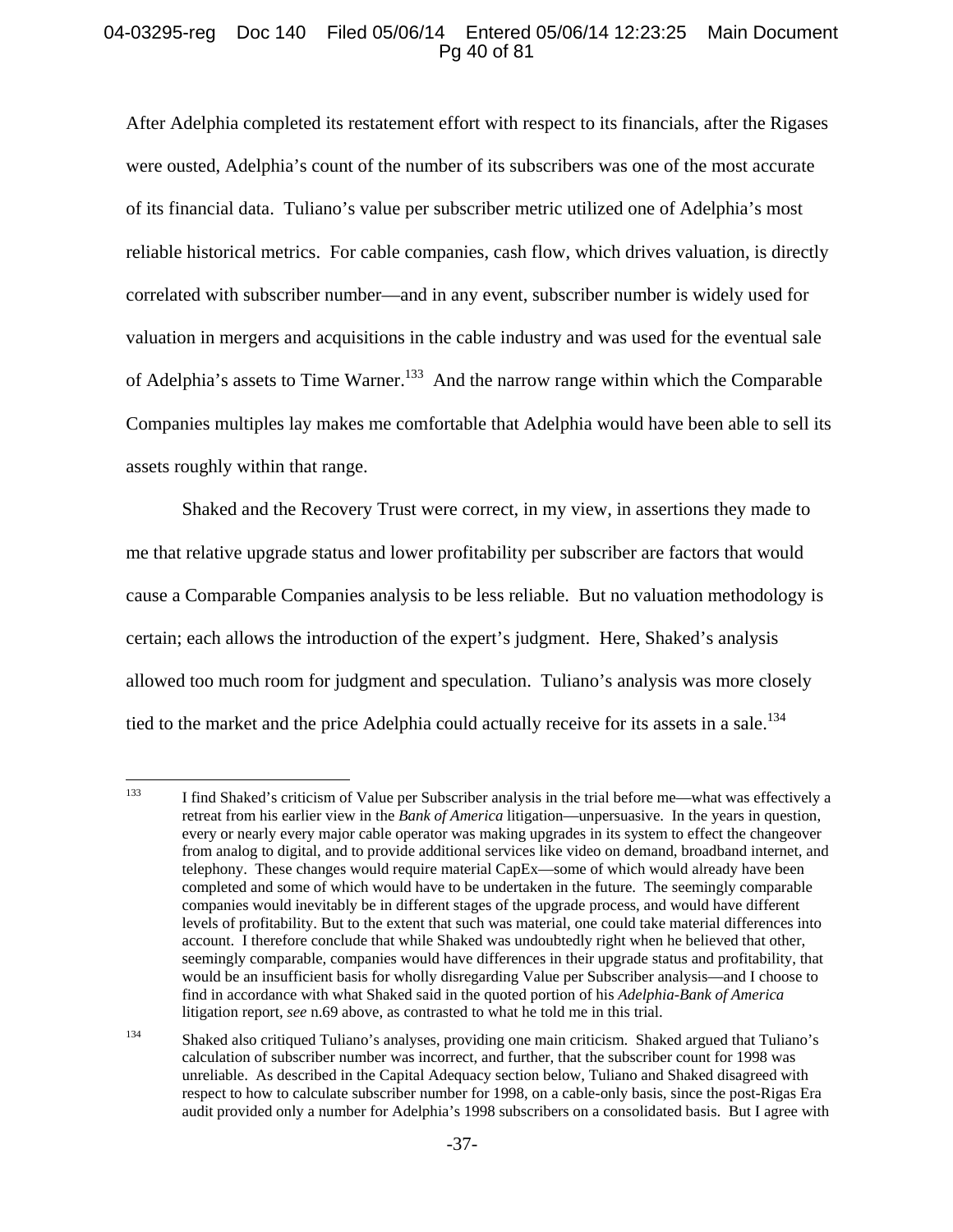## 04-03295-reg Doc 140 Filed 05/06/14 Entered 05/06/14 12:23:25 Main Document Pg 41 of 81

It also is not uncommon, if not also customary, for valuation experts to use alternative valuation methodologies as a "sanity check" to test the reasonableness of conclusions based on a particular methodology.<sup>135</sup> Here Shaked did not do so, and his failure to do so, in my view, was a material deficiency in the quality of his analysis.

But there were two potential computations that might also serve as a "sanity check" that Tuliano did not employ either. One was a DCF analysis of the type Shaked employed, even if such a DCF analysis could not by itself support a valuation.<sup>136</sup> Another was Adelphia's Market Cap, which Tuliano's valuation exceeded by approximately  $19\%$ <sup>137</sup> Each of, in my view, would require a valuation lower than Tuliano's.

To what extent is less clear. Assuming, as I do, that Tuliano's valuation was 19% over the valuation that would be implied by Market Cap, I can't find anything in the record that would dictate, with any precision, the extent of the necessary adjustment that would accordingly need to be made. But while I think some adjustment should be made, I would still come much closer to Tuliano's conclusions than Shaked's, and Adelphia would not fall so far in value as to hit insolvency. Assuming, by way of example, that Tuliano's valuation was 19% too high, Adelphia would still not be insolvent. Adjustments of that character would suggest, instead, a net equity (even using Tuliano's lower, \$4.472 billion starting TEV computation, which would result from his Comparable Companies methodology)

Tuliano that the appropriate method for calculation would involve distinguishing between the portion of the reduction due to Olympus subscribers and the portion attributable to other reasons. Accordingly, I accept Tuliano's conclusions regarding subscriber number both for the purposes of the solvency analysis and the capital adequacy analysis addressed below.

<sup>135</sup> *See, e.g.*, *Chemtura*, 439 B.R. at 580 ("Comparable Companies and Precedent Transactions analyses were employed, but not to reach separate valuations that would then be considered to provide a composite or blended valuation. Instead, they were used only as a species of check—sometimes referred to as a "sanity check"—on the valuation UBS arrived at by its use of DCF.").

<sup>136</sup> Tuliano arguably used DCF as a sanity check.*See* n.47 above.

<sup>137</sup> *See* n.125 above.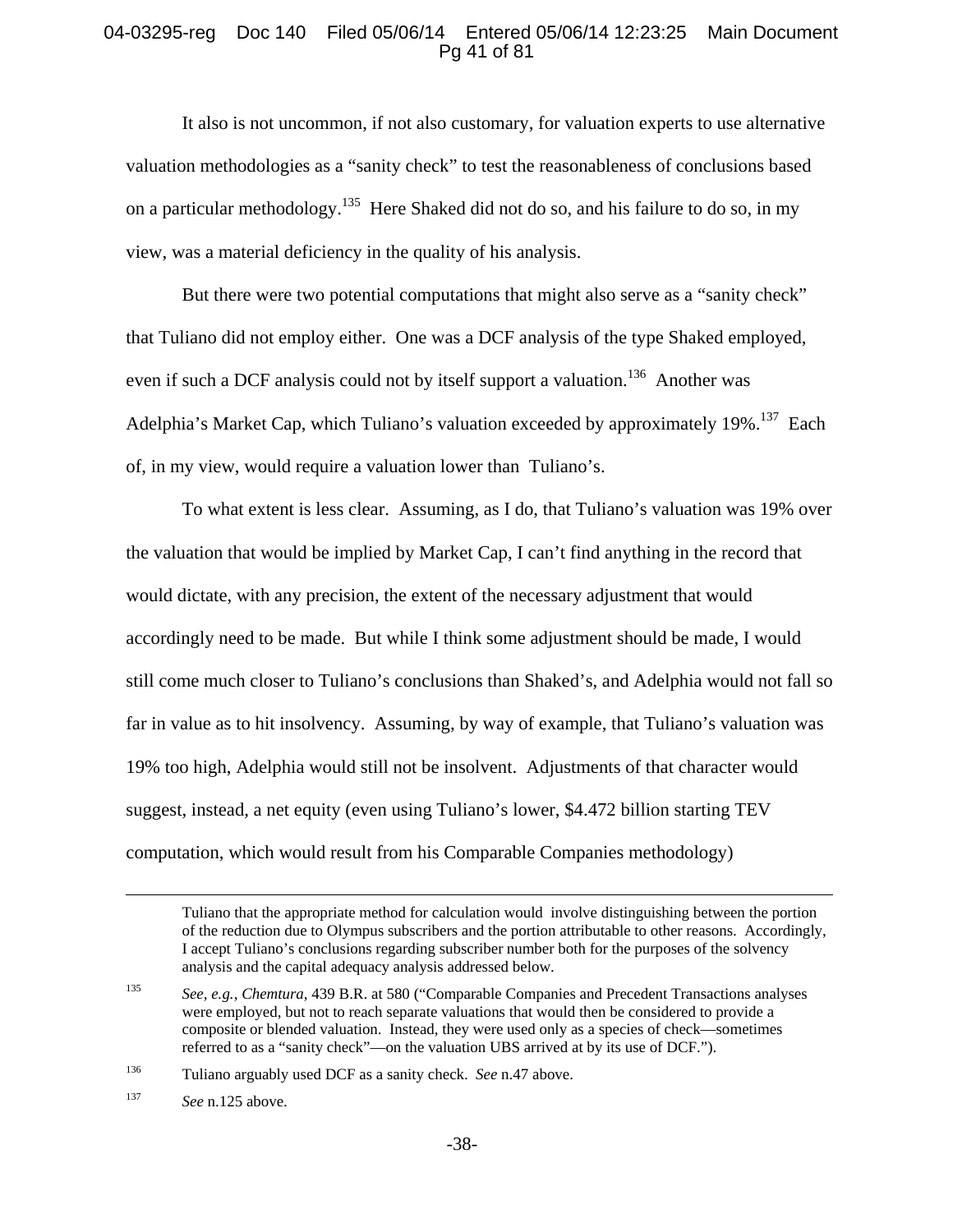## 04-03295-reg Doc 140 Filed 05/06/14 Entered 05/06/14 12:23:25 Main Document Pg 42 of 81

approximately \$600 million lower (taking a 19% discount), depending on adjustments to the starting TEV discussed in the section that follows. Even taking the 19% discount, and assuming the adjustments made by Tuliano in his Comparable Companies analysis, Adelphia would have been solvent by over \$3 billion.

Rather clearly, in my view, such a Market Cap "sanity check"—when applied to Shaked's analysis, as Shaked proposed such a sanity check should be applied to Tuliano's would not suggest the negative valuation Shaked proposed, even assuming (as I do) that Adelphia had engaged in some fraud before the infamous co-borrowing facilities that came thereafter.

#### *(b) Adjustments to Value*

Other disputes exist with respect to adjustments to value that each expert made *after* employing their respective valuation methodologies. I address these now.

## *(i) Verto Communications*

First, the parties dispute the value that should be attributed to Verto. Shaked attributed no value to Verto based on the potential '33 Act and/or '34 Act liability Adelphia might have incurred by issuing stock in its own fraudulent company.<sup>138</sup> By contrast, Tuliano included Verto's full value, as measured by the \$135 million purchase price then paid.<sup>139</sup>

On balance, I agree with Tuliano, though the matter would be closer if we were to consider an alternative for which neither expert argued, counting the Verto assets' value with a discount. The outcome of litigation that was never brought is too speculative to justify disregarding the entirety of the value of the Verto assets. I doubt that any litigator writing a FASB 5 letter would have advised Adelphia's accountants that a loss contingency for Verto

 $\overline{a}$ 

 $138$  Shaked Decl.  $\P$  104.

 $139$  Tuliano Decl. [ 57.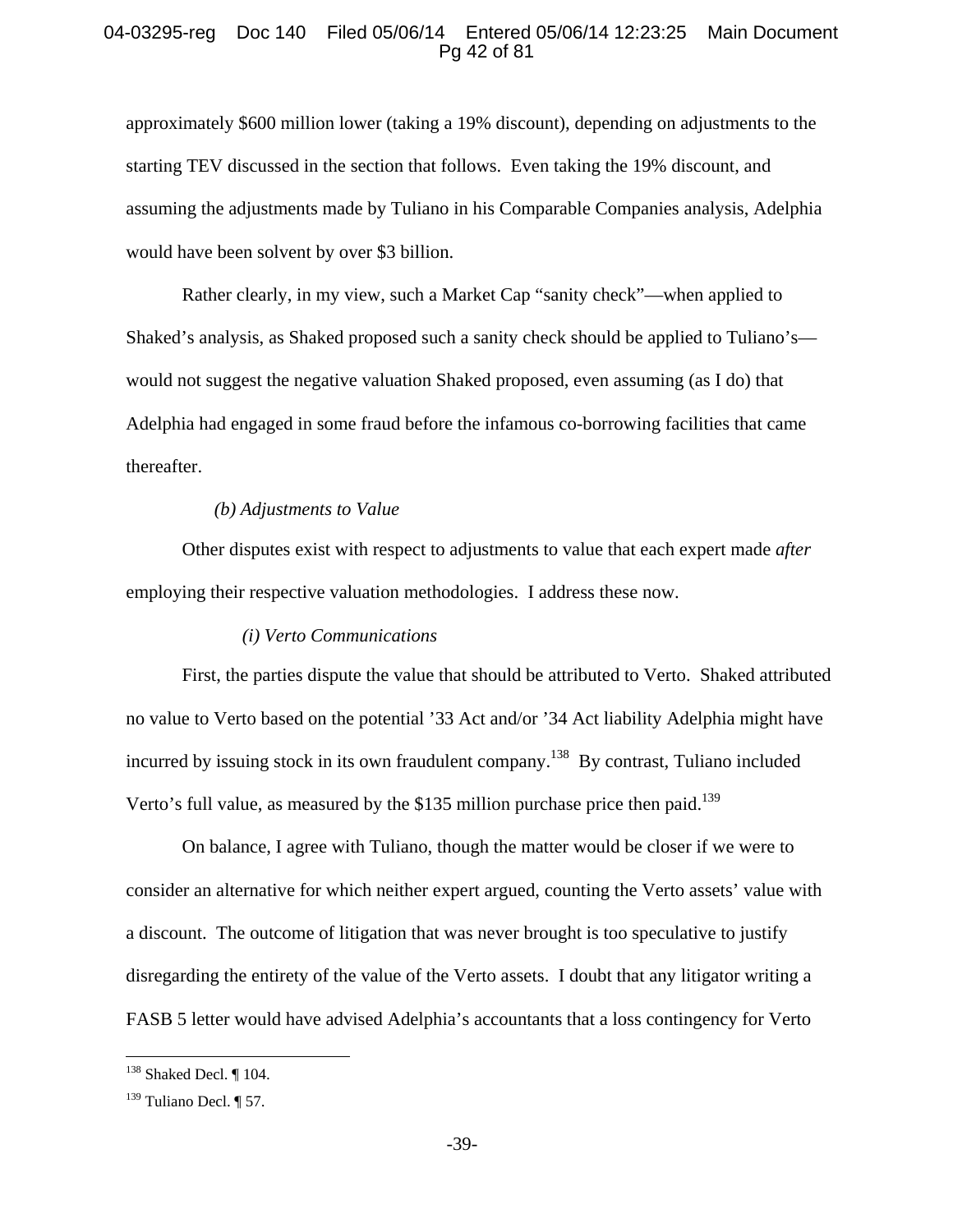# 04-03295-reg Doc 140 Filed 05/06/14 Entered 05/06/14 12:23:25 Main Document Pg 43 of 81

liability before the co-borrowing arrangements were put in place was "probable," and I don't think the amount of any resulting liability could reasonably be estimated.

But I don't believe that any such litigator would say that the liability was "remote," either. If litigation had been brought by Verto at the time of the Stock Repurchase (it being remembered that at this point in time, Adelphia was much less fraudulent than thereafter), I think it is nevertheless very possible that Verto could establish some fraud. But the more likely probability under those circumstances is that at that time, the Adelphia stock was overvalued but not worthless. Whether the fraud would have been material enough to obtain rescission, or would have resulted in damages in a sizeable amount, is far less clear, and ultimately too speculative to warrant discounting the Verto assets entirely.<sup>140</sup>

So then we get to the more difficult question of whether I should employ an assumption that neither expert did—that Verto value should be included, but with a haircut. Tuliano believed—reasonably, in my view—that contingent, unliquidated, assets and liabilities should be treated uniformly across the valuation. Other contingent assets and liabilities did not result in adjustments to value. It would be inconsistent, in my view, to do so here, without engaging in a similar inquiry with respect to every such asset and liability. Because Shaked provided no other reason for omitting Verto's value, I find that the full value of Verto was properly included in Adelphia's valuation.

# *(ii) Olympus*

Second, the parties dispute the value that should be ascribed to Adelphia's interest in Olympus. The amount of value Tuliano attributed to Olympus was based on Jack Williams'

<sup>140</sup> 140 I could, I suppose, take a view at neither extreme, and attribute value to Verto but with a "haircut" to take into account a potential settlement of '33 or '34 Act liability that might have resulted from the Verto purchase. But the amount of that haircut would also be speculative.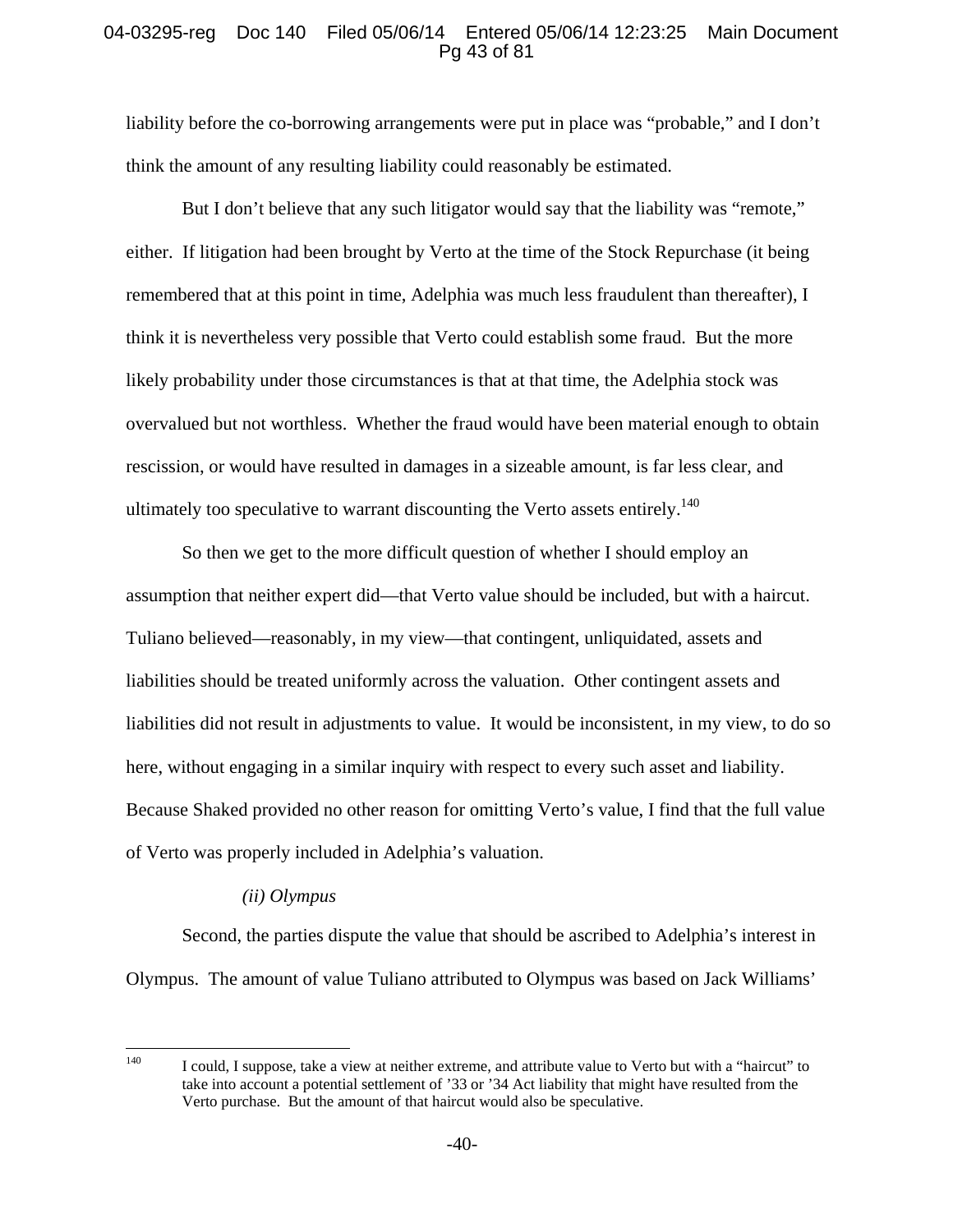# 04-03295-reg Doc 140 Filed 05/06/14 Entered 05/06/14 12:23:25 Main Document Pg 44 of 81

expert opinion regarding Olympus' value. But Shaked's value was based on the actual price Adelphia paid for Olympus, only a few months later.

I believe that the actual price fixed in that transaction, which appears to have been at arms length and without any taint, is more probative than any expert opinion would be. For that reason, I accept the \$216 million value that Shaked ascribed to Olympus, rather than Tuliano's \$318 million, and find that only \$216 million for the Olympus interest would properly be included in Adelphia's valuation.

### *(iii) ABIZ*

Third, the parties differ with respect to the propriety of including the value of Adelphia's interest in ABIZ. Shaked asserted that Adelphia's interest in ABIZ was worthless because of ABIZ's reliance on Adelphia for capital, ABIZ's financial weakness generally, and the likelihood that ABIZ would become insolvent if Adelphia's fraud were exposed. In particular, the Recovery Trust provided statements from ABIZ's 10-K supporting the Recovery Trust's position as to ABIZ's precarious financial position, and analyst reports to the same effect.<sup>141</sup> Tuliano provided no meaningful counterarguments when he included ABIZ's total book value and even added a control premium, amounting to \$642 million. The Recovery Trust's position as to this was effectively uncontroverted, and the documents upon which the Recovery Trust relied—irrespective of the failure to dispute them—support the Recovery Trust's position. I think any value for ABIZ should have been excluded.

# *(iv) Rigas Family Entities*

Fourth, Shaked and Tuliano disagreed with respect to the treatment of receivables owing to Adelphia from Rigas Family Entities. Tuliano added the full value of these

<sup>141</sup> Shaked Rept. exh. 11.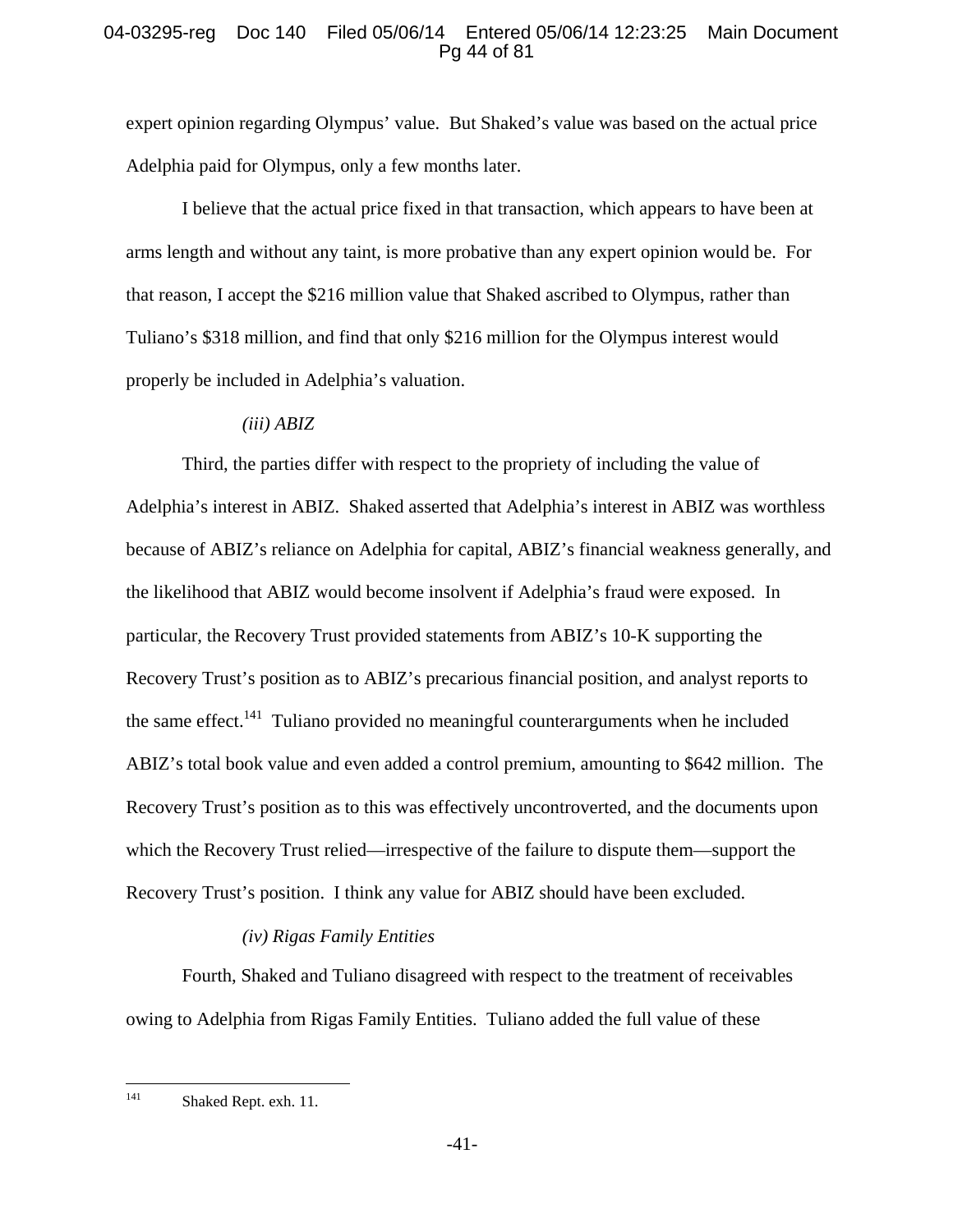# 04-03295-reg Doc 140 Filed 05/06/14 Entered 05/06/14 12:23:25 Main Document Pg 45 of 81

receivables to Adelphia's value, while Shaked added no value, because he did not believe they would be repaid. With respect to the Rigas Family Entities, I agree with Shaked. If fraud at Adelphia had been exposed, I believe it highly improbable that the Rigas Family Entities would have paid back the loan.<sup>142</sup>

The \$279 million receivable from the Rigas Family Entities should be omitted from Adelphia's valuation.

# *(v) Olympus*

Fifth, while a similar issue exists with respect to the \$279 million receivable from Olympus, I feel differently. Olympus did not have the creditworthiness problems that ABIZ or the Rigas Family Entities had, and was in fact generating positive cash flow. Thus, I agree with the inclusion of the Olympus \$279 million receivable in full.

# *(vi) Noncable Assets Other than ABIZ*

Sixth, both sides agree on the propriety of an addition of \$91 million to cover the value of noncable assets other than ABIZ, as do I.

# *(c) Net Debt*

Though they generally agreed with respect to increases in Adelphia's debt over the debt reported in Adelphia's 10-K for 1998, Shaked and Tuliano differed in two respects. In one case I agree with Tuliano, but in the other I agree with Shaked.

# *(i) ABIZ Debt*

Tuliano reduced Adelphia's net debt by the amount of ABIZ's debt—\$494 million. But Shaked provided only "hunches" regarding commingling of assets between ABIZ and

<sup>142</sup> While the Restatement Team expressed a view that the Rigas Family Entities receivables were unimpaired, its later view, albeit in a different context, was that the Rigas Family Entities lacked sufficient liquid assets to repay the co-borrowing debt. Direct Trial Declaration of Robert J. DiBella ¶ 34 & n. 34, Apr. 17, 2012, ECF No. 98.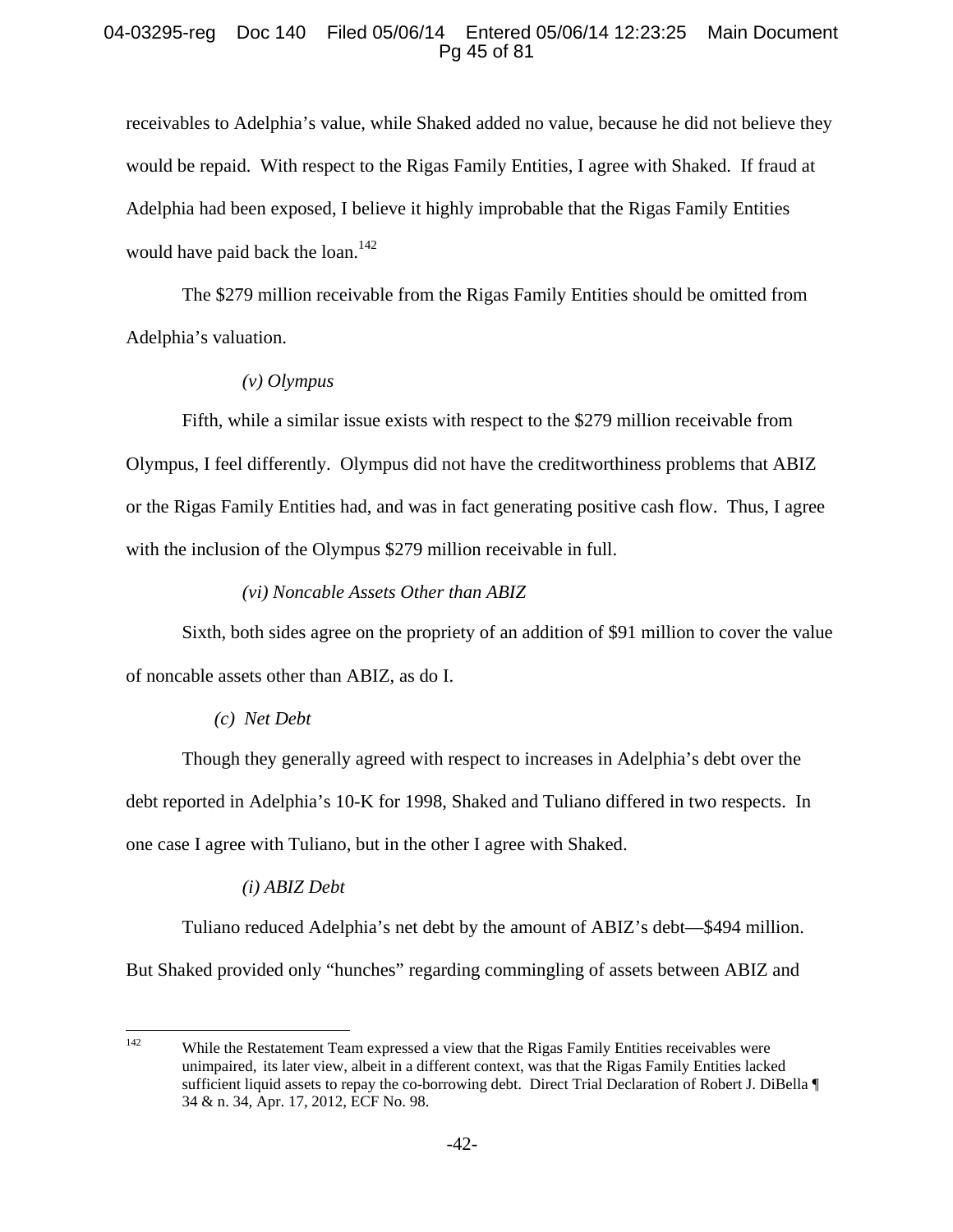# 04-03295-reg Doc 140 Filed 05/06/14 Entered 05/06/14 12:23:25 Main Document Pg 46 of 81

Adelphia to support inclusion of ABIZ's debt in Adelphia's net debt for solvency purposes.<sup>143</sup> I agree with Tuliano that ABIZ's debt should have been excluded.

I do so for two reasons. First, I've already determined, for reasons discussed above, <sup>144</sup> that contrary to Tuliano's view, the value of ABIZ should have been excluded. Since the value of ABIZ should have been excluded, it would be improper, in my view, to then include ABIZ liabilities, as there was no showing that Adelphia was a guarantor of them, or otherwise on the hook for them.<sup>145</sup>

Second, I agree that Shaked's "hunches" were too speculative and are unsupported on this record. Based on what I heard during the course of Adelphia's underlying chapter 11 case, I don't regard Shaked's assumptions of commingling of assets between ABIZ and Adelphia to be implausible. But I'm uncomfortable relying on views I formed in the underlying chapter 11 case in a separate adversary proceeding in which evidence that might support those views was not introduced.<sup>146</sup>

Thus I conclude that Adelphia's net debt should be reduced by the amount of ABIZ's debt.

# *(ii) Repayment of Bank Debt*

Then, Tuliano reduced Adelphia's debt by \$222 million, representing the paydown, after December 31, 1998 and before the Stock Repurchase, of bank debt in that amount after

<sup>143</sup> 143 Expert Rebuttal Rept. of Professor Israel Shaked ¶¶ 38–42, Apr. 5, 2011 (Joint Exh. 61) ("**Shaked Rebuttal Rept.**").

<sup>144</sup> *See* p. 41 above.

<sup>&</sup>lt;sup>145</sup> Even if ABIZ were worthless, its liabilities at least arguably would properly have been taken into account if Adelphia were a guarantor or otherwise liable for them, but here I heard no evidence that Adelphia was either a guarantor or otherwise liable.

<sup>&</sup>lt;sup>146</sup> That's especially so since my factual findings here are subject to de novo review by a district judge who was not present during the five pre-confirmation years during which Adelphia's underlying chapter 11 case was before me, and who would have no basis for making, or verifying, factual findings that I made in that regard.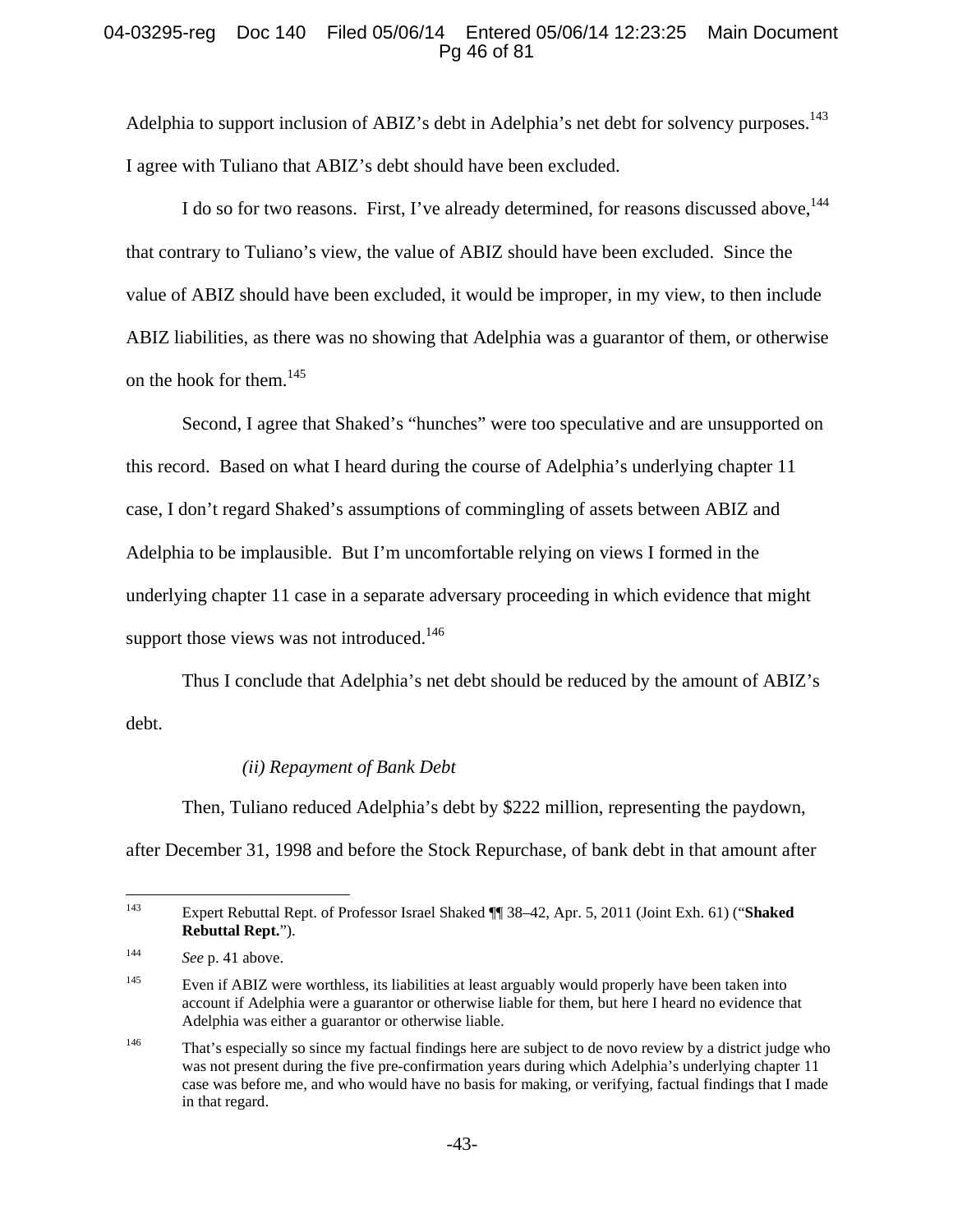# 04-03295-reg Doc 140 Filed 05/06/14 Entered 05/06/14 12:23:25 Main Document Pg 47 of 81

an equity offering which raised \$372 million.<sup>147</sup> Approaching the matter slightly differently, Shaked excluded from Adelphia's TEV the \$372 million in equity proceeds (and did not reduce Adelphia's net debt by \$222 million, \$372 million, or any other amount) because the equity offering proceeds were not applied to reduce Adelphia's outstanding debt, but rather the outstanding debt of Olympus and the Rigas's Hilton Head Communications ("**Hilton Head**").<sup>148</sup>

I think Shaked was right in refusing to reduce Adelphia's net debt by the amount of the equity proceeds (or by the lesser amount Tuliano used). The equity proceeds were used for the repayment of debt of non-Debtor entities. And while Adelphia had contemplated a later repurchase of Olympus, the price at which it would do so was not fixed, and it was not shown to my satisfaction that there would be a dollar-for-dollar correlation between paydown of Olympus debt and the price for Olympus that was ultimately paid.

Thus, I conclude that Adelphia's net debt should not have been reduced by the amount of the equity proceeds used to pay down Olympus and Hilton Head debt.

# *(d) My Finding re Solvency*

The facts found above underlie my ultimate factual finding, set forth above and below, that after adjusting for my own computation of an appropriate starting TEV, and for appropriate adjustments to value and debt, Adelphia still had net equity in the range of \$2.494 to \$2.497 billion.

Thus Adelphia was still solvent at the time of the Stock Repurchase.

<sup>147</sup> 147 Tuliano Decl. exh. 1 at 14 n.3. Tuliano calculated a cumulative adjustment of \$222 million, which equaled "the equity proceeds of [\$372 million] as of January 14, 1999 received from Adelphia's completed Class A Common Stock offering used to repay subsidiary bank debt less [\$150 million] in additional borrowings in advance of the Company's share repurchase from FPL Group." *Id.*

<sup>148</sup> Shaked Rebuttal Rept. ¶ 53; Shaked Decl. ¶¶ 62, 102.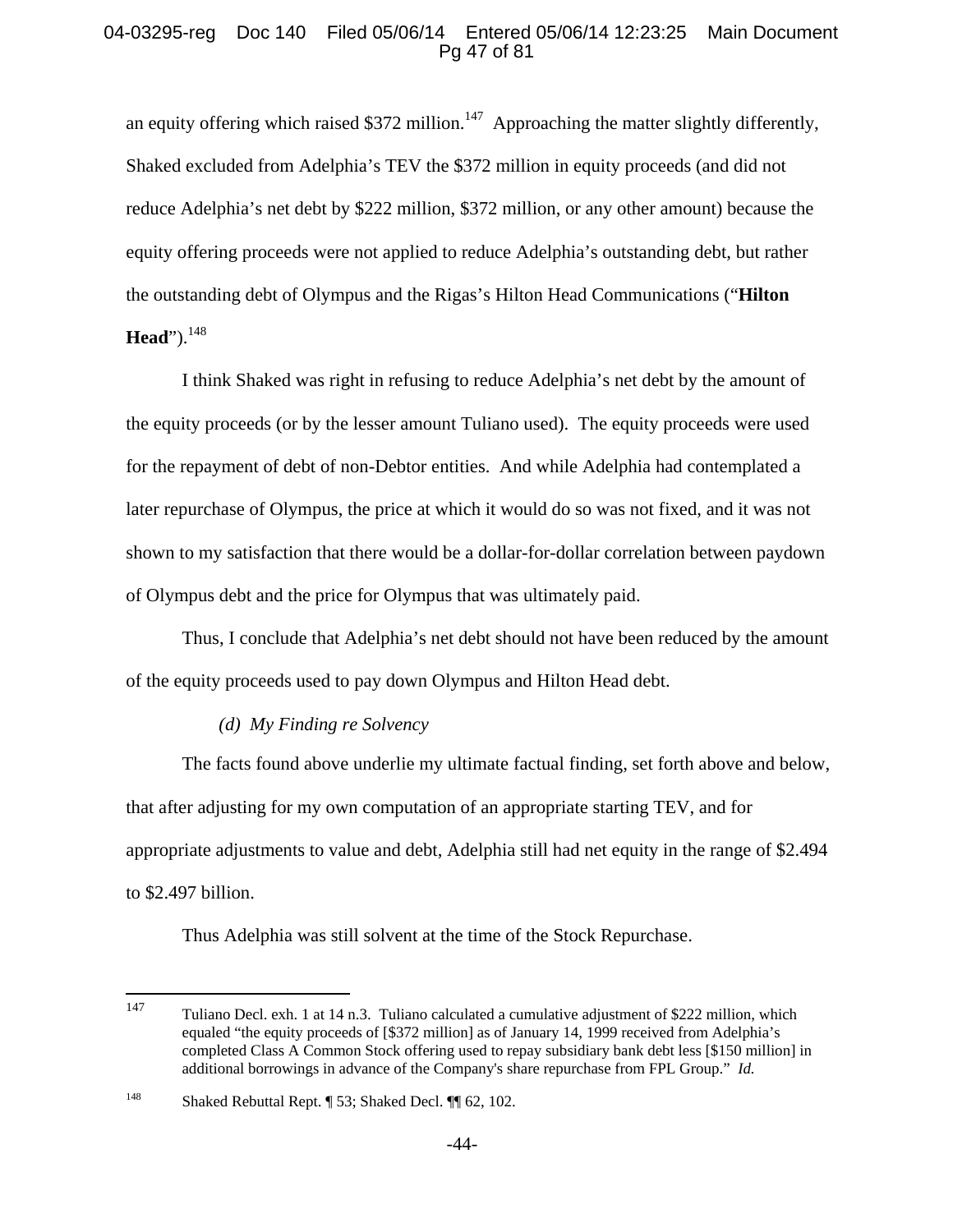### 04-03295-reg Doc 140 Filed 05/06/14 Entered 05/06/14 12:23:25 Main Document Pg 48 of 81

#### B.

## Capital Adequacy

I then need to consider whether Adelphia, even if it were still solvent, was left with insufficient capital at the time of the Stock Repurchase. The Recovery Trust and FPL each had its solvency expert provide an opinion on capital adequacy as well. Shaked, on behalf of the Recovery Trust, opined that Adelphia would lack adequate capital to maintain its operations over a three-year period following the Stock Repurchase, based primarily on its negative free cash flow and lack of access to capital markets.<sup>149</sup> Tuliano, on behalf of FPL, opined that Adelphia would have adequate capital to maintain operations, based primarily on its equity cushion and continued access to capital markets.<sup>150</sup>

With respect to this issue, I agree with Tuliano.

*1. Capital Needs* 

Each expert utilized (1) cash flow projections and (2) Adelphia's reported debt maturities (all from Adelphia's 1998 Form 10-K) to project Adelphia's capital needs during the years following the Stock Repurchase. Understandably, neither used management or contemporaneous analyst cash flow projections by reason of the fraud's effect on those projections, as discussed above.<sup>151</sup>

Instead, Shaked used the same cash flow projections he used in his DCF analysis, but limited to a three-year horizon.<sup>152</sup> Shaked concluded that Adelphia would need approximately  $$658$  million to meet its capital needs between 1999 and 2001.<sup>153</sup>

<sup>149</sup> Shaked Decl. <sup>[1]</sup> 54–60.

<sup>150</sup> Tuliano Decl. ¶¶ 100–101, 119–137.

<sup>151</sup> *See* nn.47–49 and accompanying text.

<sup>&</sup>lt;sup>152</sup> Shaked Decl.  $\P$  46–53.

<sup>&</sup>lt;sup>153</sup> Shaked Rept.  $\parallel$  132 & exh. 4i.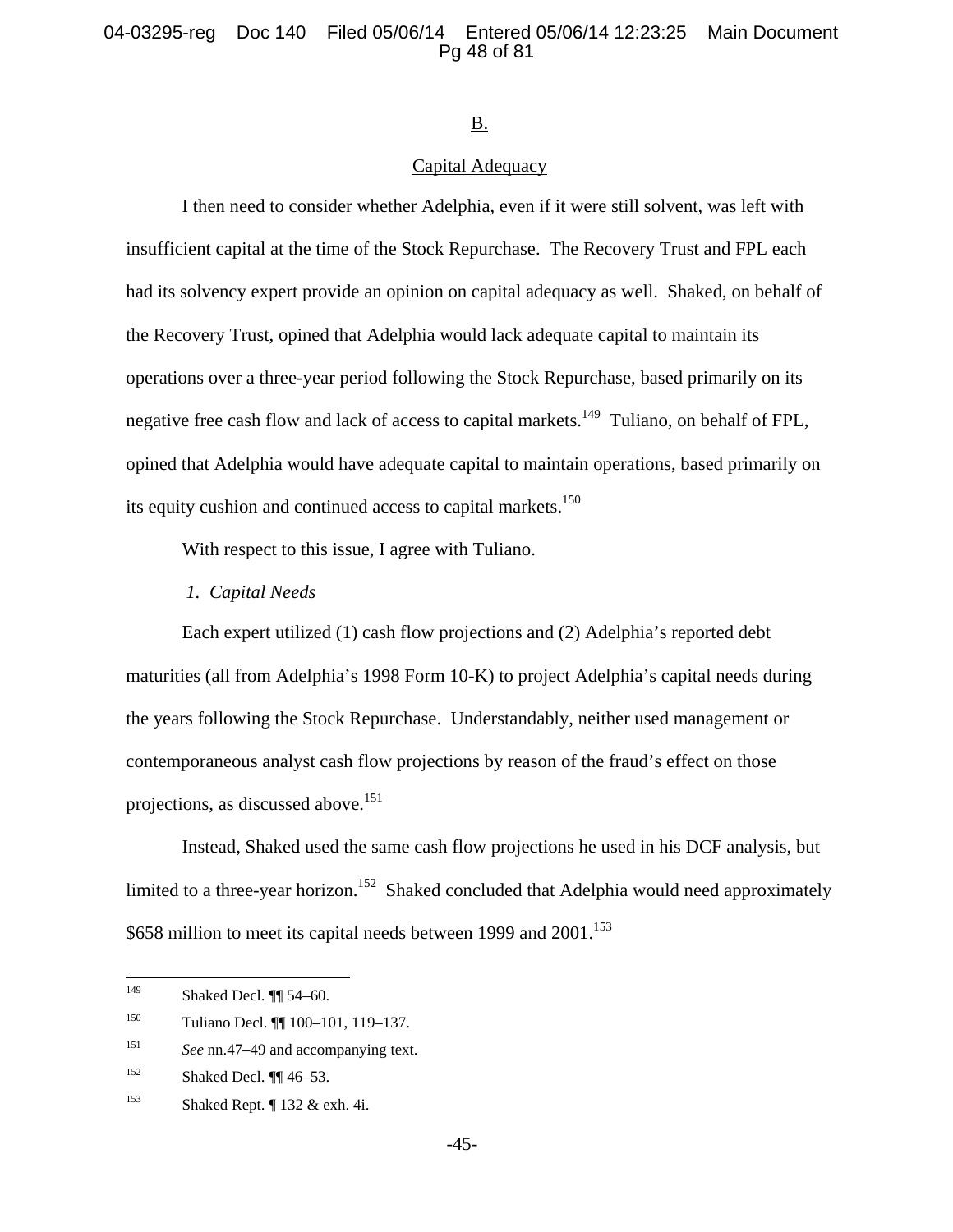# 04-03295-reg Doc 140 Filed 05/06/14 Entered 05/06/14 12:23:25 Main Document Pg 49 of 81

Tuliano, by contrast, did not create his own cash flow projections, but instead "corrected" Shaked's cash flow projections by changing a number of the assumptions.<sup>154</sup> Tuliano concluded that Adelphia would need a lesser \$531 million (approximately) during the three years following the Stock Repurchase.<sup>155</sup>

Tuliano's adjustments to Shaked's cash flow projections account for the entirety of the difference in the experts' assessments of capital needs. Tuliano made four main adjustments:

### *(a) Subscriber Number*

First, Tuliano adjusted Shaked's subscriber number. In 1998, Adelphia reported that it had 2,162,858 subscribers on a consolidated basis, $156$  and 1,528,307 wholly-owned subscribers.<sup>157</sup> By reason of fraud, however, Adelphia's reported number of subscribers for 1998 was incorrect. Noting this, each expert made assumptions regarding Adelphia's true number of subscribers.

Both used audit "issue summaries" created during the restatement process for guidance.158 The restatement, however, did not specifically restate 1998 (as it covered only 1999 through 2003), and it restated Adelphia's financials only on a consolidated basis. Still, "Issue Summary G-6" adjusted the number of Adelphia's consolidated subscribers prior to 1999 downward, from 2,162,858 to 1,943,205—a reduction of 219,653 or approximately

<sup>154</sup> Tuliano Decl. ¶¶ 102–15.

<sup>155</sup> Tuliano Decl. 46 tbl.5.

<sup>156</sup> Adelphia Commc'ns Corp., Issue Summaries: Audit Issues for Restatement of Financial Statements for 1999, 2000, 2001 and 2002, Issue Summary G-6 at JX 011-322 (Dec. 1, 2004) (Joint Exh. 11) ("**Issue Summary G-6**"). Combining Adelphia's wholly-owned subscriber number (1,528,307) and Olympus subscriber number (641,575) from its 1998 Form 10-K, *see* n.157 below, leads to a slightly different result (2,169,882 consolidated subscribers).

<sup>157</sup> Adelphia Commc'ns Corp. Annual Report (Form 10-K) at JX 013-008 (May 25, 1999) (Joint Exh. 13) ("**Adelphia 1998 Form 10-K**").

<sup>158</sup> Issue Summary G-6.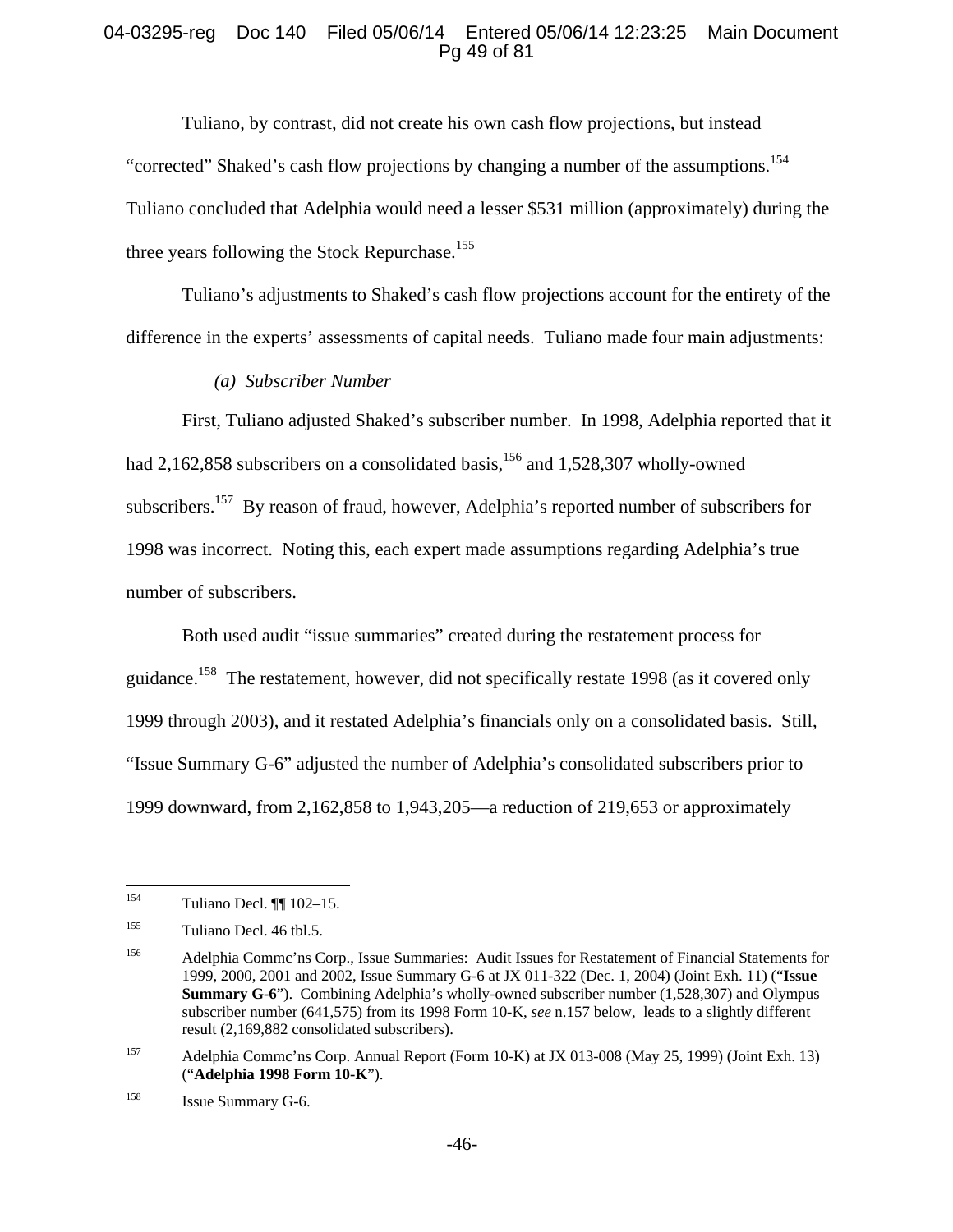## 04-03295-reg Doc 140 Filed 05/06/14 Entered 05/06/14 12:23:25 Main Document Pg 50 of 81

11.3%.<sup>159</sup> Assuming that Adelphia's wholly-owned subscribers were overstated by the same percentage, Shaked reduced the reported number of wholly-owned subscribers by 11.3% as well—yielding his conclusion that on December 31, 1998, Adelphia had 1,373,097 subscribers.<sup>160</sup>

But Tuliano contended that this was a flaw in Shaked's analysis. Tuliano distinguished the portion of the adjustment in Issue Summary G-6 attributable to exclusion of Olympus subscribers from the portion attributable to other reasons.161 Tuliano argued that roughly 77% of the adjustment was due to the elimination of Olympus subscribers from Adelphia's consolidated subscriber count.<sup>162</sup> Tuliano contended that because Shaked began with the number Adelphia reported on its Form 10-K—which was already net of Olympus subscribers—reducing that number proportionate to the reduction in consolidated subscribers effectively double-counted a reduction on account of exclusion of Olympus subscribers.<sup>163</sup> For that reason, Tuliano subtracted only the portion of the subscribers reduction that he contended was not attributable to Olympus. Thus Tuliano assumed that Adelphia had 1,478,529 subscribers, 105,432 more than Shaked did.<sup>164</sup>

The effect of this adjustment was a decrease in the debt-to-EBITDA ratio<sup>165</sup> from 9.15x to  $8.62x$ <sup>166</sup>

<sup>159</sup> Issue Summary G-6 at JX 011-322; Shaked Decl. 146.

<sup>160</sup> Shaked Decl. ¶¶ 46–47.

<sup>161</sup> Tuliano Decl. **[1]** 103–106.

<sup>162</sup> *Id.*  $\sqrt{103 \& \sqrt{103 \, n.5}}$ .

 $163$  *Id.* **¶** 103-106.

<sup>164</sup> Tuliano Decl. ¶ 90.

<sup>165</sup> Leverage—and more specifically, a leverage ratio—can be measured by comparing the debt to various things. Here the parties spoke of the ratio of Adelphia's debt (long term debt for the cable division) to its EBITDA (measured using last-quarter-annualized operating figures), and I will do likewise. *See*  Flynn Rept. ¶ 52 & 27 n.78; Shaked Rept. ¶ 55. As Shaked explained, "[t]he debt-to-EBITDA ratio . . .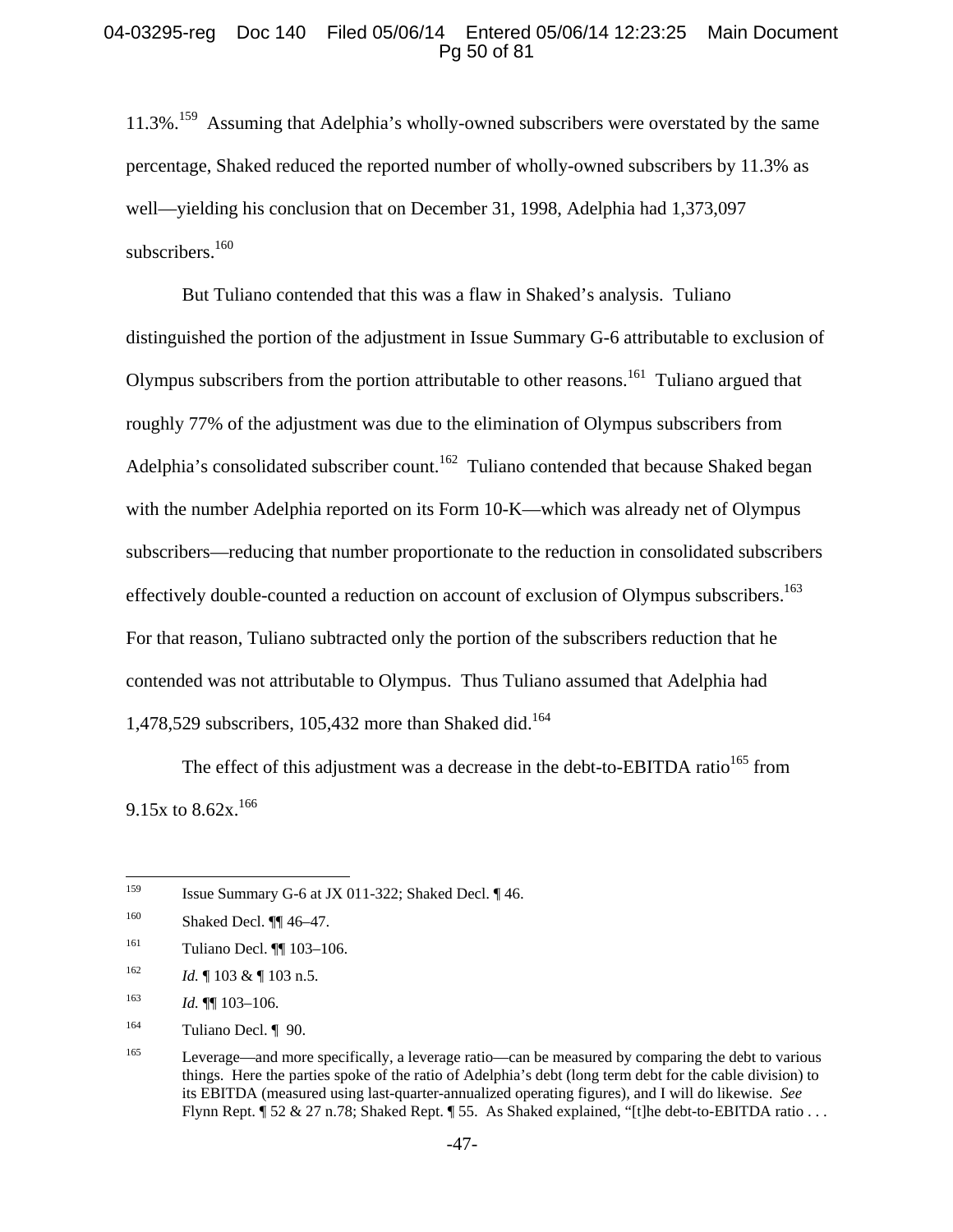## 04-03295-reg Doc 140 Filed 05/06/14 Entered 05/06/14 12:23:25 Main Document Pg 51 of 81

As noted below, I accept Tuliano's assumptions regarding Adelphia's true number of subscribers.

# *(b) Olympus Consolidation*

Second, Tuliano consolidated Olympus into Adelphia's cash flow projections.

Tuliano contended that consolidation was appropriate because the Olympus Redemption was known as of January 28, 1999 and because the transaction was expected to close in the third quarter of 1999—which it almost did, closing on October 1, 1999, only one day thereafter.<sup>167</sup> By contrast, Shaked did not include Olympus' cash flow because the Redemption had not taken place, nor had the final terms been agreed to, and because Shaked believed it unlikely that the Redemption would have occurred if Adelphia's fraud were known.<sup>168</sup> The effect of Tuliano's adjustment, net of his other adjustments, was to decrease Adelphia's leverage ratio from  $9.13x$  EBITDA to  $8.62x$  EBITDA.<sup>169</sup>

As noted below, in this respect I agree with Tuliano. As of the time of the Stock Repurchase, it was not clear that the Redemption would take place (or in what size), but for purposes of making cash flow projections in determining capital adequacy, the experts were engaged in a forward looking exercise, and could reasonably take into account probabilities.

 measure[s] the amount of debt owed by a company relative to the earnings available to service the debt." *Id.* ¶ 56.

167 Tuliano Decl. ¶ 107.

<sup>168</sup> Shaked Decl.  $\P$  63.

<sup>&</sup>lt;sup>166</sup> Shaked Decl. ¶ 65–66. At first blush, the distinction between 9.15x and 8.62x might not appear to be material. But because the adjustment brought the debt-to-EBITDA ratio below 8.75x, a level required under Adelphia's borrowing agreement, the distinction could be of significance.

<sup>&</sup>lt;sup>169</sup> Shaked Decl. ¶ 64.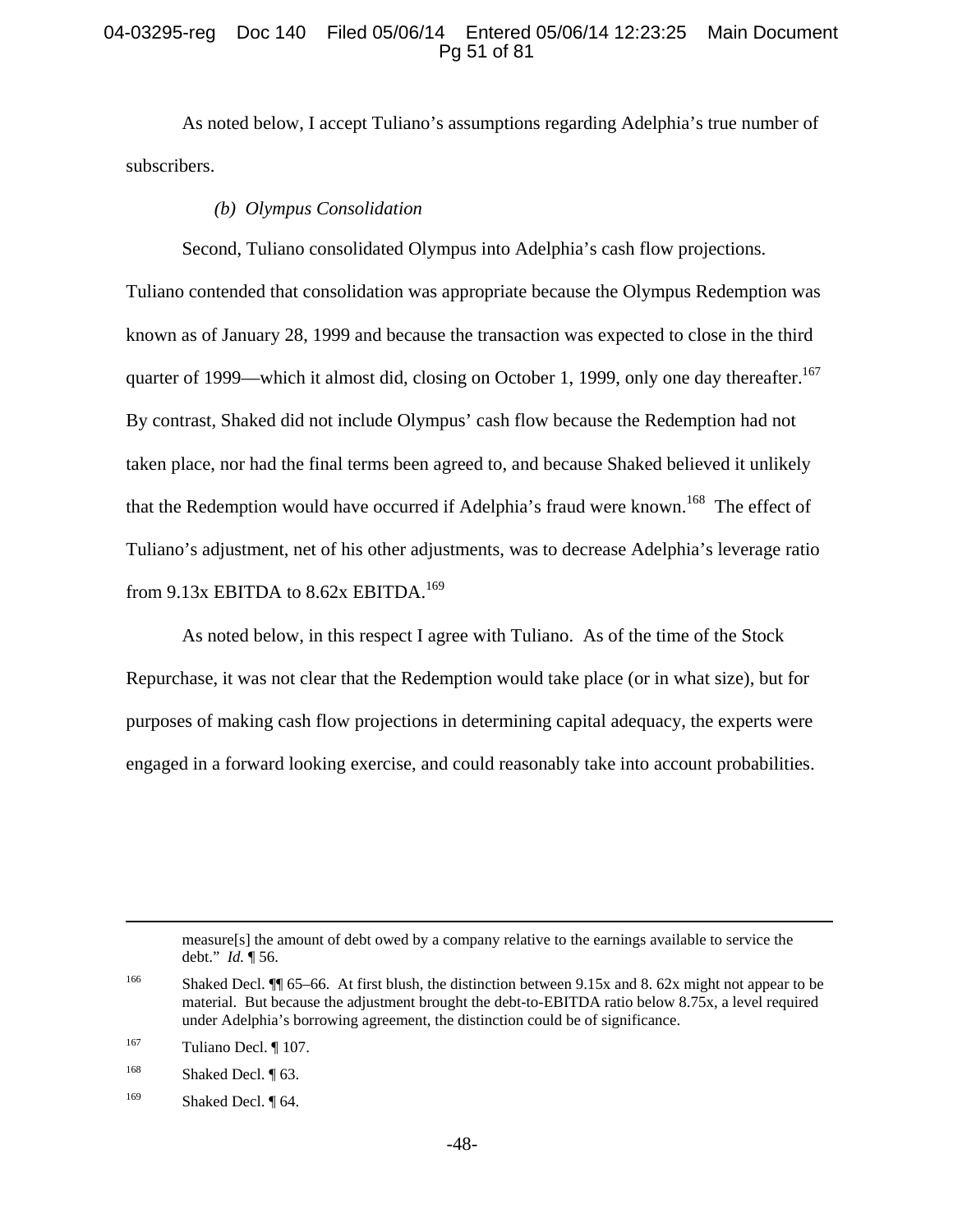### 04-03295-reg Doc 140 Filed 05/06/14 Entered 05/06/14 12:23:25 Main Document Pg 52 of 81

Real life was consistent with the probabilities. The Olympus Redemption took place on October 1, 1999, which is the date from which Tuliano included Olympus' cash flows.<sup>170</sup>

## *(c) Equity Issuance*

Third, Tuliano included proceeds from Adelphia's equity issuance on January 14, 1999. The equity issuance (which was at a price of \$43.25 per share) raised approximately \$372 million.<sup>171</sup> Shaked omitted these proceeds because they were used to pay down Olympus and Hilton Head debt, and for that reason, he assumed the proceeds would have no effect on Adelphia's balance sheet.<sup>172</sup> But Tuliano chose to include them to the extent that they were used to pay down Olympus debt in his capital adequacy analysis for the same reasons that he chose to consolidate Olympus cash flow with Adelphia's—*i.e.*, that the Olympus Redemption was scheduled to occur in 1999, so any Olympus debt that was paid down would affect Adelphia's balance sheet.<sup>173</sup> Tuliano also chose to include the amounts used to repay Hilton Head debt because he assumed an intercompany receivable would have been created and repaid shortly.<sup>174</sup> Shaked criticized that assumption as he noted that the Rigas Family Entities were net borrowers over time, and could not have repaid the amounts they received from Adelphia.<sup>175</sup>

The effect of Tuliano's adjustment, net of his other adjustments, was to reduce Adelphia's leverage ratio from  $9.54x$  EBITDA to  $8.62x$  EBITDA.<sup>176</sup>

176 *Id.*

<sup>170</sup> See Tuliano Decl. ¶ 107 ("I have corrected Prof. Shaked's analysis by including Olympus' cash flows commencing October 1, 1999.").

<sup>&</sup>lt;sup>171</sup> Tuliano Decl.  $\P$  111; Shaked Decl.  $\P$  62.

 $172$  Shaked Decl. [62.]

 $173$  Tuliano Decl.  $\P$  111.

 $174$  *Id.* 

 $175$  Shaked Decl.  $\sqrt{62}$ .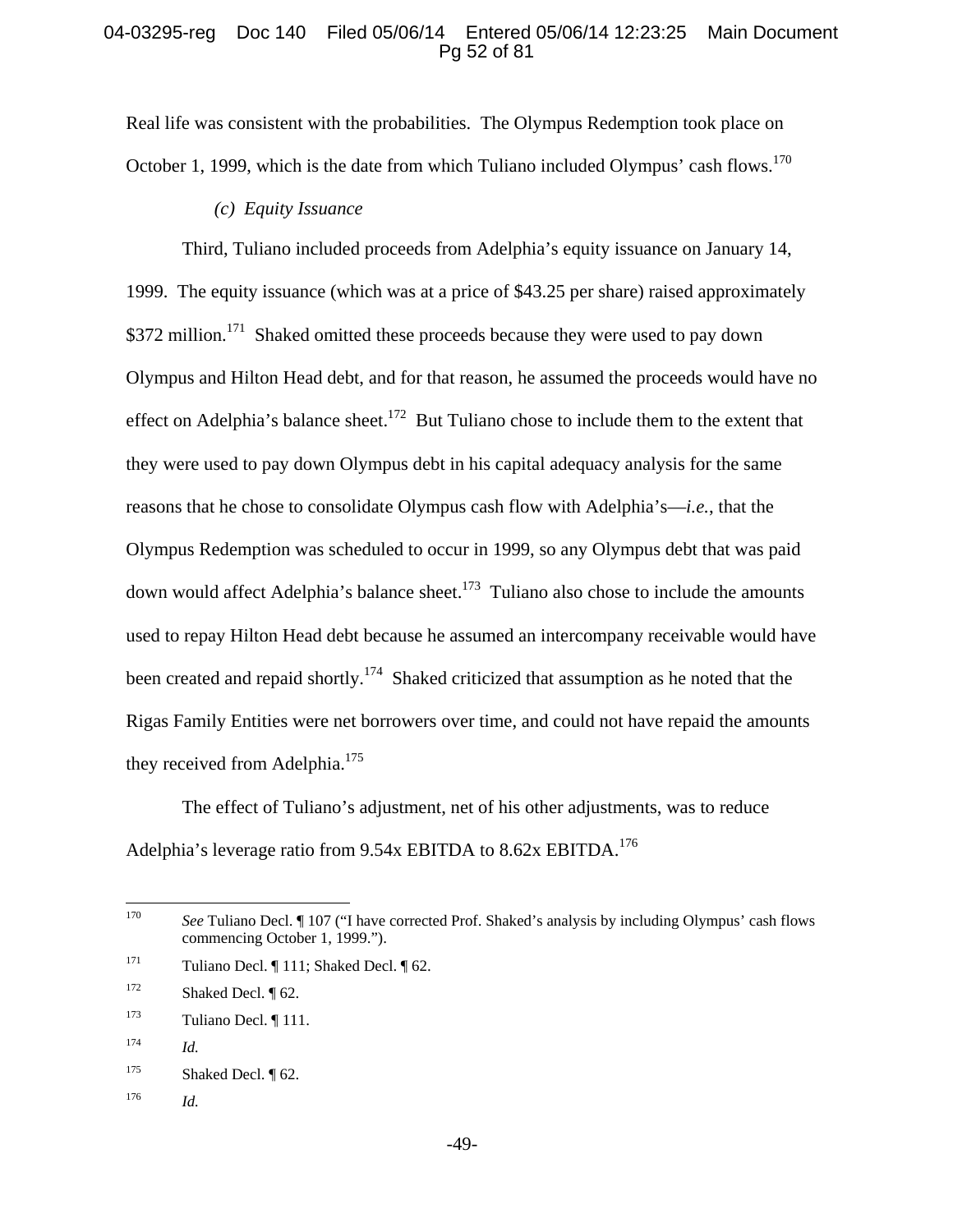# 04-03295-reg Doc 140 Filed 05/06/14 Entered 05/06/14 12:23:25 Main Document Pg 53 of 81

For the reasons discussed below, proceeds from Adelphia's equity issuance should not have been included in the cash flow projections.

*(d) CapEx* 

Fourth, and finally, Tuliano adjusted Shaked's assumptions regarding CapEx. I heard considerable evidence, and even more argument, as to the extent to which Adelphia would have to upgrade its systems in the years following the Stock Repurchase. Shaked assumed that Adelphia would need to upgrade between 90 and 100% of its systems by  $2001$ ,<sup>177</sup> while Tuliano assumed that Adelphia would have until 2003 to upgrade its systems, and would only have to upgrade 75% of its systems by then.<sup>178</sup>

On this point, two additional experts were called. The Recovery Trust called Robin Flynn ("**Flynn**"), and FPL called Christian Dippon ("**Dippon**"). I find that both showed satisfactory expertise with respect to the cable television industry.<sup>179</sup>

Flynn testified that between 1998 and 2000, "it was absolutely crucial for cable operators to upgrade their plant and add new services to counter DBS [Digital Broadcast Satellite, such as DirecTV] competition."<sup>180</sup> During that time period, Flynn testified, Adelphia was "substantially less upgraded than the other major MSOs [Multi-System

<sup>177</sup> Shaked Rept.  $\P\P$  117–19; Shaked Decl.  $\P$  71.

<sup>178</sup> Tuliano Decl. ¶¶ 108–110.

<sup>&</sup>lt;sup>179</sup> The Recovery Trust criticized Dippon for not being an industry analyst or cable industry expert, but rather an economist. Plaintiff's Post-Trial Mem. of Law 16, June 22, 2012, ECF No. 124 ("**Recovery Trust Post-Trial Br.**") ("Ms. Flynn was the only pure cable expert to testify."); Rebuttal Rept. of Robin V. Flynn ¶ 2, July 15, 2011 (Joint Exh. 58) ("**Flynn Rebuttal Rept.**") ("Mr. Dippon, possibly because he did not seem to be involved in analysis of the cable industry in the 1998–2001 time period, displays an ignorance of the prevailing trends and industry mind-set of the time."). I was not troubled by Dippon's background. While he was not an industry analyst, he specialized in telecommunications economics for over 15 years, and had extensive qualifications to support his expertise. *See* Decl. of Dr. Christian M. Dippon ¶¶ 1–4, Apr. 17, 2012, ECF No. 104 ("**Dippon Decl.**"). Moreover, he provided a thoughtful analysis, demonstrating expertise.

<sup>180</sup> Direct Trial Testimony Decl. of Robin V. Flynn ¶ 16, April 17, 2012, ECF No. 99 ("**Flynn Decl.**").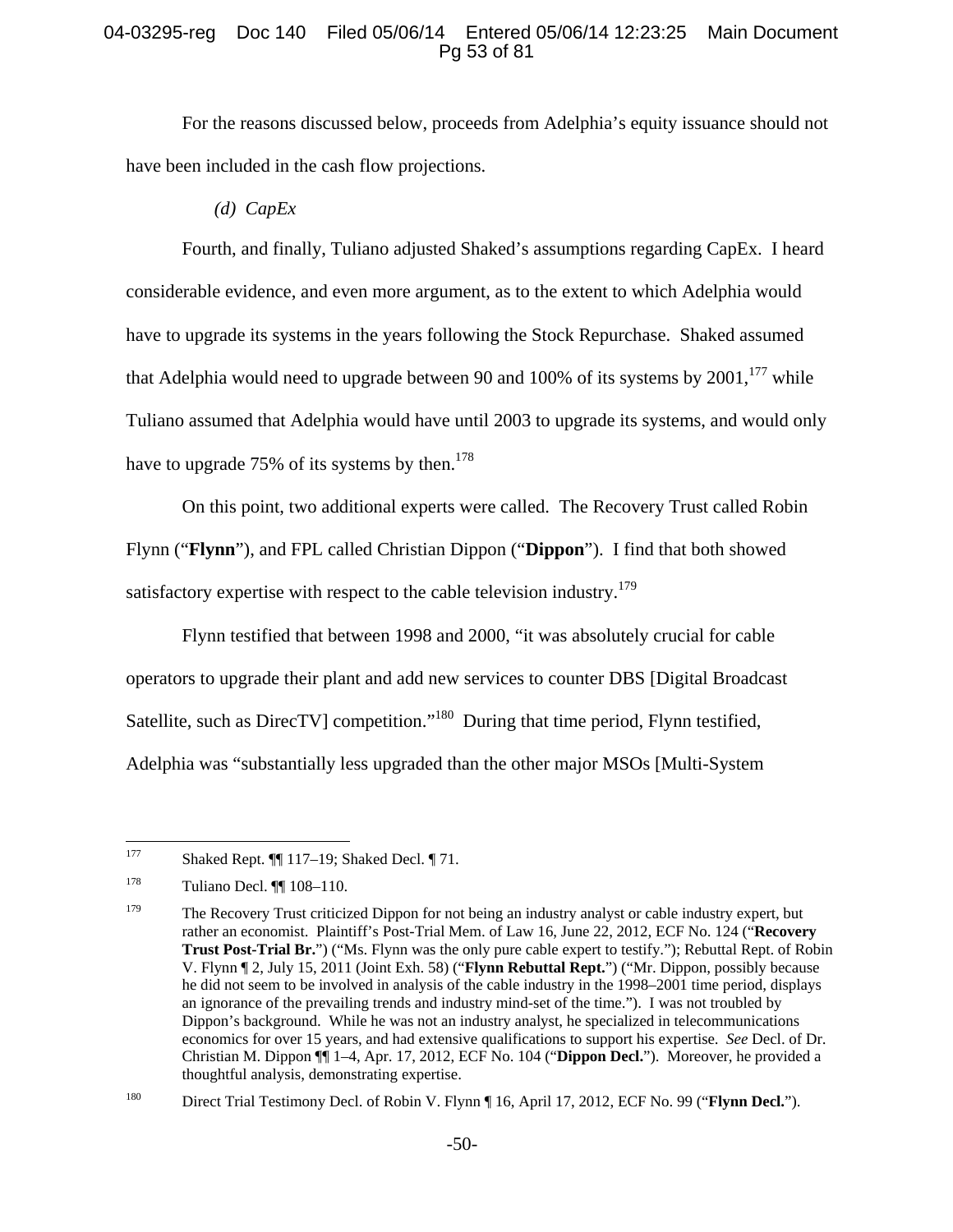# 04-03295-reg Doc 140 Filed 05/06/14 Entered 05/06/14 12:23:25 Main Document Pg 54 of 81

Operators]" both with regard to bandwidth and two-way transmission capability.<sup>181</sup> Flynn believed, accordingly, that Adelphia was a laggard in the industry, and could not delay its upgrade. $182$ 

Based in part on Flynn's analysis, Shaked then assumed that Adelphia would have to upgrade between 90 and 100% by 2001. Shaked also relied on management projections that network upgrades would be 95% complete by 2000, as they appeared in Adelphia's 1998 Form 10-K, and as they were interpreted by analysts from Goldman Sachs and Kagan.<sup>183</sup>

Though Dippon agreed that Adelphia needed to upgrade its systems, he testified that "[t]here was no competitive imperative for Adelphia to engage in a *three-year* upgrade program, as set forth by Prof. Shaked."<sup>184</sup> I agree, and so find. Dippon criticized Flynn and Shaked for failing to consider whether other upgrade strategies were viable options.<sup>185</sup> Further, Dippon estimated that the upgrade status with regard to bandwidth for a typical cable company was only 90% by 2001 and 92% by 2003, indicating that Flynn and Shaked were too aggressive in assuming that Adelphia had to fully complete its upgrade by  $2001$ .<sup>186</sup> (Indeed, Flynn herself estimated that by 2001, only 90% of the industry's plant was upgraded with

<sup>181</sup> 181 Flynn Decl. ¶ 8. For example, in 1997, Flynn, like other analysts, believed that less than 35% percent of Adelphia's plants had upgraded their bandwidth but that by year-end 1998, the cable industry as a whole was thought to have approximately 70% of its networks upgraded. *Id.* Additionally, in August 1998, Flynn, like other analysts, believed that only 20% of Adelphia's cable plant was two-way capable, but that by year-end 1999, the industry average was expected to be 55%. *Id.* ¶ 9.

<sup>&</sup>lt;sup>182</sup> Flynn Decl.  $\P$  16 ("Like the rest of the cable industry, Adelphia could not delay its upgrade because it needed to develop the capability to offer advanced services to compete with DBS, and to meet investors' expectations that it generate comparable revenue and cash flow growth to that of the other major MSOs.").

<sup>183</sup> Shaked Decl. ¶¶ 67–68.

<sup>&</sup>lt;sup>184</sup> Dippon Decl. ¶ 8 (emphasis added).

 $185$  Dippon Decl.  $\P$  92–95.

<sup>186</sup> Dippon Decl. ¶¶ 54–62 (referencing DLJ Report 23, 33 app. 1).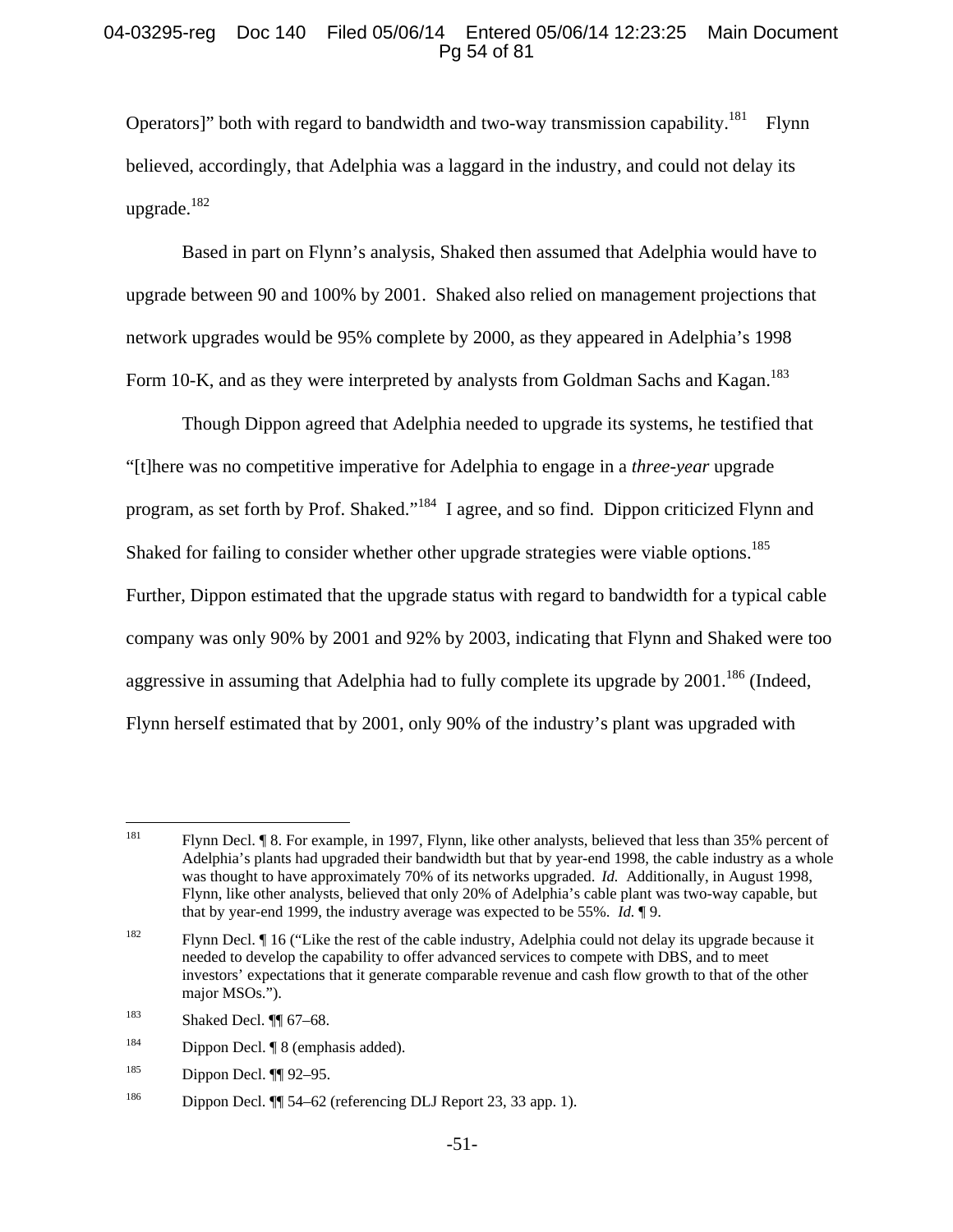#### 04-03295-reg Doc 140 Filed 05/06/14 Entered 05/06/14 12:23:25 Main Document Pg 55 of 81

regard to bandwidth and 80% upgraded with regard to two-way capability.<sup>187</sup>) Based primarily on Dippon's analysis, though also on management's representations in Adelphia's 1998 Form 10-K, Tuliano assumed that Adelphia would only have to upgrade 75% of its systems by  $2003.<sup>188</sup>$ 

Based in material part on their differences in methodology, Shaked and Tuliano came to different conclusions regarding Adelphia's capital needs in the three years following the Stock Repurchase.<sup>189</sup> Tuliano, on behalf of FPL, estimated that approximately \$531 million would be needed; Shaked, on behalf of the Recovery Trust, estimated that \$658 million would be required.<sup>190</sup>

The effect of Tuliano's adjustment, net of his other adjustments, was to decrease Adelphia's leverage ratio from 8.78x EBITDA to 8.74x EBITDA.<sup>191</sup>

For the reasons discussed below, I find Adelphia's capital need to be in the range of \$600 million, a figure between the estimates provided by FPL and the Recovery Trust.

#### *2. Access to Capital*

While the two sides' conclusions on Adelphia's capital needs were divergent by only approximately 20%, the two sides strongly disagreed with respect to Adelphia's ability to *meet* those needs—*i.e.*, by borrowing, selling assets, or otherwise generating the capital required.

The Recovery Trust contended that Adelphia would not be able to meet its capital needs—making three main arguments to support that position. First, the Recovery Trust

<sup>187</sup> Expert Rept. of Robin V. Flynn ¶ 24, June 23, 2004 (Joint Exh. 57) ("**Flynn Rept.**").

<sup>188</sup> Tuliano Decl. ¶ 110.

 $^{189}$  Tuliano Decl. 46 tbl.5.

<sup>190</sup> Shaked Rept. exh. 4i.

<sup>&</sup>lt;sup>191</sup> Shaked Decl.  $\P$  71.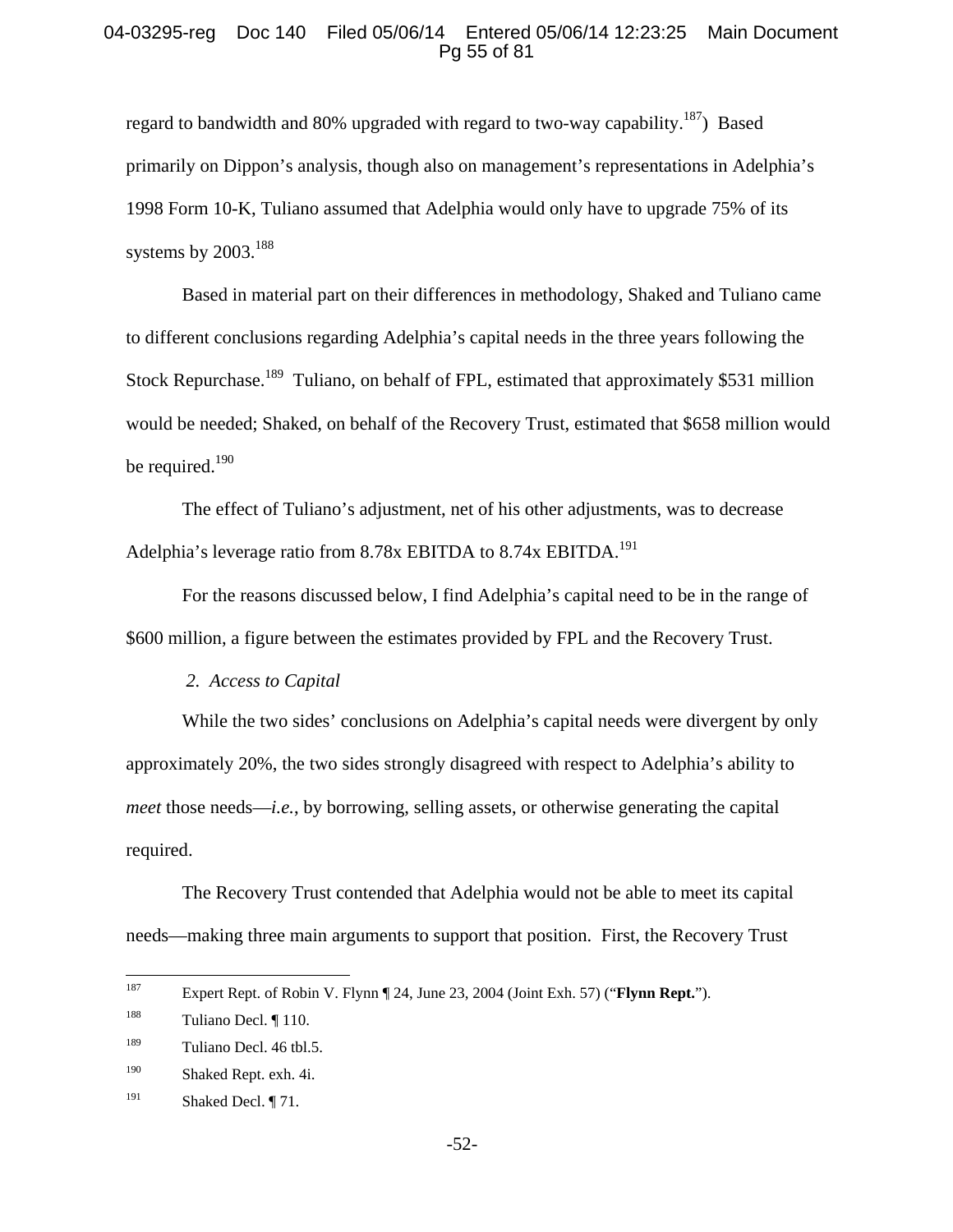## 04-03295-reg Doc 140 Filed 05/06/14 Entered 05/06/14 12:23:25 Main Document Pg 56 of 81

argued that Adelphia's *high leverage ratio* would (1) lead to defaults on its existing debt covenants (or at least restrict access to additional debt from existing sources), and (2) restrict Adelphia from acquiring capital from new sources. Second, the Recovery Trust argued that because of its existing *debt covenants*, Adelphia would be unable to sell its assets to satisfy its capital needs. Third, the Recovery Trust argued that if the *fraud at Adelphia became known* to investors, Adelphia's access to capital markets would have been cut off. While the Recovery Trust admitted that any of these factors in isolation would not necessarily cause access to capital markets to be restricted or cut off entirely, it argued that the confluence of the factors would.192

In opposition, FPL disputed each of those arguments, and further contended that Adelphia had an equity cushion that made it likely that investors would be willing to provide Adelphia with capital. For those reasons, FPL argued that Adelphia would be able to meet its capital needs notwithstanding the facts now known about Adelphia's financial condition at the time of the Stock Repurchase.

#### *(a) High Leverage Ratio*

I first need to address the Recovery Trust's contention that Adelphia was so overleveraged at the time of the Stock Repurchase (and that Adelphia would continue to be so in following years) that Adelphia would not have had access to capital from new or existing sources.

<sup>192</sup> 192 Shaked Decl. ¶¶ 78–79; Trial Tr. vol. 4, 421:23–422:3, 456:22–457:10, May 1, 2012, ECF No. 115 ("**Trial Tr. Vol. 4**"). Notably, the Recovery Trust did not argue that the fraud at Adelphia, in and of itself, would make acquiring financing impossible. Indeed, at closing arguments, counsel for the Recovery Trust stated "And I don't think we really needed the testimony of . . . Professor Tabak, who said something entirely unremarkable; that when a company engages in fraud, [it] can still access the capital markets if its financial performance is such that it remains creditworthy. We've never said that fraud, in and of itself, without more, will automatically, under all circumstances, make a company uncreditworthy." Trial Tr. 7/25/2013 Tr. 15:1–7 (transcription errors corrected).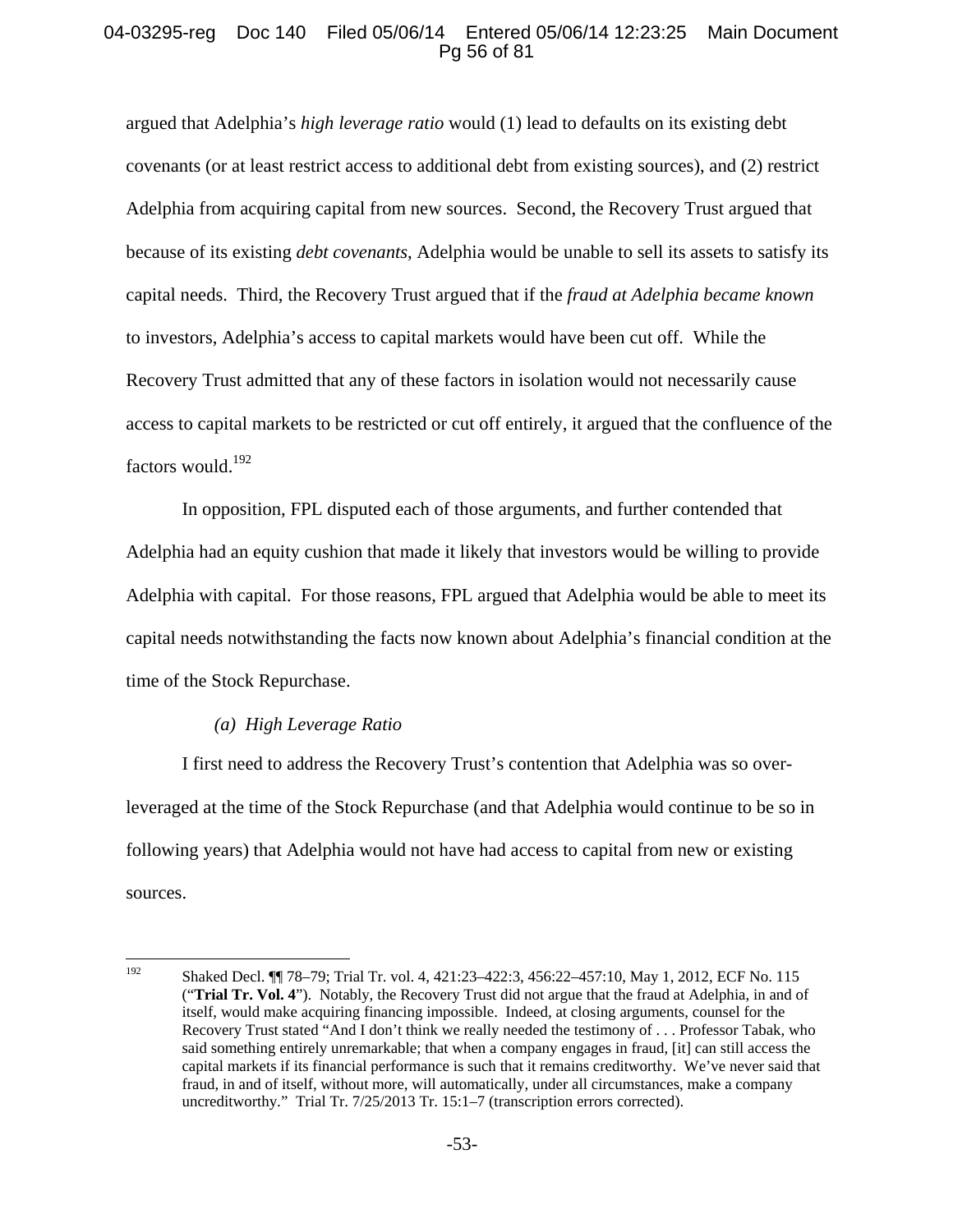#### 04-03295-reg Doc 140 Filed 05/06/14 Entered 05/06/14 12:23:25 Main Document Pg 57 of 81

As reported in Adelphia's Form 8-K, Adelphia had existing debt agreements which provided that its indebtedness could not exceed 8.75x EBITDA.<sup>193</sup> Shaked observed that Adelphia's reported debt-to-EBITDA ratio at the end of 1998 was  $9.9x<sub>1</sub><sup>194</sup>$  an amount that exceeded, quite obviously, that 8.75x level. But the two sides disagreed with respect to what Adelphia's leverage ratio would be in the following years. Shaked projected Adelphia's debtto-EBITDA ratio to be 11.6x, based on his own projections of Adelphia's performance in 1999 and Adelphia's restated debt figures.195 Tuliano calculated Adelphia's debt-to-EBITDA ratio to be 8.69x at the time of the Stock Repurchase, and lower in subsequent years.<sup>196</sup>

Based on Shaked's calculation of Adelphia's leverage ratio, the Recovery Trust argues that Adelphia "had no right to borrow and was subject to the exercise of default remedies by its creditors at every level of its capital structure."197 Since Shaked calculated Adelphia's debt-to-EBITDA ratio to be at least 9.9x (and likely higher if restated), the Recovery Trust argued that Adelphia exceeded the maximum authorized under Adelphia's borrowing covenants. For this reason, the Recovery Trust argued that it would be unreasonable to assume that Adelphia would be able to access additional funding from existing debt sources to meet its capital needs.

FPL countered (based on Tuliano's calculation that Adelphia's debt-to-EBITDA ratio was 8.69x in 1999 and lower in subsequent years) with the assertion that Adelphia had not breached its debt covenants at the time of the Stock Repurchase. And FPL further argued that

<sup>193</sup> Shaked Rept. ¶ 134 & n.9 (quoting Adelphia Commc'ns Corp. Current Report (Form 8-K) (Jan. 28 1998) at sec. 4.05 (Plaintiff's Exhibit 68)).

<sup>194</sup> Flynn Decl. ¶ 20; Trial Tr. Vol. 1 43:13–44:5.

<sup>195</sup> Shaked Rept. ¶ 137.

<sup>196</sup> Tuliano Rept. 47 tbl.6.

<sup>&</sup>lt;sup>197</sup> Recovery Trust Post-Trial Br. 41.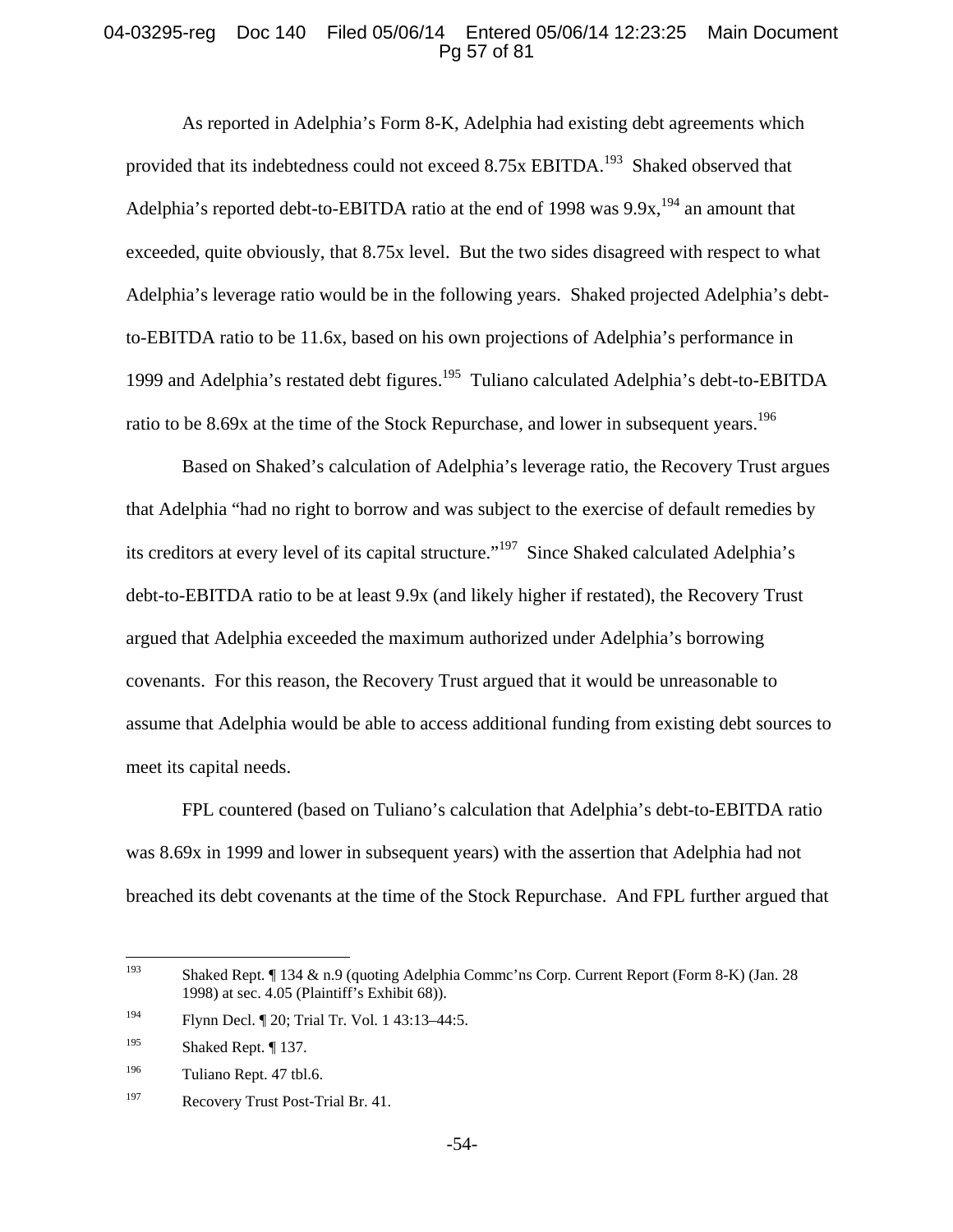#### 04-03295-reg Doc 140 Filed 05/06/14 Entered 05/06/14 12:23:25 Main Document Pg 58 of 81

even if Adelphia had technically violated its debt covenants, creditors would not necessarily have declared defaults (or would have waived them), and that Adelphia would not necessarily have been prevented from accessing capital markets, a point which Shaked acknowledged.<sup>198</sup>

The Recovery Trust also contended that Adelphia would be unable to access capital markets for *new* financing based on its leverage ratio. To support this, the Recovery Trust turned to Flynn. Flynn testified that "[a]lthough the financial markets had widespread enthusiasm for lending to the cable industry in 1999, markets were generally not comfortable with cable companies with leverage levels over  $7.0-8.0x$  EBITDA."<sup>199</sup> But FPL disputed this, by noting Adelphia's continued access to credit markets to finance three acquisitions in 1999, despite its reported leverage ratio of 9.9x EBITDA.<sup>200</sup> And FPL also noted that Mediacom, a similar cable company, successfully completed an IPO and issued new debt between 1999 and 2001, despite leverage ratios at much higher levels—between 11.1x EBITDA and 17x EBITDA during that period.<sup>201</sup> FPL contended, therefore, that both debt and equity markets would not be closed to Adelphia simply by virtue of its high leverage ratio.

For the reasons discussed below, I agree with FPL with respect to this.

#### *(b) Ability to Sell Assets*

The Recovery Trust also argued that Adelphia would not be able to sell assets, or grant liens on those assets, to satisfy its capital needs.<sup>202</sup> In his report, Shaked reviewed several of Adelphia's debt agreements, and covenants they contained, and determined that "[t]he

<sup>198</sup> Trial Tr. Vol. 4 423:17-23.

<sup>&</sup>lt;sup>199</sup> Flynn Decl.  $\P$  23.

<sup>200</sup> Trial Tr. Vol. 1 41:12–44:5.

<sup>201</sup> FPL Post-Trial Br. 40–41; Trial Tr. Vol. 1 59:10–61:10, 80:17–81:2, 73:21–74:7.

<sup>202</sup> Plaintiff's Trial Mem. of Law 2, 44, Apr. 17, 2012, ECF No. 106 ("**Recovery Trust Pre-Trial Brief**"); Trial Tr. 7/25/2013 239:5–9.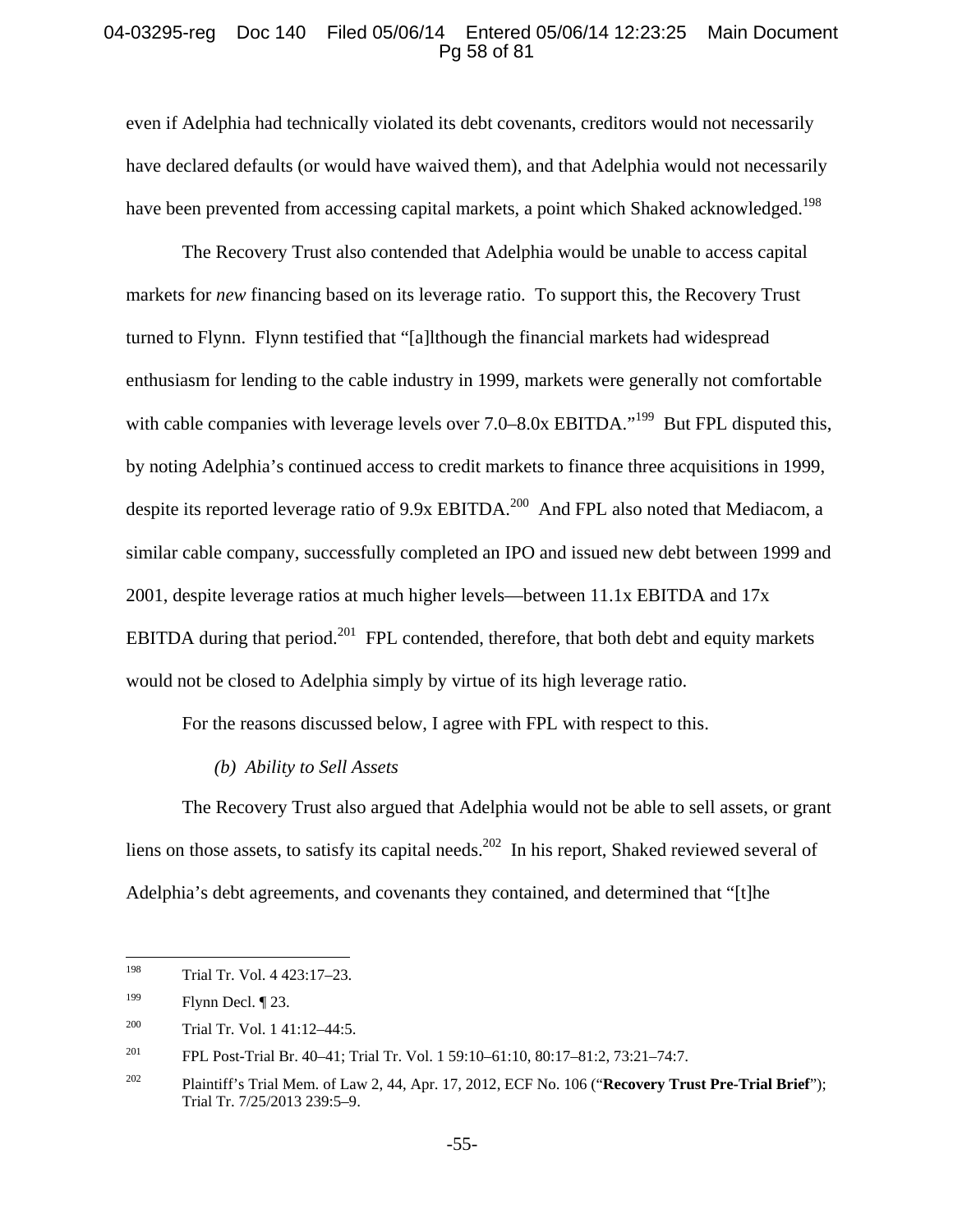# 04-03295-reg Doc 140 Filed 05/06/14 Entered 05/06/14 12:23:25 Main Document Pg 59 of 81

combined effect of the limitations on the sale of assets in Adelphia's credit agreements and indentures made the sale of assets difficult and complicated, and especially so for a company as leveraged as Adelphia."203 But FPL disputed what Adelphia's debt covenants said. FPL argued, to the contrary, that under Adelphia's debt covenants, Adelphia "had substantial flexibility to sell cable systems, if necessary, in order to deleverage,<sup> $204$ </sup> and that Adelphia could have sold ABIZ or Verto so long as it retained at least 660,000 subscribers.<sup>205</sup>

As noted below, I agree that Adelphia could have sold assets to provide sufficient capital if necessary.

#### *(c) Effect of Fraud on Access to New and Existing Sources of Capital*

The Recovery Trust further argued that Adelphia's fraud, in combination with a lack of credit-worthiness, would preclude it from obtaining capital from new and existing sources. Specifically, the Recovery Trust argued that "a company that cannot support further borrowing based upon its weak credit statistics has an even lesser (read: impossible) chance of borrowing after it is revealed to have engaged in a massive fraud."<sup>206</sup>

The Recovery Trust based its argument on testimony by Shaked and Flynn.<sup>207</sup> Both Shaked and Flynn expressed skepticism about the market's willingness to extend financing to Adelphia if its fraud were disclosed.<sup>208</sup> Because they argued that capital markets would be closed to Adelphia, neither Shaked nor Flynn quantified the additional cost of borrowing

<sup>203</sup> Shaked Rept. ¶ 171.

 $^{204}$  FPL Post-Trial Br. 37–38.

<sup>205</sup> *Id.* 38.

<sup>206</sup> *See* Recovery Trust Post-Trial Br. 42.

<sup>207</sup> *See* Recovery Trust Post-Trial Br. 42 n.69.

<sup>&</sup>lt;sup>208</sup> Shaked Decl.  $\P$  57, 60 (noting that if Adelphia's fraud were disclosed, its credit rating would likely be withdrawn and it would violate its existing debt covenants, making it difficult for Adelphia to obtain new financing."); Flynn Decl. ¶ 23 ("In my opinion, in 1999, the market would not have continued to extend financing at Adelphia's actual leverage levels, particularly after the disclosure that its financial statements were materially misstated as a result of fraud.").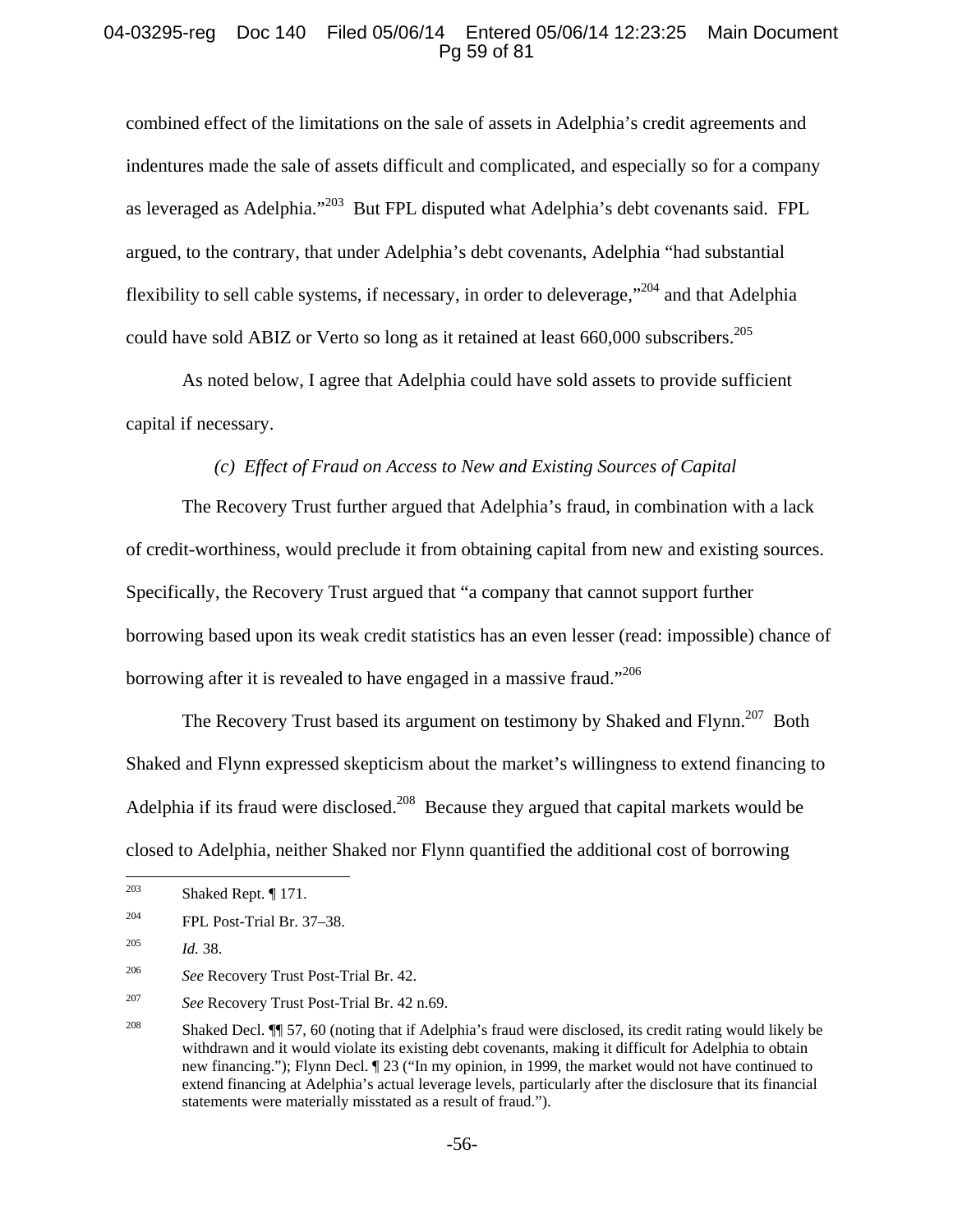## 04-03295-reg Doc 140 Filed 05/06/14 Entered 05/06/14 12:23:25 Main Document Pg 60 of 81

Adelphia would experience as a result of its fraud.209 But Dr. David Tabak ("**Tabak**"), an expert FPL called on the issue, testified that Adelphia would still be able to borrow, merely experiencing an increased spread of 97.5 basis points<sup>210</sup> in its borrowing costs.<sup>211</sup>

Tabak further testified that disclosure of fraud would not necessarily have precluded Adelphia's access to capital markets.<sup>212</sup> Tabak examined an empirical study on access to capital markets after disclosures of fraud, and also examined five large companies that had disclosed fraudulent activity (Cendant, Waste Management, Rite-Aid, Enron, and WorldCom), each of which was able to obtain financing after the disclosure.<sup>213</sup> Tabak concluded that "[t]he fact that all five of the companies examined obtained financing after disclosing fraud strongly supports my conclusion and completely rebuts that of Prof. Shaked. Even two companies with massive fraud, Enron and WorldCom, which I note Prof. Shaked cited in his rebuttal report, obtained financing in the much more challenging 2001/2002 economic environment . . . .<sup>3214</sup> Shaked countered that two of these companies (Cendant and Waste Management) had lower leverage ratios than Adelphia, and that the confluence of factors made Adelphia's financing impossible.<sup>215</sup> But Tabak argued that a third company's (Rite-Aid's) leverage ratio was higher.<sup>216</sup> I harmonize this underlying evidence to find that

<sup>209</sup> Shaked did calculate the increased WACC that he believed Adelphia would experience as a result of risk premia applied to its cost of debt and cost of equity, *see* p. 20 above, but he did not translate that to interest rate terms.

<sup>&</sup>lt;sup>210</sup> A basis point is 1/100 of a percent. By way of example, an increased interest rate of 97.5 basis points would be a little less than 1%.

<sup>211</sup> Written Direct Testimony of David Tabak, Ph.D. ¶ 35, Apr. 17, 2012, ECF No. 103 ("**Tabak Decl.**") (citing Tabak Rept. ¶¶ 18–20).

<sup>&</sup>lt;sup>212</sup> *Id.* 11.

<sup>&</sup>lt;sup>213</sup> *Id.*  $\blacksquare$  14.

<sup>&</sup>lt;sup>214</sup> *Id.*  $\P$  63.

<sup>215</sup> Shaked Rebuttal Rept. ¶¶ 119–123.

<sup>216</sup> Trial Tr. vol. 7, 812:8–813:16, 815:14–17, May 3, 2012, ECF No. 118 ("**Trial Tr. Vol. 7**").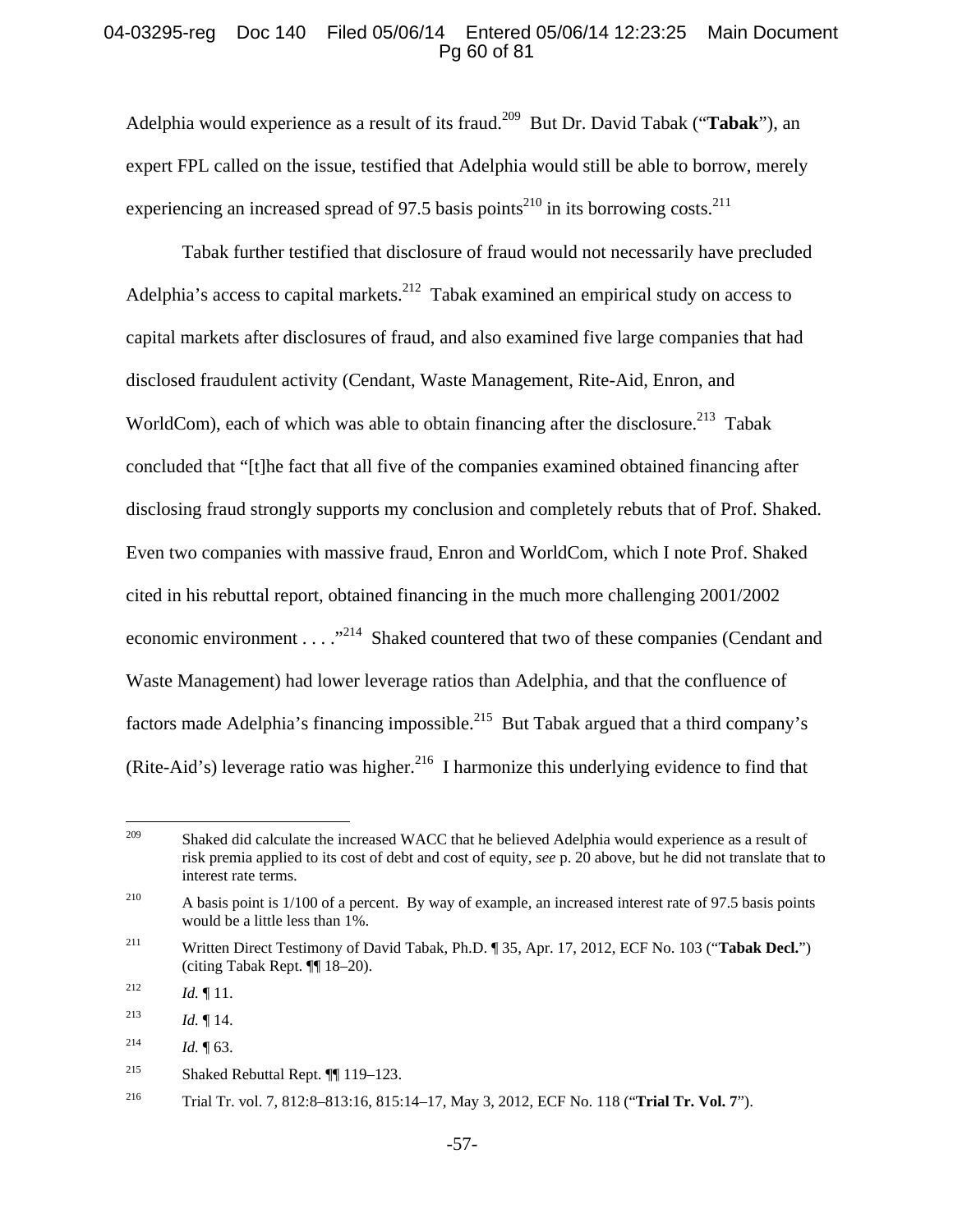# 04-03295-reg Doc 140 Filed 05/06/14 Entered 05/06/14 12:23:25 Main Document Pg 61 of 81

fraud, at least at the lower level present at Adelphia before the co-borrowing facilities were put in place, would not necessarily result in an inability to access capital, and would not have done so here.

## *3. My Capital Adequacy Conclusions*

## *(a) Capital Needs*

The unavailability and unreliability of management and contemporaneous analyst projections presented challenges in the capital adequacy analysis similar to those I faced in the solvency analysis. But here, each of the experts had no choice but to utilize cash flow projections to determine Adelphia's capital needs in the short-term. Though I remain troubled that the projections made by each side were in significant respects speculative, I have no choice either. Because cash flow projections are so important to the capital adequacy analysis, I consider them as well, though with a fair degree of scrutiny.

I accept Tuliano's assumptions regarding Adelphia's true number of subscribers. I also accept his consolidation of Olympus cash flow for purposes of the capital adequacy analysis because the fact that Olympus would provide useful cash flow was probable in January 1999, and became a reality on October 1, 1999, the date from which Tuliano included it. However, as in my solvency analysis,  $^{217}$  I reject Tuliano's inclusion of the portion of the 1999 equity issuance that was used to pay down Olympus debt, because I do not believe there was a dollar-for-dollar relationship between the paydown of Olympus debt and the price ultimately paid for Olympus, nor, of course, with respect to any cash flow Olympus might provide.And as in my solvency analysis with respect to receivables owing from the Rigas Family Entities, <sup>218</sup> I cannot accept Tuliano's view with respect to the intercompany

218 *Id.*

<sup>217</sup> See pp. 43–44 above.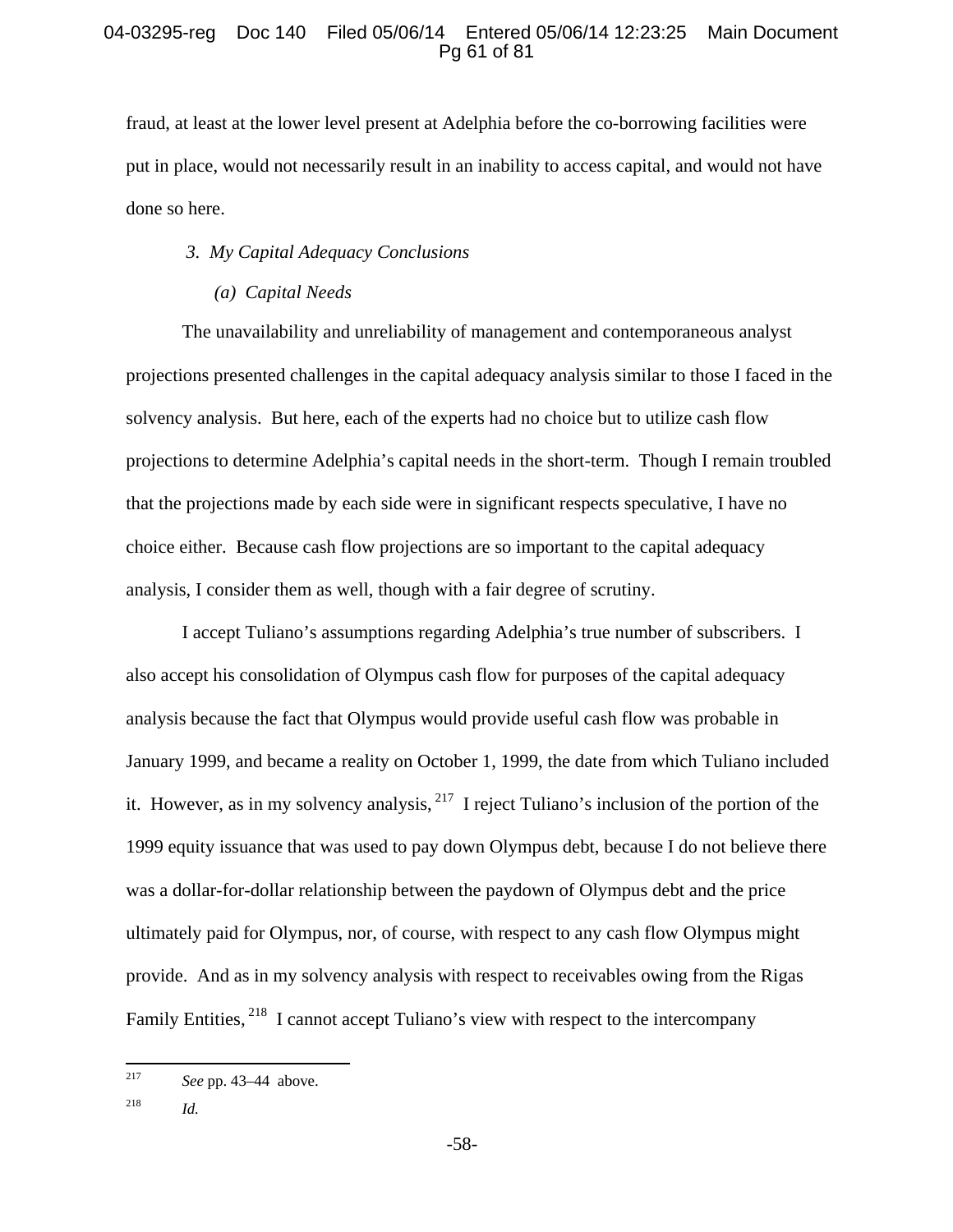#### 04-03295-reg Doc 140 Filed 05/06/14 Entered 05/06/14 12:23:25 Main Document Pg 62 of 81

receivable that would be issued by Hilton Head, one of the Rigas Family Entities, as a result of Adelphia's paydown of Hilton Head debt from the equity proceeds. Instead, I consider it inappropriate to include that portion of the equity issuance in Adelphia's cash flow projections.

Capital expenditures based on upgrades of Adelphia's systems provided an easier issue in connection with Adelphia's cash flow projections. I did not regard the analysis by either Flynn or Dippon to be unreasonable. But I think Dippon was correct in challenging Flynn's and Shaked's assumptions that Adelphia would have to completely upgrade over just a threeyear time period. I have little doubt that upgrading would boost revenues, and be desirable. But I was not persuaded as to the asserted urgency of upgrading. Adelphia was subject to only limited competition within the markets in which it did business; I was not persuaded that competition from satellite would place significant pressure on Adelphia to upgrade its service. And also of significance to me was the fact that Flynn herself acknowledged that other similar companies were not 100% upgraded by 2001, and in fact were only in the range of 80–90% upgraded. In light of that evidence, while I accept as true that Adelphia was not as upgraded as other multi-service operators, I easily find that there was no need for Adelphia to so promptly undertake such an upgrade plan.

Though I could not determine with precision the exact amount of Adelphia's capital need between 1999 and 2001, I believe, and find, that it would be in the range of \$600 million, a figure between the estimates provided by FPL and Adelphia.

#### *(b) Access to Capital Markets*

Gauging ability to access capital markets presented the most challenging issues in analyzing capital adequacy. Doing so required me to predict how markets would react if Adelphia's fraud and true financial metrics were disclosed at the time of the Stock

-59-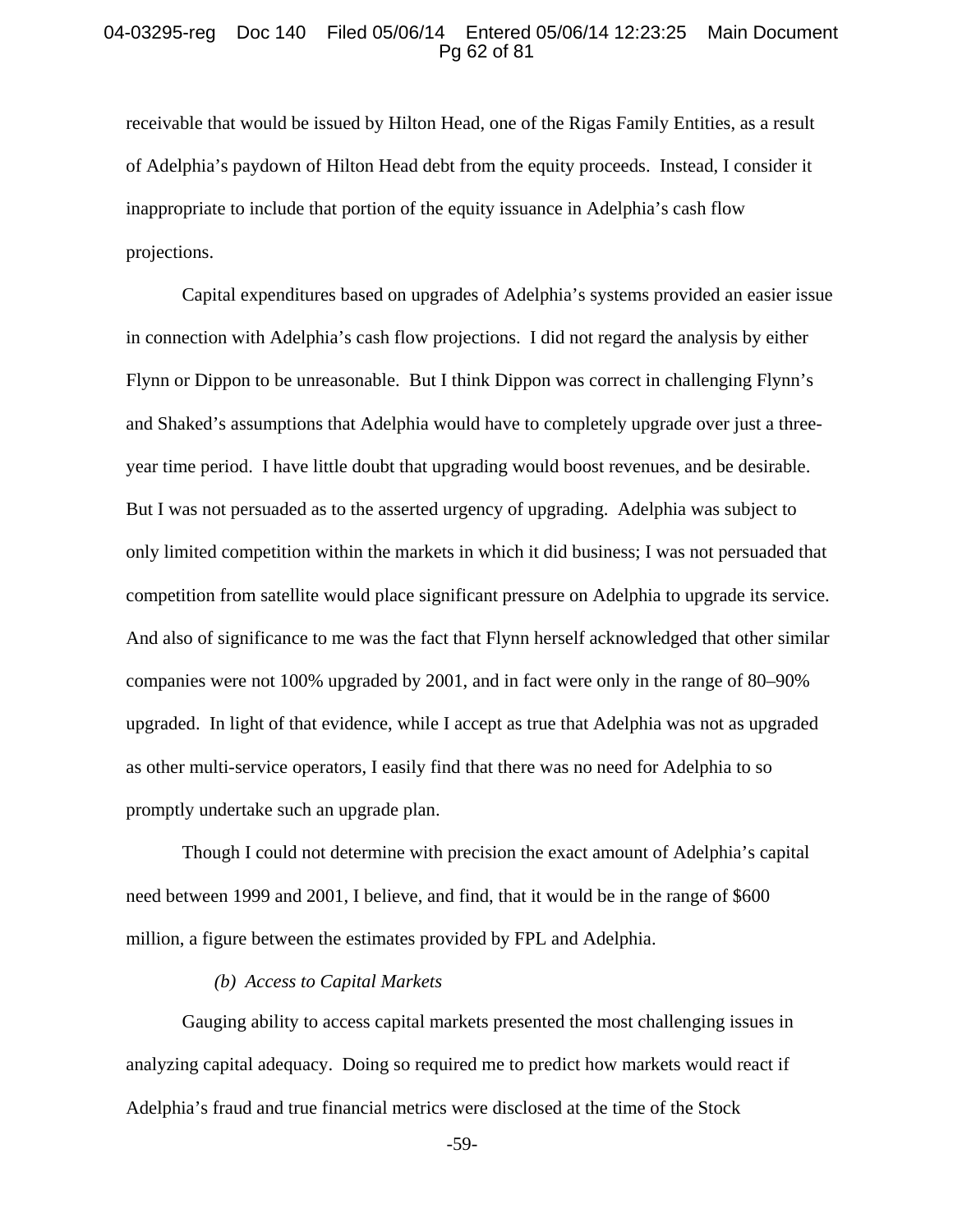#### 04-03295-reg Doc 140 Filed 05/06/14 Entered 05/06/14 12:23:25 Main Document Pg 63 of 81

Repurchase, an exercise which is unavoidably somewhat speculative. And the expert testimony as to this was in sharp conflict. But ultimately I find that the Recovery Trust failed to meet its burden in proving that capital markets would be closed to Adelphia if Adelphia's fraud, which was in its infancy in 1999, was disclosed.

The Recovery Trust argued that the confluence of three factors—Adelphia's leverage ratio, its encumbered assets, and fraud—would cause the capital markets to be closed off to Adelphia. But after hearing FPL's evidence as to this, I was unpersuaded by the Recovery Trust's contentions in this regard. Preliminarily, the Recovery Trust did not even argue that any of the factors in isolation would cause capital markets to be closed to Adelphia. The Recovery Trust instead relied on those factors in combination. But (especially in light of Mediacom's ability to raise equity capital with a much higher leverage ratio, and the evidence, which I accept, that Adelphia could sell assets) I don't believe that the first two factors (leverage ratio and encumbered assets) would present material impediments, and that those two factors would be sufficient, even when piled on with the third (which was the most significant), to cause Adelphia to have been unable to raise capital.

Ultimately, the most persuasive aspect of FPL's position was its analysis of other companies facing a similar confluence of factors. In particular, Tabak's analysis of five companies facing similar situations (especially Rite-Aid, which was also highly leveraged) was persuasive; it showed how markets actually reacted to fraud at large public companies. Also, but importantly, Adelphia's fraud in 1999 was much less extensive than the fraud that had infected the company by 2002. For that reason, I find Shaked's heavy reliance on the outcome of Adelphia's fraud disclosures in 2002 to be flawed. And indeed, Adelphia could

-60-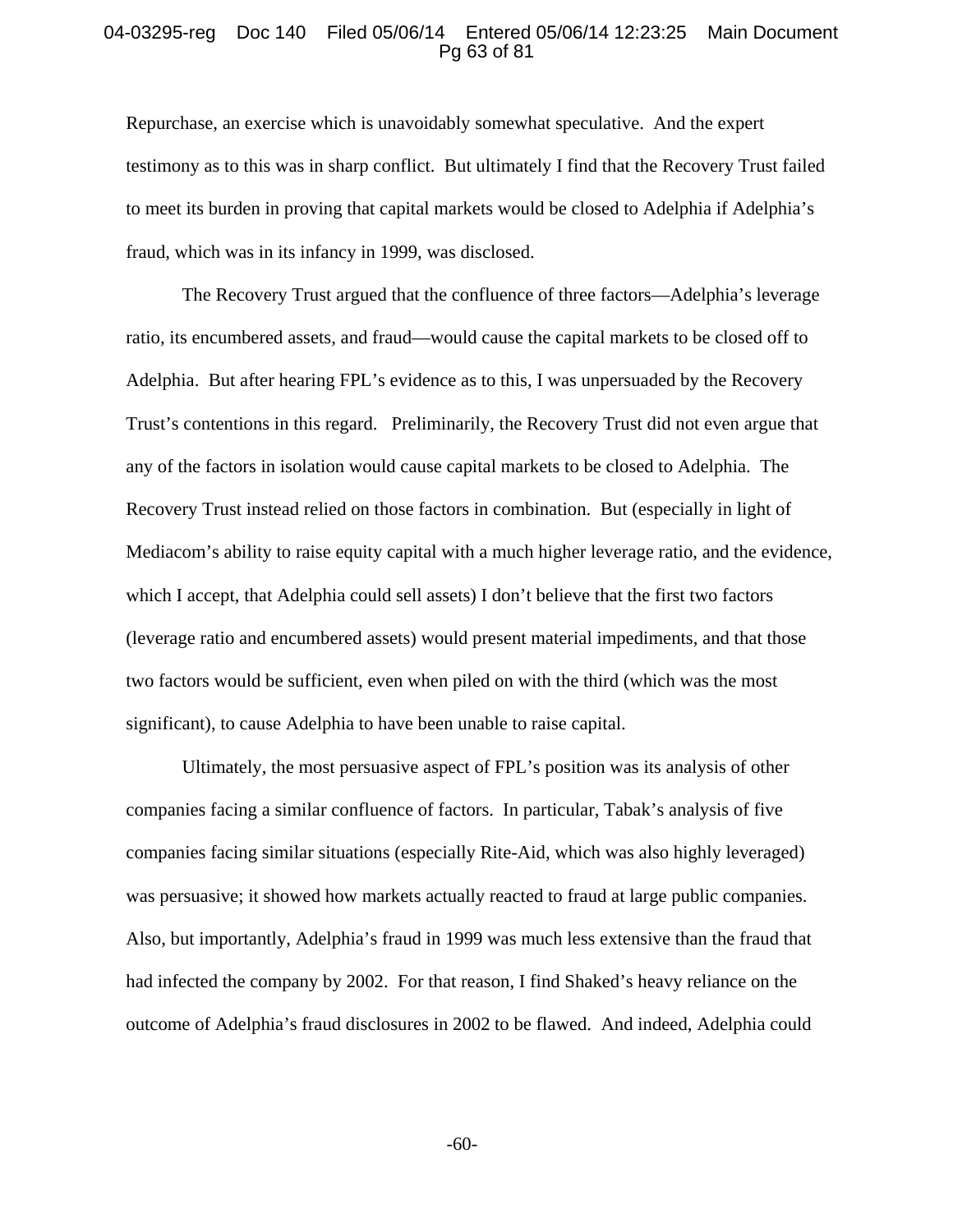# 04-03295-reg Doc 140 Filed 05/06/14 Entered 05/06/14 12:23:25 Main Document Pg 64 of 81

even secure financing upon the June 2002 filing of its chapter 11 case (part of which financing was used for CapEx), after the much more serious fraud at Adelphia had become known.<sup>219</sup>

For all of these reasons, I find that the Recovery Trust did not meet its burden of proof in demonstrating that Adelphia lacked adequate capital at the time of the Stock Repurchase.

# $C<sub>1</sub>$

# Equitable Insolvency

The Recovery Trust did not try to show that in 1999, at the time of the Stock Repurchase, Adelphia was "equitably insolvent"—*i.e.*, unable to pay its debts as they matured. Nor did the Recovery Trust try to show that Adelphia entered into the Stock Repurchase intending that it would be unable to pay its debts, or on notice that such would be the result. To the extent that the Recovery Trust might have desired findings of that character, it failed to meet its burden of proof in that regard.

I cannot, and do not, find that Adelphia was equitably insolvent at the time of the Stock Repurchase, or that the Stock Repurchase made it so.

# IV.

#### Ultimate Findings of Fact

For reasons set forth above and in the Discussion below, I find:

(1) The Stock Repurchase and Redemption were separate transactions,

inappropriate for collapsing with each other.

(2) Adelphia was not insolvent at the time of the Stock Repurchase, nor did the Stock Repurchase make it so.

<sup>219</sup> 

<sup>219</sup> *See* Interim Order Authorizing Post-Petition Financing, June 28, 2002, Umbrella ECF No. 51; Final Order Authorizing Post-Petition Financing, Aug. 23, 2012, Umbrella ECF No. 525.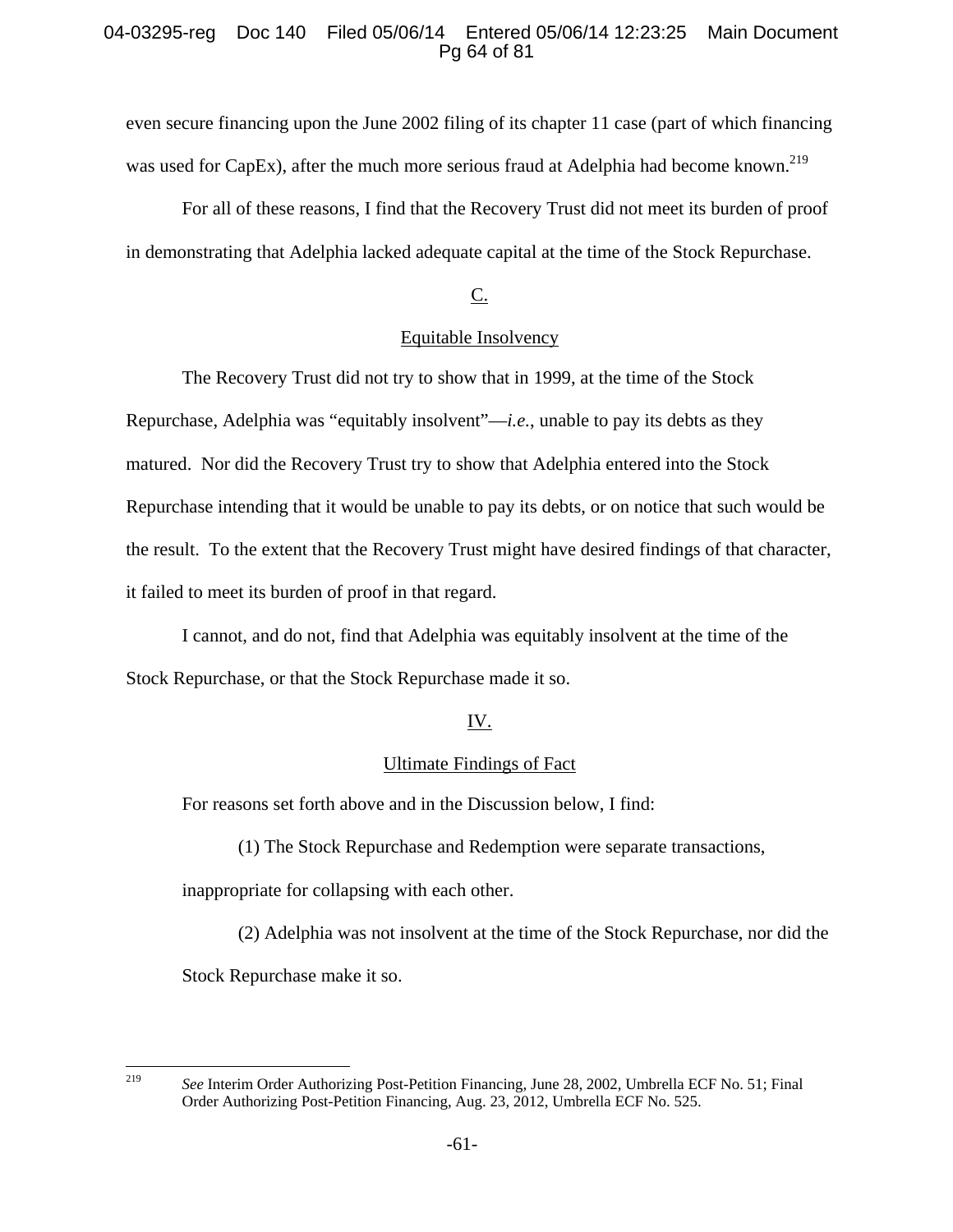# 04-03295-reg Doc 140 Filed 05/06/14 Entered 05/06/14 12:23:25 Main Document Pg 65 of 81

(3) Adelphia was not left with inadequate capital at the time of the Stock Repurchase, nor did the Stock Repurchase leave it so.

(4) Adelphia was not equitably insolvent at the time of the Stock Repurchase,

nor did the Stock Repurchase make it so.

### Discussion

Under familiar principles, a trustee or one with the rights of a trustee may bring

fraudulent transfer claims on behalf of an estate to avoid a transfer when avoidance could be obtained under state law by an entity that was a creditor at the time of the transfer.<sup>220</sup> If the transfer is avoided, the transferred property is recoverable for the benefit of the estate.<sup>221</sup> The plaintiff bears the burden of proving, by a preponderance of the evidence, each element of a constructive fraudulent transfer claim.<sup>222</sup>

220 Bankruptcy Code section  $544(b)(1)$ . It provides, with an exception not relevant here:

<sup>221</sup> Section 550(a) of the Code provides, in relevant part, and with exceptions not relevant here:

[T]o the extent that a transfer is avoided under section  $544...$ , the trustee may recover, for the benefit of the estate, the property transferred, or, if the court so orders, the value of such property, from—

> (1) the initial transferee of such transfer or the entity for whose benefit such transfer was made . . . .

<sup>[</sup>T]he trustee may avoid any transfer of an interest of the debtor in property or any obligation incurred by the debtor that is voidable under applicable law by a creditor holding an unsecured claim that is allowable under section 502 of this title or that is not allowable only under section 502(e) of this title.

I did not have to consider the extent to which FPL would be protected by the "Safe Harbor" of Bankruptcy Code section 546(e), since that potential defense was not timely asserted by FPL's former counsel. *See Adelphia Recovery Trust v. FLP Group, Inc. (In re Adelphia Commc'ns Corp).*, 452 B.R. 484, 492–93 (Bankr. S.D.N.Y. 2011) (Gerber, J.).

<sup>222</sup> *See Glassman v. O'Brian (In re Valley Bldg & Constr. Corp.)*, 435 B.R. 276, 287–88 (Bankr. E.D. Pa. 2010) (Fitzsimon, J.); *Leibersohn v. Campus Crusade for Christ, Inc.*, 280 B.R. 103, 115 (Bankr. E.D. Pa. 2002) (Carey, J.).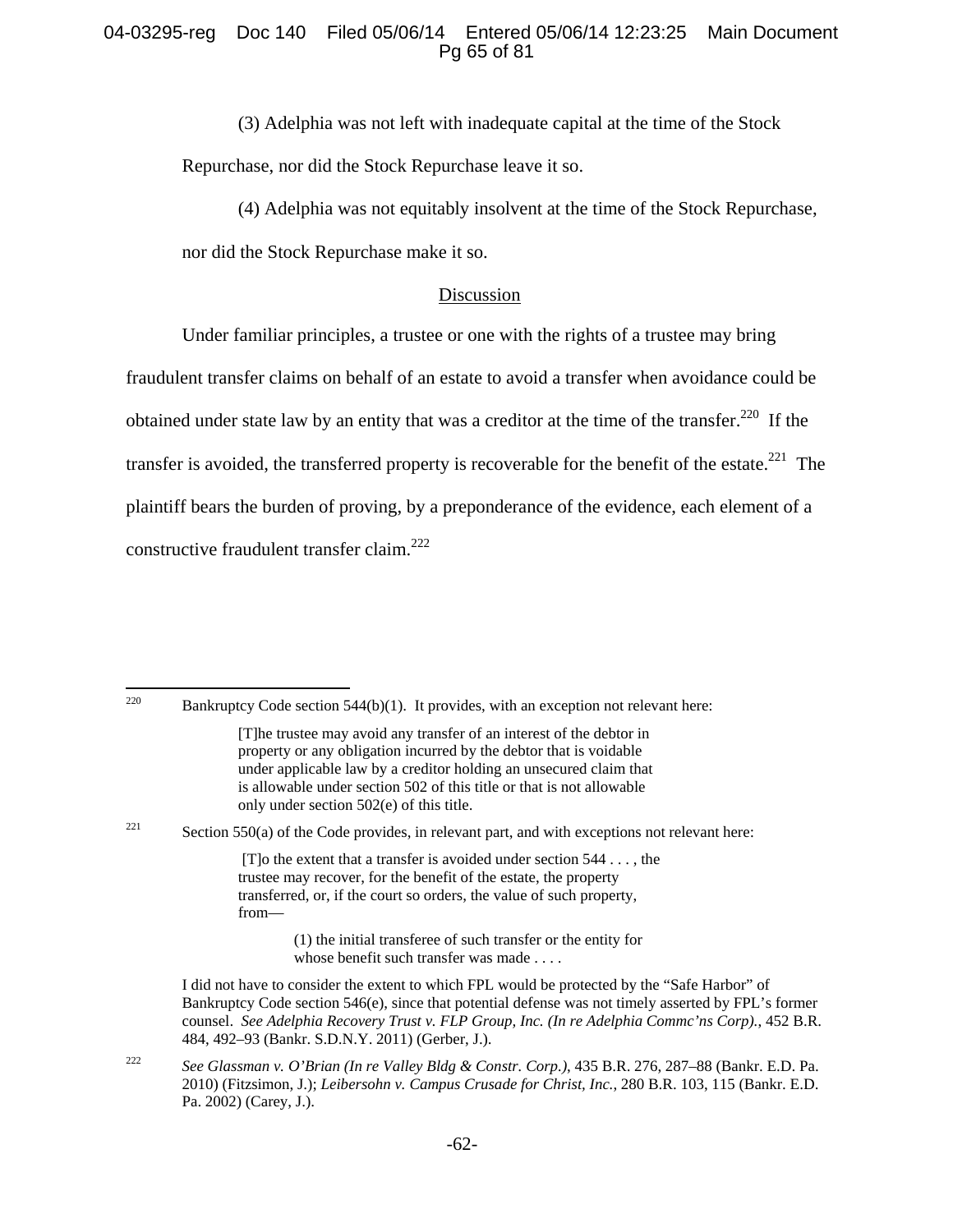# 04-03295-reg Doc 140 Filed 05/06/14 Entered 05/06/14 12:23:25 Main Document Pg 66 of 81

Though in the respects relevant here, there is little difference in the fraudulent transfer

law of most, if not all, of the states $^{223}$  (and, for that matter, the similar fraudulent transfer

provisions that exist under section 548 of the Bankruptcy Code). I apply Pennsylvania law,

the law of the jurisdiction where the alleged injury was suffered and that has the greatest

interest in this controversy.<sup>224</sup>

Putting together Pennsylvania's two relevant statutory provisions<sup>225</sup> with the

Bankruptcy Code's sections 544 and 550, the Recovery Trust can prevail here if it shows

(1) that the transfer in question—*i.e.*, the Stock Repurchase—was for less than reasonably

 $224$  Pennsylvania is one of the 43 states in the nation that has enacted the UFTA.

A transfer made . . . by a debtor is fraudulent as to a creditor, whether the creditor's claim arose before or after the transfer was made ..., if the debtor made the transfer ...:

> (2) *without receiving a reasonably equivalent value in exchange* for the transfer . . . , and the debtor:

> > (i) was engaged or was about to engage in a business or a transaction for which the remaining assets of the debtor *were unreasonably small* in relation to the business or transaction; or

 (ii) intended to incur, or believed or reasonably should have believed that the debtor would incur, debts *beyond the debtor's ability to pay as they became due*.

 The second, 12 PA. CONS. STAT. § 5105 (2014), provides, in relevant part, with respect to transfers fraudulent as to present (but not future) creditors:

A transfer made . . . by a debtor is fraudulent as to a creditor whose claim arose before the transfer was made . . . if the debtor made the transfer . . . without receiving a reasonably equivalent value in exchange for the transfer . . . and *the debtor was insolvent* at that time or the debtor became insolvent as a result of the transfer or obligation.

(Emphasis added in each instance).

 $223$ 223 *See Weisfelner v. Fund 1 (In re Lyondell Chemical Co.)*, 503 B.R. 348, 356 n.13 ("State fraudulent transfer law is largely, but not entirely, the same throughout the United States; the Uniform Fraudulent Transfer Act ("**UFTA**") has been enacted in 43 of the states, though two (including New York) still use the older Uniform Fraudulent Conveyance Act ("**UCFA**"), and five others have idiosyncratic statutes or rely on common law.").

<sup>&</sup>lt;sup>225</sup> The first, 12 PA. CONS. STAT.  $\S$  5104 (2014), provides, in relevant part, with respect to transfers fraudulent as to present and future creditors: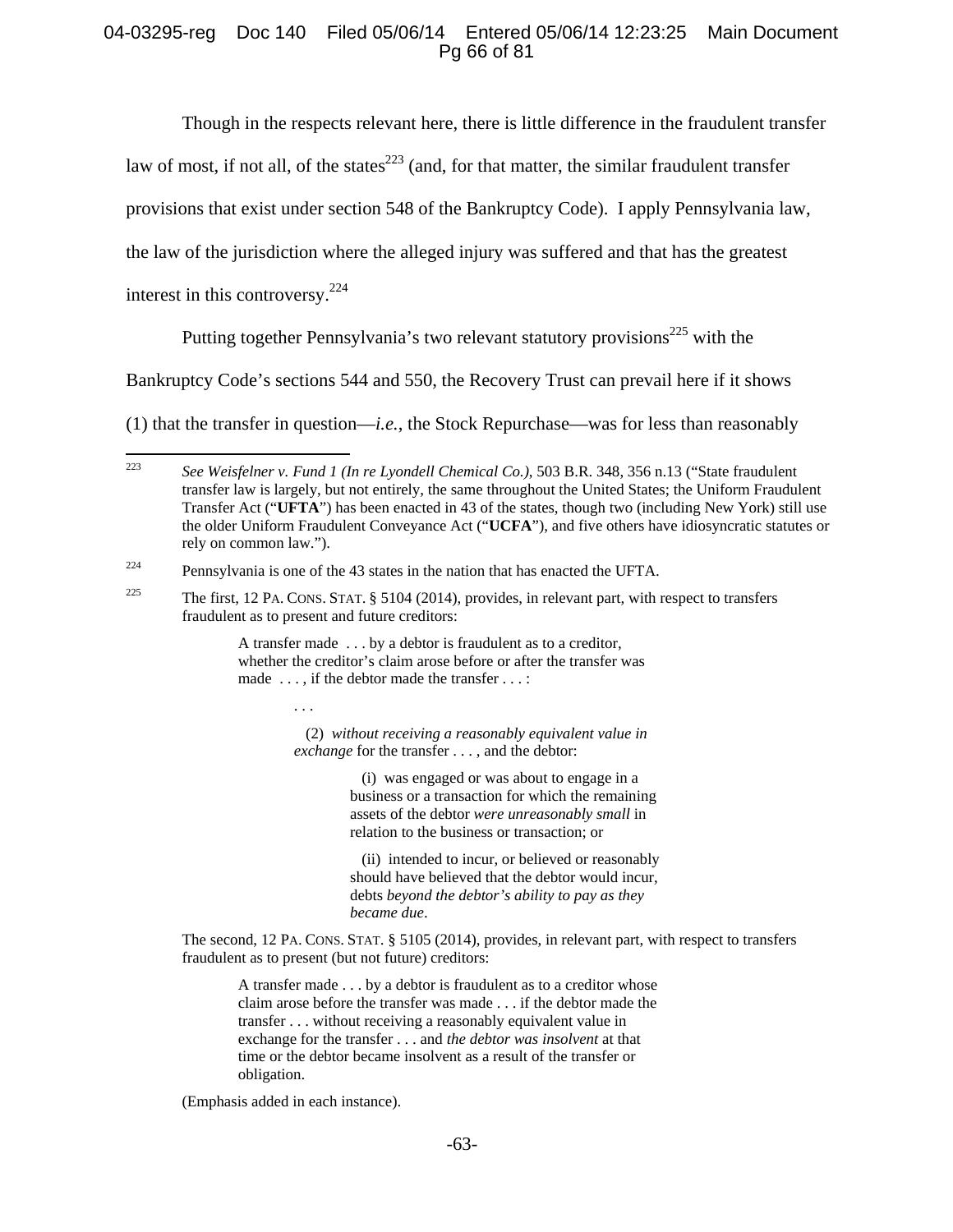#### 04-03295-reg Doc 140 Filed 05/06/14 Entered 05/06/14 12:23:25 Main Document Pg 67 of 81

equivalent value in exchange, and (2) that it took place when Adelphia (a) was insolvent, or would be rendered such; (b) would be left with unreasonably small capital; or (c) intended to incur (or reasonably should have believed it would incur) debts beyond Adelphia's ability to pay them as they became due.

Here, the Recovery Trust seeks to recover the \$150 million Stock Repurchase by showing compliance with those requirements. FPL defends this action making two principal contentions. First, FPL challenges the propriety of considering the Stock Repurchase independently of the Redemption, about eight months later—contending that the transactions were integrated (and for that reason, I should "collapse" and consider them as one)— and FPL contends that when the two transactions are collapsed, it provided reasonably equivalent value in exchange for Adelphia's payments. Second, FPL challenges the Recovery Trust's assertion that Adelphia was insolvent, inadequately capitalized, or equitably insolvent at the time of the transfer. I consider these issues in turn.

# I.

#### Interdependence

Determination of reasonably equivalent value starts with whether the Stock Repurchase and the Redemption should be collapsed and considered as a single transaction. This preliminary issue bears on what "transfer" I should analyze under fraudulent transfer law for the purpose of determining whether reasonably equivalent value was paid.

FPL frames the transaction as one in which Adelphia paid FPL approximately \$257 million for the *aggregate* of the Stock Repurchase and the Redemption. The Recovery Trust contends, on the other hand, that the Stock Repurchase and Redemption were two separate transactions—one in which Adelphia paid the \$150 million for the repurchase of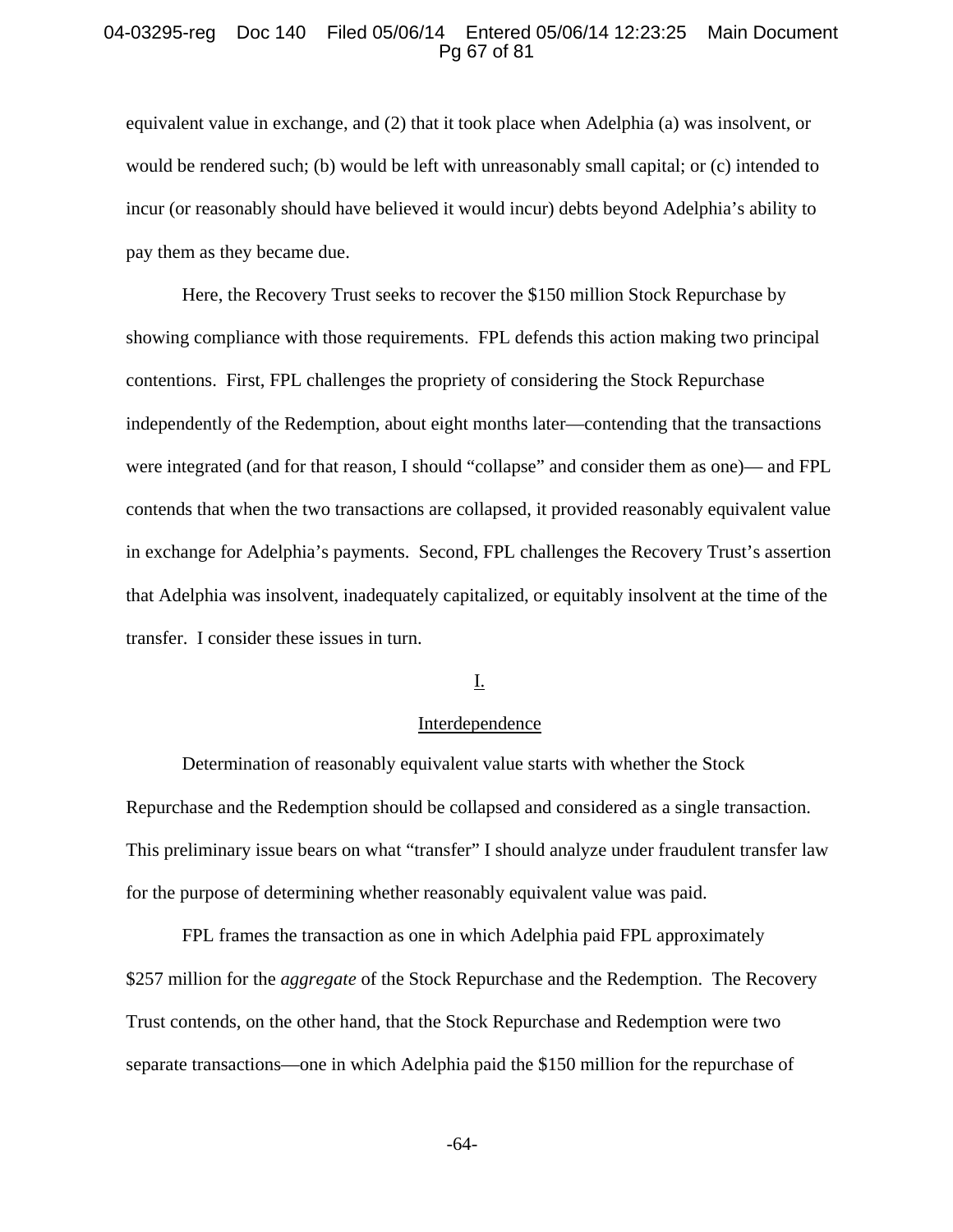# 04-03295-reg Doc 140 Filed 05/06/14 Entered 05/06/14 12:23:25 Main Document Pg 68 of 81

Adelphia's own stock, and another in which Adelphia paid \$108 million to redeem FPL's interest in Olympus.

It is not infrequently appropriate, as FPL advocates, to "collapse" a series of transactions for fraudulent transfer analysis.226 "Courts have 'collapsed' a series of transactions into one transaction when it appears that despite the formal structure erected and the labels attached, the segments, in reality, comprise a single integrated scheme when evaluated focusing on the knowledge and intent of the parties involved in the transaction."<sup>227</sup> The paradigmatic example of such is a leveraged buyout ("LBO").<sup>228</sup> But I find the facts here to be very different than those of an LBO. And as a mixed question of fact and law, I find no basis for collapsing here.

While the Pennsylvania Supreme Court has not addressed the issue of collapsing

multiple transactions for determining reasonably equivalent value under Pennsylvania's

 In an LBO, two or more transactions are executed substantially contemporaneously or in rapid succession to effect the purchase of a target company using its own assets as security for financing. In the "paradigmatic scheme," "one transferee gives fair value to the debtor in exchange for the debtor's property, and the debtor then gratuitously transfers the proceeds of the first exchange to a second transferee. The first transferee thereby receives the debtor's property, and the second transferee receives the consideration, while the debtor retains nothing." *Id*.

 While in the first component of the transaction, the debtor receives reasonably equivalent value, in the second, the debtor does not. If considered separately, only the second transaction would raise fraudulent transfer concerns, even though the entire scheme could seriously injure the debtor's preexisting creditors.

<sup>226</sup> 226 *See Official Comm. of Unsecured Creditors of Sunbeam Corp. v. Morgan Stanley & Co. (In re Sunbeam Corp.)*, 284 B.R. 355, 370–71 (Bankr. S.D.N.Y. 2002) (Gonzalez, J.) ("*Sunbeam*").

<sup>227</sup> *Id.* at 370.

<sup>228</sup> *See HBE Leasing Corp. v. Frank*, 48 F.3d 623, 635 (2d Cir. 1995) ("*HBE Leasing*") ("It is well established that multilateral transactions may under appropriate circumstances be 'collapsed' and treated as phases of a single transaction for analysis under the UFCA. This approach finds its most frequent application to lenders who have financed leveraged buyouts of companies that subsequently become insolvent." (citation omitted)).

For this reason, courts have found it appropriate to look beyond the individual components of multicomponent transactions and focus instead on the overall picture. *See, e.g.*, *United States v. Tabor Court Realty Corp.*, 803 F.2d 1288 (3d Cir. 1986) ("*Tabor*") (affirming district court's decision to "look[] beyond the exchange of funds" and collapse transactions that "were part of one integrated transaction"). FPL asks me to do so here.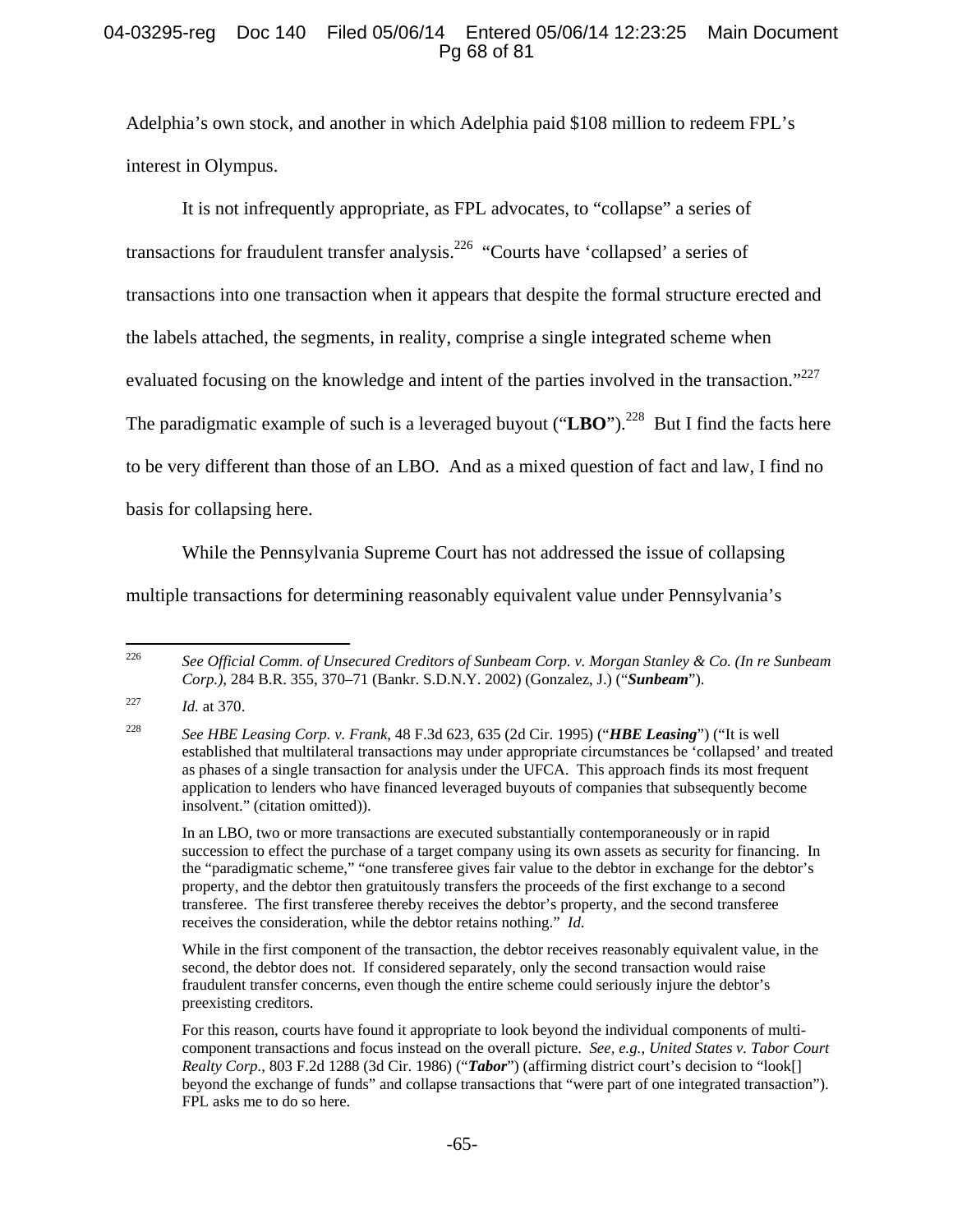# 04-03295-reg Doc 140 Filed 05/06/14 Entered 05/06/14 12:23:25 Main Document Pg 69 of 81

versions of the UFTA or the older UFCA, several federal courts have. The best known of these decisions is the Third Circuit's frequently cited opinion in *Tabor*, construing the Pennsylvania version of the earlier UFCA.<sup>229</sup> The *Tabor* court rejected contentions that the UFCA didn't apply to LBOs;<sup>230</sup> agreed that the LBO should be collapsed for analytical purposes;<sup>231</sup> and ultimately affirmed a district court ruling that the LBO was a fraudulent transfer.<sup>232</sup>

*Tabor* considered a number of factors in determining when transactions should be collapsed for analytical purposes, but did not, in so many words, list them. But later cases, relying on *Tabor*, have done so.233 The *Hechinger* court (relying not just on *Tabor*, but also on the Second Circuit's decision in *HBE Leasing*) stated that it would focus "not on the structure of the transaction but the knowledge and intent of the parties involved in the

<sup>231</sup> *Id.* at 1302–03.

<sup>229</sup> 229 *Tabor*, 803 F.3d at 1295–96.

<sup>230</sup> *Id.* at 1297.

<sup>232</sup> *Id.* at 1296.

<sup>233</sup> *See In re Hechinger Inv. Co. of Delaware*, 327 B.R. 537, 546–47 (D. Del. 2005) (Robinson, C.J.) ("*Hechinger*"); *Mervyn's LLC v. Lubert-Adler Grp. IV, LLC (In re Mervyn's Holdings, LLC)*, 426 B.R 96, 104 (Bankr. D. Del. 2010) (Gross, J.) ("*Mervyn's*"); *In re Tribune Co.*, 464 B.R. 126, 165 (Bankr. D. Del. 2011) (Carey, J.) ("*Tribune*"). Each of *Hechinger*, *Mervyn's* and *Tribune* involved analysis of the closely similar Bankruptcy Code section 548.

Though developed and principally applied in the LBO context, these factors have also been applied in other contexts. *See, e.g.*, *Voest-Alpine Trading USA Corp. v. Vantage Steel Corp.*, 919 F. 2d 206, 212– 13 (3d Cir. 1990) ("*Voest-Alpine*") (applying *Tabor* Factors in context of a series of transactions transferring assets between related companies); *Sher v. SAF Financial, Inc.*, 2009 U.S. Dist. LEXIS 129948, at \*20, 2010 WL 4034272, at \*7 (D. Md. Oct. 14, 2010) (Bennett, J.) ("*Sher*") (finding *Tabor* Factors "instructive" in context of alleged plan to distribute bonus payments); *In re National Forge Co.*, 344 B.R. 340, 347–51 (W.D. Pa. 2006) (McLaughlin, J.) ("*National Forge*") (noting *Tabor* Factors are "instructive and consistent with the principles of the 'integrated transaction' doctrine" in context of stock redemption and settlement payment); *Protocomm Corp. v. Novell, Inc.*, 55 F. Supp. 2d 319, 327 (E.D. Pa. 1999) (Reed, J.) ("*Protocomm*") (finding *Tabor* Factors "equally applicable" in case where company allegedly undertook stock acquisition as part of a plan to place assets out of creditor's reach); *In re Syntax-Brillian Corp.*, 2011 WL 3101809, at \*11–12 (Bankr. D. Del. July 25, 2011) (Shannon, J.) ("*Syntax-Brillian*") (applying *Tabor* Factors where debtors disbursed proceeds from credit lines to insider corporation); *Sunbeam*, 284 B.R. 355, 370–72 (considering collapsing where lenders issued secured loan and debtor subsequently used loan proceeds to acquire corporate entities).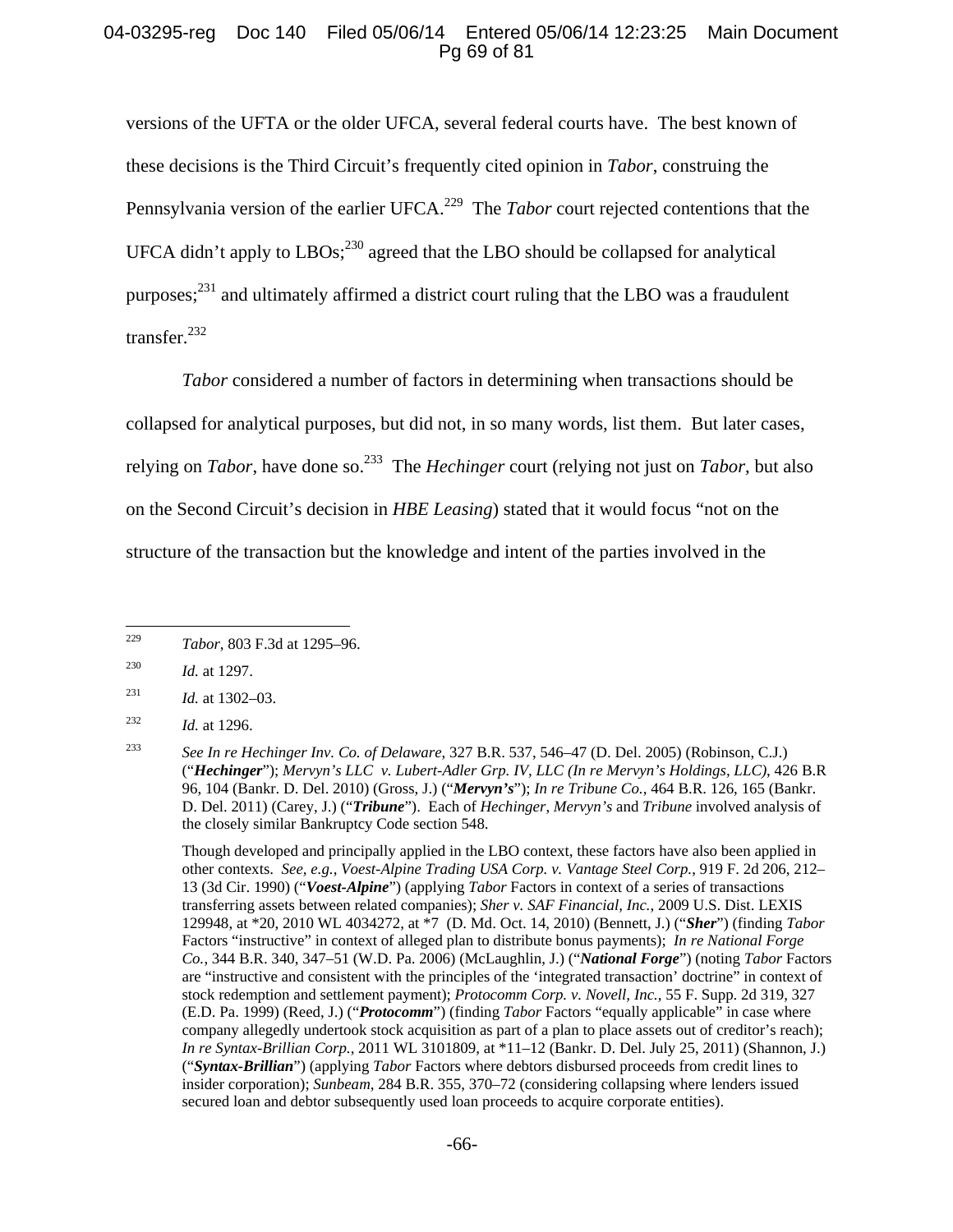# 04-03295-reg Doc 140 Filed 05/06/14 Entered 05/06/14 12:23:25 Main Document Pg 70 of 81

transaction."234 Decisions in this district similarly speak of "the knowledge and intent of the parties in the transaction."235 *Mervyn's*, citing *Tabor* and *Hechinger*, spoke of courts considering three factors in their analysis:

- (1) whether all of the parties involved had knowledge of the multiple transactions;
- (2) whether each transaction would have occurred on its own; and
- (3) whether each transaction was dependent or conditioned on other transactions.<sup>236</sup>

*Tribune*, citing *Mervyn's*, did likewise.<sup>237</sup> Thus I focus on the "knowledge and intent" of the parties in the transaction, as articulated in *Best Products*, *Sunbeam*, and *Hechinger*, and on the three factors identified in *Mervyn's* and *Tribune*.

The "knowledge and intent" factor (which overlaps, in part, with the first of the *Mervyn's-Tribune* factors) cuts to a certain extent in each direction, but on balance strongly favors a ruling that declines to collapse. When the Stock Repurchase took place, FPL and Adelphia knew that they also contemplated a redemption, of some kind, of Telesat's interest in Olympus. But they also knew that, unlike the Stock Repurchase, the redemption was not scheduled to occur immediately; that the terms of the redemption were not then finalized; and that the redemption might be total or that it might be only partial.<sup>238</sup> They knew that the Stock

<sup>234</sup> Hechinger, 327 B.R. at 546 (internal quotation marks omitted).

<sup>235</sup> *See Sunbeam*, 284 B.R. at 370 (citing *In re Best Products Co.*, 157 B.R. 222, 229 (Bankr. S.D.N.Y. 1993) (Brozman, C.J.)).

<sup>236</sup> *Mervyn's*, 426 B.R. at 104.

<sup>237</sup> *Tribune*, 464 B.R. at 165.

<sup>238</sup> *See* pp. 8–9 above.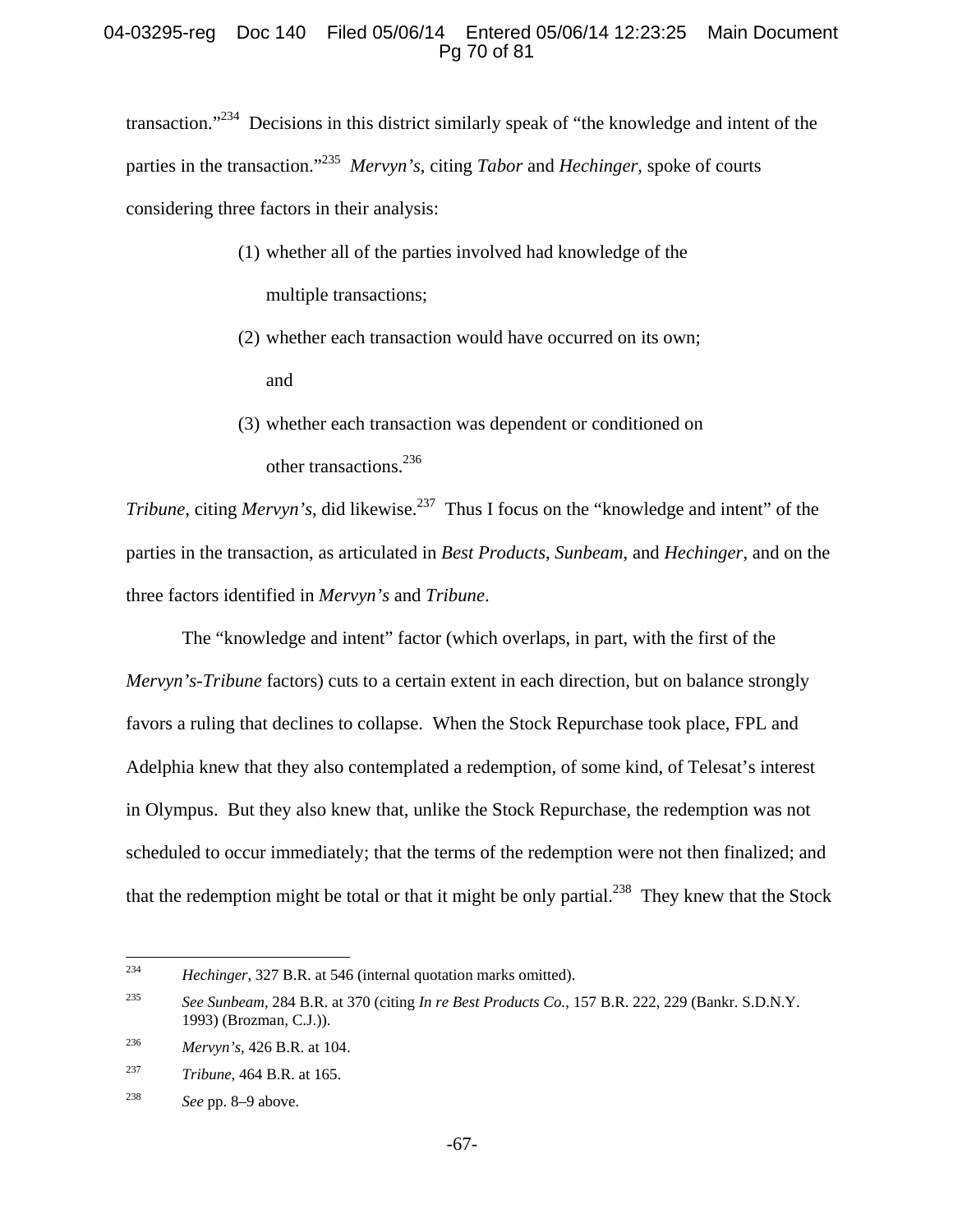# 04-03295-reg Doc 140 Filed 05/06/14 Entered 05/06/14 12:23:25 Main Document Pg 71 of 81

Repurchase had not been made contractually contingent on the resolution of the open matters related to the Olympus Redemption.

Along with the evidence of FPL's and Adelphia's *knowledge* (which to a limited extent would support collapsing, but which to a greater extent would support declining to collapse) is the strong evidence of their *intent*—which was not to make the two transactions dependent on each other. As I noted previously in my Findings of Fact, nothing in the Letter Agreement made the transactions contingent upon one another.<sup>239</sup> The Letter Agreement did not provide that if the Redemption failed to occur, the Stock Repurchase (which would have taken place substantially earlier) would be unwound. And neither transaction was reliant upon the other for its terms, nor did it have the purpose of facilitating the other. The purchase price for the Redemption in no way related to the price for the Stock Repurchase, or vice versa. Each transaction could have occurred on its own, and indeed, each was set to occur on its own, independently, and at different times. The Board Minutes (after referring in a recital to the Letter Agreement, and a defined term, the "Telesat Transaction," which had two components) authorized the "Telesat Transaction" in a single paragraph, but without saying that either component was dependent on the other. And when Coyle testified at the criminal trial (when he did not yet have an interest in the outcome), he described the two transactions as separate.<sup>240</sup> The FPL 10-K for 1998 described the Stock Repurchase and Olympus Redemption as separate transactions (noting that the latter was "in addition"), and noted that

<sup>239</sup> See p. 10 above.

<sup>&</sup>lt;sup>240</sup> It is true that in Adelphia's press release, it referred to "an agreement" in the singular, embodying both aspects of the Adelphia-FPL transactions, *see* p. 13 above, which cuts in the other direction. But the press release does not refer to the two aspects of the transaction as interdependent or manifest an intent that one turn on the consummation of the other.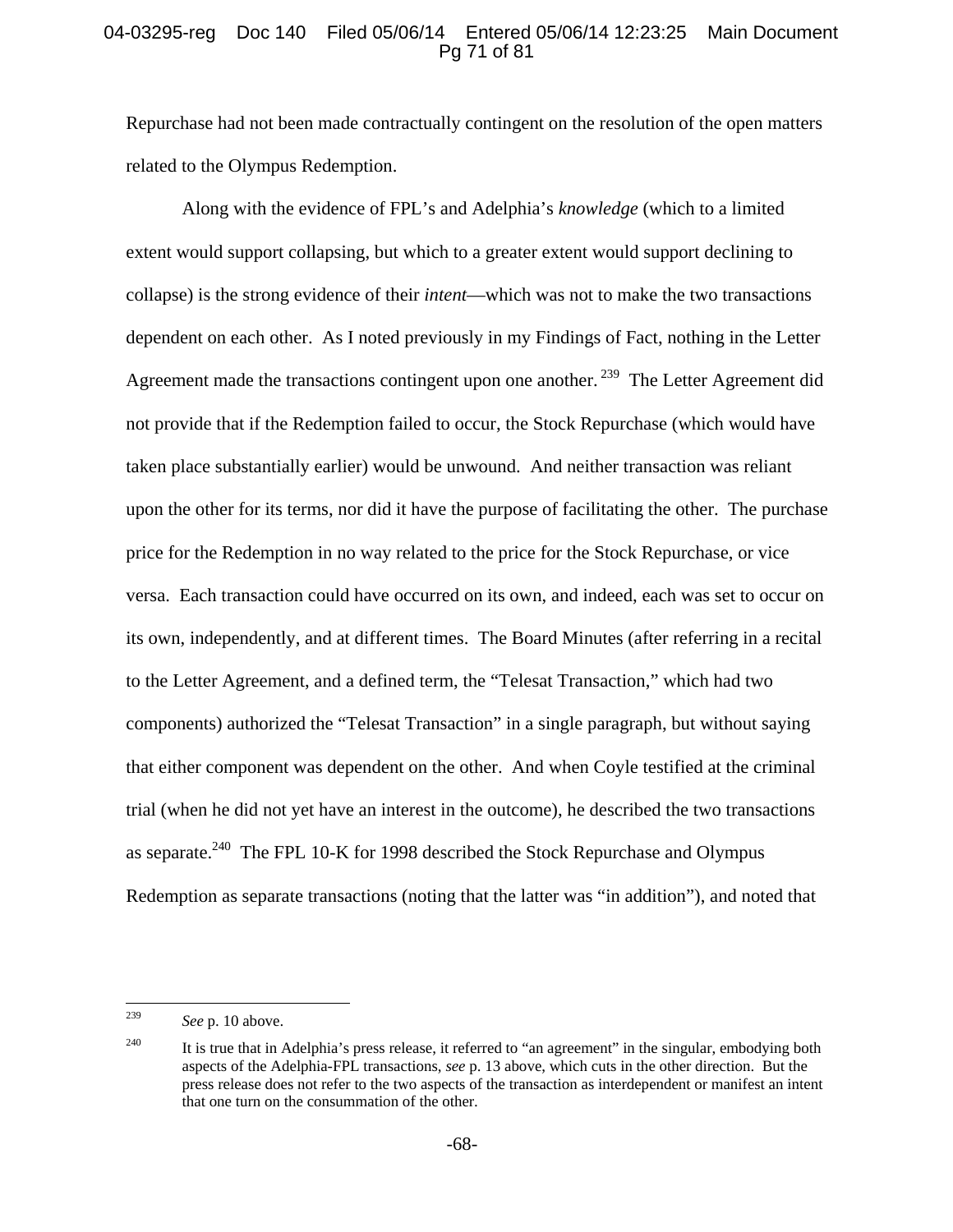# 04-03295-reg Doc 140 Filed 05/06/14 Entered 05/06/14 12:23:25 Main Document Pg 72 of 81

the terms of the latter had not yet been finalized. And the FPL 10-K for 1999, though less clearly, was to the same effect, referring there to "both investments."

The first of the three *Tabor* factors has already been addressed. The second and third *Tabor* factors deal, in various ways, with the interdependence of the transactions. The second focuses on the unwillingness of the parties to undertake any of the steps of the purportedly integrated transaction without the others,  $241$  and the third deals with the interdependence of each transaction's terms.<sup>242</sup>

Turning to those second and third factors, I note that three documents governed the Stock Repurchase and the Redemption: the Letter Agreement, the Stock Purchase Agreement, and the Redemption Agreement. Here, nothing in the three documents governing

the transactions suggested that the parties intended the transactions to be integrated. I

conclude instead that they were simply different transactions toward similar ends.

Of the three agreements governing the Stock Repurchase and the Redemption, the

Letter Agreement was the only document to reference both transactions. It stated, in that

regard:

Simultaneously with the execution of the documentation for the purchase of the Adelphia shares or thereafter from time to time, the parties will execute a power of

<sup>241</sup> 241 *See Allstate Insurance Co. v. Countrywide Financial Corp.*, 842 F. Supp. 2d 1216, 1233 (C.D. Cal. 2012) (Pfaelzer, J.) ("*Allstate*") (finding "[f]actor two is arguably present" where it was "unlikely" that defendant would have completed the first step of the allegedly integrated transaction if it were unable to also complete the second step); *Hechinger*, 327 B.R. at 547 (collapsing transactions where "[e]ach step of the Transaction would not have occurred on its own, as each relied on additional steps to fulfill the parties' intent"); *National Forge*, 344 B.R at 350 (finding second factor was present where "[f]or example, [debtor] would not have sought to borrow the additional \$4 million from the Lenders (and the Lenders would not have lent those monies) if not for the purpose of financing the stock redemption.").

<sup>&</sup>lt;sup>242</sup> *See Allstate*, 842 F. Supp. 2d at 1233 ("[F]actor three is not present. The merger was not contingent on the asset sales, nor vice versa."); *see also Tribune*, 464 B.R. at 166 ("I am not willing to dispense with the third factor in the particular collapsing question at issue here (i.e. for purposes of determining solvency rather than reasonably equivalent value). . . . [I]f the Step One transactions could stand on their own as of the closing of Step One, then it is not appropriate to collapse the steps for determining solvency at that time.").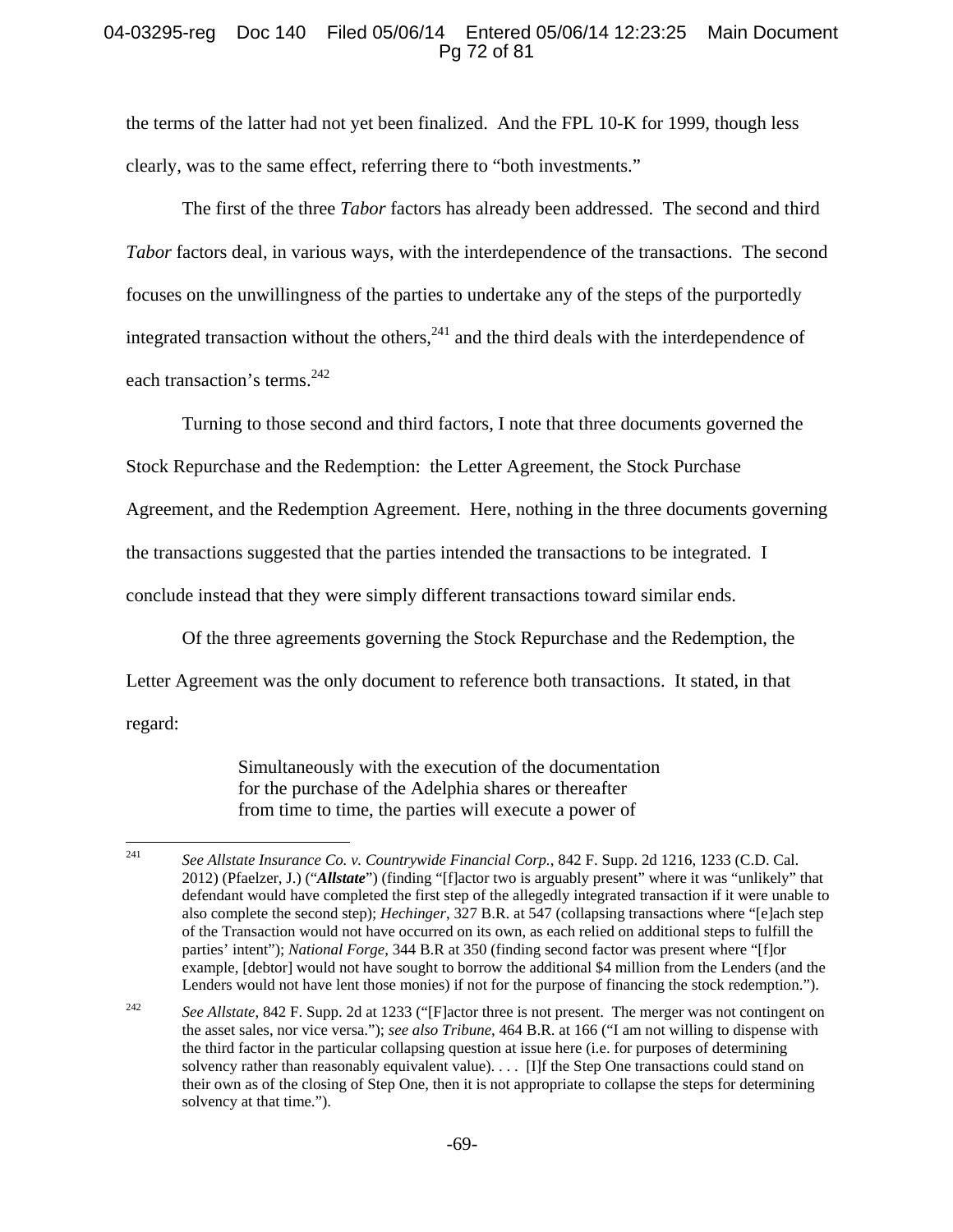# 04-03295-reg Doc 140 Filed 05/06/14 Entered 05/06/14 12:23:25 Main Document Pg 73 of 81

attorney in favor of, or other documentation reasonably requested by, Olympus so that Olympus may consummate the redemption without any further action on the part of Telesat.

But it also provided that FPL would have the option to submit a plan for a *partial* redemption of its Olympus interest, which could occur instead of the full redemption.<sup>243</sup> The fact that at the time that the Letter Agreement was signed, the parties were unsure of the extent of the Redemption, but the Stock Repurchase was scheduled to occur regardless and in full, tends to indicate that full completion of both aspects of the transaction was unnecessary for the transaction to achieve its desired effect. Because the Letter Agreement contemplated that a mere partial redemption could have occurred, the Letter Agreement suggests that the parties did not intend that the transactions be truly integrated.

The two other agreements executed by the parties relating to the Stock Repurchase and the Redemption were the Stock Purchase Agreement and the Redemption Agreement, which were undertaken after the Letter Agreement. Neither of those agreements mentioned the other transaction, and the agreements were not cross-conditioned in any way. Further, neither provided any indication that the transactions were intended to rely upon one another.

In the face of all this, FPL points to several other facts which it argues support a conclusion that the transactions should be collapsed. First, FPL points to the fact that "[b]oth steps were negotiated simultaneously by the same individuals."<sup>244</sup> That is true, but is unpersuasive without more. Second, FPL argues that because "FPL Group would not have agreed to do one step in the integrated transaction without the other," the Stock Repurchase

<sup>243</sup> Letter Agreement ("Telesat shall have until July 11, 1999, to present a plan of partial redemption to Adelphia for Adelphia's approval. Adelphia will use its reasonable business judgment in evaluating any plan submitted by Telesat.").

<sup>244</sup> FPL Post-Trial Br. 54.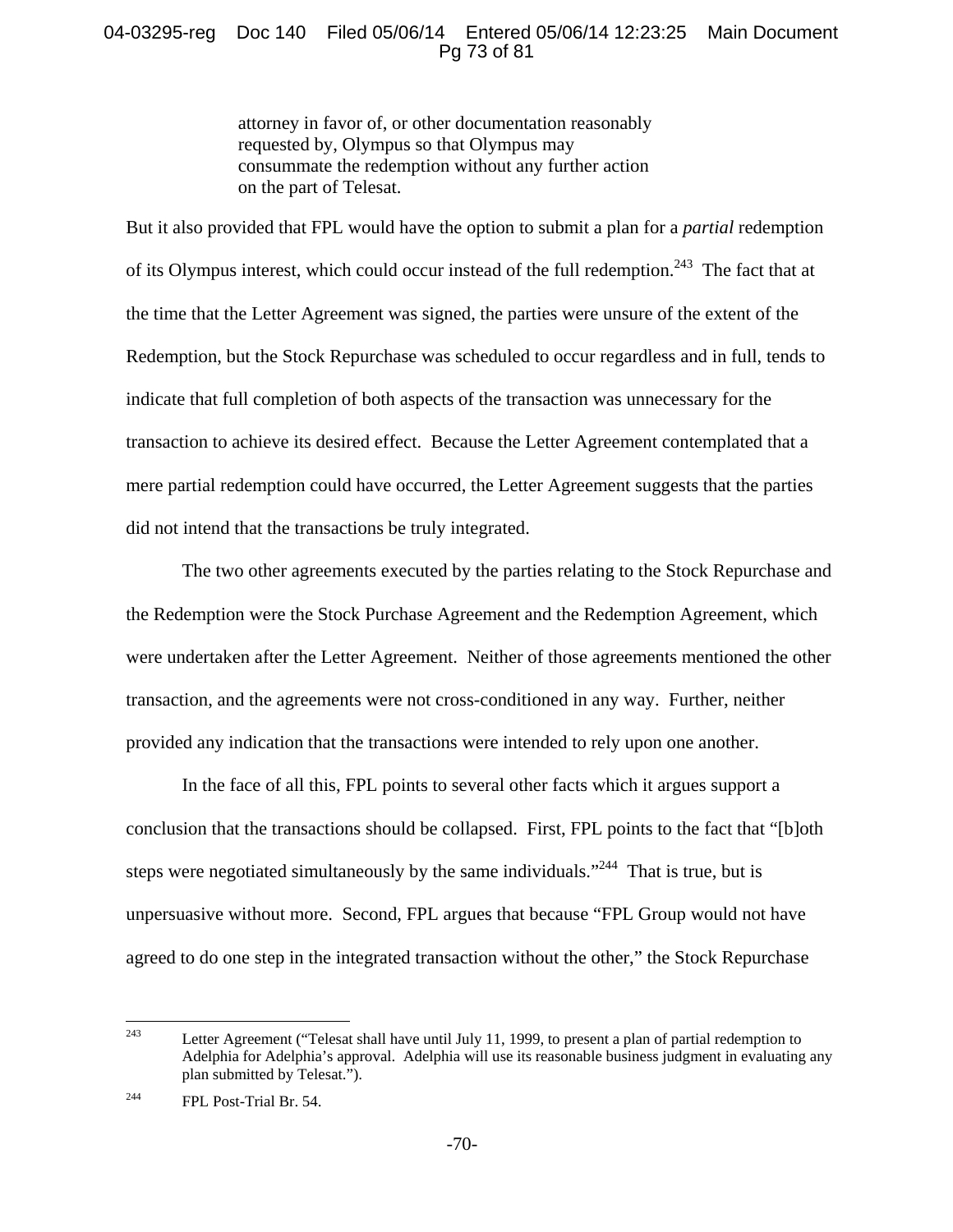## 04-03295-reg Doc 140 Filed 05/06/14 Entered 05/06/14 12:23:25 Main Document Pg 74 of 81

and the Redemption should be viewed as a single integrated transaction.<sup>245</sup> But that rests on Coyle's testimony alone—and I find Coyle's testimony to be unworthy of acceptance because it was so obviously self-serving, contradicted by his previous testimony in the Rigas criminal trial (when he had less of a motivation to spin the facts his way), and contradicted by the bulk of the documents.

Then, FPL argues that because the initial purchase of one million shares of Adelphia's common stock was integrally related to FPL's involvement in the Olympus Partnership (and indeed a "sine qua non" to Adelphia's willingness to enter into the Olympus Partnership)<sup>246</sup> the transactions reversing them must have *also* been integrally related—what Coyle suggested was "two steps in, two steps out." I disagree. Indeed the fact that Adelphia and FPL could (and did) draft to make the interdependence clear at the outset of their dealings suggests to me that they did not have the like intention at the end.

FPL then points to an additional fact which occurred after the Letter Agreement was signed, which it suggests supports collapse. FPL argues that the fact that Adelphia's Board "reviewed and approved of both transactions in the same board meeting" supports the notion that the parties viewed the transactions as integrated.<sup>247</sup> But just as it is plausible that the same individuals would negotiate even completely separate transactions at the same time, the fact that the Board considered both the Stock Repurchase and the Redemption at the same time does not, without more, tend to support a finding that the transactions were integrated or dependent on each other.

<sup>245</sup> 245 *Id.* 54–55.

<sup>246</sup> FPL Pre-Trial Br. 8–9 ("As a sine qua non to this transaction, at [Adelphia's] insistence, Telesat also purchased one million shares of [Adelphia] Class A Common Stock . . .").

<sup>&</sup>lt;sup>247</sup> FPL Post-Trial Br. 54–55.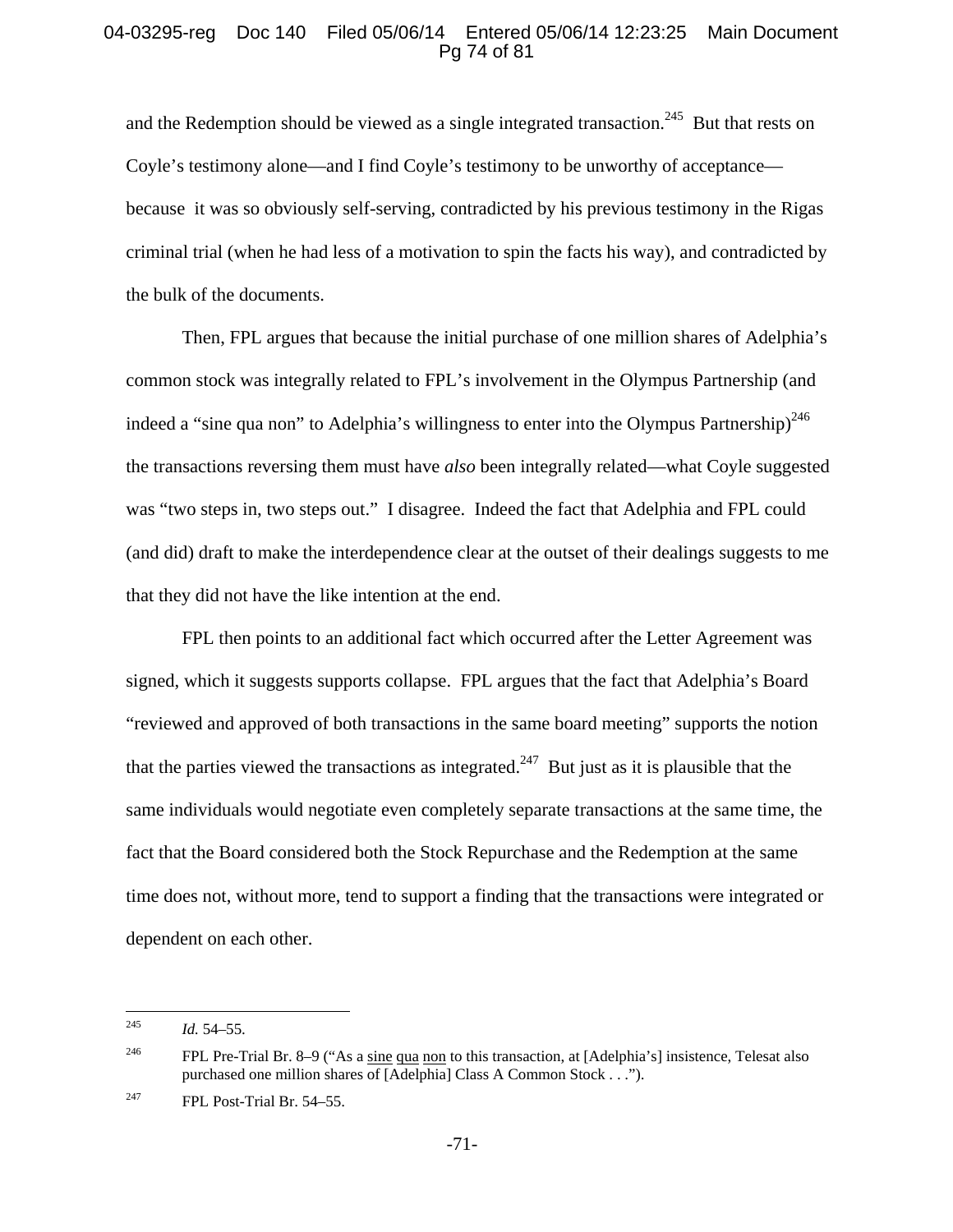### 04-03295-reg Doc 140 Filed 05/06/14 Entered 05/06/14 12:23:25 Main Document Pg 75 of 81

Finally, FPL argues that the evidence presented "conclusively established the parties' 'knowledge and intent' in this case; namely that each side to the transaction (i) intended to terminate the parties' mutual business relationship, (ii) knew the counterparty had the same goal, and (iii) viewed the Stock Repurchase and Olympus Redemption as one integrated transaction with two steps."<sup>248</sup> And FPL goes on to assert that "the parties" mutual knowledge and intent in this case is sufficient, by itself, to integrate the Stock Repurchase and Olympus Redemption."<sup>249</sup>

I cannot agree. The expectation that another transaction would take place falls far short of establishing an intent that the two transactions would be interdependent or otherwise linked. And most of the other indicia run in the opposite direction. I don't doubt that when Adelphia and FPL entered into the Letter Agreement, they shared a mutual goal to end their relationship, and that each of the Stock Repurchase and Redemption furthered that goal. But I cannot find based on the facts presented to me, that the parties intended to execute the two transactions as a single *integrated* one—especially when they took place eight months apart. As described above, for transactions to be integrated and interdependent, the parties must intend that the individual transactions in the series rely upon one another to achieve the desired effect. I cannot find that the parties so intended here.

\* \* \*

If satisfied that the transactions should be integrated, I would then consider whether Adelphia received reasonably equivalent value in exchange for its payment of everything it laid out, including the \$150 million it paid incident to the Stock Repurchase. But I have determined that the premise for undertaking such an inquiry fails. Here, FPL understandably

<sup>248</sup> FPL Post-Trial Br. 52.

<sup>249</sup> *Id.* 54.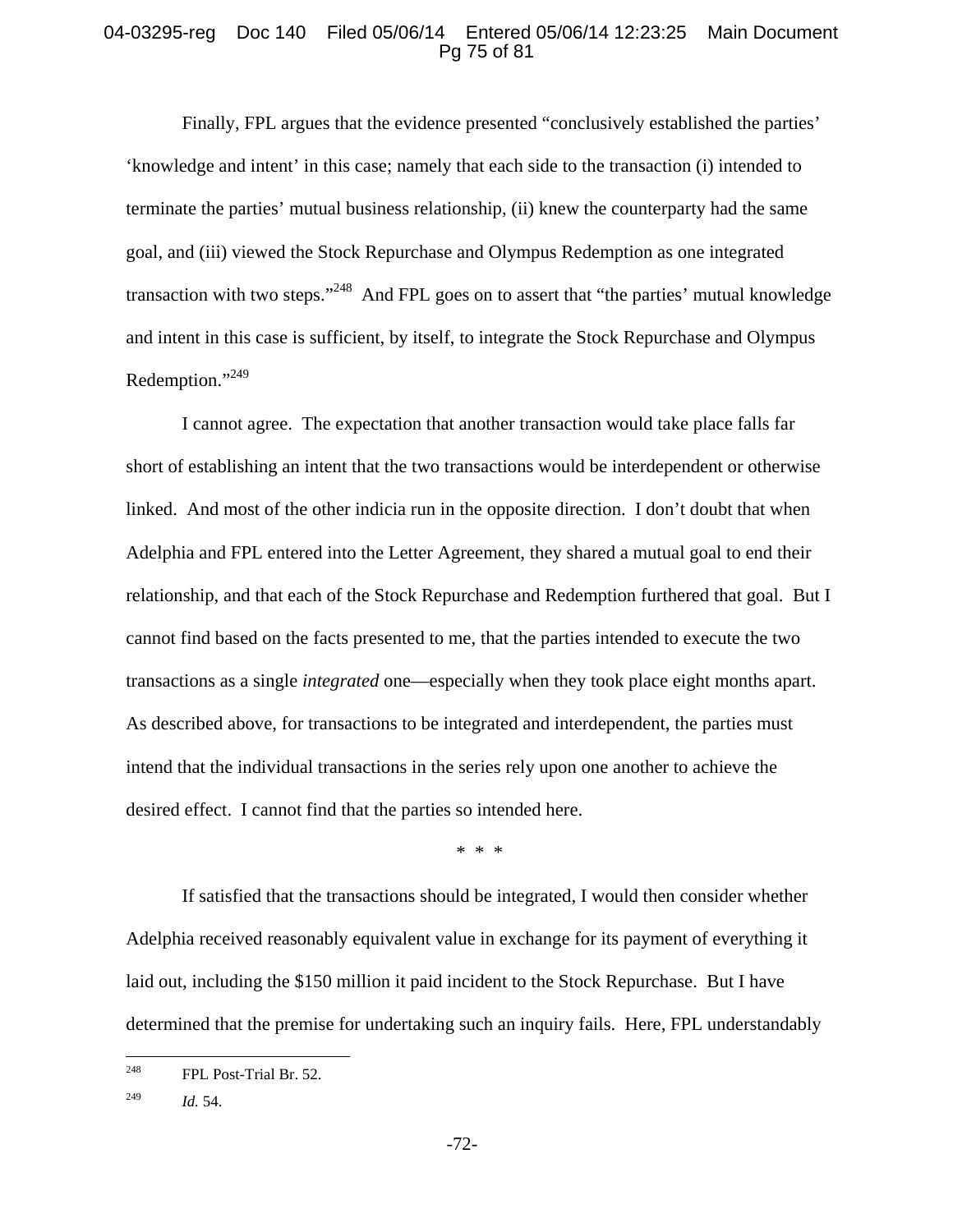## 04-03295-reg Doc 140 Filed 05/06/14 Entered 05/06/14 12:23:25 Main Document Pg 76 of 81

does not dispute that Adelphia did not receive reasonably equivalent value when it repurchased its own stock. I then turn to the real issue in this adversary proceeding: whether Adelphia was, or became, insolvent, inadequately capitalized, or equitably insolvent at the time of the Stock Repurchase or because of it.

## II.

### **Insolvency**

The parties do not dispute the legal standards with respect to insolvency. Under Pennsylvania law, a debtor is actually insolvent "if, at fair valuations, the sum of the debtor's debts is greater than all of the debtor's assets," commonly referred to as "balance sheet insolvency."<sup>250</sup> Fair value, in the context of a going concern, is measured by "the fair market price of the debtor's assets that could be obtained if sold in a prudent manner within a reasonable period of time to pay the debtor's debts."<sup>251</sup>

Insolvency is a question of fact, and a court has broad discretion when considering evidence to support a finding of insolvency.<sup>252</sup> Though courts must determine solvency free of impermissible hindsight, courts may consider information "originating subsequent to the

<sup>250</sup> 250 12 PA. CONS. STAT. § 5102; *In re Fidelity Bond and Mortg. Co.*, 340 B.R. 266, 288 (Bankr. E.D. Pa. 2006) (Carey, J.) (referring to "the 'balance sheet test' for insolvency").

<sup>251</sup> *In re Roblin Indus., Inc.*, 78 F.3d 30, 35 (2d Cir. 1996) ("*Roblin Industries*"); *see In re Coated Sales, Inc.*, 144 B.R. 663, 667 (Bankr. S.D.N.Y. 1992) (Blackshear, J.) ("*Coated Sales*") (citing *Jahn v. Reading Body Works, Inc*. *(In re Fassnacht & Sons, Inc.)*, 45 B.R. 209, 217 (Bankr. E.D. Tenn. 1984)); *In re Adler, Coleman Clearing Corp.*, 247 B.R. 51, 110–11 (Bankr. S.D.N.Y. 1999) (Garrity, J.) ("*Adler*").

In extreme cases of fraud, liquidation value, rather than going concern value, may appropriately be used in determining solvency. Here, neither party advocated use of liquidation value and I agree that here, the extent of fraud at Adelphia does not rise to the level where use of liquidation value would be appropriate. *See Adler*, 247 B.R. at 111 ("[W]here a company is on its 'deathbed', we will value its assets according to what could be obtained at a liquidation sale and not give them a 'going concern value.'"); *In re Art Shirt Ltd.*, 93 B.R. 333, 341 (E.D. Pa. 1988) ("[A] business does not have to be thriving to receive going concern valuation. Before the going concern valuation is to be abandoned, the business must be 'wholly inoperative, defunct or dead on its feet.'" (citation omitted) (quoting *In re Bellanca Aircraft Corp.*, 56 B.R. 339, 387 (Bankr. D. Minn. 1985))).

<sup>252</sup> *See Roblin Industries,* 78 F.3d at 35.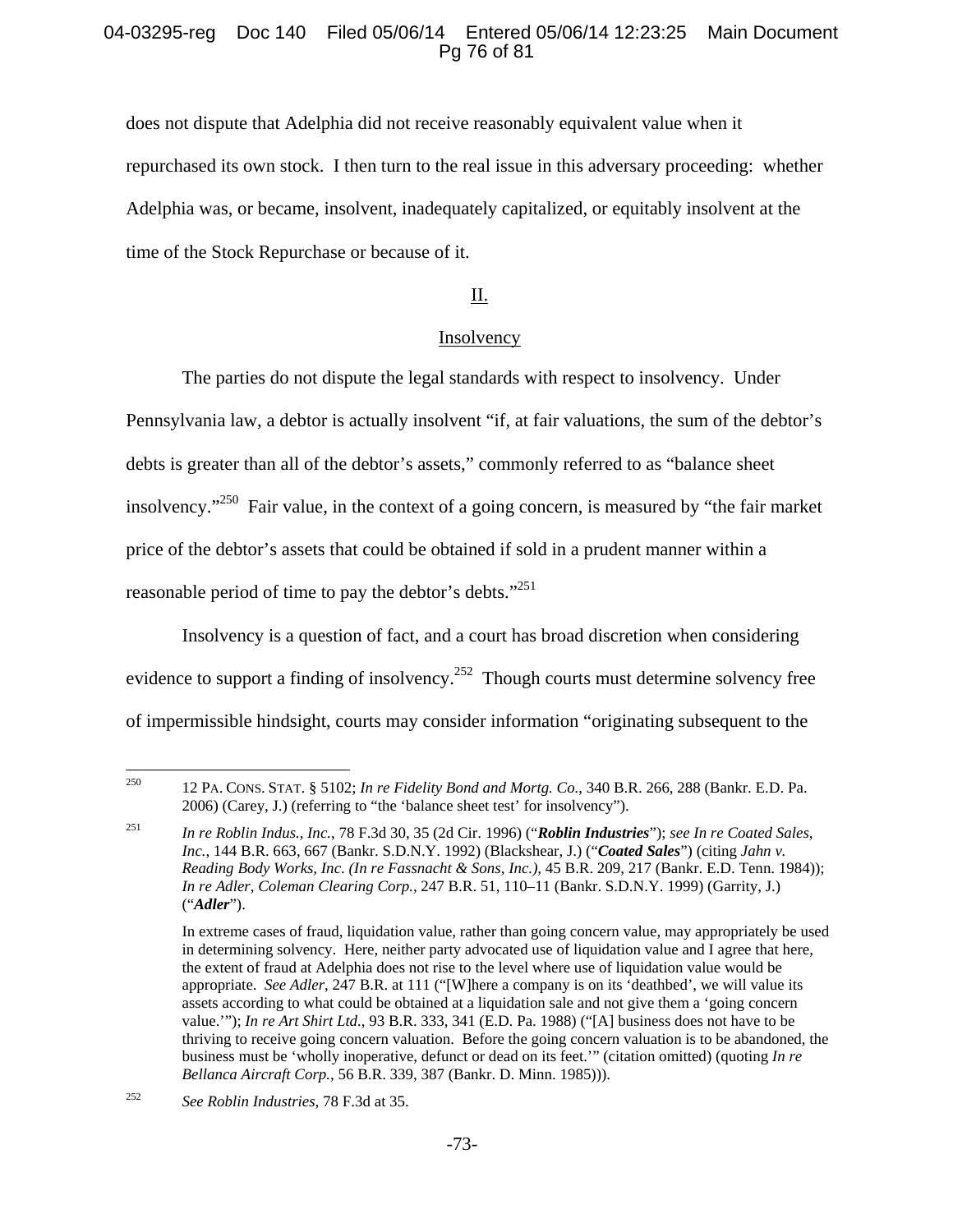### 04-03295-reg Doc 140 Filed 05/06/14 Entered 05/06/14 12:23:25 Main Document Pg 77 of 81

transfer date if it tends to shed light on a fair and accurate assessment of the asset or liability as of the pertinent date," which assures that the valuation is based in reality.<sup>253</sup> Subsequent discovery of fraud is appropriately considered when determining the real financial condition of the company at the time of the transfer.<sup>254</sup>

In this case I have found that fraud had already begun at Adelphia at the time of the Stock Repurchase, but the fraud at Adelphia was of a much lesser degree than at the later time that the co-borrowing arrangements came into place and thereafter. More fundamentally, I have found, as facts, that the Shaked valuation was unpersuasive, and that the Tuliano valuation, while also flawed in several respects, came closer to my views as to the appropriate methodology and conclusions.

For the reasons set forth in my Findings of Fact, I conclude that the Recovery Trust did not meet its burden of proof in showing that Adelphia was insolvent at the time of the transfer.

### III.

#### Inadequate Capital and Equitable Insolvency

The parties likewise do not dispute the applicable legal standard regarding capital adequacy. Under Pennsylvania's enactment of the UFTA, a company lacks adequate capital if its assets are unreasonably small in relation to its business.255 Courts considering capital adequacy (under state law or Bankruptcy Code section 548, which affords analogous rights of

<sup>253</sup> 253 *Coated Sales*, 144 B.R. at 668 (quoting *In re Chemical Separations Corp.*, 38 B.R. 890, 895 (Bankr. E.D. Tenn. 1984)); *see Adler*, 247 B.R. at 111 ("We may consider evidence uncovered after the advent of bankruptcy to determine the value of the debtor's assets at the time the alleged insolvency occurred.").

<sup>&</sup>lt;sup>254</sup> See Coated Sales, 144 B.R at 668 (considering the effect of fraud on the going concern value of the company).

<sup>255 12</sup> PA. CONS. STAT. § 5104.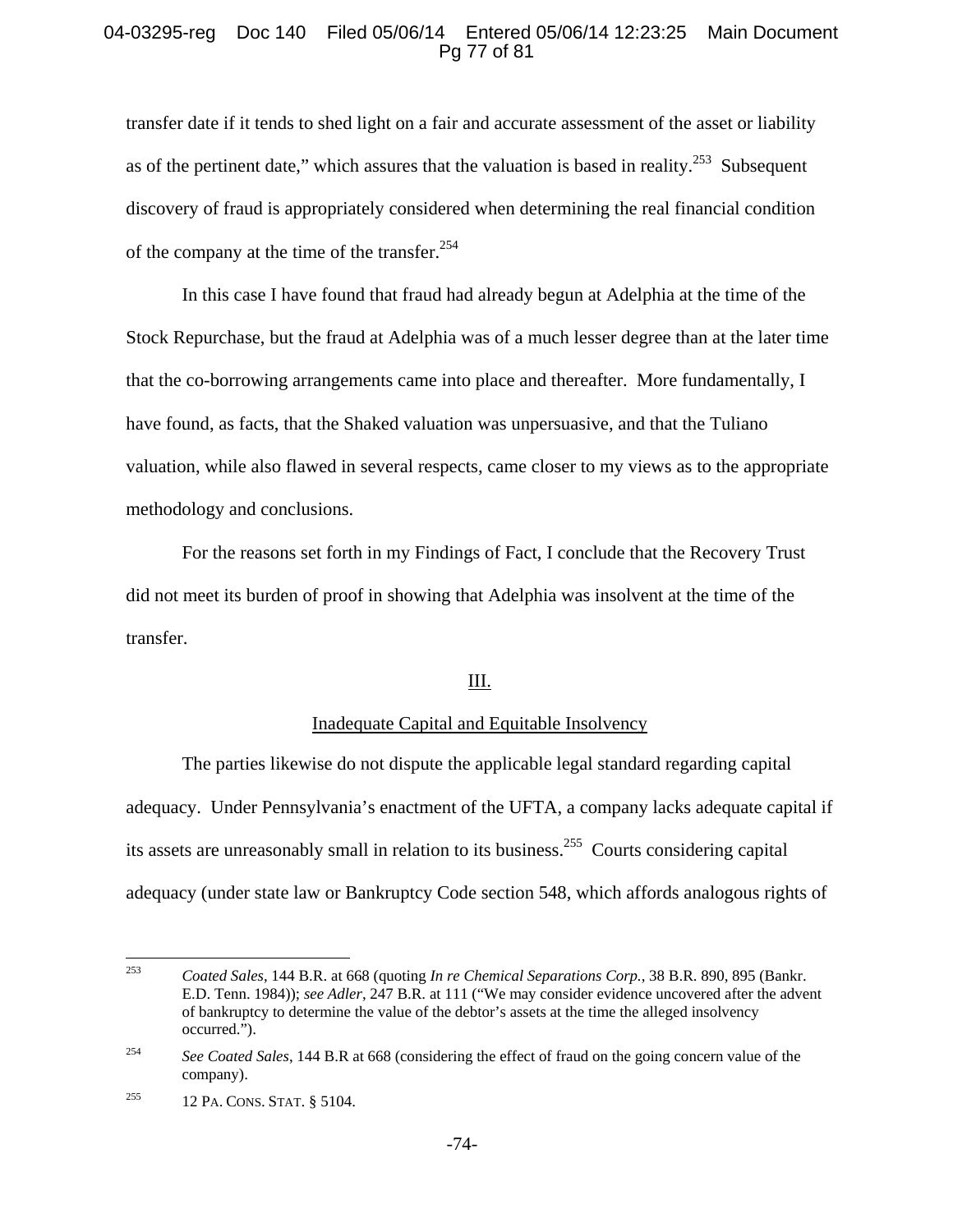# 04-03295-reg Doc 140 Filed 05/06/14 Entered 05/06/14 12:23:25 Main Document Pg 78 of 81

recovery in favor of estate representatives under federal law) have generally considered whether, at the time of the transfer, the company was able to generate sufficient profits or capital to sustain operations over a reasonable period of time.<sup>256</sup> In doing so, they have considered the reality of the debtor's financial condition leading up to the transfer, looking to such factors as the company's "debt to equity ratio, its historical capital cushion, and the need for working capital in the specific industry at issue,<sup>"257</sup> as well as "the debtor's present and prospective debts, and whether the retained assets are sufficiently liquid to enable the debtor to pay such debts as they become due.<sup>'"258</sup> But "[w] hile a company must be adequately capitalized, it does not need resources sufficient to withstand any and all setbacks."<sup>259</sup>

Here I have found as a fact, and now find as a mixed question of fact and law, that Adelphia was not left with inadequate capital.

In *Moody*, the Third Circuit, deciding a case under Pennsylvania's now-superseded  $UFCA<sub>1</sub><sup>260</sup>$  concluded, in the context of earlier differing judicial views on the subject, that "the better view is that inadequate capital denotes a financial condition short of equitable insolvency."261 The *Moody* court understood the latter to occur when a company is unable to

<sup>256</sup> 256 *See Moody v. Sec. Pac. Bus. Credit, Inc.*, 971 F.2d 1056, 1069–70 (3d Cir. 1992) ("*Moody*"); *United States v. Rocky Mountain Holdings, Inc.*, 782 F. Supp. 2d 106, 118–19 (E.D. Pa. 2011) ("*Rocky Mountain*") ("The 'unreasonably small assets' test set forth in subsection (a)(i) does not require insolvency but rather an 'inability to generate sufficient profits to sustain operations.'" (quoting *In re Fidelity Bond and Mortg. Co.*, 340 B.R. 266, 294 (Bankr. E.D. Pa. 2006))).

<sup>257</sup> *In re Iridium Operating LLC*, 373 B.R. 283, 345 (Bankr. S.D.N.Y. 2007) (Peck, J.) ("*Iridium*") (quoting *MFS/Sun Life Trust-High Yield Series v. Van Dusen Airport Services Co.*, 910 F. Supp. 913, 944 (S.D.N.Y. 1995) (Francis, M.J., hearing case and directing entry of final judgment on 28 U.S.C. § 636(c) consent) ("*MFS*")).

<sup>258</sup> *Rocky Mountain*, 782 F. Supp. 2d at 119 (quoting 12 PA. CONS. STAT. § 5104 cmt. 4).

<sup>259</sup> *Iridium*, 373 B.R. at 345 (quoting *MFS*, 910 F. Supp. at 944).

<sup>&</sup>lt;sup>260</sup> Pennsylvania replaced its version of the UFCA with its version of the UFTA in 1993, and the UFTA applies to the transaction at issue here.

<sup>261</sup> *Moody*, 971 F.2d at 1070.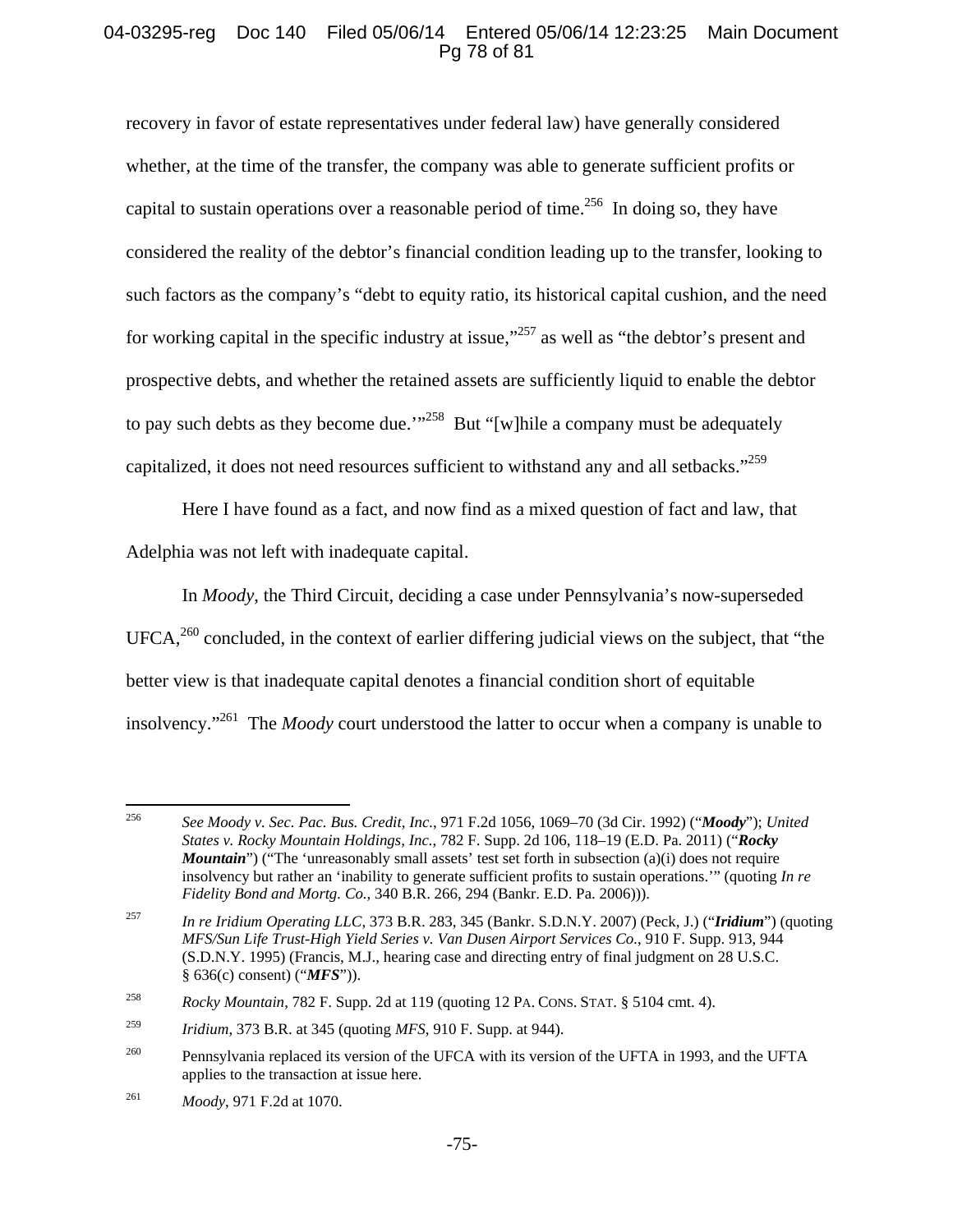# 04-03295-reg Doc 140 Filed 05/06/14 Entered 05/06/14 12:23:25 Main Document Pg 79 of 81

pay obligations as they become due.<sup>262</sup> Textual analysis of Pennsylvania's superseding UFTA, insofar as it carries over the equitable insolvency concept, suggests that the newer statute requires a focus on the debtor's *intent and belief* (including, in the latter case, constructive belief) with respect to its incurrence of debt, as contrasted to a focus on financial condition alone.<sup>263</sup> But that does not necessarily mean that the *Moody* analysis was legislatively overruled in any way, and in any event, any distinctions in this regard do not matter; the Recovery Trust here does not separately argue that Adelphia was equitably insolvent, but instead focuses on insolvency and capital adequacy.<sup>264</sup>

For this reason, and because I do not find that Adelphia lacked adequate capital (a financial condition which is less severe than equitable insolvency), I cannot and do not find that Adelphia was equitably insolvent, either.

### Conclusion

I find that the Stock Repurchase and later purchase of the Olympus Partnership interest were not interdependent, and that Adelphia received no value when it spent \$150 million for the buyback of its stock. But I nevertheless find that while Adelphia was plainly insolvent when it entered into the later co-borrowing facilities (or was rendered insolvent as a consequence of them), the Recovery Trust failed to meet its burden to show that Adelphia was insolvent, or rendered insolvent, at this earlier time. Likewise, the Recovery Trust failed to

<sup>262</sup> Id. ("Because an inability to generate enough cash flow to sustain operations must precede an inability to pay obligations as they become due, unreasonably small capital would seem to encompass financial difficulties short of equitable solvency.").

<sup>&</sup>lt;sup>263</sup> See 12 PA. CONS. STAT. § 5104(a)(2)(ii) (a transfer would be fraudulent if the debtor, without receiving a reasonably equivalent value in exchange for the transfer, "*intended* to incur, or *believed or reasonably should have believed that* the debtor would incur, debts beyond the debtor's ability to pay as they became due" (emphasis added)).

<sup>&</sup>lt;sup>264</sup> See Recovery Trust Pre-Trial Br. 45 ("Neither party's experts separately addressed equitable insolvency in their reports, but instead included that analysis in their discussions of capital adequacy."); *accord* FPL Post-Trial Br. 34.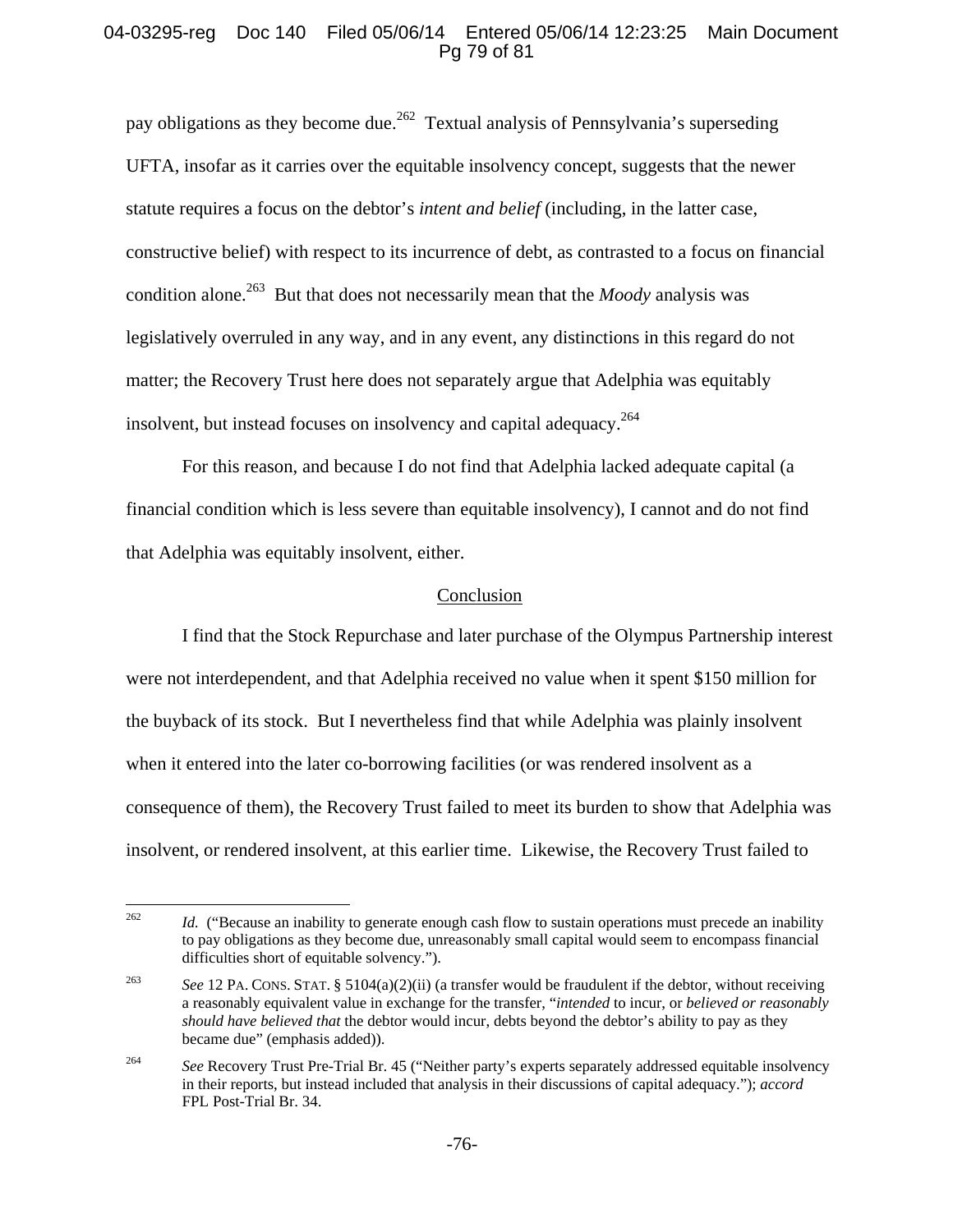# 04-03295-reg Doc 140 Filed 05/06/14 Entered 05/06/14 12:23:25 Main Document Pg 80 of 81

meet its burden to show that the Stock Repurchase left Adelphia with inadequate capital, or rendered Adelphia equitably insolvent. Thus judgment should be entered in favor of the Defendants.

This Decision after Trial should be deemed to constitute *proposed* Findings of Fact and Conclusions of Law. In accordance with Fed.R.Bankr.P. 9033, and Local Bankruptcy Rule 9033-1, the bankruptcy court clerk will serve copies of this Decision after Trial on all parties by mail. Parties are reminded that under Fed.R.Bankr.P. 9033(b), they should file with the clerk any objections they might have to these findings within 14 days after being served, stating the grounds for such objection, as the first step to effect any desired district court *de novo* review.

Dated: New York, New York *s/Robert E. Gerber* 

May 6, 2014 United States Bankruptcy Judge